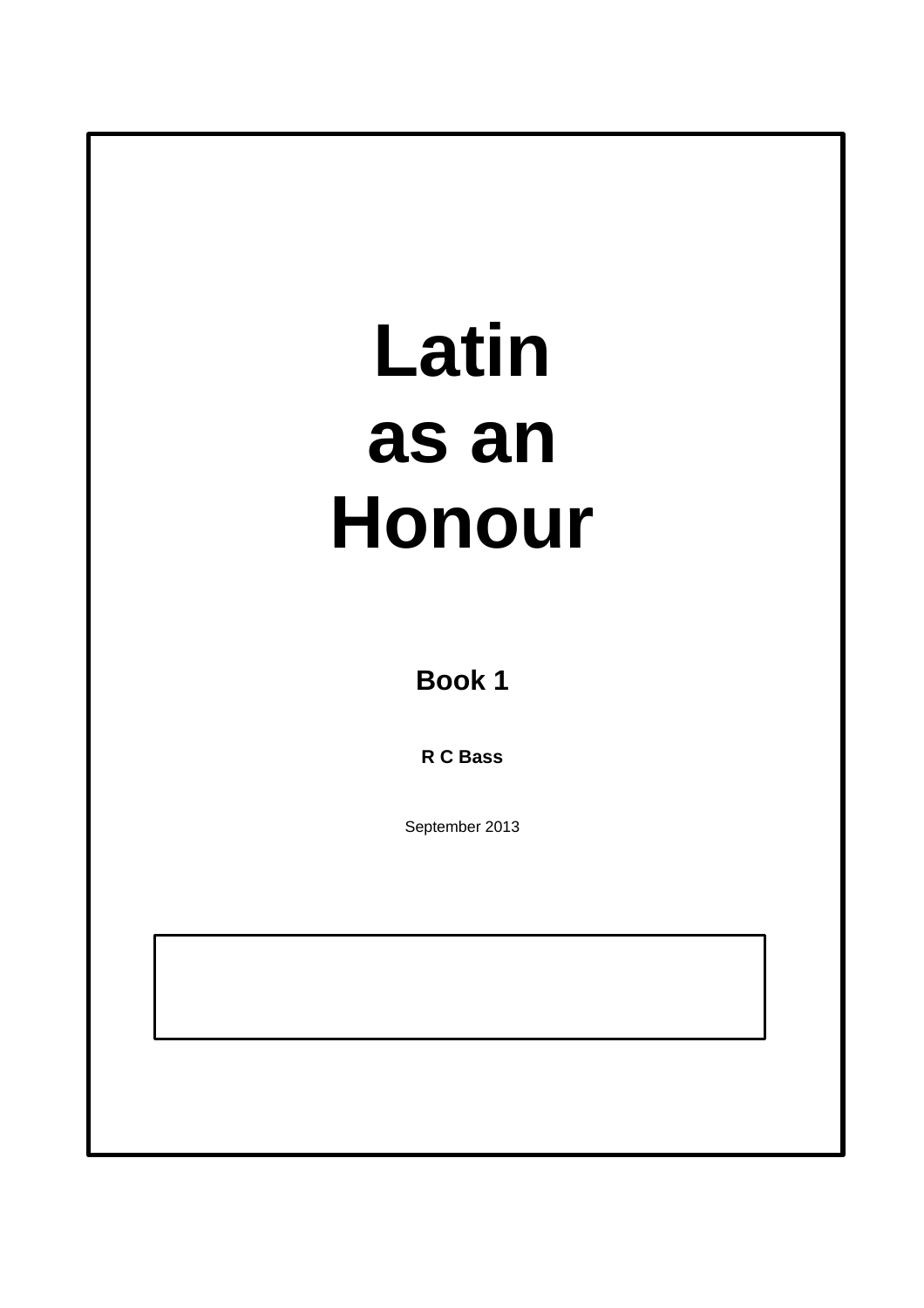Latin as an Honour Book 1

First edition

© R C Bass 2013

All rights reserved. Subject to the exception immediately following, this book may not be reproduced, in whole or in part, in any form, without written permission from the publisher.



The author has made an online version of this work available via email as a free pdf download under a Creative Commons Attribution-NonCommercial-Share Alike 3.0 Unported Licence. The terms of the licence can be viewed at http://creativecommons.org

ISBN: 978 0 9576725 0 5

Published by RCB Publications

Fonts: Arial, Liberation Sans

Typeset by R C Bass Produced with LibreOffice Writer running in Linux Mint 14 (Nadia)

robertcharlesbass@gmail.com http://www.rcbass.co.uk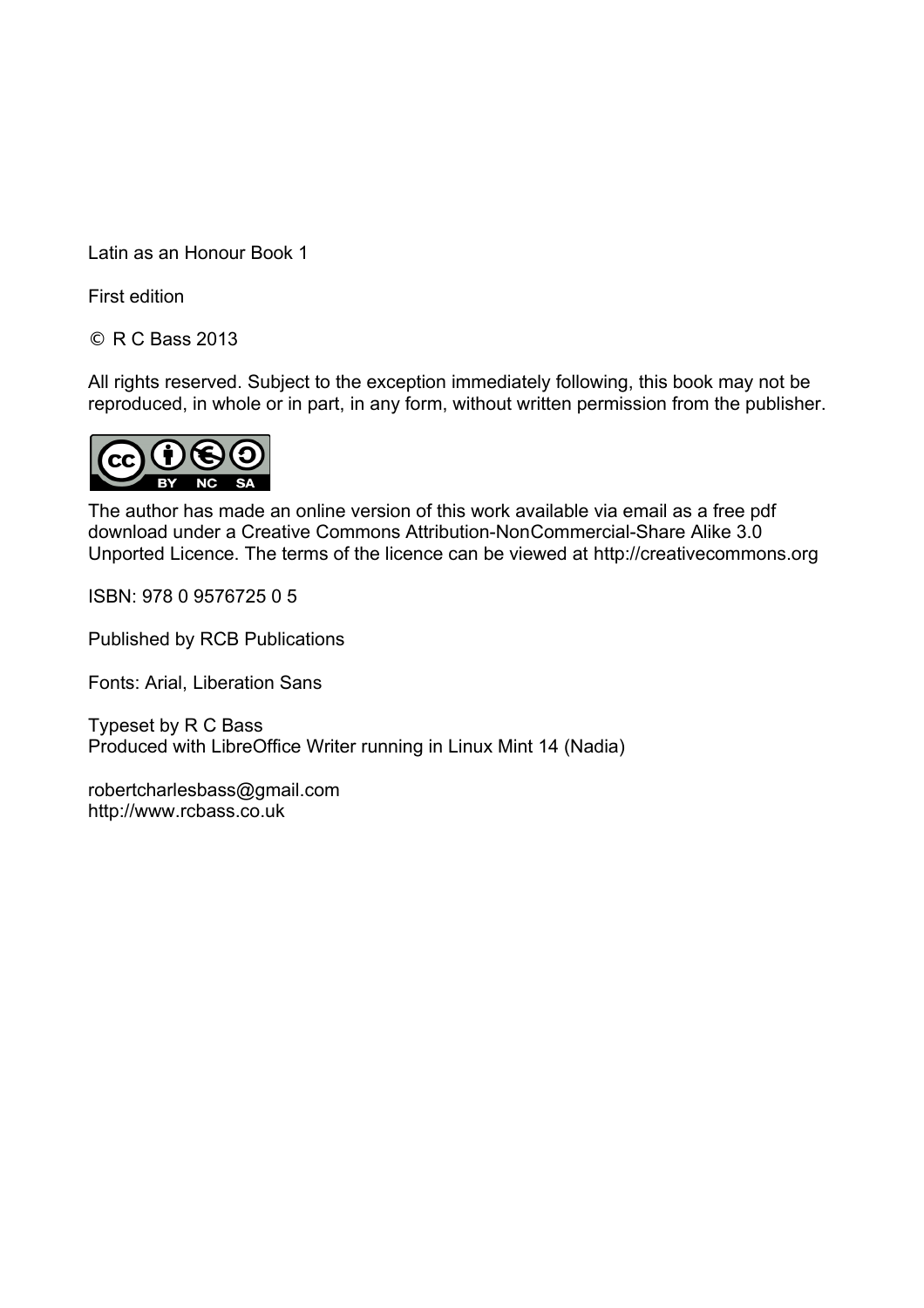… *being so long in the lowest form I gained an immense advantage over the cleverer boys. They all went on to learn Latin and Greek and splendid things like that. But I was taught English. … And when in after years my schoolfellows who had won prizes and distinction for writing such beautiful Latin poetry and pithy Greek epigrams had to come down again to common English, to earn their living or make their way, I did not feel myself at any disadvantage. Naturally I am biased in favour of boys learning English. I would make them all learn English: and then I would let the clever ones learn Latin as an honour, and Greek as a treat. But the only thing I would whip them for is not knowing English. I would whip them hard for that.*

> Sir Winston Churchill *My Early Life: A Roving Commission* (1930)

*nil sine magno vita labore*

*dedit mortalibus…*

Life gives nothing to us mortals without hard work.

Quintus Horatius Flaccus *Satires 1.9.59* (35 BC)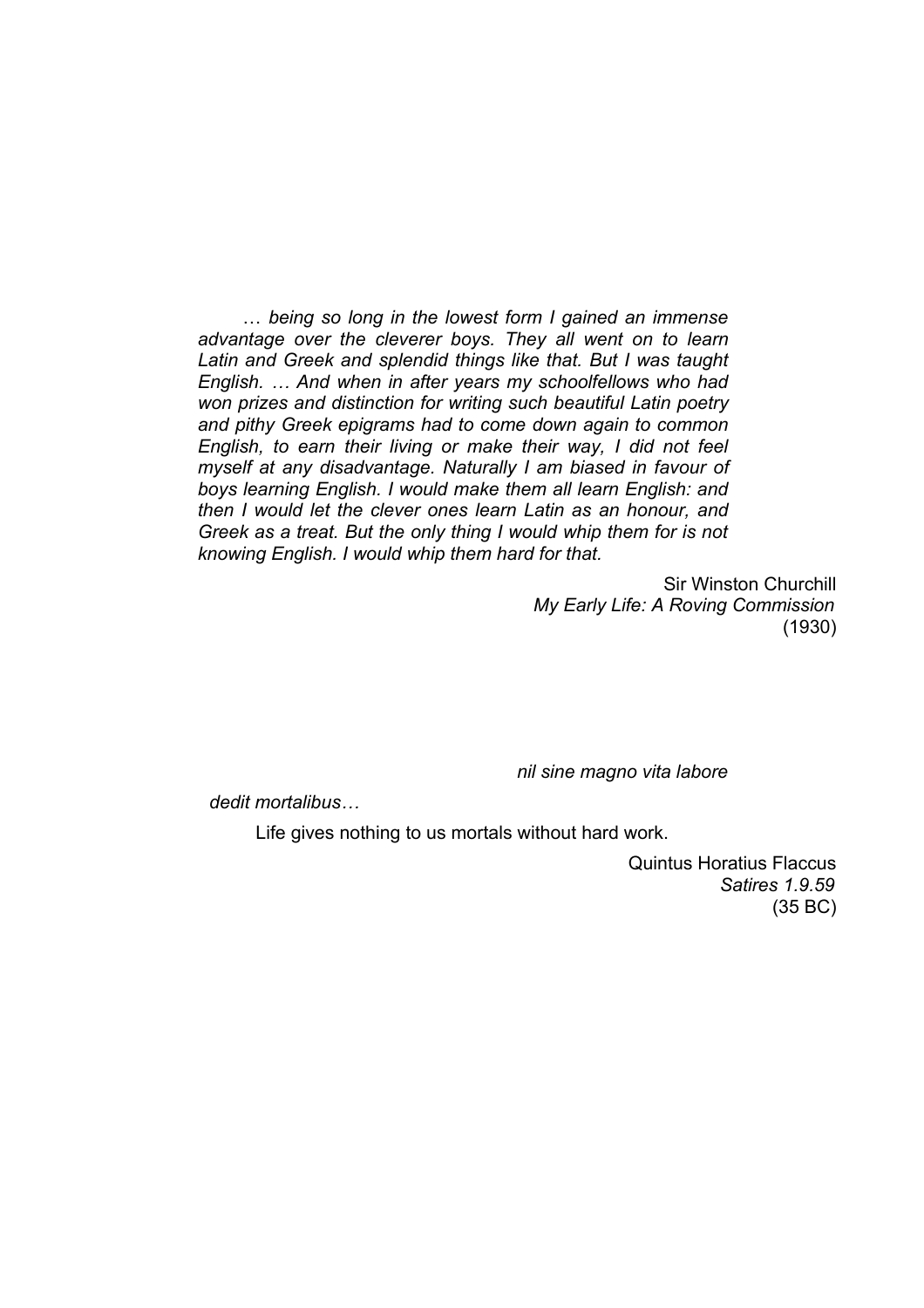Celiae uxori carissimae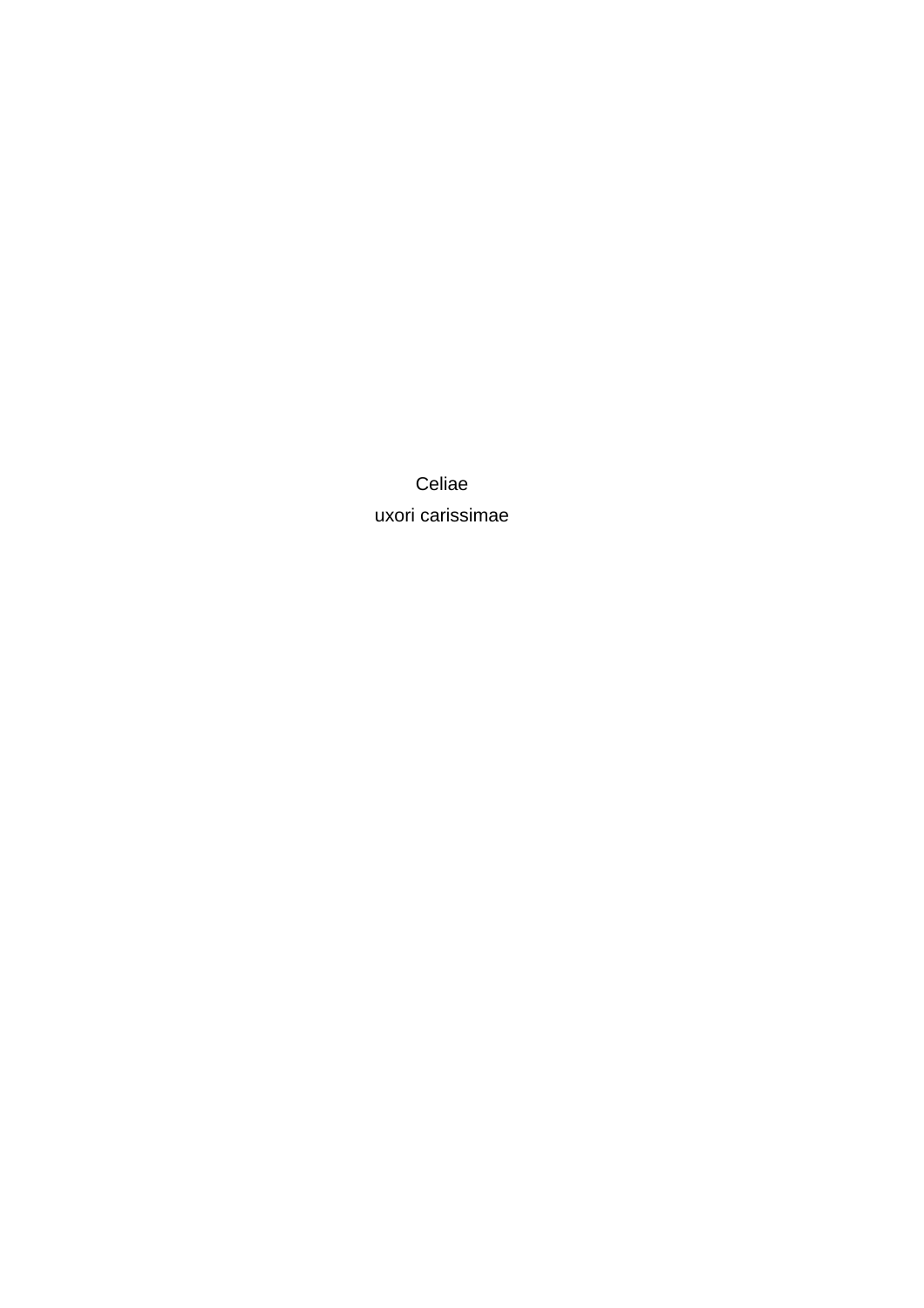#### **Introduction**

This volume is a token effort in a personal campaign to resist an insidious malaise spreading quietly through the country's latinists. A generation of young adults is emerging, even from the top universities, who, weaned on courses designed to impart fluency in reading the language and little else, are unable to write in basic, accurate, grammatical Latin. A parallel situation in a modern languages graduate would be unthinkable. I understand that some universities are having to introduce courses in grammar at first year undergraduate level because it is patently clear that their charges, on leaving school, do not 'know their stuff.' It may be the case, of course, that one of the reasons for this is that their teachers, having been through the same process themselves, do not 'know their stuff' either. The situation was reinforced to me at a lower level by a Year 6 boy who joined me after a term and a half's Latin at another prep school: he did not know what I meant by *amo, amas, amat…,* but he knew a lot about gladiators.

Hence *Latin as an Honour Book 1*, which offers from the outset plenty of practice in writing in Latin, but not to the detriment of the ultimate aim of gaining fluency in the reading of continuous Latin prose. The rationale is simple, and the same as that behind the way I learned the language in the late 1960s: if you learn to write in Latin from the word go, it does not become a big deal later on, and it demands an inescapable thoroughness and attention to detail which can, to a degree, be side-stepped when working out of the language.

I have a theory that we tend to patronise young children and that in our efforts to make everything easy and attractive for them we fail to stretch their intellects and bring out their best. I am about to enter my third year of piloting this material, and the results thus far are encouraging. We start Latin in Year 6, and even moderate achievers are, in a term and a half, writing Latin well beyond the standard demanded by Common Entrance question 3. The children derive great satisfaction from achieving success in something which is quite admittedly not easy: the emphasis is on not being disheartened by making mistakes, but on learning from them. After plenty of practice they soon stop making the same old errors, and things once considered too tricky become routine. They make the usual mistakes when they come across their first passages of Latin, like anyone else, but they soon get into the habit of recognising the significance of the endings which they have been using in their own composing, and of looking for the verb at the end.

The current volume covers the Common Entrance Level 1 prescription. The grammatical sequencing is the same as that of my *Latin Practice Exercises* (LPE) series, so if a lower ability set just cannot cope with this approach I can, after the first year, switch back to that, with no harm done. The moderate and high achievers, as usual, provide the most impressive results. With them I am adapting LPE2 to this new approach; this may eventually emerge as *Latin as an Honour Book 2*, with, who knows, Book 3 beyond that.

If you would like to see samples of some of the children's work  $-$  of all abilities  $-$  do visit my website and leave feedback. I am not intending to publish this material conventionally: it is too revolutionary. It is however available as a free pdf download. I would of course be interested to receive constructive criticism. If you would be interested in my similar approach to Greek – *Greek as a Treat* – let me know also.

> R C Bass robertcharlesbass@gmail.com www.rcbass.co.uk September 2013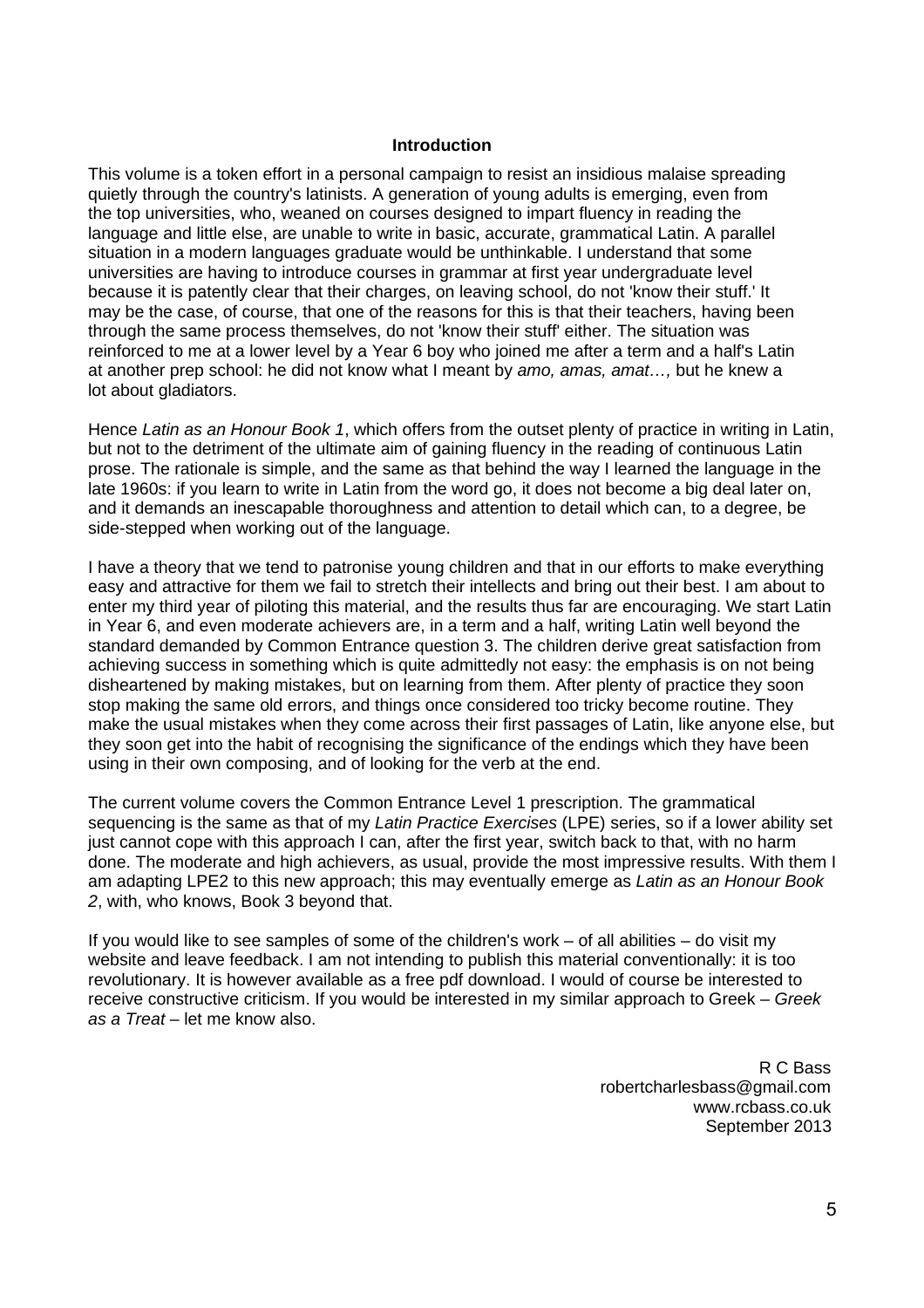# **Contents**

|       | Introduction                                          | page 5  |
|-------|-------------------------------------------------------|---------|
| $\S1$ | What is Latin?                                        | page 9  |
| $\S2$ | Why learn Latin?                                      | page 9  |
| §3    | Verbs, persons and number                             | page 11 |
| §4    | Verbs in Latin: the present tense of $amo$ (= I like) | page 12 |
| §5    | How to translate a simple verb into Latin             | page 13 |
| §6    | Nouns in Latin                                        | page 14 |
| §7    | Plural nouns                                          | page 15 |
| §8    | And in Latin                                          | page 17 |
| §9    | Word order in Latin                                   | page 18 |
| \$10  | Subject and object in Latin                           | page 18 |
| §11   | Summary of noun endings                               | page 21 |
| \$12  | More about word order                                 | page 21 |
| §13   | Vocabulary revision                                   | page 23 |
| §14   | Negatives in Latin                                    | page 24 |
| §15   | Objects                                               | page 26 |
| \$16  | Nominatives and accusatives; cases                    | page 26 |
| §17   | Talking about verbs: number and person                | page 28 |
| \$18  | Conjugations: families of verbs                       | page 31 |
| §19   | The second conjugation                                | page 32 |
| §20   | Adverbs                                               | page 34 |
| §21   | Revision                                              | page 35 |
| §22   | The irregular verb to be                              | page 36 |
| §23   | The genitive case: of                                 | page 38 |
| §24   | Third and fourth conjugation verbs                    | page 40 |
| §25   | Some question words                                   | page 42 |
| §26   | Nouns again: the rest of the cases                    | page 44 |
| §27   | Practising datives (to or for)                        | page 45 |
| §28   | Your first Latin passage                              | page 46 |
| §29   | Conjugations, Declensions and Cases                   | page 48 |
| §30   | Second declension nouns in -us                        | page 49 |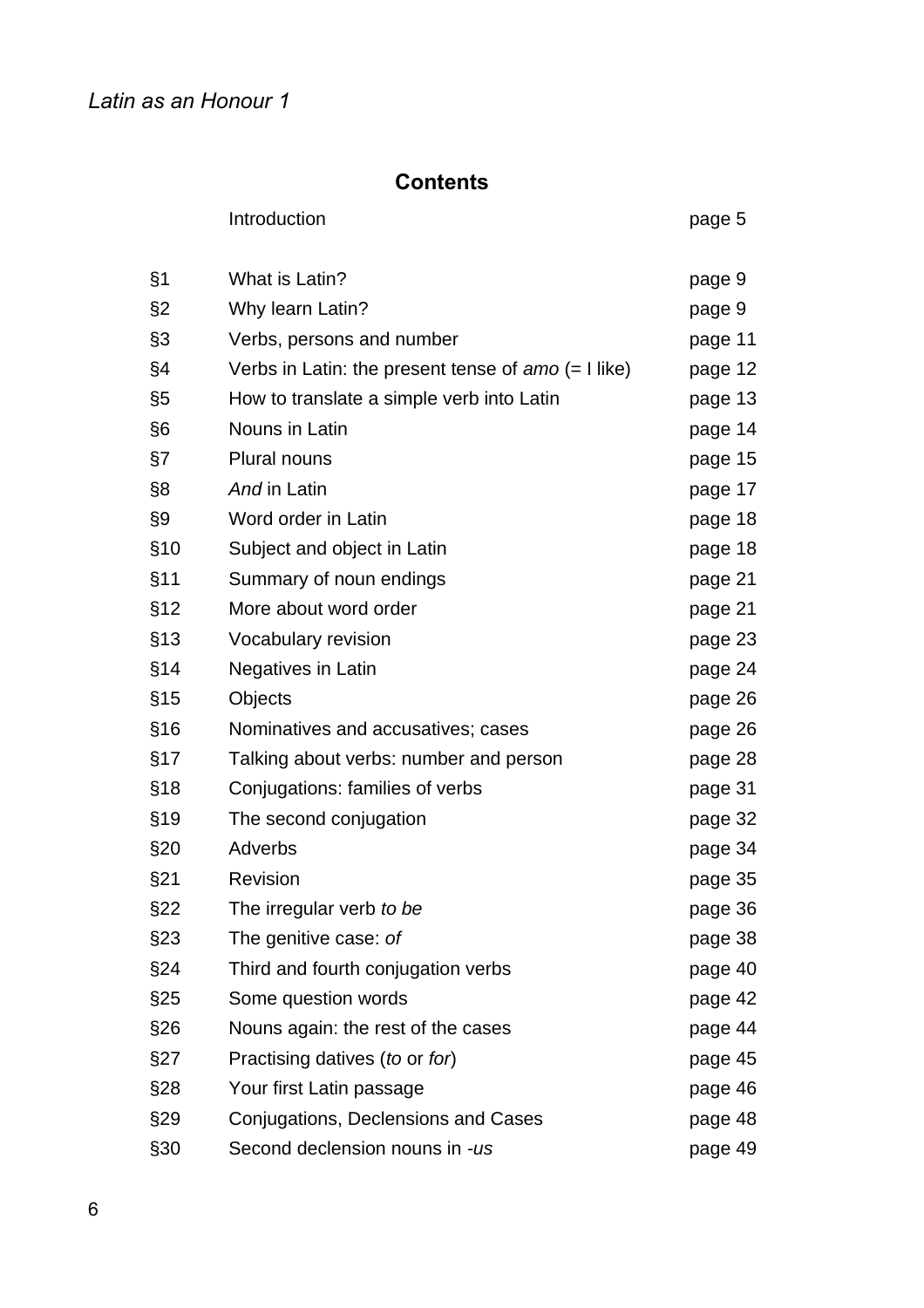| §31  | Practising first and second declension nouns together                           | page 52            |
|------|---------------------------------------------------------------------------------|--------------------|
| §32  | Answering grammar questions<br>Julius Caesar and his Romans attack the Britons. | page 54<br>page 55 |
| §33  | Prepositions                                                                    | page 56            |
| §34  | Second declension nouns in -r                                                   | page 59            |
| §35  | Revision                                                                        | page 60            |
| §36  | Romulus and Remus (Part 1)                                                      | page 61            |
| §37  | Infinitives: to-words                                                           | page 62            |
| \$38 | Vocabulary revision                                                             | page 64            |
| §39  | Romulus and Remus (Part 2)                                                      | page 68            |
| §40  | Second declension neuter nouns in -um                                           | page 70            |
| §41  | Romulus and Remus (Part 3)                                                      | page 74            |
| §42  | Adjectives in -us                                                               | page 76            |
| §43  | Practising adjectives in -us                                                    | page 78            |
| §44  | Romulus and Remus (Part 4)                                                      | page 80            |
| §45  | Verb tenses                                                                     | page 82            |
| §46  | The Imperfect Tense                                                             | page 82            |
| §47  | Practising the imperfect tense                                                  | page 84            |
| §48  | Romulus and Remus (Part 5)                                                      | page 86            |
| §49  | Romulus and Remus (Part 6)                                                      | page 88            |
| \$50 | Imperatives – giving orders                                                     | page 89            |
| §51  | Romulus and Remus (Part 7)                                                      | page 92            |
| §52  | The Perfect Tense                                                               | page 94            |
| §53  | Looking up verbs: principal parts                                               | page 96            |
| §54  | <b>Practising the Perfect Tense</b>                                             | page 97            |
| §55  | Romulus and Remus (Part 8)                                                      | page 100           |
| \$56 | More about Principal Parts                                                      | page 102           |
| §57  | <b>Practising Principal Parts</b>                                               | page 104           |
| \$58 | Adjectives in -er                                                               | page 105           |
| \$59 | Romulus and Remus (Part 9)                                                      | page 108           |
| §60  | sum, adsum and absum                                                            | page 110           |
| §61  | <b>Cardinal and Ordinal Numbers</b>                                             | page 111           |
| §62  | Romulus and Remus (Part 10)                                                     | page 112           |
| §63  | You and I                                                                       | page 114           |
| §64  | <b>Open Questions</b>                                                           | page 116           |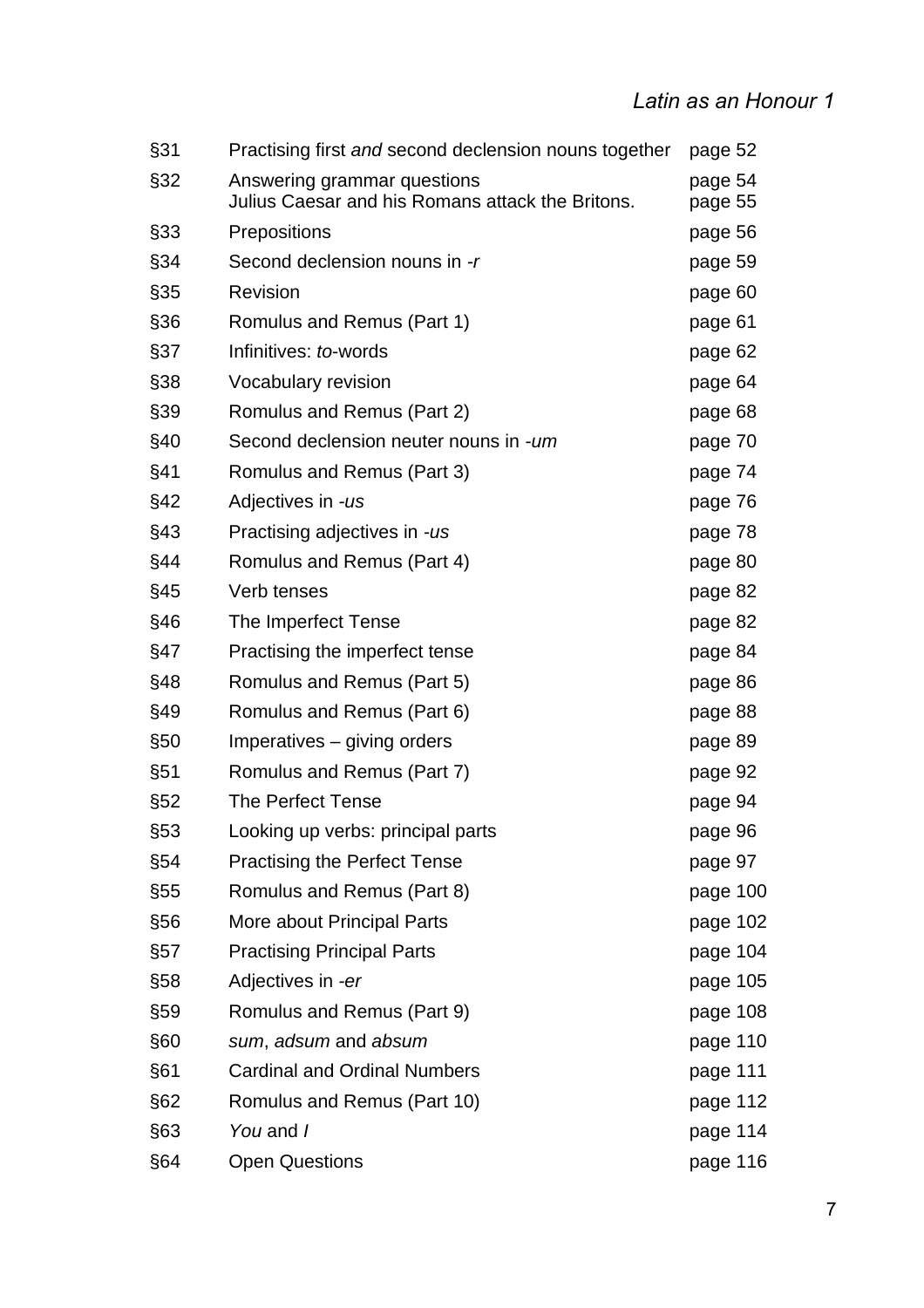| §65  | Romulus and Remus (Part 11) | page 120 |
|------|-----------------------------|----------|
| \$66 | More about 4-ish verbs      | page 122 |
| §67  | Romulus and Remus (Part 12) | page 124 |
| \$68 | <b>Revision sentences</b>   | page 126 |
|      |                             |          |
|      | <b>Grammar Summary</b>      | page 128 |
|      | English - Latin wordlist    | page 138 |
|      | Latin – English wordlist    | page 140 |
|      |                             |          |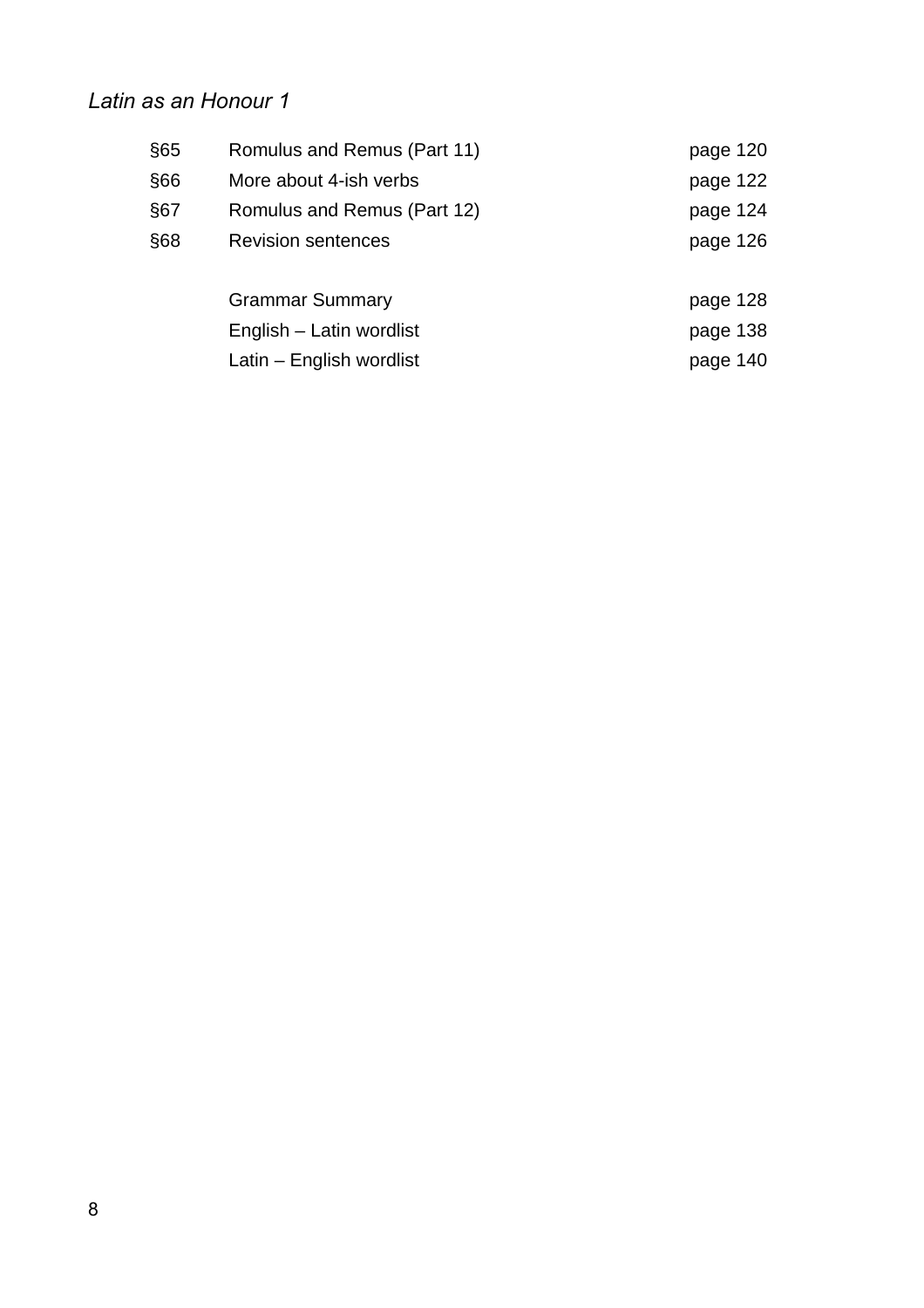# **§1 What is Latin?**

Latin was the language spoken by the ancient Romans. The city of Rome was situated in the area of central Italy called Latium, which is where Latin gets its name from. There is still an Italian football team called Lazio.

Rome started off as a small settlement on the banks of the River Tiber. It gradually became more powerful by conquering surrounding areas, then all of Italy, then countries beyond Italy. The area ruled by Rome, which is about the same size as modern Europe and northern Africa, was called the Roman Empire.

When the Romans travelled abroad they took their language with them. The Latin spoken by people in different parts of the Roman Empire gradually altered over hundreds of years, to become modern languages like French, Italian, Spanish and Portuguese. These languages, based on the language of the Romans, are called Romance languages.

# **§2 Why learn Latin?**

*'It makes you good at everything else.' - quote from Emily Wright, a Year 8 student when asked why she was continuing with Latin as an option.*

Latin was the main subject taught in this country for more than 500 years, but these days it is in decline, as it has been for some time. It is taught in 70% of independent schools, and not taught in 83% of state schools. You may not think so, but you are privileged to be learning it. Latin is certainly not an easy language to learn, and is not spoken as a modern language any more, so why do we learn it? Well, there are lots of reasons. They may not sound convincing individually, but when taken all together I can assure you that there's no other language quite like it, and certainly not as useful.

Firstly, it's fun. You won't realise this until you've done it for a few years. Then, if you continue with it at your next school, you will find the whole range of Latin literature, including some superb poetry, accessible to you. This is the essential reason for leearning Latin – to be able to read what the Romans wrote. Along the way you will gain all sorts of incidental benefits.

It will equip you, as no other subject at school these days will equip you, with the language of language. You will learn the mechanics of language, how it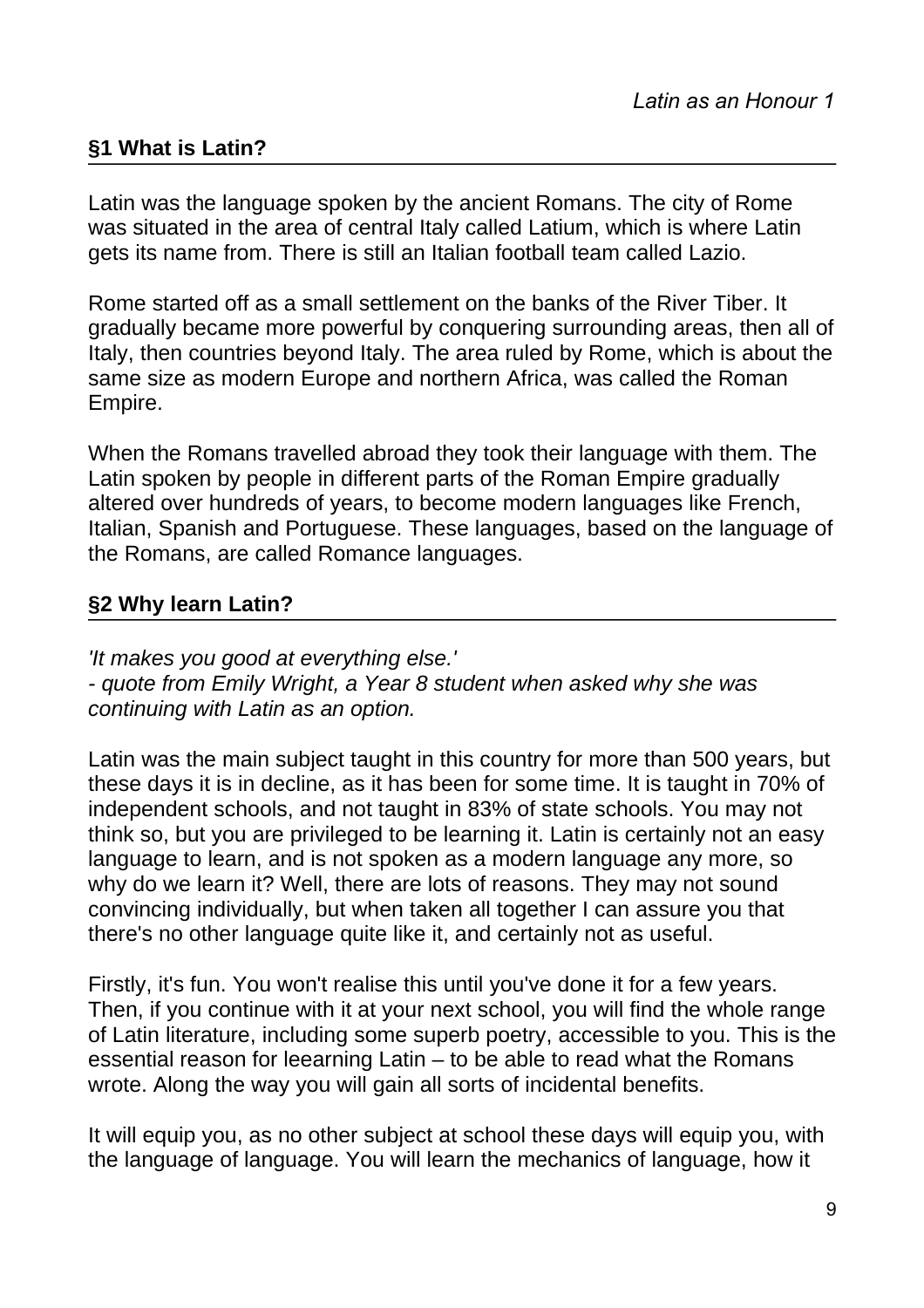operates, and be able to apply this to any language you decide to learn later in life – and not just those languages based on Latin. In other words, it will equip you with a sound knowledge of grammar, and of grammatical terms.

Many English words and phrases that we use come from Latin. From the very beginning you will be able to spot connections between Latin words and English words, and you will find that your spelling and understanding of English will improve as you do more Latin. If you study other languages you will be able to spot these connections also. Here are some examples:

| English | Latin    | <b>French</b> | <b>Italian</b> | <b>Spanish</b> |
|---------|----------|---------------|----------------|----------------|
| four    | quattuor | quatre        | quattro        | cuatro         |
| to sing | cantare  | chanter       | cantare        | cantar         |
| wine    | vinum    | vin           | vino           | vino           |
| father  | pater    | père          | padre          | padre          |
| good    | bonus    | bon           | buono          | bueno          |

Whilst doing all this, you will acquire accuracy and discrimination in your use of words.

The Latin language is the key which, apart from all the above, will also, of course, open a window in to the thoughts and ideas of the ancient Romans, who had such a widespread influence upon so many aspects of the modern western world.

These, then, are a few of the reasons why we learn Latin. You will begin to appreciate these as we go along. A word of warning, though. As I said earlier, Latin is not an easy language to learn. It demands logical thinking and application. But if you work hard, you will find it rewarding. Anyway, what's the point of being good at something that's easy?

So, let's get going. We're going to start with doing words – verbs.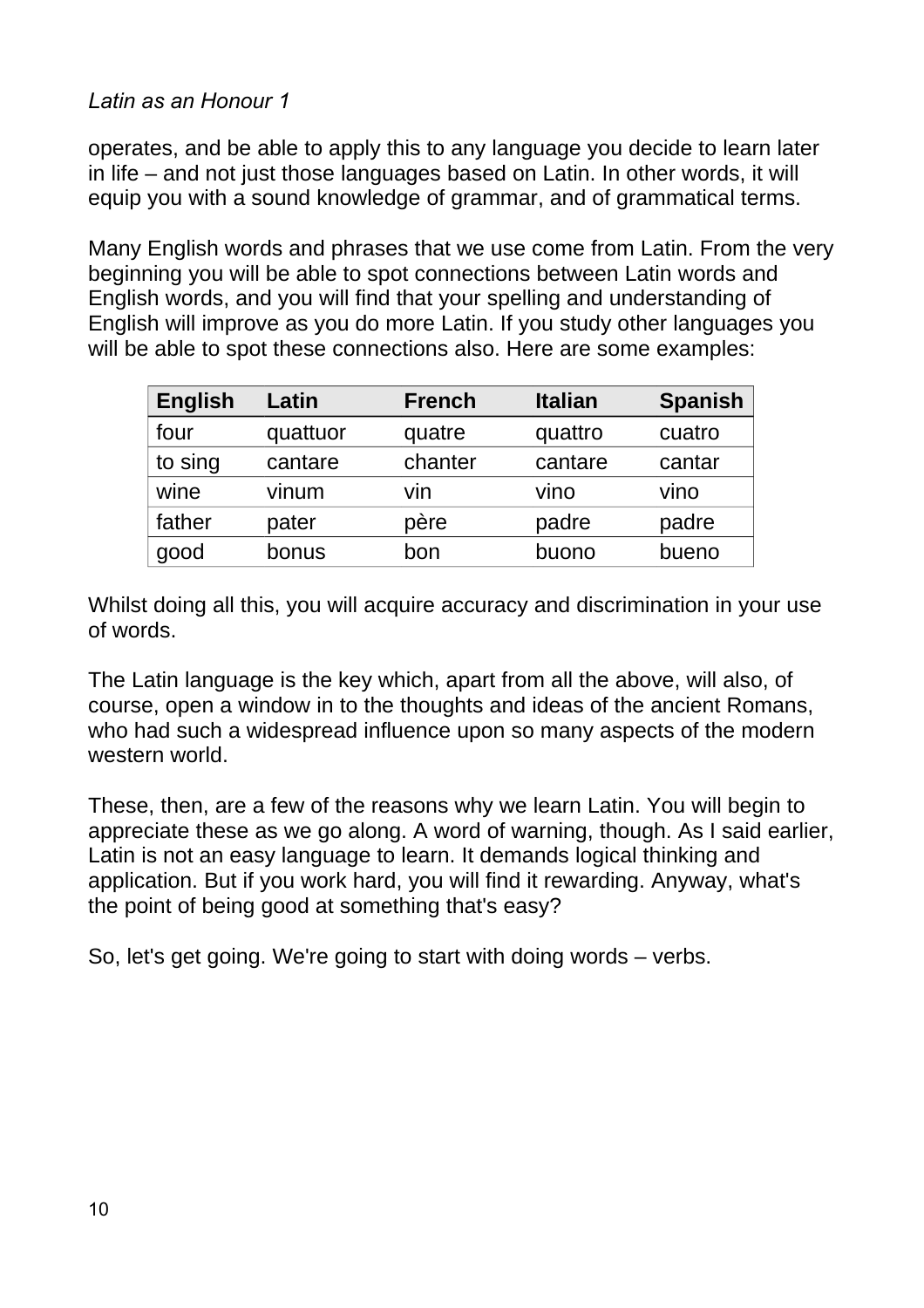# **§3 Verbs, persons and number**

Verbs are doing words – they describe actions. Here are some examples in English:

*I am crying. He is smiling. We run. You work. They play.*

In Latin, and in other languages you may learn, verbs are set out in groups of six words, each one telling who is doing the action. These are called the persons.

The first three persons are singular in number – there is only one person doing the action in each case.

The second three persons are plural in number – more than one person is doing the action in each case. The table below will make things clearer:

| person          | number   | person doing the action    | <b>English</b><br>example |
|-----------------|----------|----------------------------|---------------------------|
| 1st             | singular |                            | I like                    |
| 2nd             | singular | You (one person)           | You like                  |
| 3rd             | singular | He or She or It            | <b>He/She/It likes</b>    |
| 1st             | plural   | We                         | We like                   |
| 2 <sub>nd</sub> | plural   | You (more than one person) | You like                  |
| 3rd             | plural   | They                       | They like                 |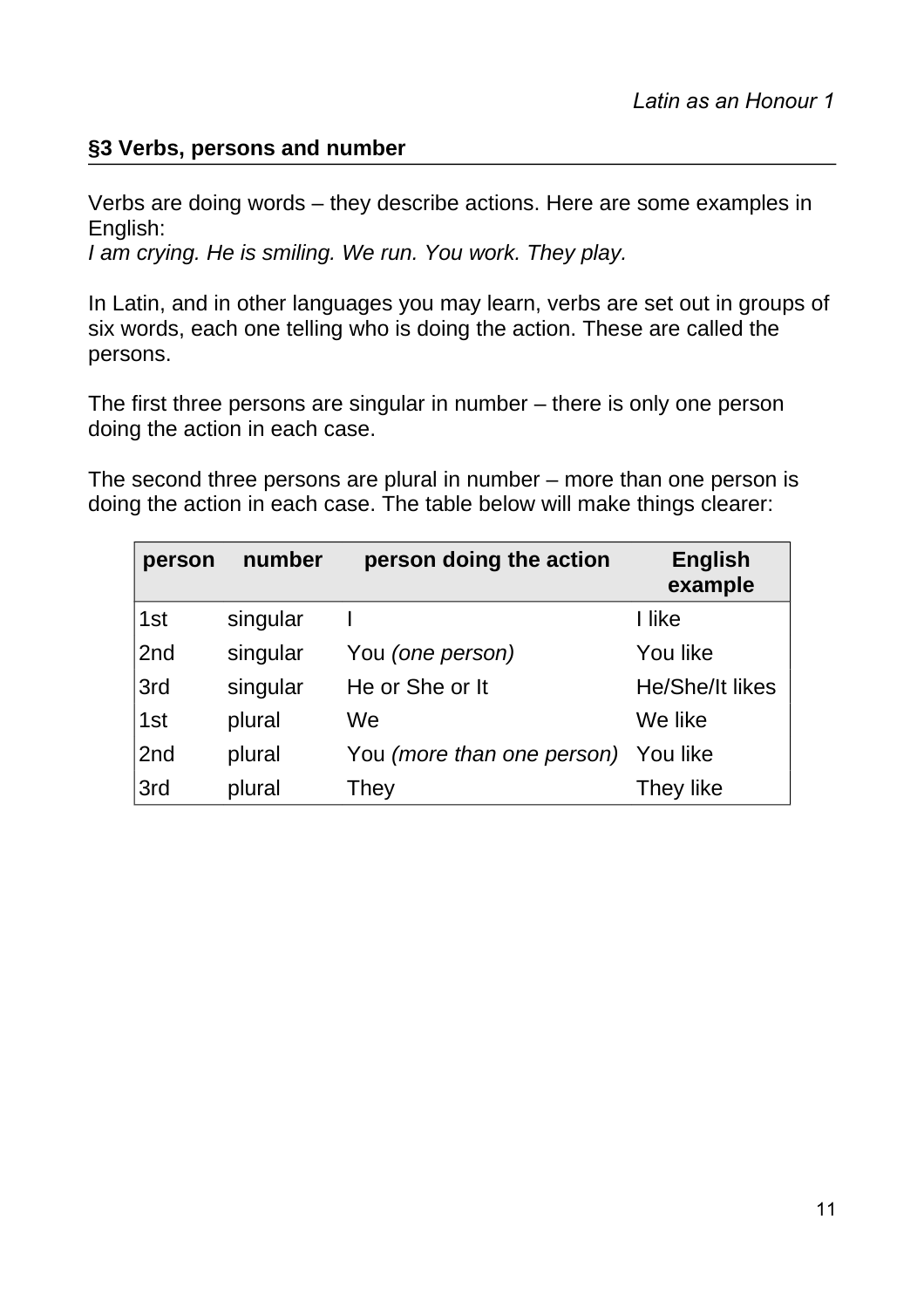# **§4 Verbs in Latin: the present tense of** *amo* **(= I like)**

Study this table of the present tense of *I like* in Latin. 'Tense' here means the time when the action happens, so 'present tense' means that the action is happening now, in the present.

| Latin  | <b>English</b>                         |
|--------|----------------------------------------|
| amo    | I like or I am liking                  |
| amas   | You like or You are liking             |
| amat   | He/She/It likes or He/She/It is liking |
| amamus | We like or We are liking               |
| amatis | You like or You are liking             |
| amant  | They like or They are liking           |

You will see that the front bit or stem of the verb - *am* - remains unaltered. This stem tells us that we are dealing with the act of *liking*.

However, you will see that the ending of the word – printed in **bold** – alters. This ending tells us who is doing the action of *liking*.

By adding these different endings (they are called 'personal endings' because they indicate who the person or persons doing the action is or are) onto different front bits or stems, we can construct lots of different words if we know a handful of Latin verbs which behave in the same way as *amo*.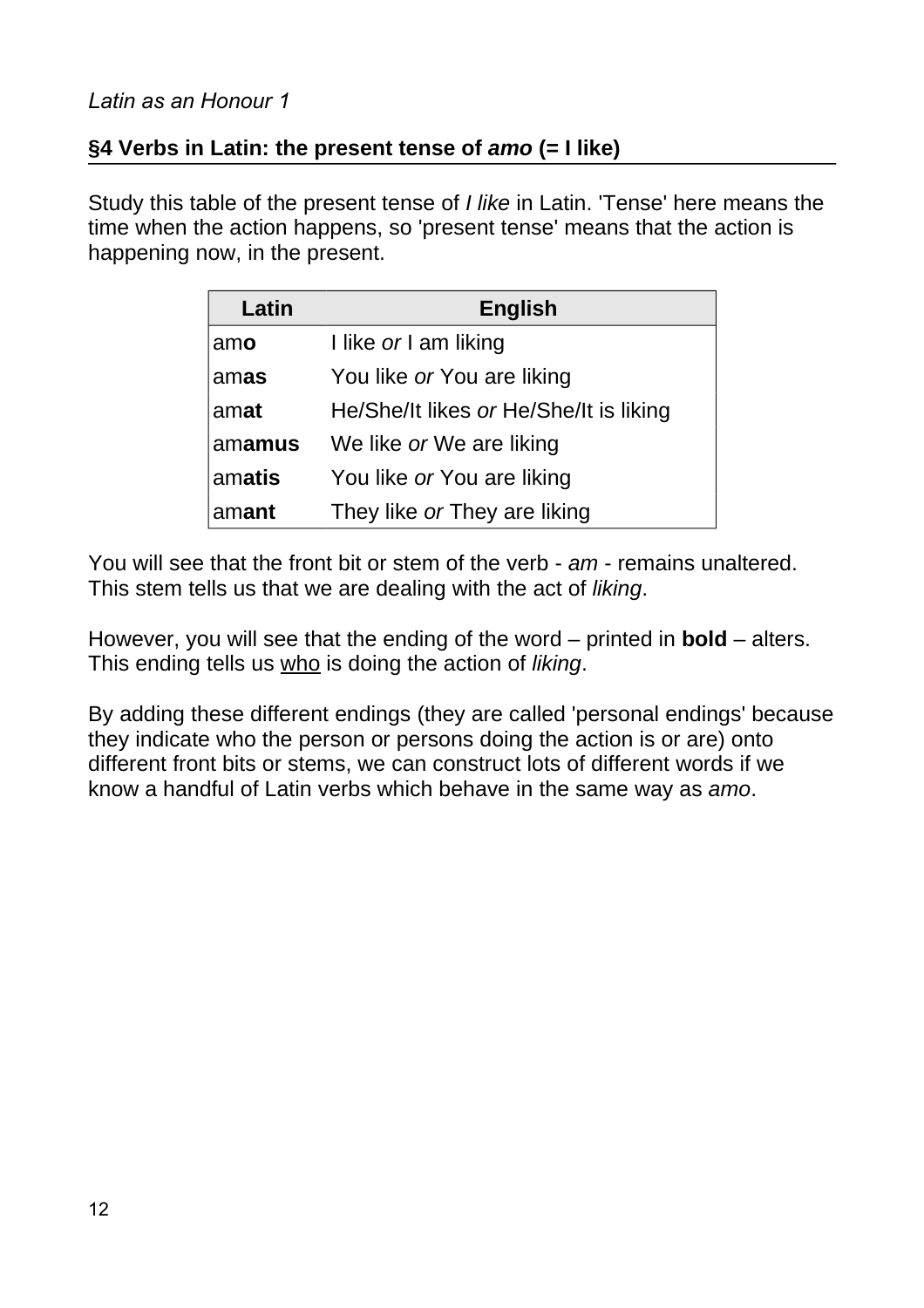# **§5 How to translate a simple verb into Latin**

Lots of Latin verbs end in -o. To translate a simple verb in to Latin all you have to do is follow three simple instructions:

- 1. Find the Latin verb in a dictionary, or word list, or in these pages!
- 2. Remove the -o from the end.
- 3. Add on the correct personal endings, as summarised in the table below:

| Latin<br>personal<br>ending | English person doing the action    |
|-----------------------------|------------------------------------|
| - 0                         |                                    |
| - as                        | You (singular: one person)         |
| - at                        | He/She/It                          |
| - amus                      | We                                 |
| - atis                      | You (plural: more than one person) |
| - ant                       | They                               |

Right. Now it's time to expand your Latin vocabulary. Read aloud these Latin verbs – they all behave exactly like *amo*.

| <b>Vocabulary Box 1</b>     |        |  |
|-----------------------------|--------|--|
| I like or Llove             | amo    |  |
| I live                      | habito |  |
| I look at <i>or</i> I watch | specto |  |
| I shout                     | clamo  |  |
| I sing                      | canto  |  |
| I walk                      | ambulo |  |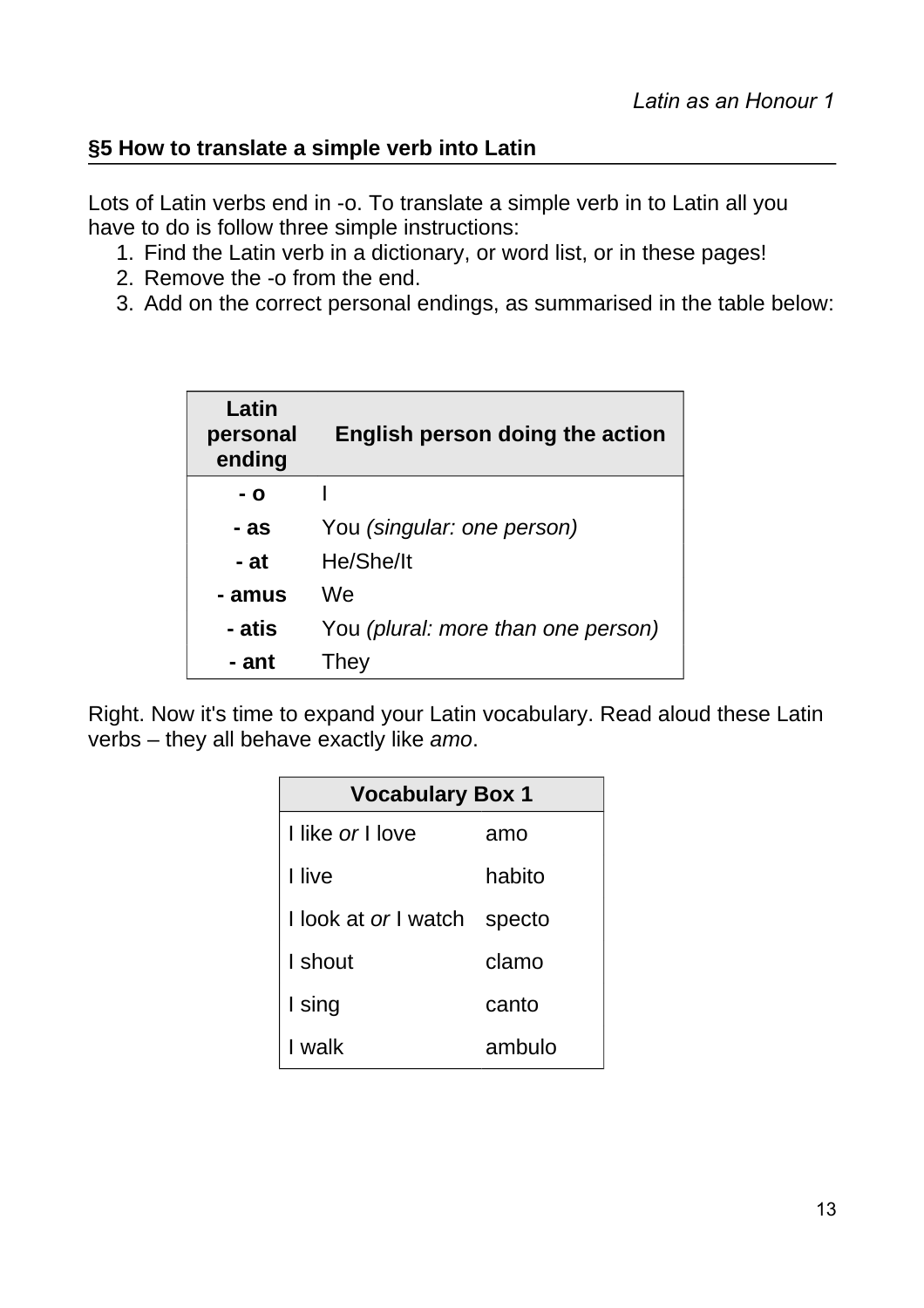#### **Exercise 5.1**

*Translate into Latin. Your Latin sentences do NOT have to start with a capital letter.*

- 
- 
- 3. You (singular) sing. 13. I am watching.
- 4. He is shouting. 14. They sing.
- 
- 6. You (plural) watch. 16. They live.
- 7. We are looking at. 17. He walks.
- 
- 
- 
- 1. He likes. 11. We are watching.
- 2. They walk. 12. She is singing.
	-
	-
- 5. He lives. 15. We are shouting.
	-
	-
- 8. They shout. 18. They watch.
- 9. We walk. 19. She is loving.
- 10. They love. 20. They look at.

#### **§6 Nouns in Latin**

A noun is the name of a person, place or thing. Lots of Latin nouns end in -*a.*

Here are some Latin nouns:

| <b>Vocabulary Box 2</b> |          |  |
|-------------------------|----------|--|
| daughter                | filia    |  |
| farmer                  | agricola |  |
| girl                    | puella   |  |
| queen                   | regina   |  |
| sailor                  | nauta    |  |
| woman                   | femina   |  |

When a noun is doing an action, the verb must have a *he/she/it* ending: *-at.*

#### **Examples**:

| The farmer is shouting. | agricola clamat. |
|-------------------------|------------------|
| A woman is singing.     | femina cantat.   |

(Note: There is no word in Latin for the English words *a*, *an* or *the*)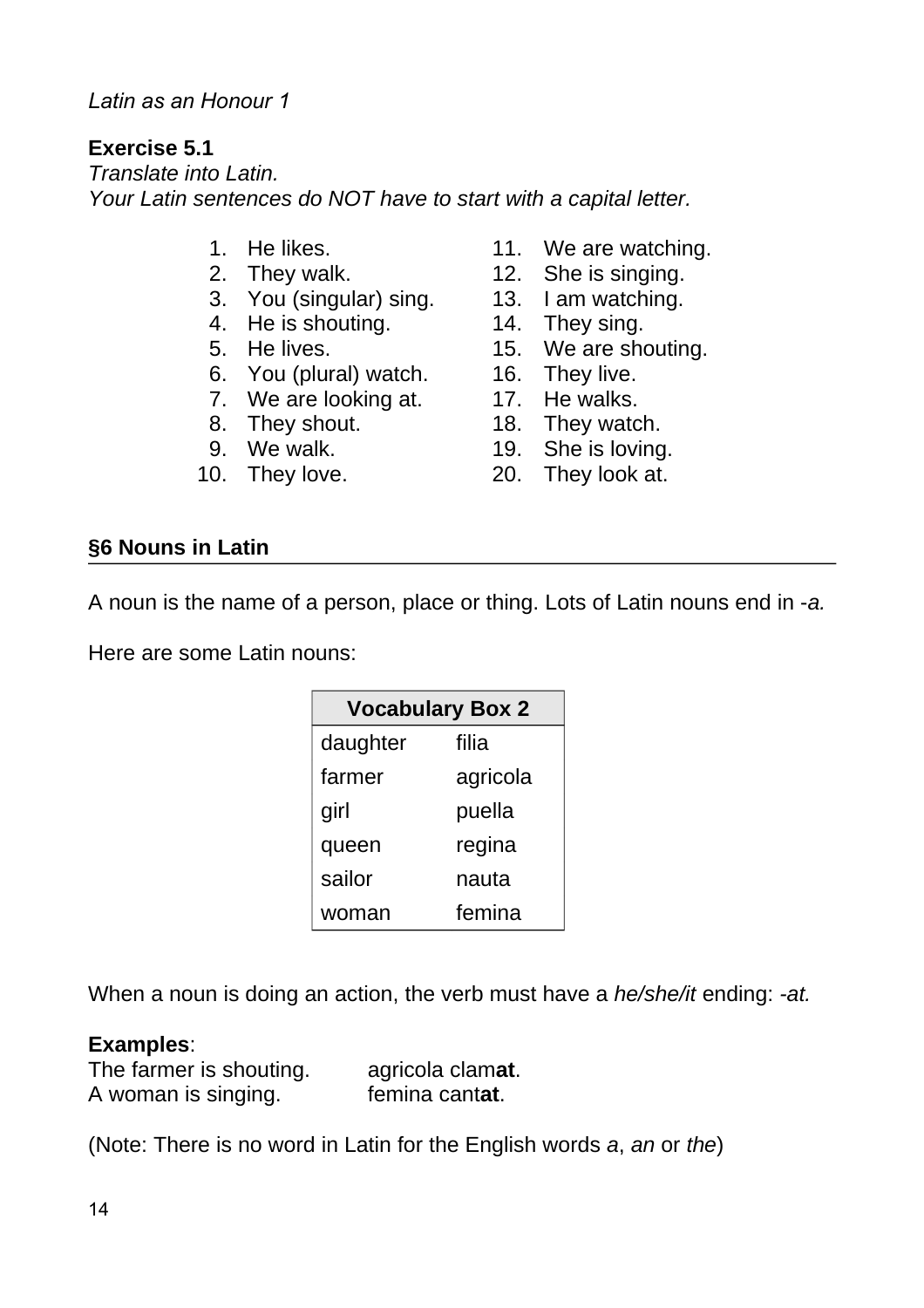# **Exercise 6.1**

*Translate into Latin. Each answer will consist of two words.*

- 1. The girl is watching. 6. The woman is walking
- 2. The queen loves. 2. The girl shouts.
- 3. The sailor is shouting. 8. A sailor is singing.
- 4. The daughter is singing. 9. The queen watches.
- 
- 
- 
- 
- 
- 5. A farmer is living. 10. The daughter is walking.

# **§7 Plural nouns**

Plural means more than one. In English most plural nouns are formed by added the letter *s* to the singular: **Examples**: dog *plural:* dog**s** cat *plural:* cat**s**

In Latin, the nouns we have met, which end in *-a*, form their plurals by replacing the *-a* with *-ae.* So:

| singular |                | plural    |                |
|----------|----------------|-----------|----------------|
| Latin    | <b>English</b> | Latin     | <b>English</b> |
| agricola | farmer         | agricolae | farmers        |
| femina   | woman          | feminae   | women          |
| filia    | daughter       | filiae    | daughters      |
| nauta    | sailor         | nautae    | sailors        |
| puella   | girl           | puellae   | girls          |
| regina   | queen          | reginae   | queens         |

As we have already seen, when a singular noun is doing an action, the verb must have a *he/she/it* ending: *-at.*

#### **Examples**:

| The farmer is shouting. | agricola clamat. |
|-------------------------|------------------|
| A woman is singing.     | femina cantat.   |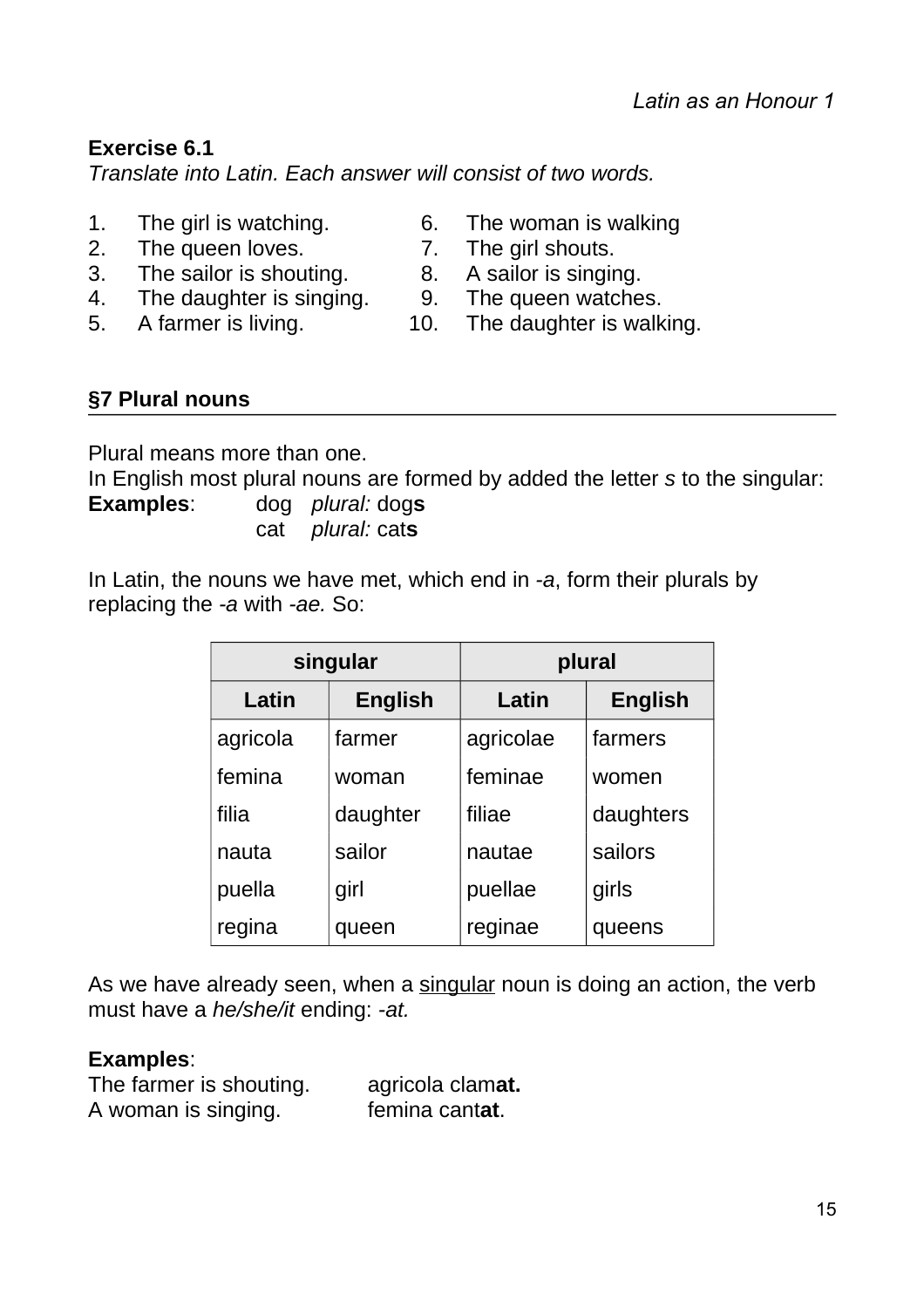When plural nouns are doing an action, the verb must have a *they* ending: *-ant.*

#### **Examples**:

The farmers are shouting. agricolae clam**ant**. The women are singing. feminae cant**ant**.

Here are some more words to learn. The first five are verbs which behave like *amo*. The second five are nouns ending in *-a* (so what will their plurals be?).

| <b>Vocabulary Box 3</b> |         |  |
|-------------------------|---------|--|
| I carry                 | porto   |  |
| I enter or I go in      | intro   |  |
| I fight                 | pugno   |  |
| I hurry                 | festino |  |
| I work                  | laboro  |  |
| goddess                 | dea     |  |
| homeland                | patria  |  |
| inhabitant              | incola  |  |
| poet                    | poeta   |  |
| water                   | aqua    |  |

#### **Exercise 7.1**

T*ranslate into Latin. Each answer will consist of two words.*

- 
- 
- 
- 4. The inhabitants are fighting. 9.
- 
- 1. The poet is working. 6. The farmer is hurrying.
- 2. The poets are working. 2. The farmers are hurrying.
- 3. The goddess enters.<br>4. The inhabitants are fighting. 9. The sailors work.
	-
- 5. The girls enter. 10. The women are fighting.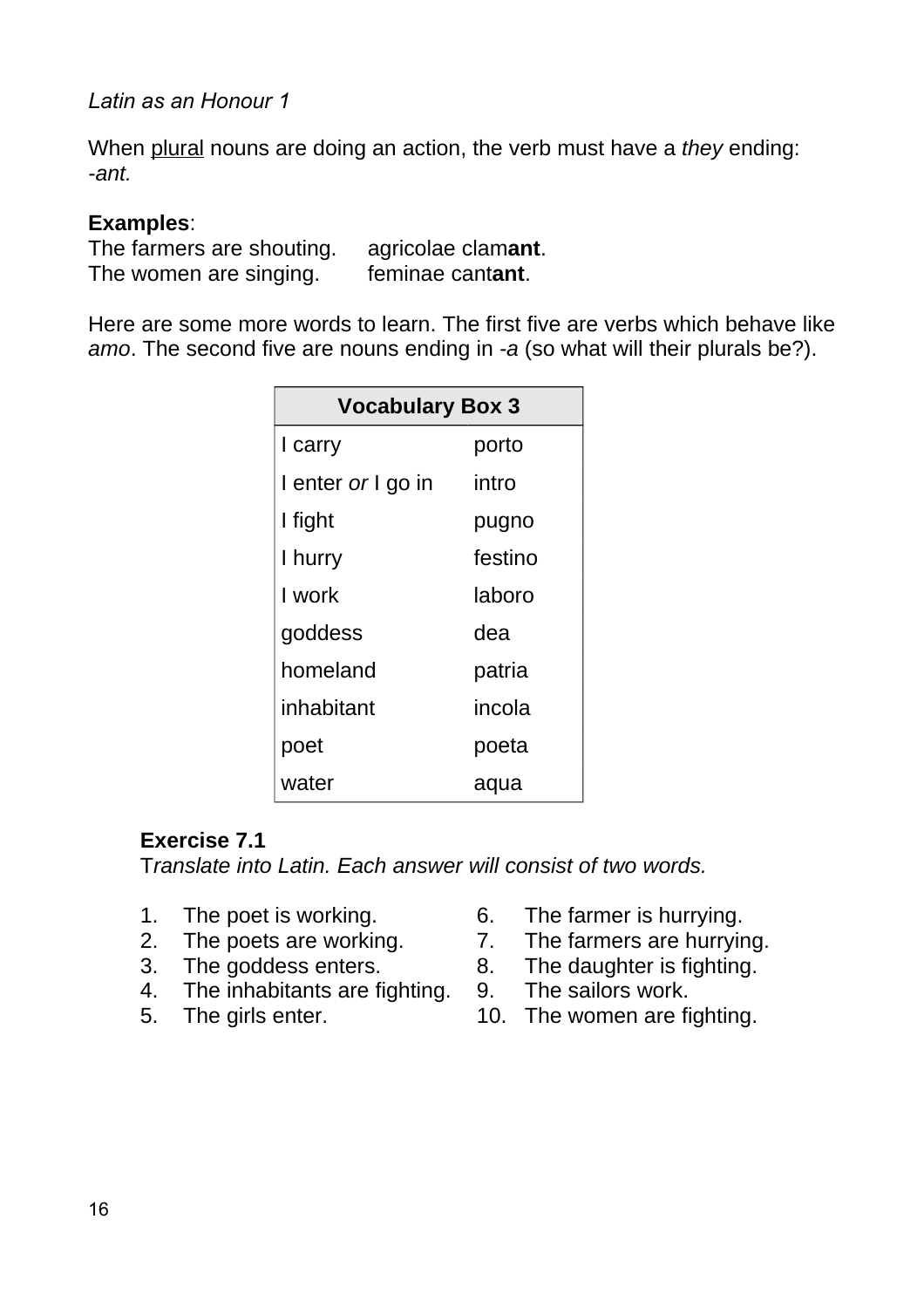# **§8** *And* **in Latin**

Here is a very simple vocabulary box:

| <b>Vocabulary Box 4</b> |    |  |
|-------------------------|----|--|
| ∣and                    | et |  |

The word *et* behaves just like in English. Study the following examples – especially the verb endings.

#### **Examples**:

| cantamus et clamamus.     | We are singing and (we are) shouting. |
|---------------------------|---------------------------------------|
| nauta clamat et pugnat.   | The sailor is shouting and (he is)    |
|                           | fighting.                             |
| nauta ambulat.            | The sailor (he) is walking.           |
| nauta et puella ambulant. | The sailor and the girl (they) are    |
|                           | walking.                              |

#### **Exercise 8.1**

*Translate into Latin. Be careful of the verb endings!*

- 1. He shouts and sings.
- 2. The queen works.
- 3. The queen and the poet work.
- 4. The inhabitants and the sailors are fighting.
- 5. The daughters hurry and enter.
- 6. The farmer and the sailor are shouting.
- 7. The woman is hurrying and shouting.
- 8. The sailors and farmers are watching.
- 9. You (singular) are shouting and fighting.
- 10. The woman and daughter are walking and singing.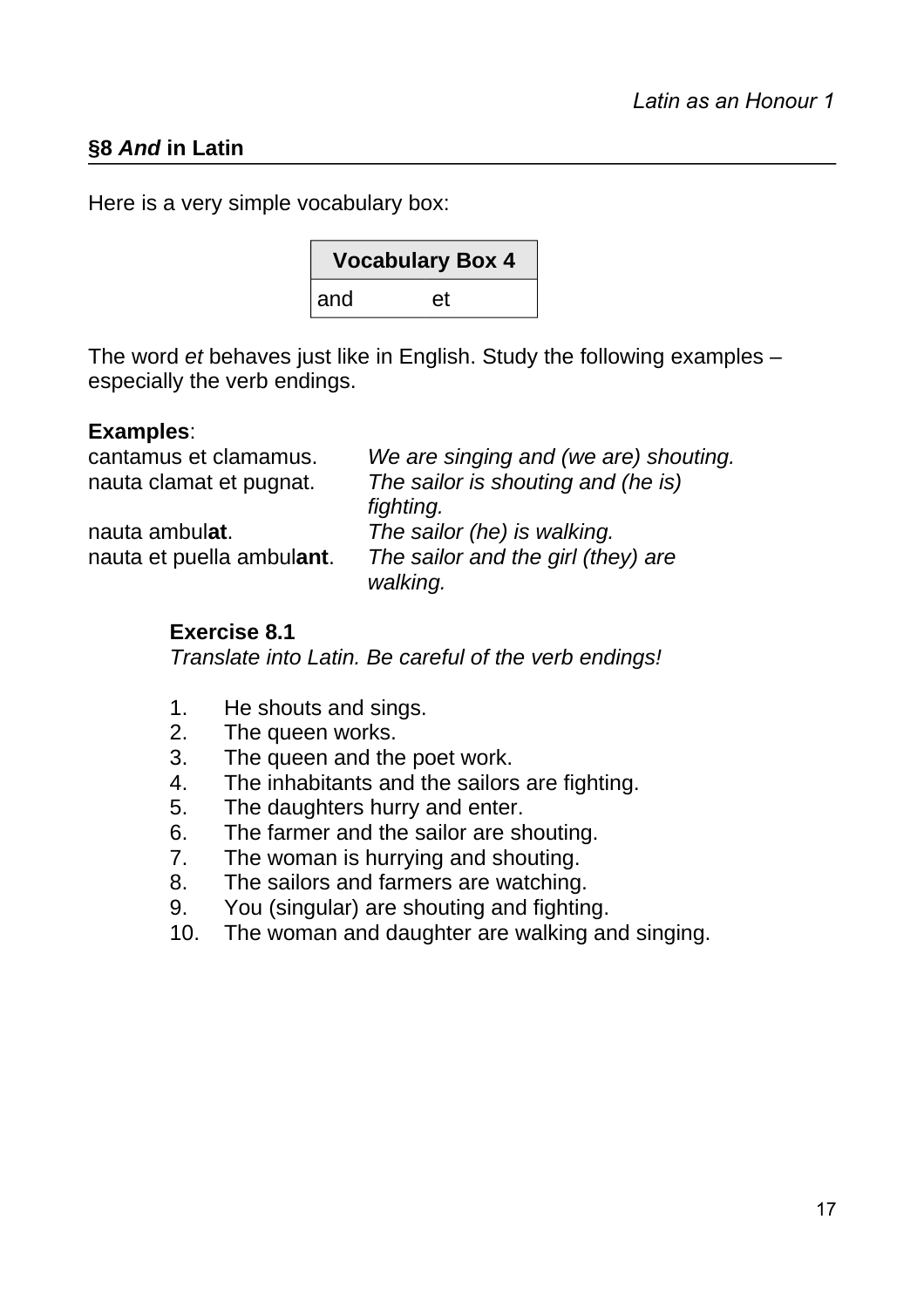#### **§9 Word order in Latin**

Things are going well so far, aren't they? You're more or less working from left to right in both English and Latin. That's about to change. The thing is, Latin word order is usually not the same as English word order. This will become clear when we look at the next grammatical topic, *subjects and objects*. But before we deal with these in Latin, we'll need to make sure that you know what they mean in English first.

It's quite simple:

The *subject* of a verb is the person doing the action – the doer. The *object* of a verb is the person or thing on the receiving end of the action – the receiver.

So, in a sentence like:

Tom chases Jerry.

Tom is the subject of the verb – he's the one doing the chasing. Jerry is the object of the verb – he's the one being chased.

#### **§10 Subject and object in Latin**

The nouns we have met so far end in *-a* in the singular.

#### **Example**:

puella spectat. *The girl is watching.*

In this sentence, *puella* is the subject of the verb – she's doing the watching.

But what happens when someone is watching her; in other words, when she becomes the object of the verb, or the receiver of the action? How would you say, in Latin, *He is watching the girl.* ?

What happens is this. To show that the noun, ending in *-a*, is not the subject (doer) but the object (receiver) of the verb, its ending changes from *-a* to *-am.* In other words, you stick the letter *m* on the end.

So:

puell**am** spectat. *He is looking at the girl.*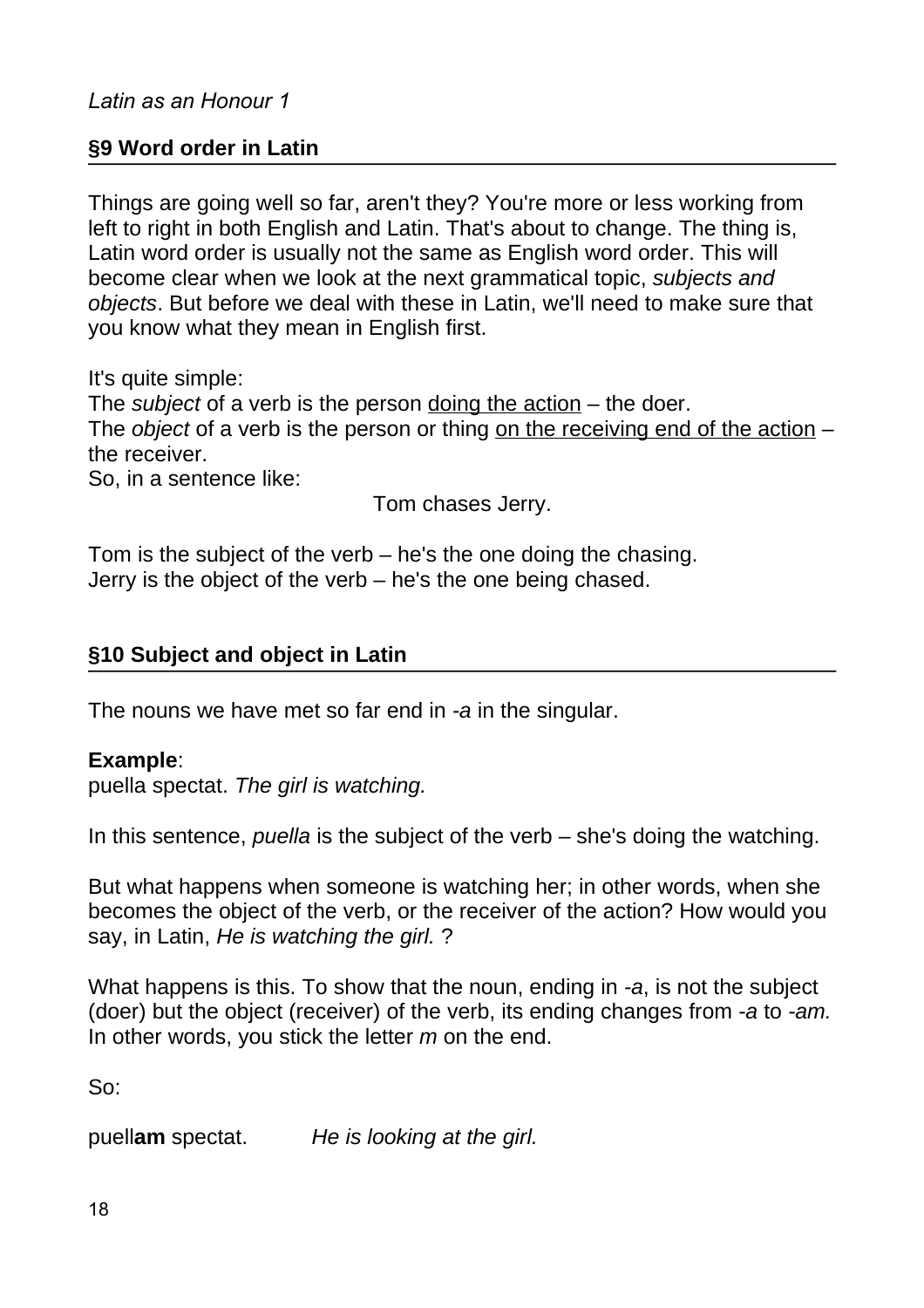Similarly:

aqu**am** portamus. *We are carrying water.*

and:

regin**am** amo. *I like the queen.*

Note that the Latin verb – unlike English – stays at the end of the sentence. This is where you will usually find the verb in a Latin sentence – **at the end.**

Beware – Latin word order is usually not the same as English word order!

# **Exercise 10.1**

*Translate into Latin. Your answer will consist of two words. Make sure that the Latin verb comes at the end of your sentence!*

- 1. I like water.
- 2. We watch the queen.
- 3. They carry the farmer.
- 4. They love the homeland.
- 5. You (singular) are looking at the goddess.
- 6. I am carrying the inhabitant.
- 7. You (plural) are watching the water.
- 8. They love the queen.
- 9. He is carrying water.
- 10. I am looking at the girl.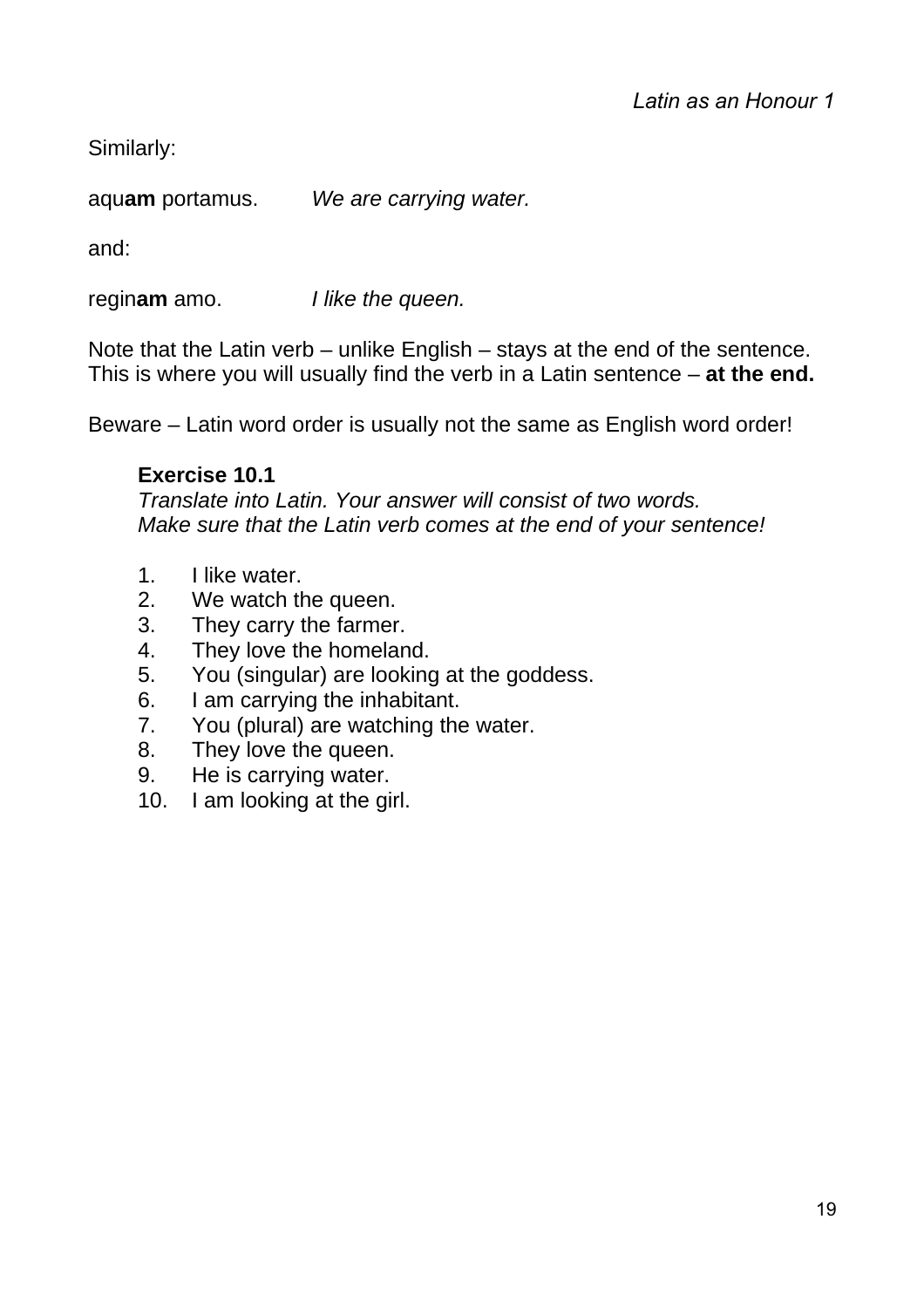Here is some more vocabulary for you to learn. The first five words are verbs which behave like *amo*. These are followed by four nouns ending in *-a*.

| <b>Vocabulary Box 5</b> |             |  |
|-------------------------|-------------|--|
| I build                 | aedifico    |  |
| I call                  | <b>VOCO</b> |  |
| I kill                  | neco        |  |
| I praise                | laudo       |  |
| I prepare               | paro        |  |
| island                  | insula      |  |
| money                   | pecunia     |  |
| road                    | via         |  |
| slave girl              | ancilla     |  |

# **Exercise 10.2**

*Translate into Latin. Your answer will consist of two words. Make sure that the Latin verb comes at the end of your sentence!*

- 1. We love money.
- 2. He is calling the slave girl.
- 3. They are building a road.
- 4. We are preparing water.
- 5. You (plural) carry money.
- 6. They look at the island.
- 7. You (singular) kill the girl.
- 8. I praise the goddess.
- 9. He loves the homeland.
- 10. She is killing the farmer.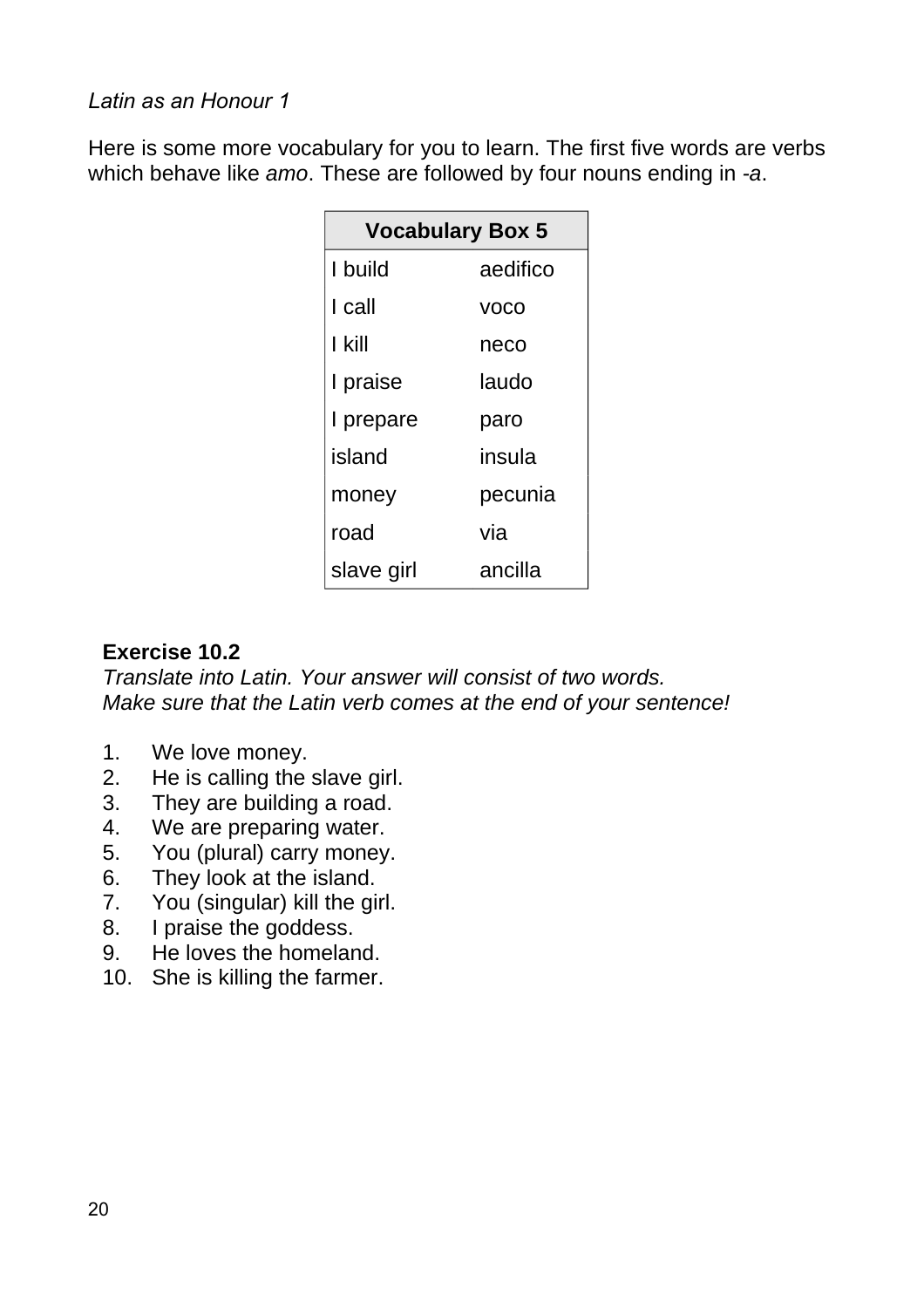# **§11 Summary of noun endings.**

We have now come across three kinds of noun endings:

*-a* This indicates a single subject (doer of an action): Example:

puell**a** clamat. *The girl is shouting.*

*-ae* This indicates a plural subject (doers of an action): Example:

puell**ae** clamant. *The girls are shouting.*

*-am* This indicates a singular object (receiver of an action): Example:

puell**am** amat. *He likes the girl.*

#### **§12 More about word order.**

Sometimes a sentence will contain a named subject (doer) as well as an object (receiver). In this case the usual Latin word order is:

**subject** (singular ending in *-a or* plural ending in *-ae*)

- **+ object** (ending in *-am*)
- **+ verb at the end**

#### **Examples**:

naut**a** puell**am** am**at.** *The sailor (he) likes the girl.* naut**ae** puell**am** am**ant.** *The sailors (they) like the girl.*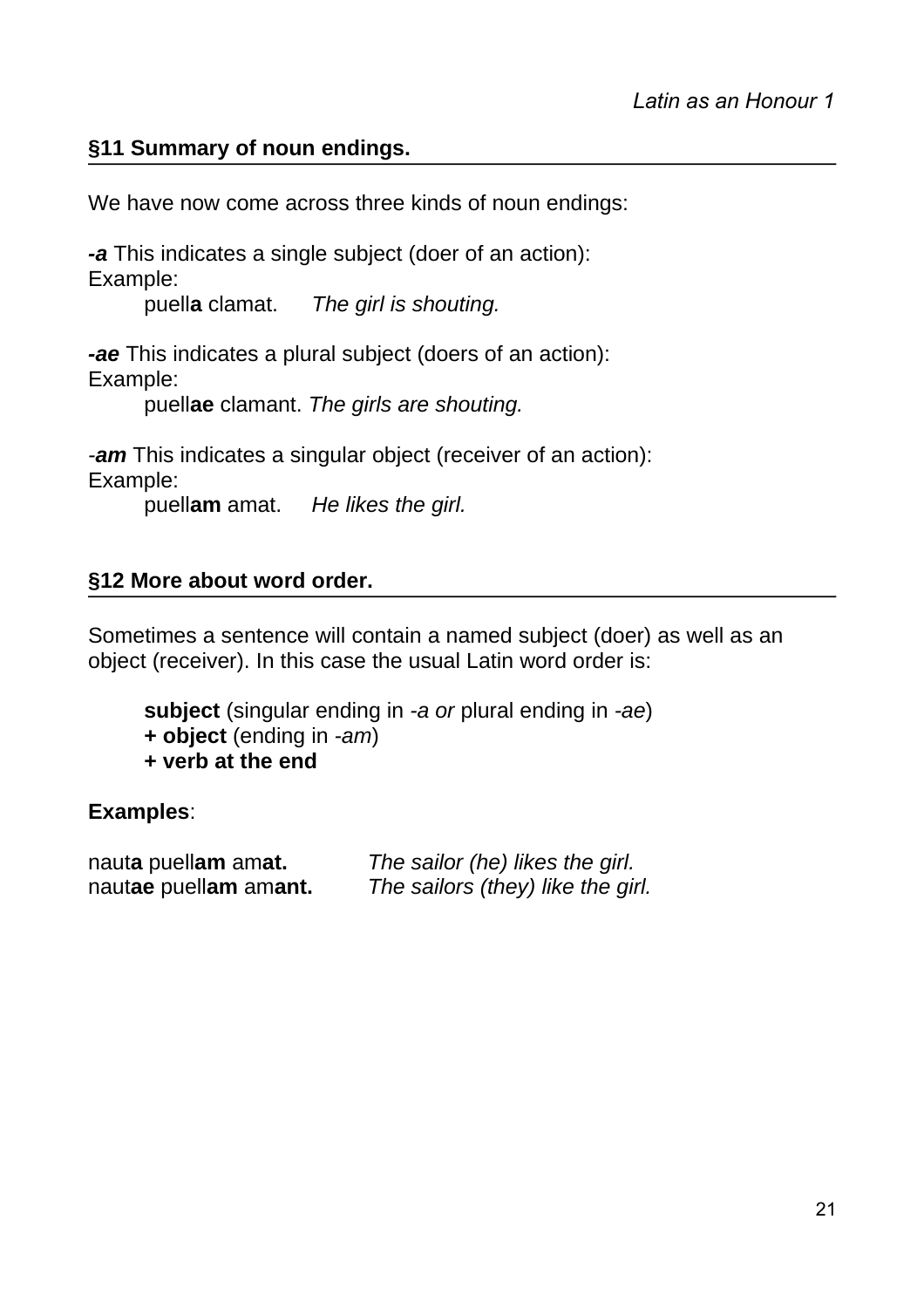### **Exercise 12.1**

*Translate into Latin. Your answer will consist of three words. Make sure that the Latin verb comes at the end of your sentence!*

- 1. The farmer likes money.
- 2. Farmers like money.
- 3. The queen kills the slave girl.
- 4. The inhabitant praises the goddess.
- 5. The inhabitants praise the goddess.
- 6. The sailors are building a road.
- 7. The poet watches the money.
- 8. The queen likes the daughter.
- 9. The goddesses praise the homeland.
- 10. The poets are calling the goddess.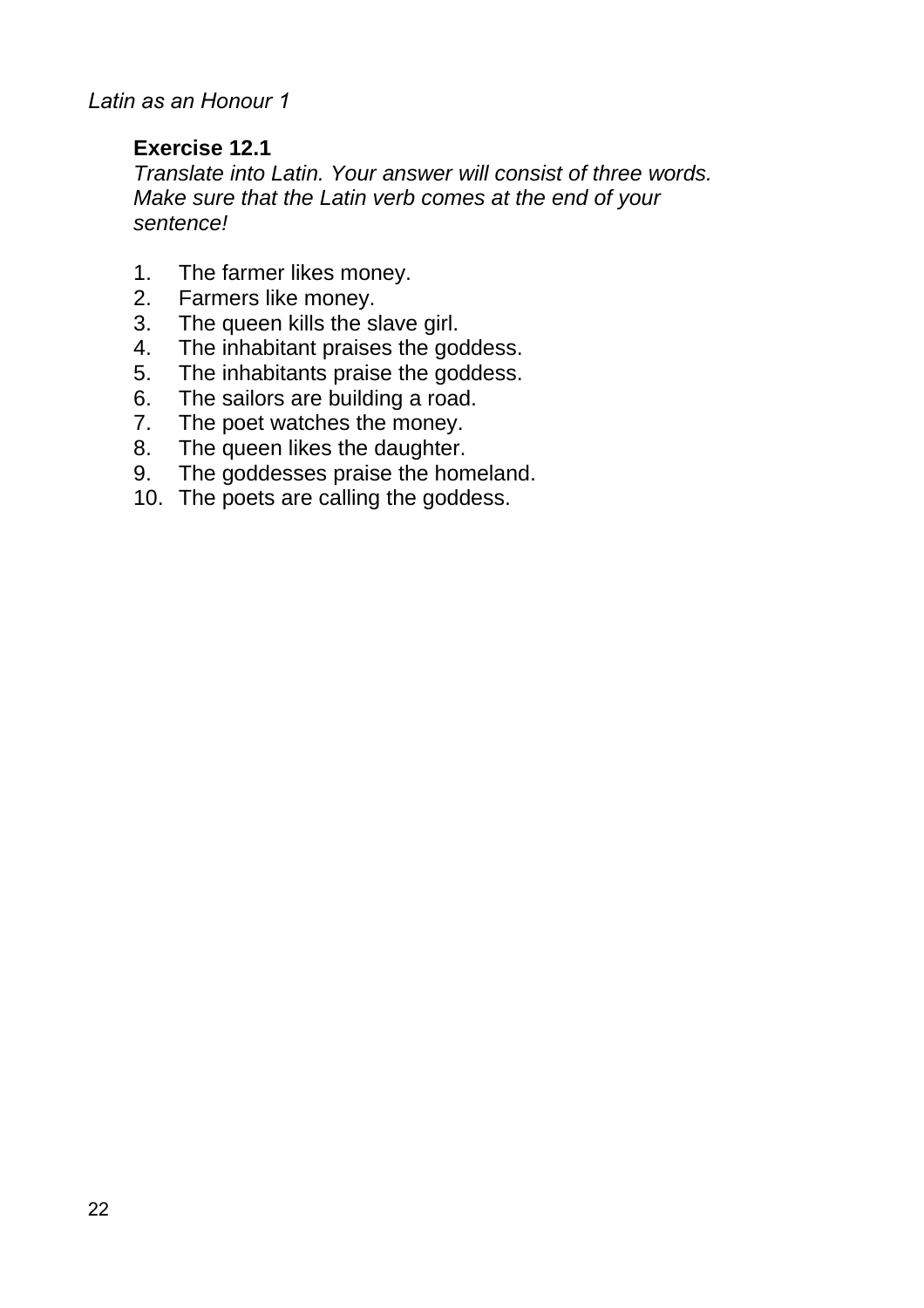# **§13 Vocabulary Revision**

| <b>Verbs</b>         |                        | <b>Nouns</b> |          |
|----------------------|------------------------|--------------|----------|
| I like or I love     | amo                    | daughter     | filia    |
| I build              | aedifico               | farmer       | agricola |
| I call               | <b>VOCO</b>            | girl         | puella   |
| I carry              | porto                  | goddess      | dea      |
| I enter or I go in   | intro                  | homeland     | patria   |
| I fight              | pugno                  | inhabitant   | incola   |
| I hurry              | festino                | island       | insula   |
| I kill               | neco                   | money        | pecunia  |
| I live               | habito                 | poet         | poeta    |
| I look at or I watch | specto                 | queen        | regina   |
| I praise             | laudo                  | road         | via      |
| I prepare            | paro                   | sailor       | nauta    |
| I shout              | clamo                  | slave girl   | ancilla  |
| I sing               | canto                  | water        | aqua     |
| I walk               | ambulo                 | woman        | femina   |
| I work               | laboro                 |              |          |
|                      | <b>Other word: and</b> |              | et       |

Make sure you know the meaning of the following words:

#### **Exercises for Revision**

- 
- 
- 3. You (singular) work. 3.<br>4. We are entering. 4.
- 
- 

#### **Exercise 13.1 Exercise 13.2**

- 1. They live. 1. The slave girl is working.
	-
- 2. We hurry. 2. The sailors fight.<br>3. You (singular) work. 3. The poet is hurrying.
	- 4. The homeland is calling.
- 5. He is walking. 5. The girls shout.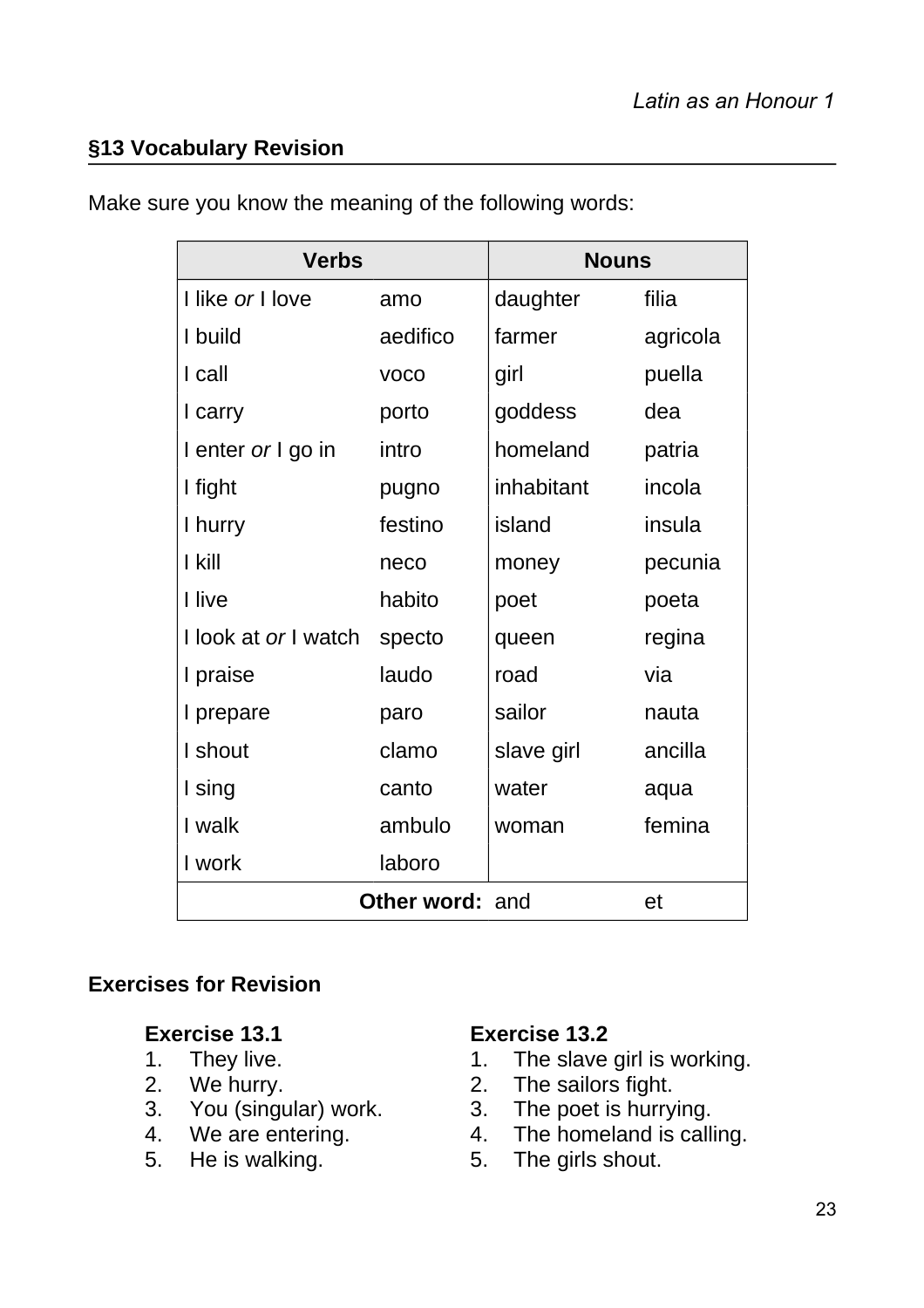#### **Exercise 13.3**

- 1. I like money.
- 2. We are building a road.
- 3. He looks at the slave girl.
- 4. You (plural) call the queen.
- 5. They praise the goddess.

#### **Exercise 13.4**

- 1. The woman loves money.
- 2. The girls are looking at the island.
- 3. The inhabitants are building a road.
- 4. The women are carrying water.
- 5. The farmer kills the woman.

#### **Exercise 13.5 (Extension)**

- 1. The slave girl and the poet are hurrying.
- 2. Women and girls love money.
- 3. We praise and love the girl.
- 4. The sailor kills the farmer and the inhabitant.
- 5. The goddess and the queen call the sailor and the farmer.

#### **§14 Negatives in Latin**

Negative means 'not'.

The Latin word for 'not' is *non*.

The *non* is positioned immediately in front of the verb (and the verb, as you know, will usually be found at the end of the sentence).

#### **Examples**:

| agricola laborat.     | The farmer is working.     |
|-----------------------|----------------------------|
| agricola non laborat. | The farmer is not working. |

puellae cantant. *Girls sing.* puellae non cantant. *Girls do not sing.*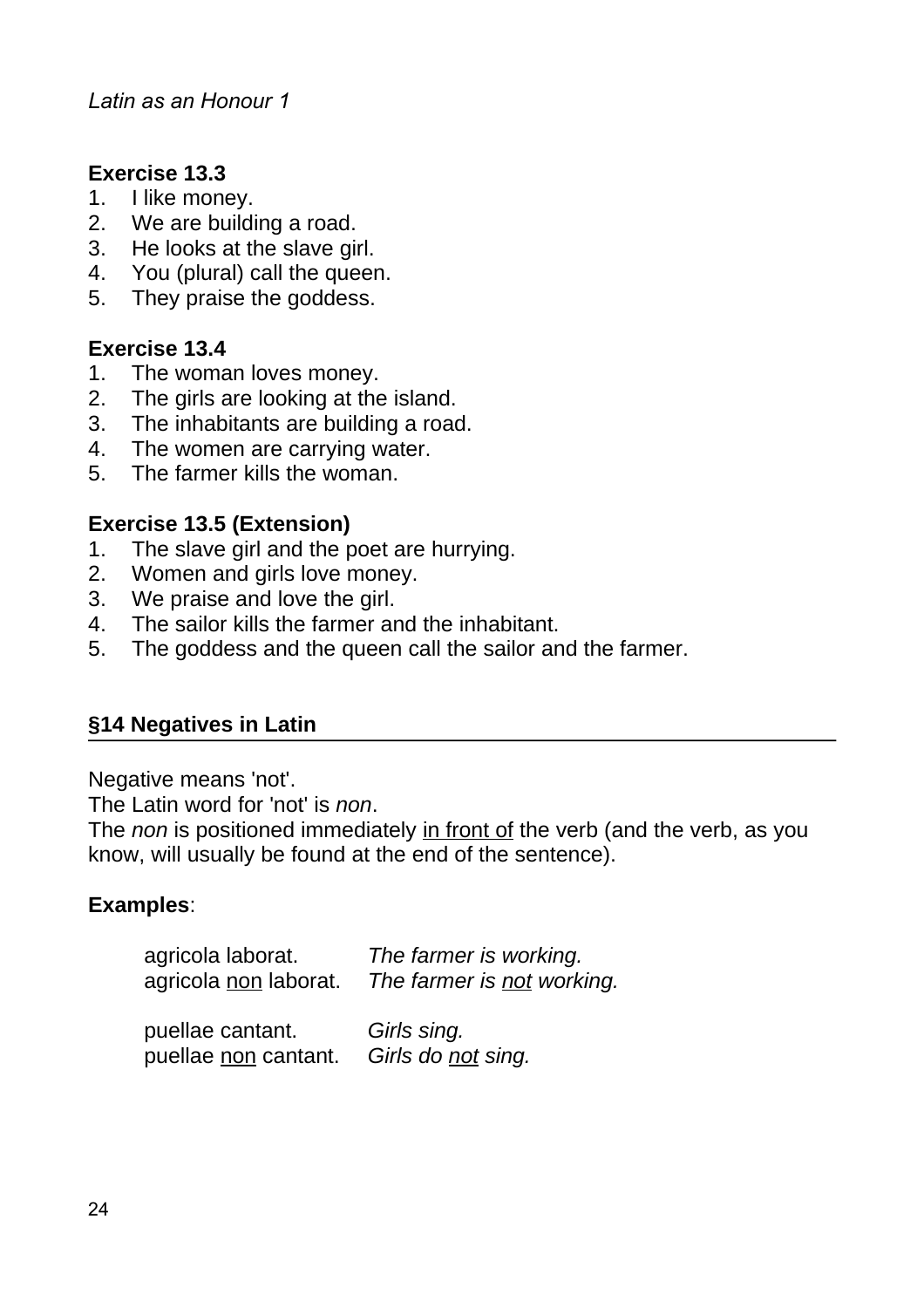# **Exercise 14.1**

*Translate into Latin. Remember to put the word for 'not' in the correct place.*

- 1. You (plural) are not hurrying.
- 2. They are not singing.
- 3. The slave girl is not working.
- 4. The sailors are not shouting.
- 5. We are not looking at the queen.
- 6. I do not like money.
- 7. The farmers are not building the road.
- 8. The woman does not love the homeland.
- 9. Poets do not hurry.
- 10. The girl and the queen do not praise the goddess.

| <b>Vocabulary Box 6</b> |         |  |
|-------------------------|---------|--|
| not                     | non     |  |
| I ask, I ask for        | rogo    |  |
| I attack                | oppugno |  |
| I overcome              | supero  |  |
| I sail                  | navigo  |  |
| anger                   | ira     |  |
| arrow                   | sagitta |  |
| crowd                   | turba   |  |
| land                    | terra   |  |
| spear                   | hasta   |  |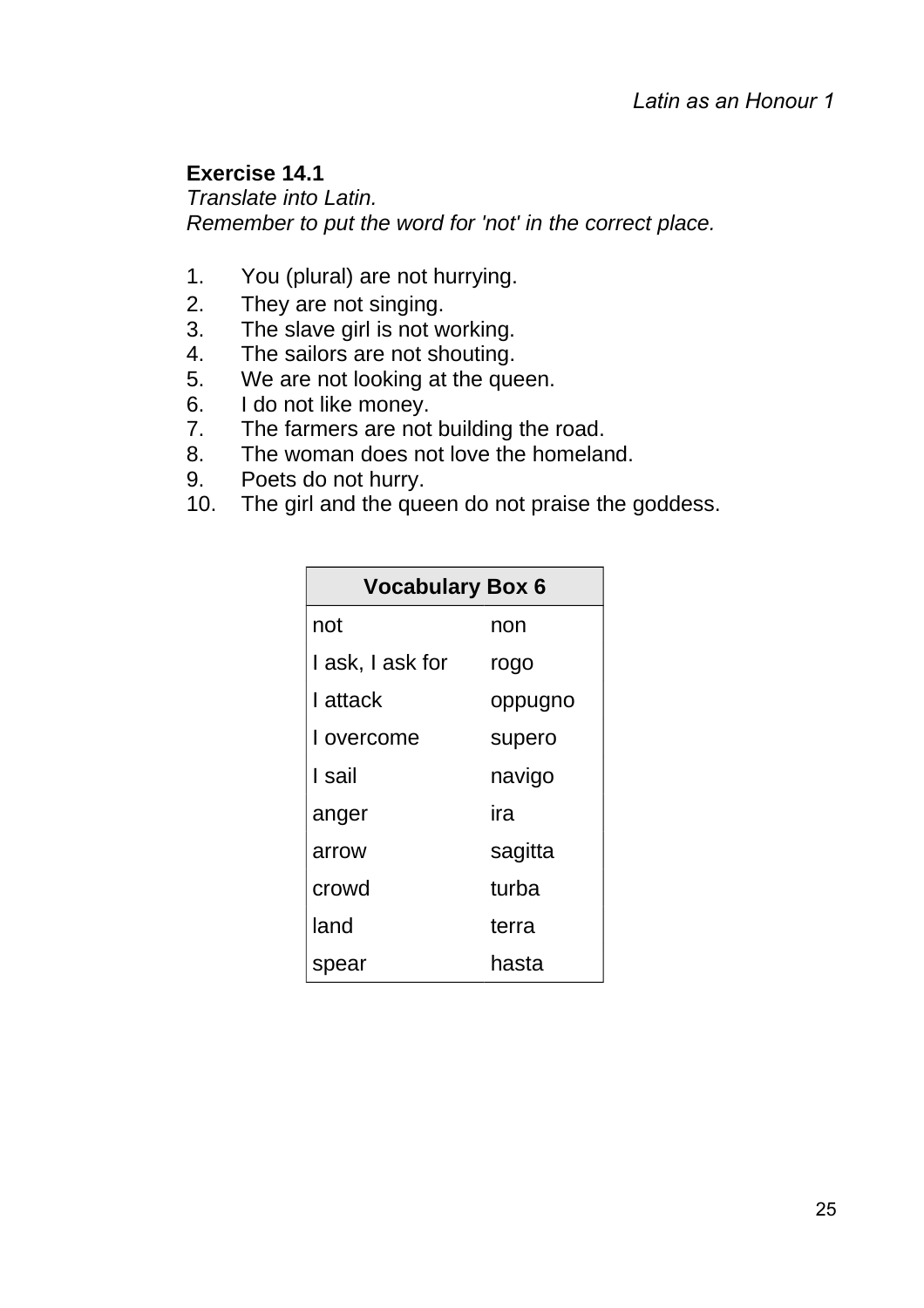# **§15 Objects**

If you remember, we have come across three kinds of noun endings:

*-a* This indicates a single subject (doer of an action):

**Example**:

puell**a** clamat. *The girl is shouting.*

*-ae* This indicates a plural subject (doers of an action):

**Example**:

puell**ae** clamant. *The girls are shouting.*

*-am* This indicates a singular object (receiver of an action): **Example**:

puell**am** amat. *He likes the girl.*

To make this complete, we now need to add the ending for plural objects. This is *-as*. So: *-as* This indicates a plural object (receivers of an action): **Example**: puell**as** amat. *He likes the girls.*

#### **§16 Nominatives and Accusatives; cases**

There are special words used to refer to subjects (doers) and objects (receivers) in Latin.

The word *nominative* is used to refer to a subject. The word *accusative* is used to refer to an object.

Words like *nominative* and *accusative* are called **cases.** The case of a Latin noun indicates what job that noun is doing in the sentence.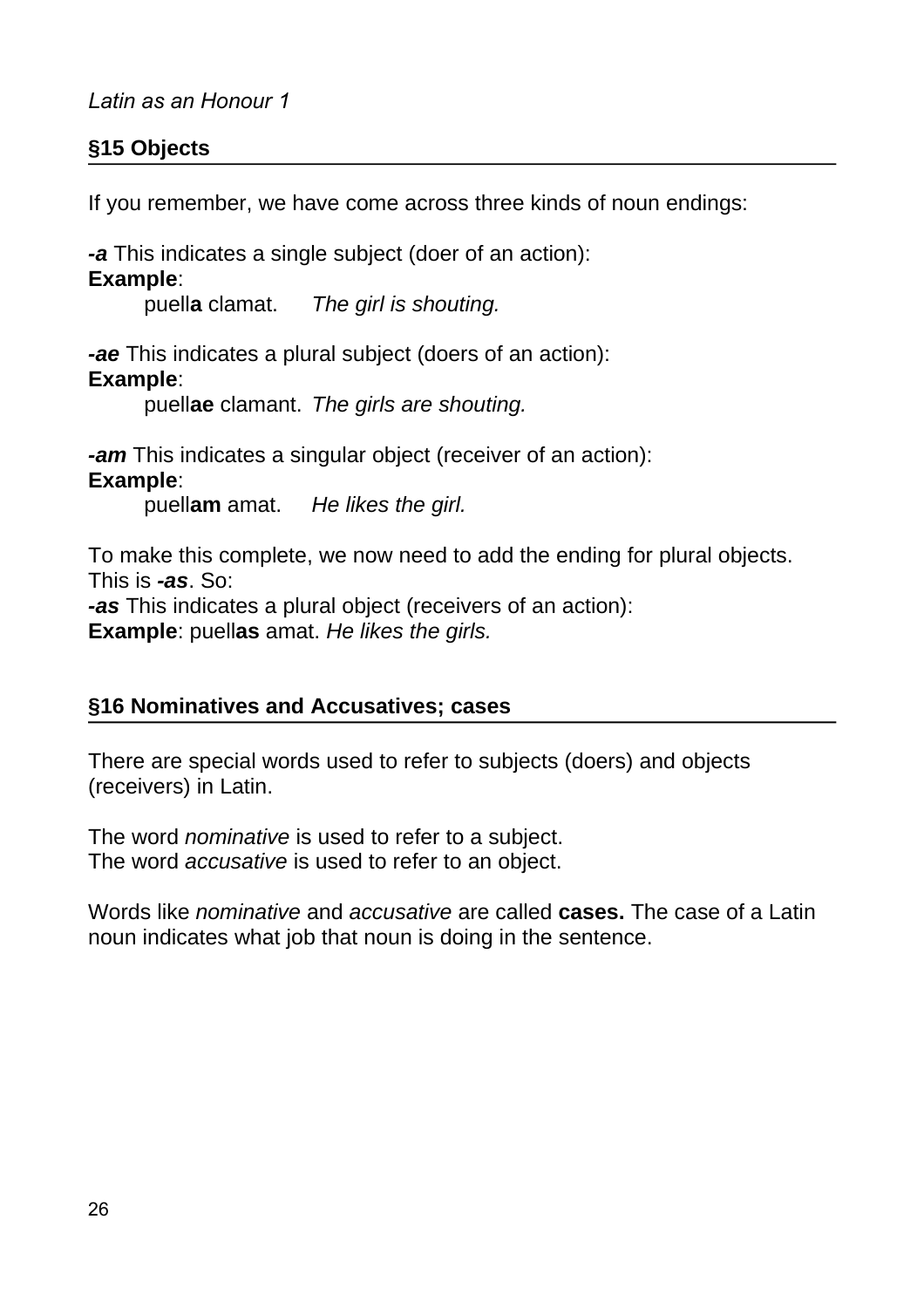The four noun endings we have met can be set out as a table, like this:

|            |                   | singular | plural  |
|------------|-------------------|----------|---------|
| nominative | subject (doer)    | puella   | puellae |
| accusative | object (receiver) | puellam  | puellas |

As you may be coming to realise by now, word endings are vitally important in Latin!

# **Exercise 16.1**

*Translate into Latin. Think carefully about the noun ending. Ask yourself two questions:*

- *1. Is this noun subject (doer) or object (receiver)?*
- *2. Is this noun singular or plural?*

*Then use the table at the top of this page to add the correct ending.*

# *Oh – and remember to put the verb at the end***!**

- 1. He likes the girl.
- 2. He likes the girls.
- 3. We ask the poet.
- 4. We ask the poets.
- 5. They are looking at the crowd.
- 6. They are looking at the crowds.
- 7. You (singular) are preparing the arrow.
- 8. You (singular) are preparing the arrows.
- 9. We attack the land.
- 10. We attack the lands.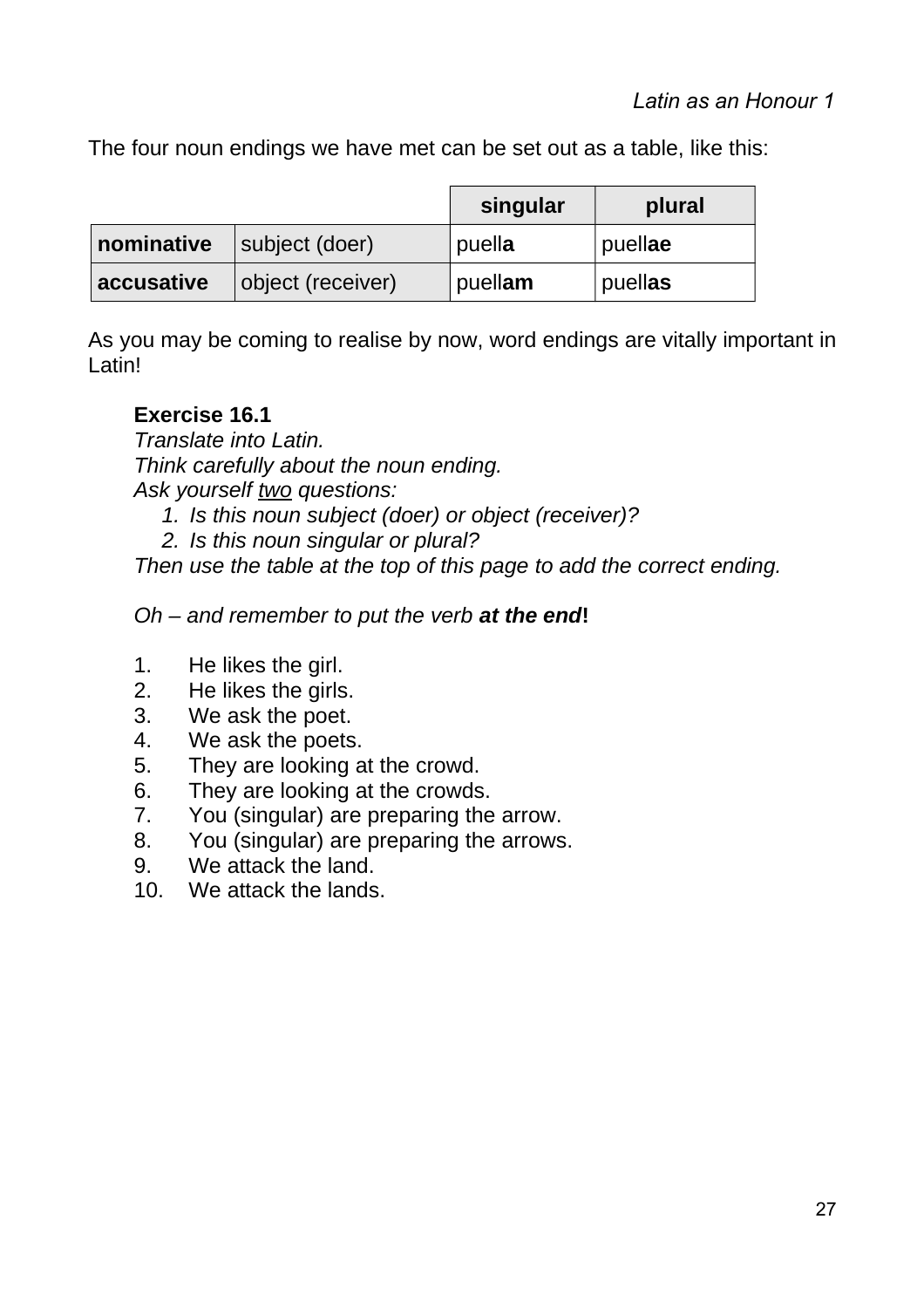# **Exercise 16.2**

*Translate into Latin. Think carefully about the noun endings, using the table on the opposite page.*

- 1. The arrow kills the farmer.
- 2. The arrow kills the farmers.
- 3. Arrows kill the farmer.
- 4. Arrows kill the farmers.
- 5. Sailors like spears.
- 6. The sailor likes the spear.
- 7. Farmers attack the land.
- 8. The woman asks the goddess.
- 9. The women do not ask the goddess.
- 10. Sailors and farmers like women.

#### **§17 Talking about verbs: number and person**

Just as there are grammatical terms like *nominative* and *accusative* to describe the different parts of nouns, there are terms also which apply to verbs. These terms are used in all languages, not just Latin.

You know already that Latin verbs have six possible endings, as in this table:

| Latin  | <b>English</b>                         |  |
|--------|----------------------------------------|--|
| amo    | I like or I am liking                  |  |
| amas   | You like or You are liking             |  |
| amat   | He/She/It likes or He/She/It is liking |  |
| amamus | We like or We are liking               |  |
| amatis | You like or You are liking             |  |
| amant  | They like or They are liking           |  |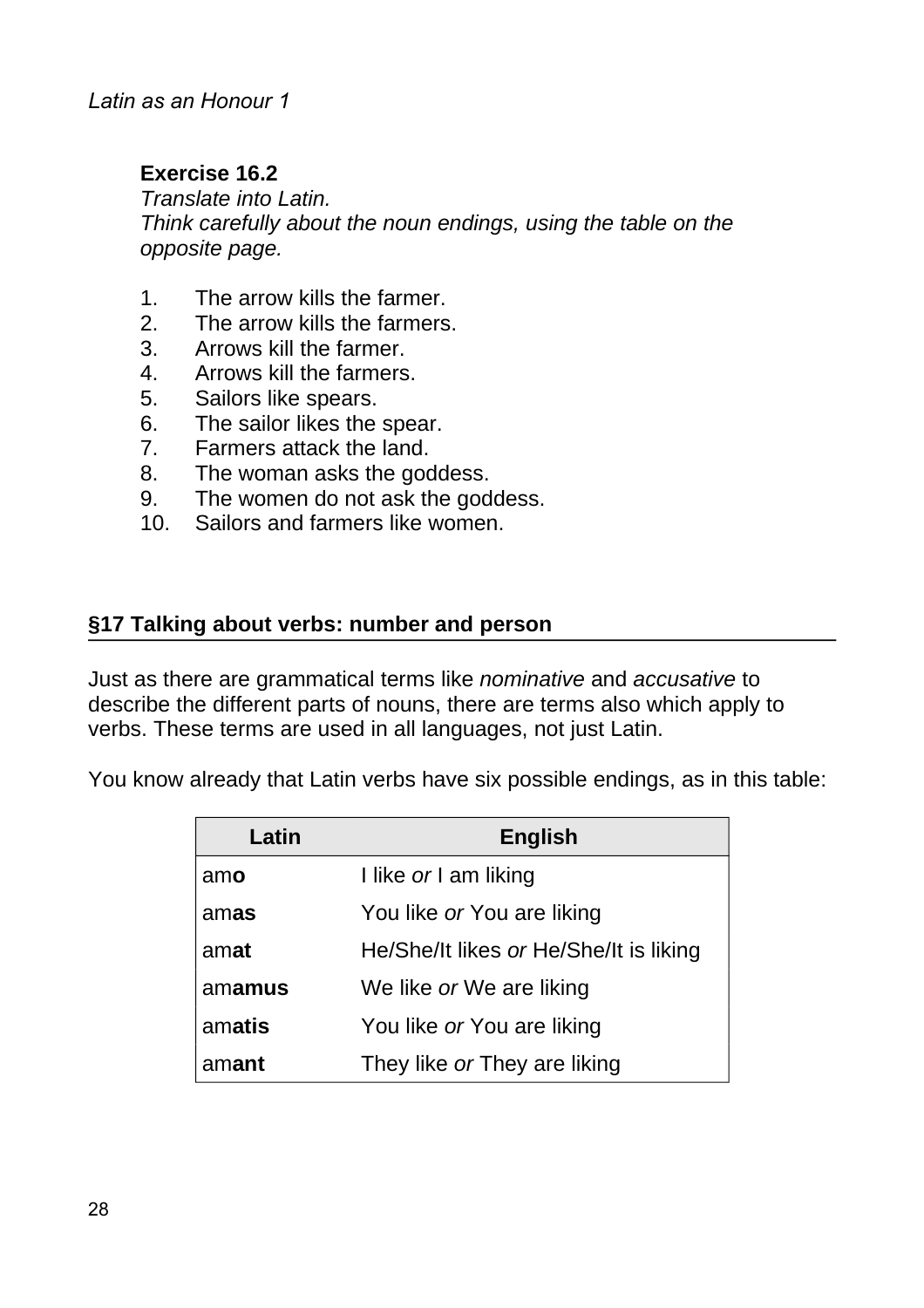# **Number**

The grammatical term *number* is used to describe whether the doer of an action is *singular* (one) or *plural* (more than one).

Look at the table of *amo* at the foot of the previous page.

- 1. The top three words of the table describe an action done by a single person. This is called *singular*.
- 2. The bottom three words of the table describe an action done by more than one person. This is called *plural*.

# **Person**

In describing verbs there are three persons:

The 1st person is when *I* or *we* are doing an action.

The 2nd person is when *you* (singular) or *you* (plural) are doing an action. The 3rd person is when *he, she, it* or *they* are doing an action.

We can now enlarge the table of *amo* to include these new terms, as follows:

| person          | number   | Latin  | <b>English</b>                         |
|-----------------|----------|--------|----------------------------------------|
| 1st             | singular | amo    | I like or I am liking                  |
| 2 <sub>nd</sub> | singular | amas   | You like or You are liking             |
| 3rd             | singular | amat   | He/She/It likes or He/She/It is liking |
| 1st             | plural   | amamus | We like or We are liking               |
| 2 <sub>nd</sub> | plural   | amatis | You like or You are liking             |
| 3rd             | plural   | amant  | They like or They are liking           |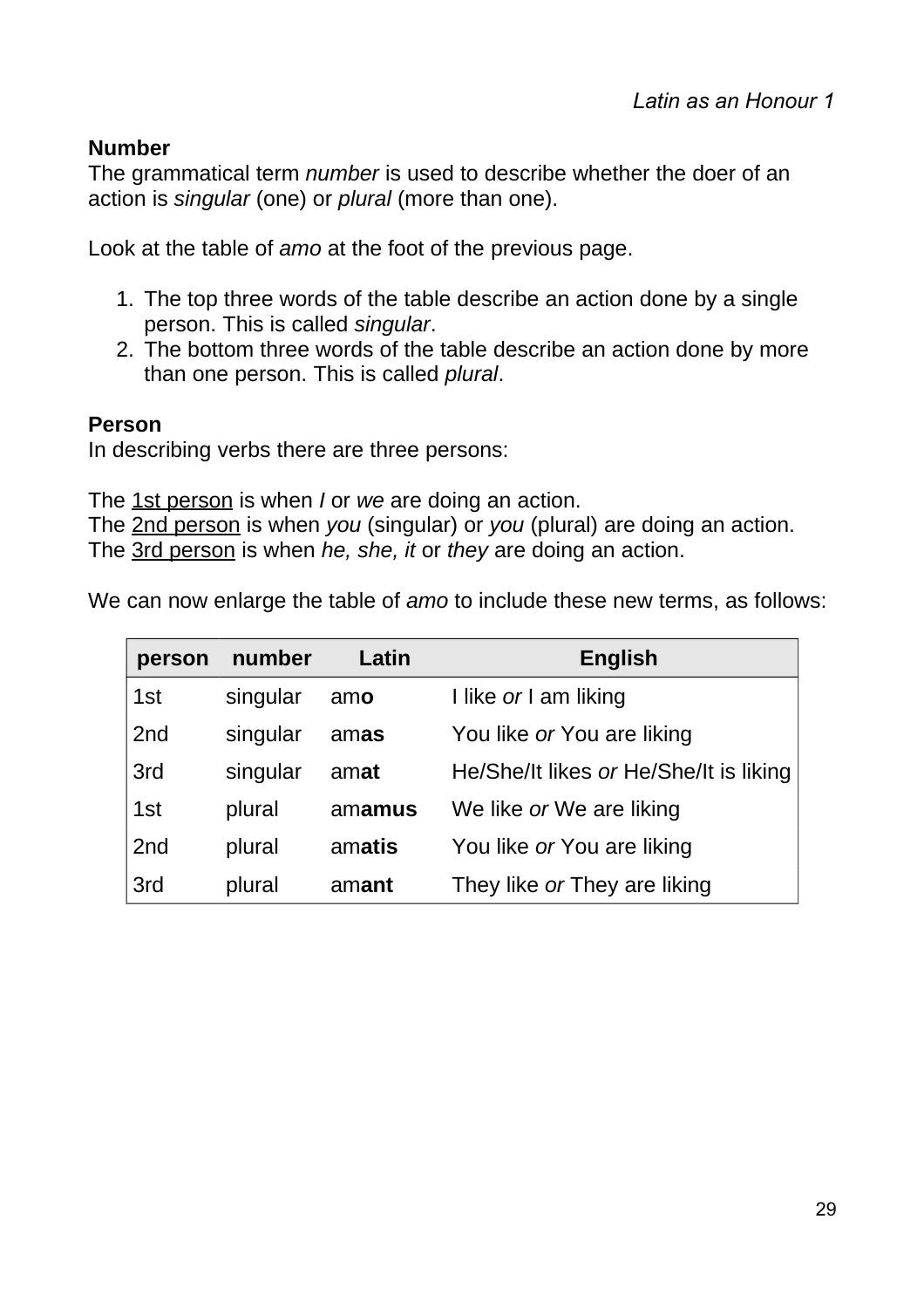# **Exercise 17.1**

*Give the person of the following: (Your answer must be* 1st *or* 2nd *or* 3rd*)*

#### **Exercise 17.2**

*Give the number of the following: (Your answer must be* singular *or* plural*)*

- 1. amamus 1. oppugnatis
- 2. vocat 2. supero
- 3. necas 3. paramus
- 4. navigant 4. vocas
- 5. clamatis 5. necat
- 
- 7. specto 7. portas
- 
- 9. rogamus 9. clamat
- 
- 
- 
- 
- 
- 
- 6. cantas 6. pugnant
	-
- 8. intras 6. September 1988. September 1988. September 1988. September 1988. September 1988. September 1988. September 1988. September 1988. September 1988. September 1988. September 1988. September 1988. September 1988. S
	-
- 10. festinat 10. laboro

#### **Exercise 17.3**

*Give the person and number of the following:*

- 1. navigamus
- 2. rogas
- 3. superatis
- 4. oppugnat
- 5. aedifico
- 6. laudant
- 7. paramus
- 8. vocatis
- 9. necant
- 10. pugnat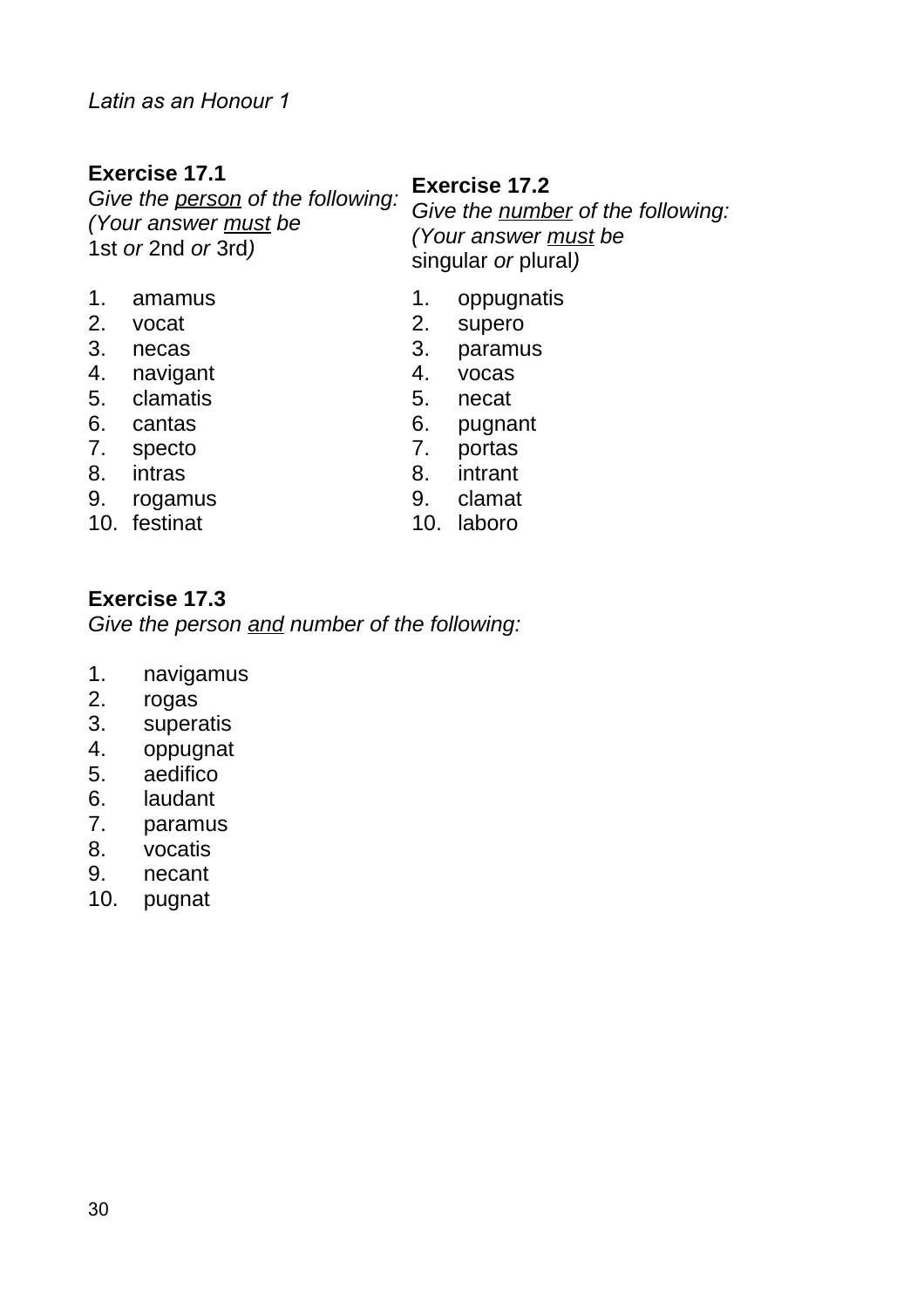# **Exercise 17.4**

(Your answer to each of the following questions will be a single Latin word only).

Give the:

- 1. 3rd person singular of *supero*
- 2. 1st person plural of *amo*
- 3. 2nd person plural of *habito*
- 4. 1st person singular of *ambulo*
- 5. 3rd person plural of *oppugno*
- 6. 2nd person singular of *navigo*
- 7. 1st person plural of *rogo*
- 8. 1st person singular of *specto*
- 9. 3rd person singular of *canto*
- 10. 2nd person plural of *clamo*

#### **§18 Conjugations: families of verbs**

- A conjugation is a family of verbs which behave in the same way.
- All the verbs we have met so far behave like *amo,* I love.
- This conjugation, or verb group, is called the *first conjugation*.
- In dictionaries and word lists verbs which behave like *amo* will have a number 1 in brackets after it, to show that it belongs to the first conjugation, like this:

navigo (1) I sail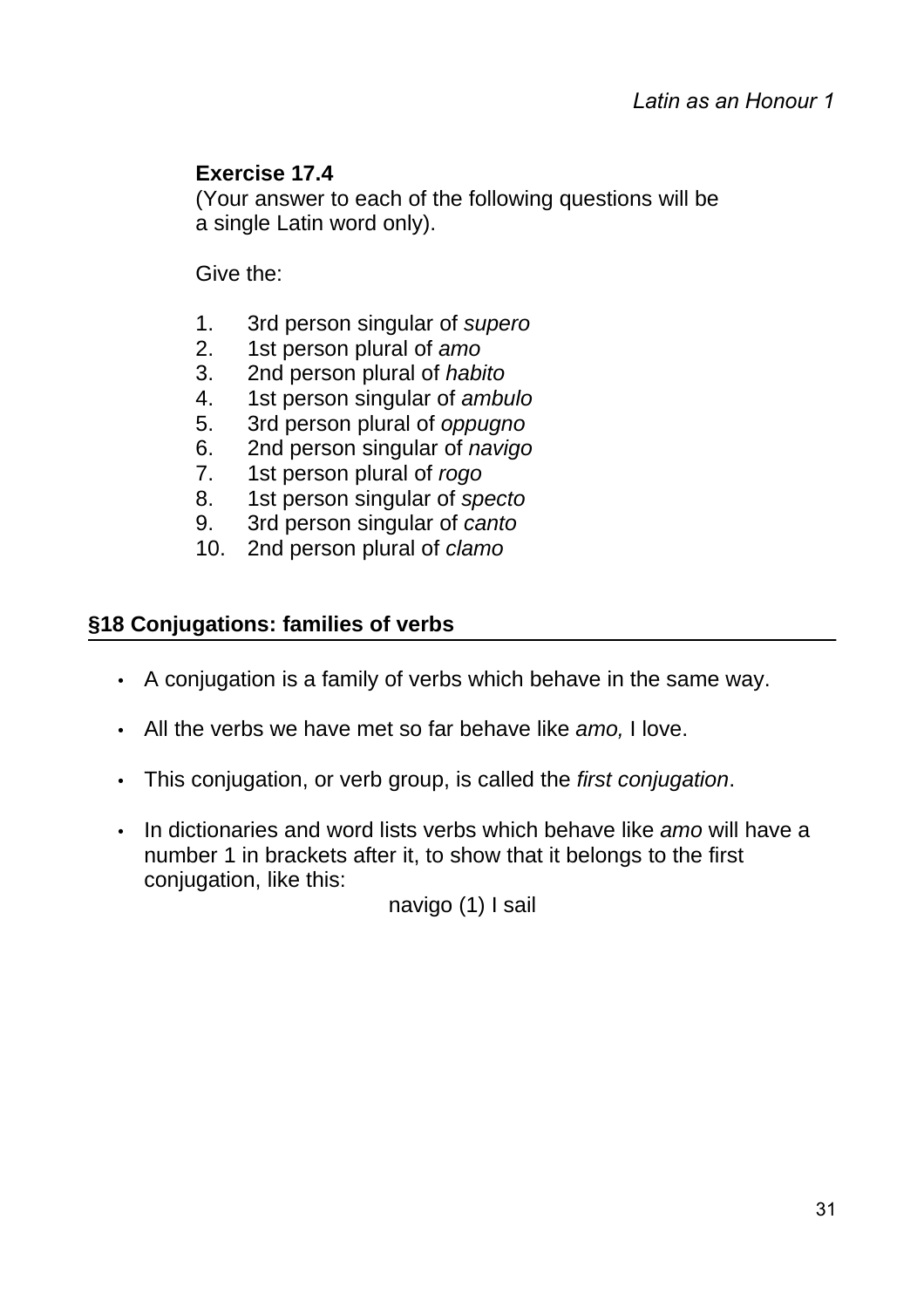# **§19 The second conjugation**

It's now time to meet a second family of verbs – the second conjugation.

These verbs behave in a slightly different way from those which go like *amo*.

| person | number   | Latin   | <b>English</b>                          |
|--------|----------|---------|-----------------------------------------|
| 1st    | singular | moneo   | I warn or I am warning                  |
| 2nd    | singular | mones   | You warn or You are warning             |
| 3rd    | singular | monet   | He/She/It warns or He/She/It is warning |
| 1st    | plural   | monemus | We warn or We are warning               |
| 2nd    | plural   | monetis | You warn or You are warning             |
| 3rd    | plural   | monent  | They warn or They are warning           |

- As you can see, the letter *e* between the stem and the ending is a distinctive feature of this second conjugation.
- Remember to pronounce the Latin letter *e* like the *ay* in *may*.
- It's easy to spot verbs which belong to the second conjugation the 1st person singulars (the *I*-form of the verb) all end in *-eo*.

Here are some new verbs. They all go like *moneo,* second conjugation, so a (2) appears after them.

| <b>Vocabulary Box 7</b> |              |  |
|-------------------------|--------------|--|
| I destroy               | deleo (2)    |  |
| I fear                  | timeo $(2)$  |  |
| I frighten              | terreo $(2)$ |  |
| I have                  | habeo (2)    |  |
| I hold                  | teneo $(2)$  |  |
| I move                  | moveo (2)    |  |
| I see                   | video $(2)$  |  |
| I warn                  | moneo (2)    |  |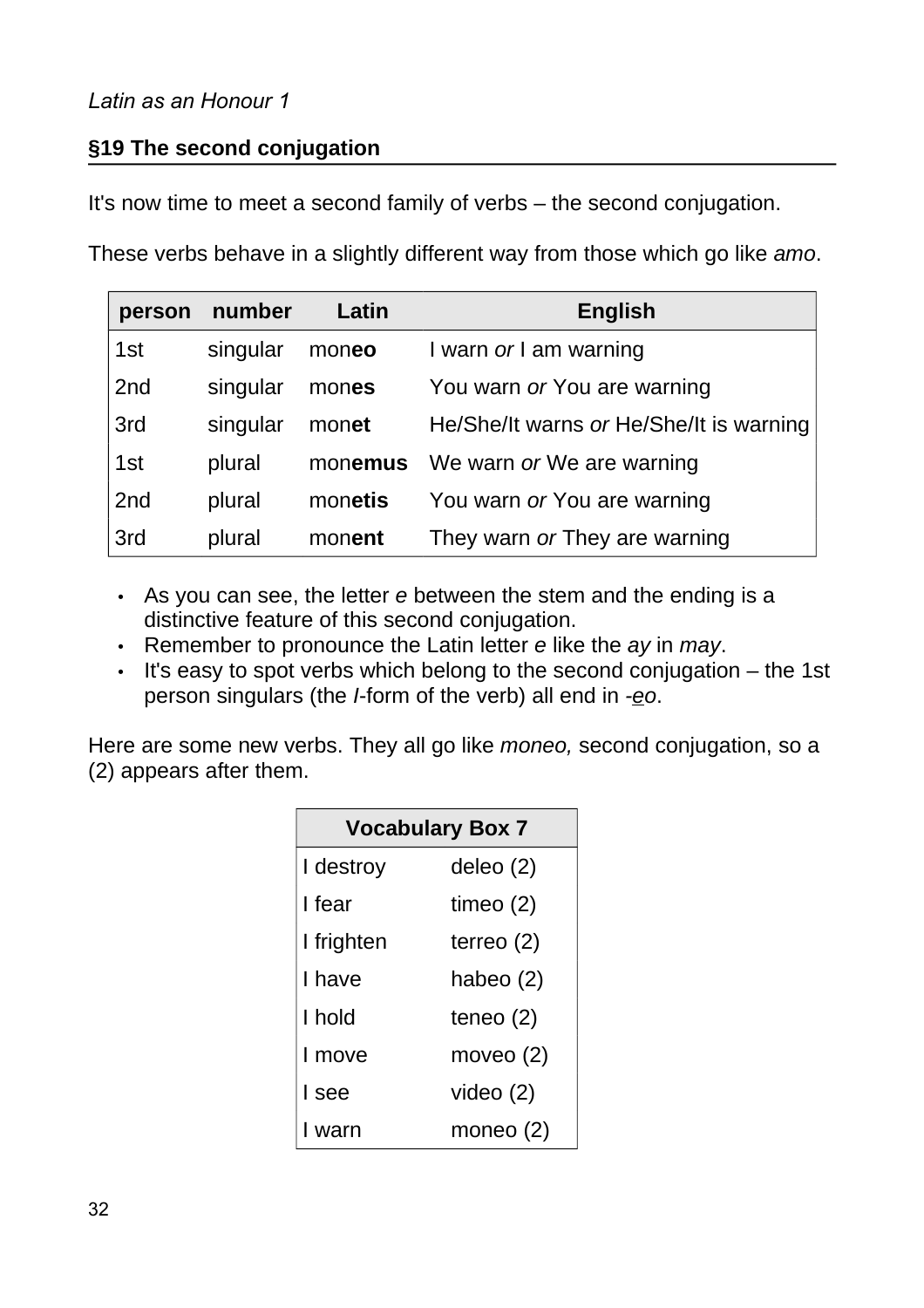# **Exercise 19.1**

*Translate into Latin*.

- 
- 2. You (singular) see. 2. Spears frighten.
- 
- 
- 
- 6. We frighten.
- 7. You (plural) have.
- 8. She is destroying.
- 9. They move.
- 10. He sees.

# **Exercise 19.3**

*Translate into Latin.*

- 1. We warn the girl.
- 2. I see crowds.
- 3. They destroy the land.
- 4. You (singular) fear the goddess.
- 5. He is holding spears.

**Exercise 19.4**

*Translate into Latin.*

- 1. The arrows destroy the land.
- 2. The farmer is moving the spears.
- 3. The women see the queen.
- 4. The crowd (it) frightens the girls.
- 5. The slave girl has a daughter.

#### **Exercise 19.2**

*Translate into Latin.*

- 1. We warn. 1. The queen warns.
	-
- 3. They hold. 3. The poet sees.
- 4. I destroy. 4. Arrows destroy.
- 5. He fears. 5. The girl fears.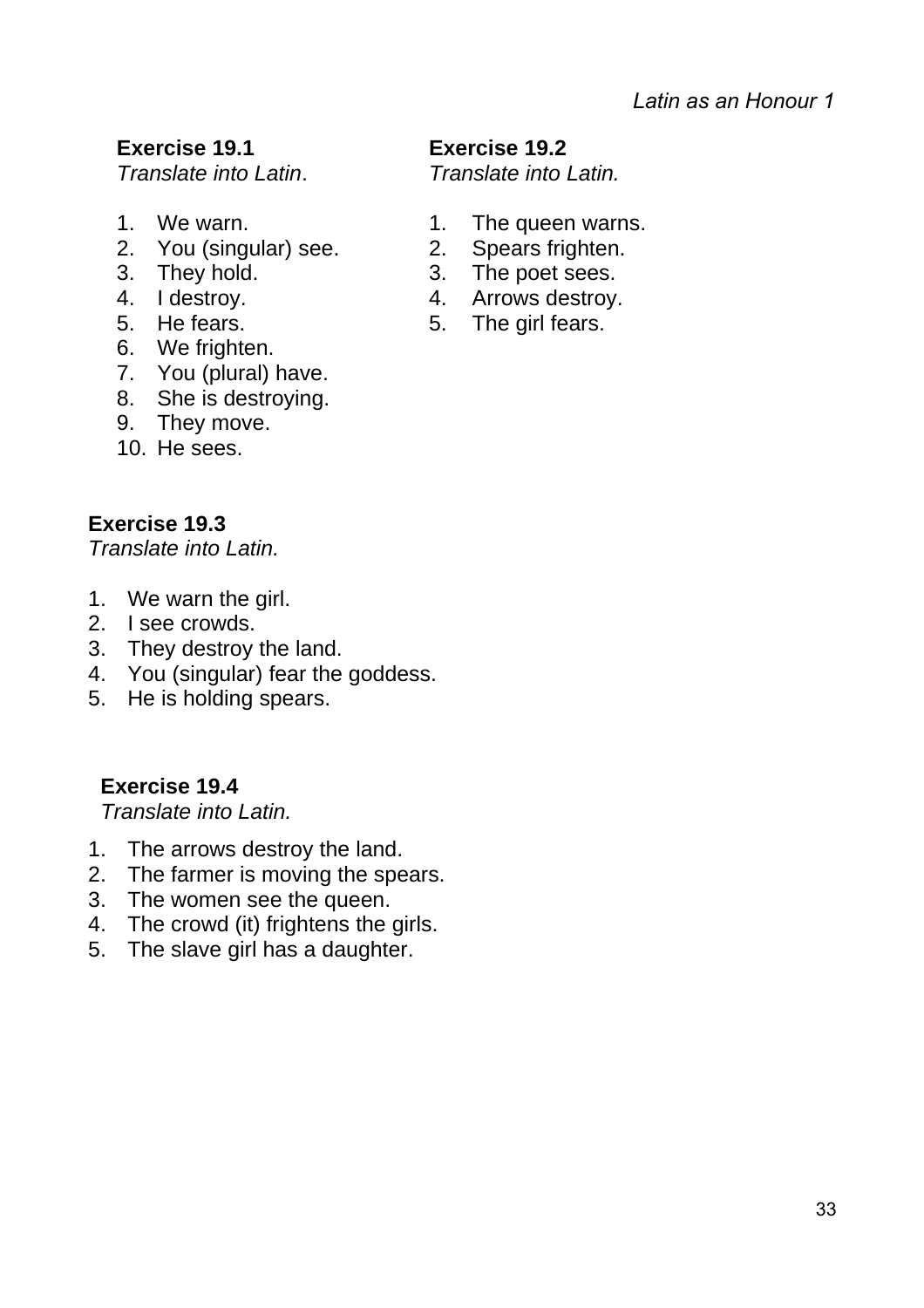#### **§20 Adverbs**

Adverbs are words which describe verbs. They usually tell you when, how or where something happens. They do not change their endings like nouns and verbs do.

Here are some examples:

| <b>Vocabulary Box 8</b> |          |  |  |
|-------------------------|----------|--|--|
| always                  | semper   |  |  |
| bravely                 | fortiter |  |  |
| for a long time         | diu      |  |  |
| never                   | numquam  |  |  |
| often                   | saepe    |  |  |
| well                    | bene     |  |  |

You have already met one adverb: *non*, meaning 'not'.

Position: these adverbs go just before the main verb at the end of a sentence, in the same order as they occur in English.

#### **Examples**:

The sailor works well. *nauta bene laborat.* The sailor does not work well. *nauta non bene laborat.* The sailor does not often work well. *nauta non saepe bene laborat.*

#### **Exercise 20.1**

*Translate into Latin.*

*Remember: some verbs go like* amo*, and others go like* moneo*.*

- 1. The farmer often shouts.
- 2. The slave girls never work.
- 3. The poet works well for a long time.
- 4. Sailors always sail well.
- 5. The inhabitants always fight bravely.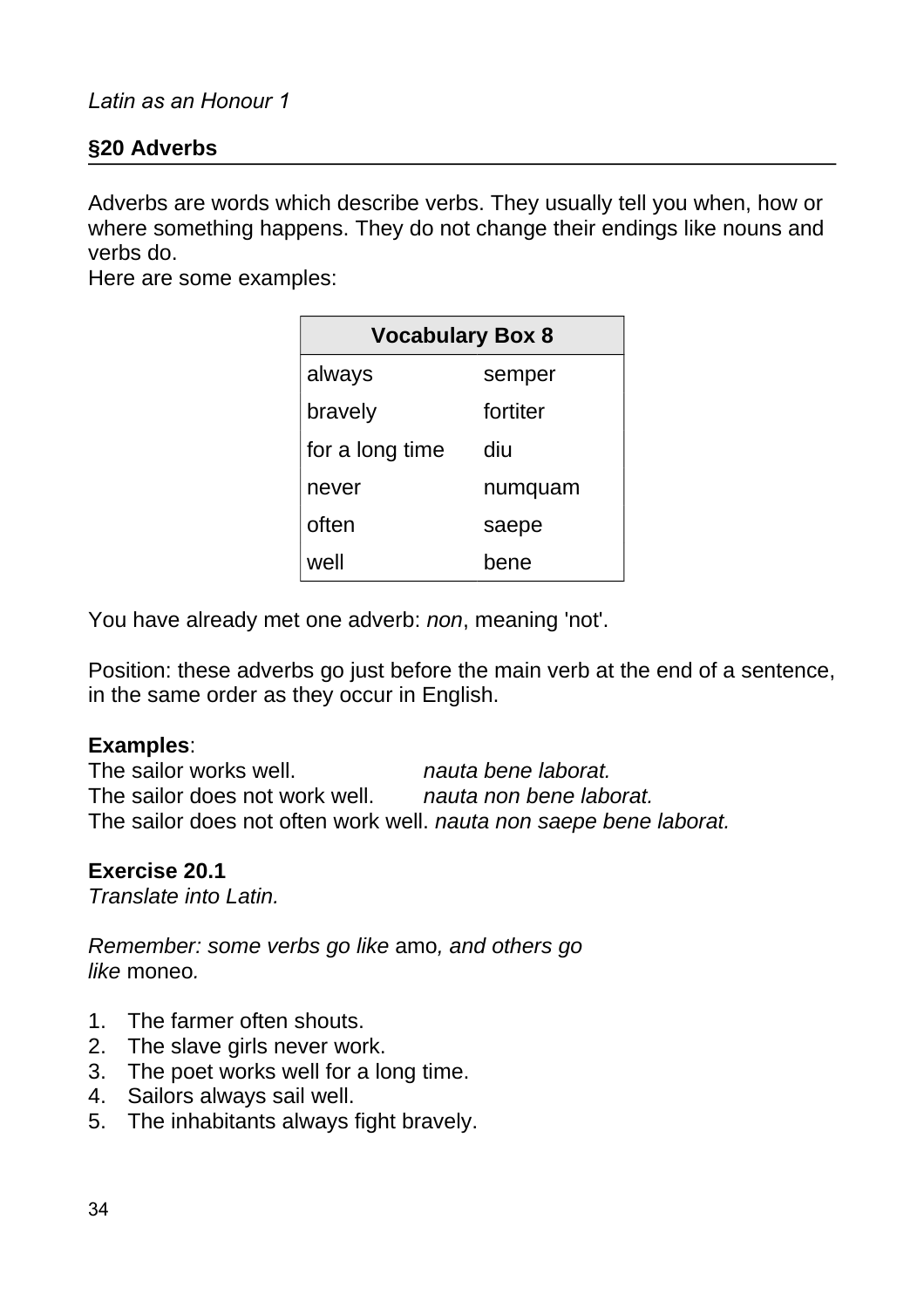# **Exercise 20.2**

*Translate into Latin.*

- 1. The queen often frightens the girls.
- 2. The farmer never carries a spear.
- 3. Slave girls never have money.
- 4. Girls always fear arrows.
- 5. The sailor never prepares the spears well.

# **Exercise 20.3**

*Translate into Latin.*

- 1. The queen always has money.
- 2. The sailors never work well.
- 3. The girl always fears the queen.
- 4. The farmers hold (their) spears for a long time.
- 5. The farmer often carries spears and arrows.

# **§21 Revision**

#### **Exercise 21.1**

*Translate into Latin.*

- 1. He is holding.
- 2. We are sailing.
- 3. They fear.
- 4. They watch.
- 5. You (singular) praise.

#### **Exercise 21.2**

*Translate into Latin.*

- 1. He is moving the money.
- 2. We praise the goddess.
- 3. They are preparing arrows.
- 4. I am asking the queen.
- 5. You (plural) are frightening the slave girls.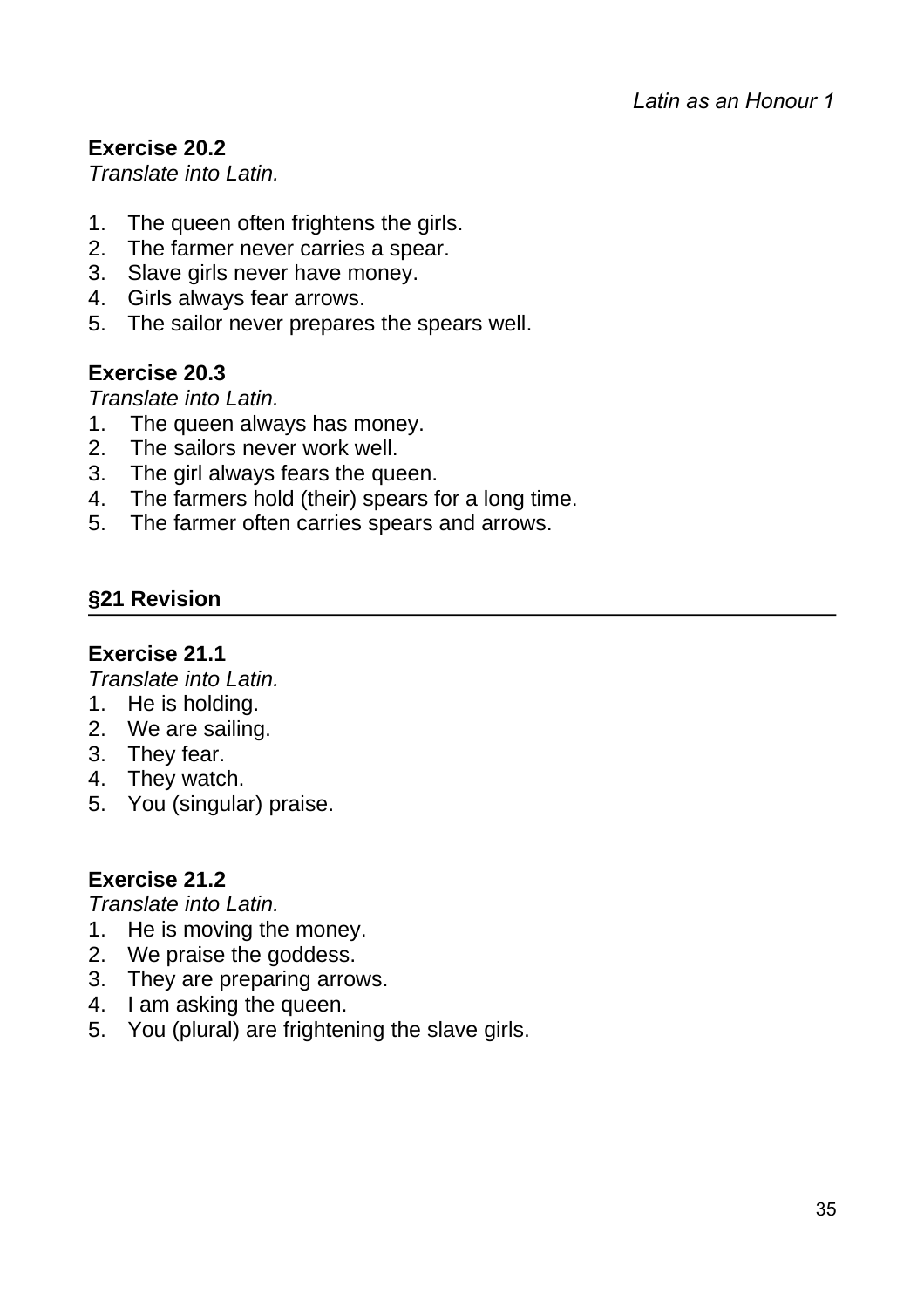# **Exercise 21.3**

*Translate into Latin.*

- 1. The girl and woman often hurry.
- 2. Farmers never build roads well.
- 3. Sailors always fight bravely.
- 4. Poets never fear women.
- 5. The sailor is building a road.

#### **Exercise 21.4**

*Give the:*

- 1. 3rd person singular of *teneo*
- 2. 1st person plural of *aedifico*
- 3. 2nd person singular of *video*
- 4. 3rd person plural of *intro*
- 5. 1st person plural of *moveo*

# **§22 The irregular verb** *to be*

The verbs we have met so far belong to either the first conjugation (like *amo*) or the second conjugation (like *moneo*).

Some verbs don't follow such regular patterns. These are called 'irregular' verbs, and the most common irregular verb in most languages is the verb *to be*. Here it is in Latin:

| person          | number   | Latin        | <b>English</b>     |
|-----------------|----------|--------------|--------------------|
| 1st             | singular | sum          | I am               |
| 2nd             | singular | es           | You are (singular) |
| 3rd             | singular | est          | He is/She is/It is |
| 1st             | plural   | <b>sumus</b> | We are             |
| 2 <sub>nd</sub> | plural   | estis        | You are (plural)   |
| 3rd             | plural   | sunt         | They are           |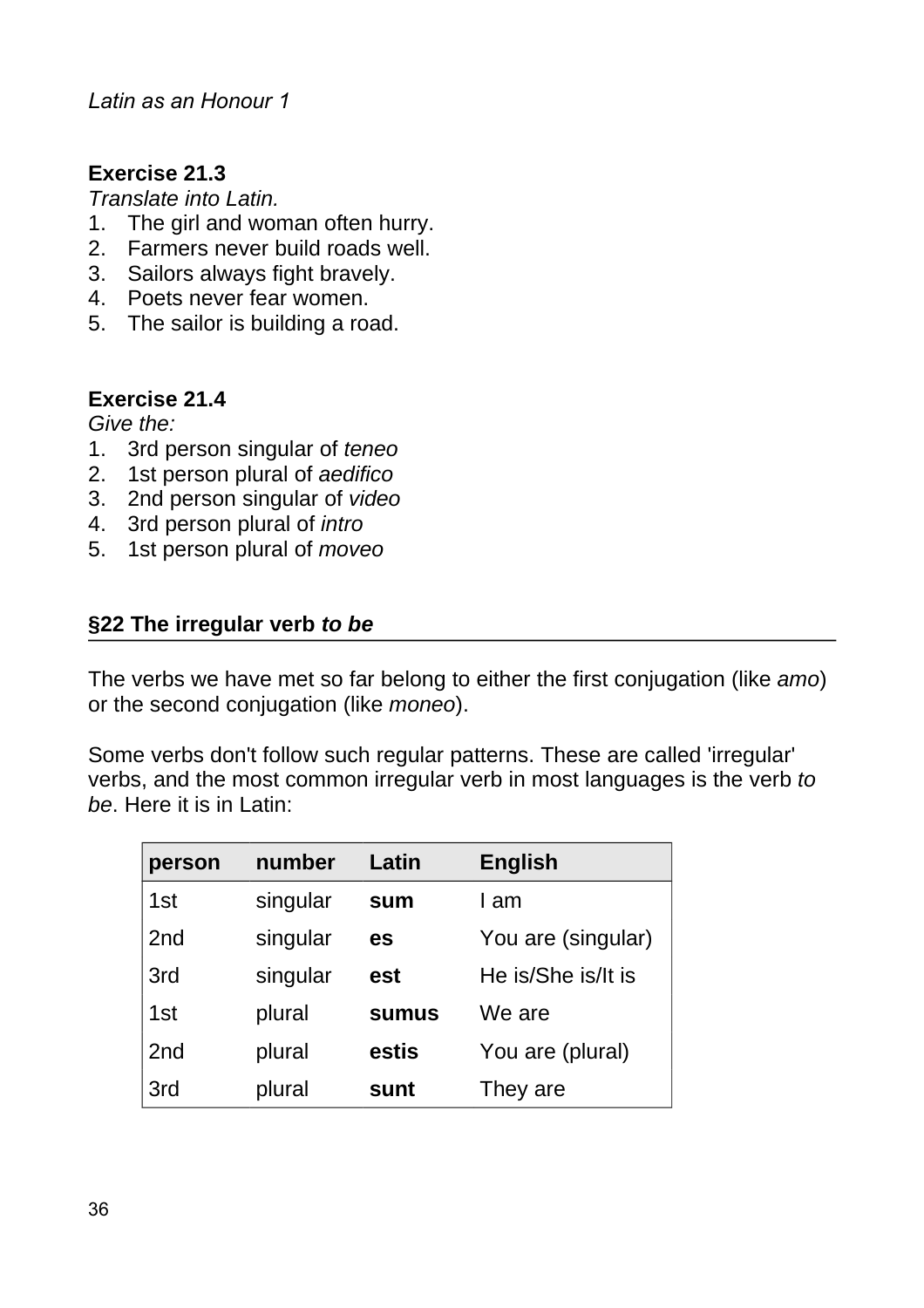# Special rule

If a noun follows the verb *to be* it stays in the **nominative** case. It does not go in to the accusative (object/receiver) case, which is what happens with the other verbs we have met, because the verb *to be* is not really an action – it just describes a state of being.

# **Examples**:

He is a sailor. *nauta est.* (singular) They are sailors. *nautae sunt.* (plural) The woman is a slave girl. *femina ancilla est.* (singular) The inhabitants are women. *incolae feminae sunt.* (plural)

# **Exercise 22.1**

*Translate into Latin.*

- 
- 
- 3. They are goddesses. 3. You are a farmer.
- 
- 5. You are sailors. 5. She is a girl.
- 6. She is a slave girl. 6. They are girls.
- 
- 8. We are women. 8. We are sailors.
- 
- 10. The slave girl is the queen. 10. The girls are not farmers.

**Exercise 22.2**

- 1. I am a farmer. 1. They are the inhabitants.
- 2. We are poets. 2. She is a woman.
	-
- 4. You are a sailor. 4. You are farmers.
	-
	-
- 7. It is an island. 7. You are the queen.
	-
- 9. They are poets. 9. They are slave girls.
	-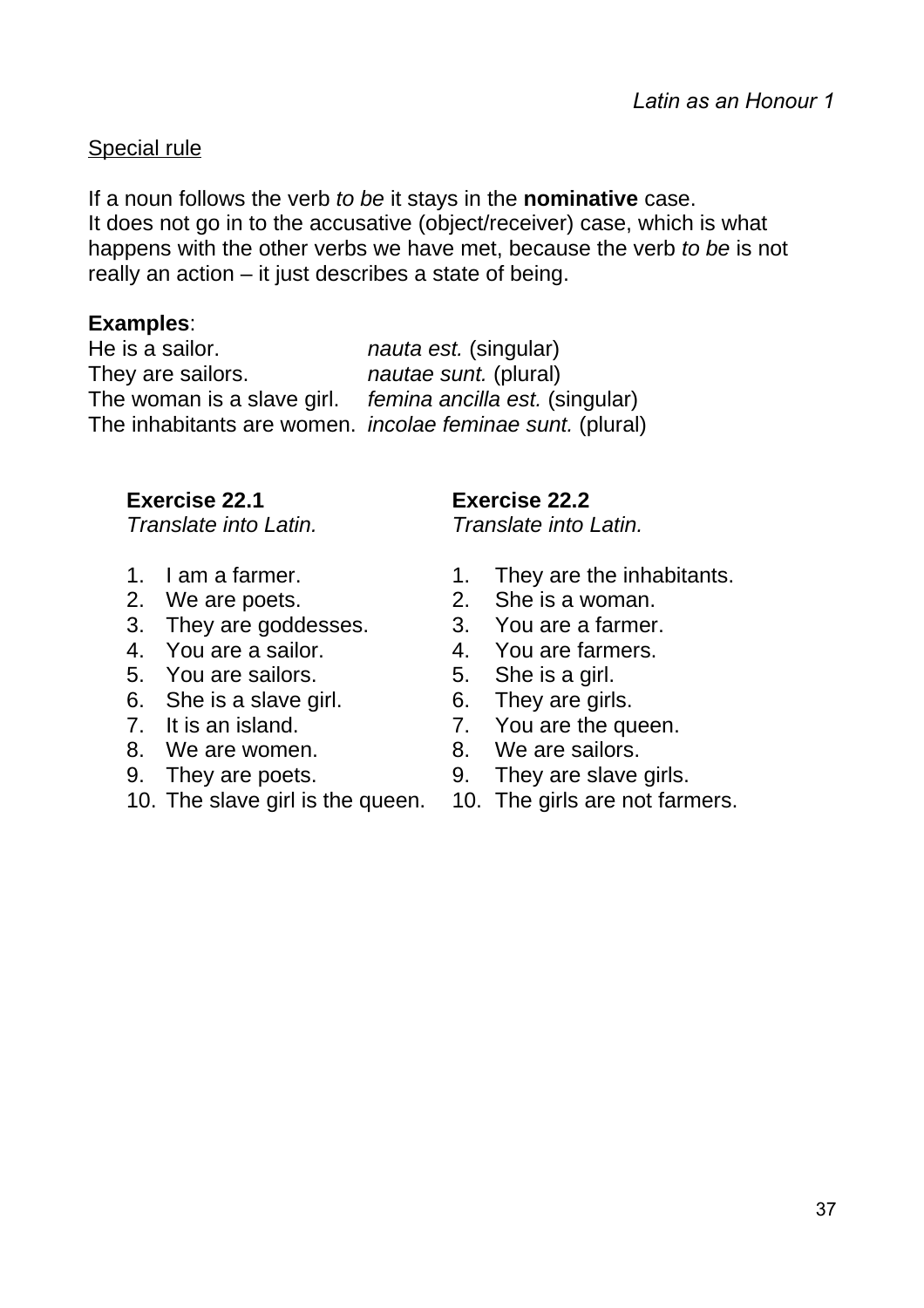### **§23 The genitive case:** *of*

The case of a noun, if you remember, indicates what job that noun is doing in a Latin sentence. We have met two cases so far, the nominative (subject or doer) case and the accusative (object or receiver) case. Here is a reminder of their endings:

| case       | job               | singular | plural  |
|------------|-------------------|----------|---------|
| nominative | subject (doer)    | puella   | puellae |
| accusative | object (receiver) | puellam  | puellas |

We are now going to meet a third case. It is called the **genitive** case. The genitive case is the 'of' or 'of the' case – it indicates the owner of something.

The genitive singular ending is -**ae.** So 'of the girl' is puell**ae.** The genitive plural ending is -**arum.** So 'of the girls' is puell**arum.**

A genitive word will usually follow another noun, this first noun indicating what is being possessed. Study the following examples, paying attention to the endings of the nouns.

#### **Examples**:

| The money of the poet.             | pecunia poetae.       |
|------------------------------------|-----------------------|
| The money of the poets.            | pecunia poetarum.     |
| The daughter of the sailor.        | filia nautae.         |
| The daughters of the sailor.       | filiae nautae.        |
| A crowd of girls.                  | turba puellarum.      |
| Crowds of girls.                   | turbae puellarum.     |
| I like the daughter of the farmer. | filiam agricolae amo. |

If we add these genitive endings to our table of the endings of *puella*, we now have this:

| case       | job               | singular | plural    |
|------------|-------------------|----------|-----------|
| nominative | subject (doer)    | puella   | puellae   |
| accusative | object (receiver) | puellam  | puellas   |
| genitive   | of the            | puellae  | puellarum |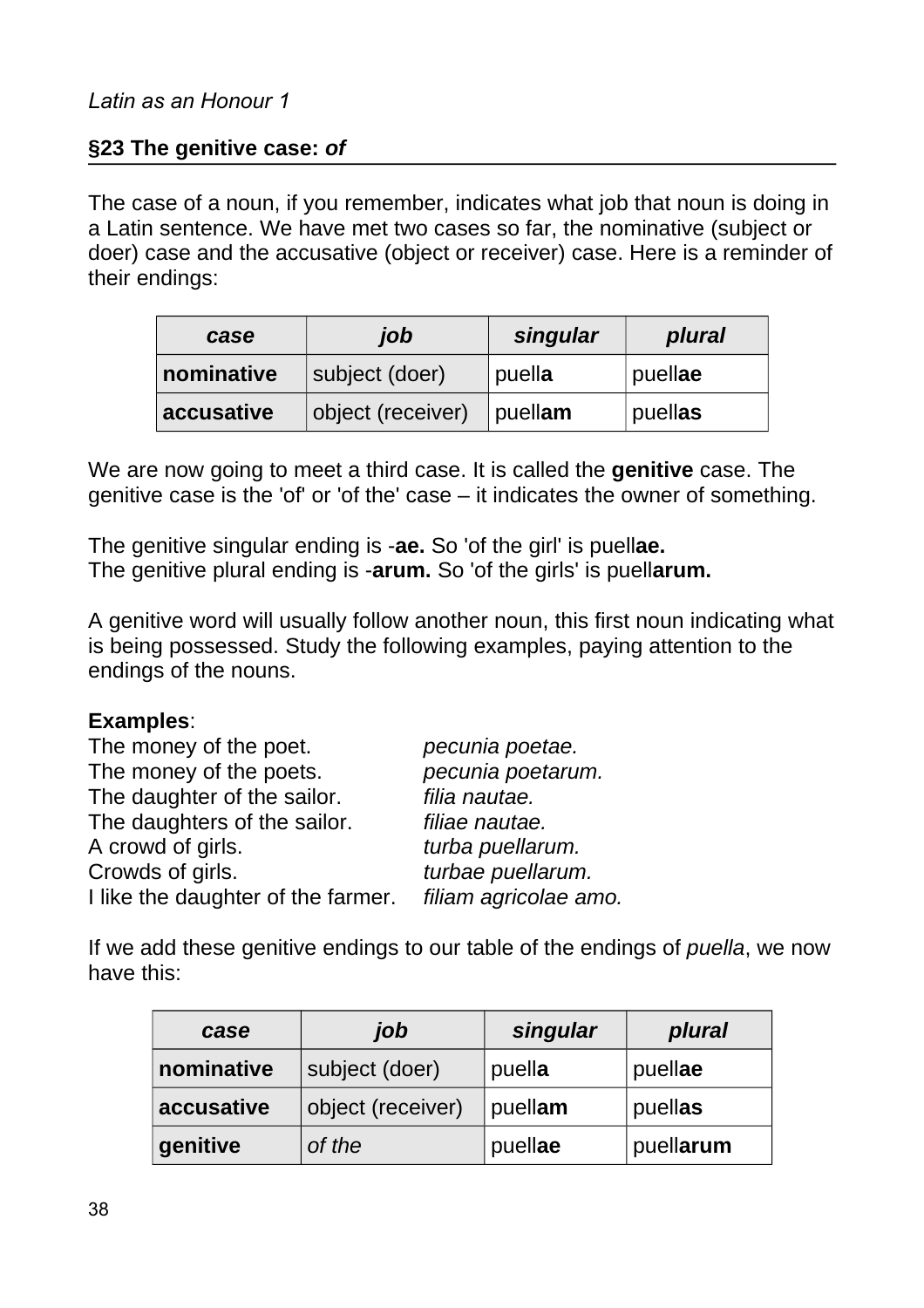You will have spotted that the genitive singular ending is the same as the nominative plural ending. Don't panic! Just remember, your first word will have a nominative ending to indicate what is being possessed; your second word will have a genitive ending to indicate the possessor.

## **Exercise 23.1**

*Translate into Latin.*

- 1. The money of the queen.
- 2. The money of the queens.
- 3. The daughters of the sailor.
- 4. The daughters of the sailors.
- 5. The inhabitants of the island.
- 6. The crowd of slave girls.
- 7. The spear of the farmer.
- 8. The queen of the island.
- 9. The arrows of the farmers.
- 10. The slave girl of the poet.

## **Exercise 23.2**

*Translate into Latin.*

- 1. The daughter of the farmer loves the sailor.
- 2. The sailors of the island are holding spears.
- 3. I move the money of the poet.
- 4. We are building the roads of the island.
- 5. A crowd of girls is singing.

## **Exercise 23.3**

- 1. The inhabitants of the island always fight bravely.
- 2. The goddess of the island never frightens the inhabitants.
- 3. The daughter of the goddess is a slave girl.
- 4. Sailors never attack the island of the queen.
- 5. The daughters of the queen like the sailors of the land.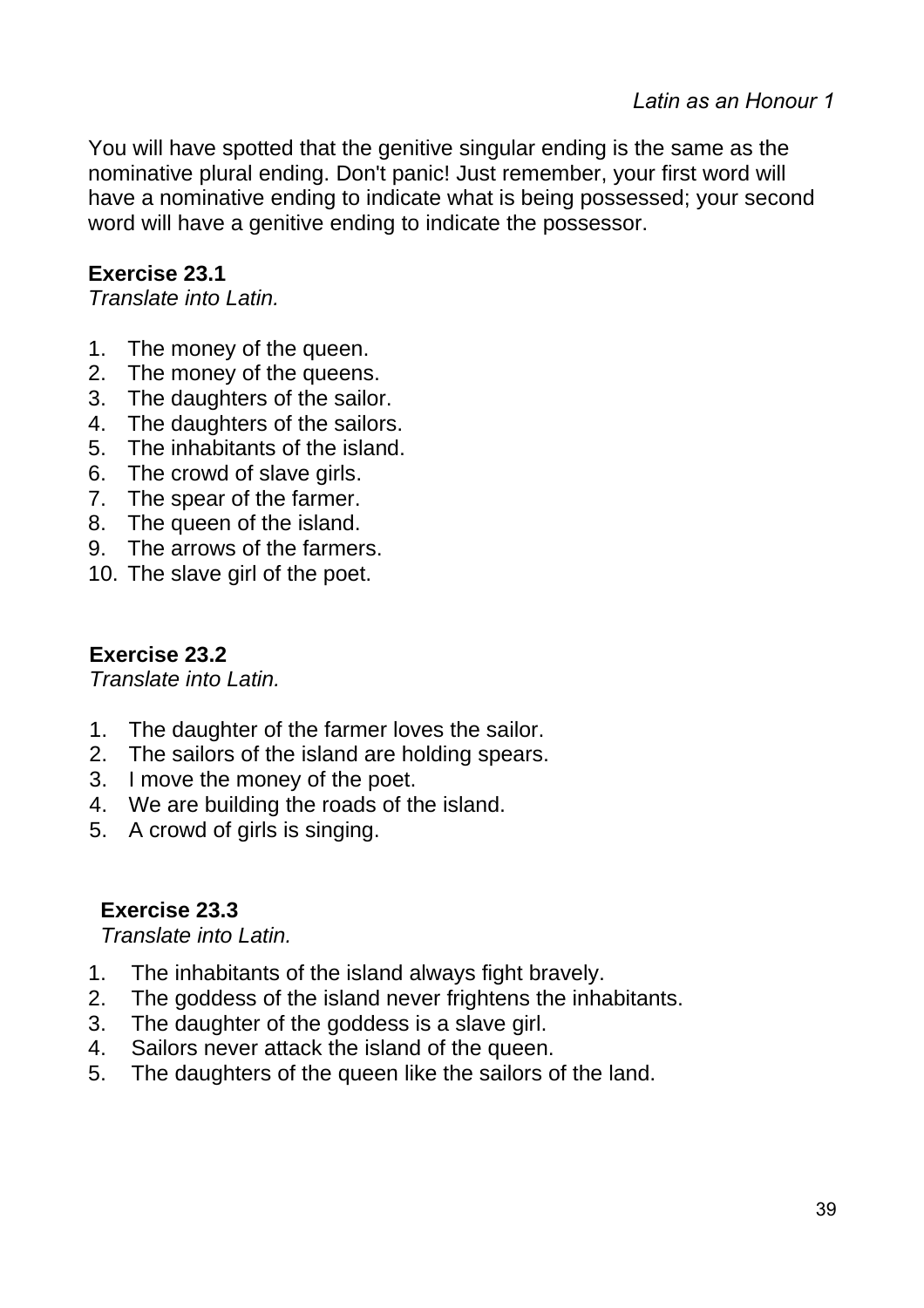## **§24 Third and fourth conjugation verbs**

We have already met first conjugation verbs like *amo*, and second conjugation verbs like *moneo*. There are two more conjugations – third and fourth. They are quite similar to each other, so we can deal with both of them together.

The third conjugation sample verb is *mitto*, meaning 'I send.' The fourth conjugation sample verb is *audio*, meaning 'I hear', or 'I listen', or even 'I listen to.'

Compare the following two tables carefully:

| person | number   | Latin   | <b>English</b>               |
|--------|----------|---------|------------------------------|
| 1st    | singular | rego    | I rule or I am ruling        |
| 2nd    | singular | regis   | You rule or You are ruling   |
| 3rd    | singular | regit   | He/She/It rules or is ruling |
| 1st    | plural   | regimus | We rule or We are ruling     |
| 2nd    | plural   | regitis | You rule or You are ruling   |
| 3rd    | plural   | regunt  | They rule or They are ruling |

#### **Third conjugation**

### **Fourth conjugation**

| person          | number   | Latin   | <b>English</b>                |
|-----------------|----------|---------|-------------------------------|
| 1st             | singular | audio   | I hear or I am hearing        |
| 2 <sub>nd</sub> | singular | audis   | You hear or You are hearing   |
| 3rd             | singular | audit   | He/She/It hears or is hearing |
| 1st             | plural   | audimus | We hear or We are hearing     |
| 2 <sub>nd</sub> | plural   | auditis | You hear or You are hearing   |
| 3rd             | plural   | audiunt | They hear or They are hearing |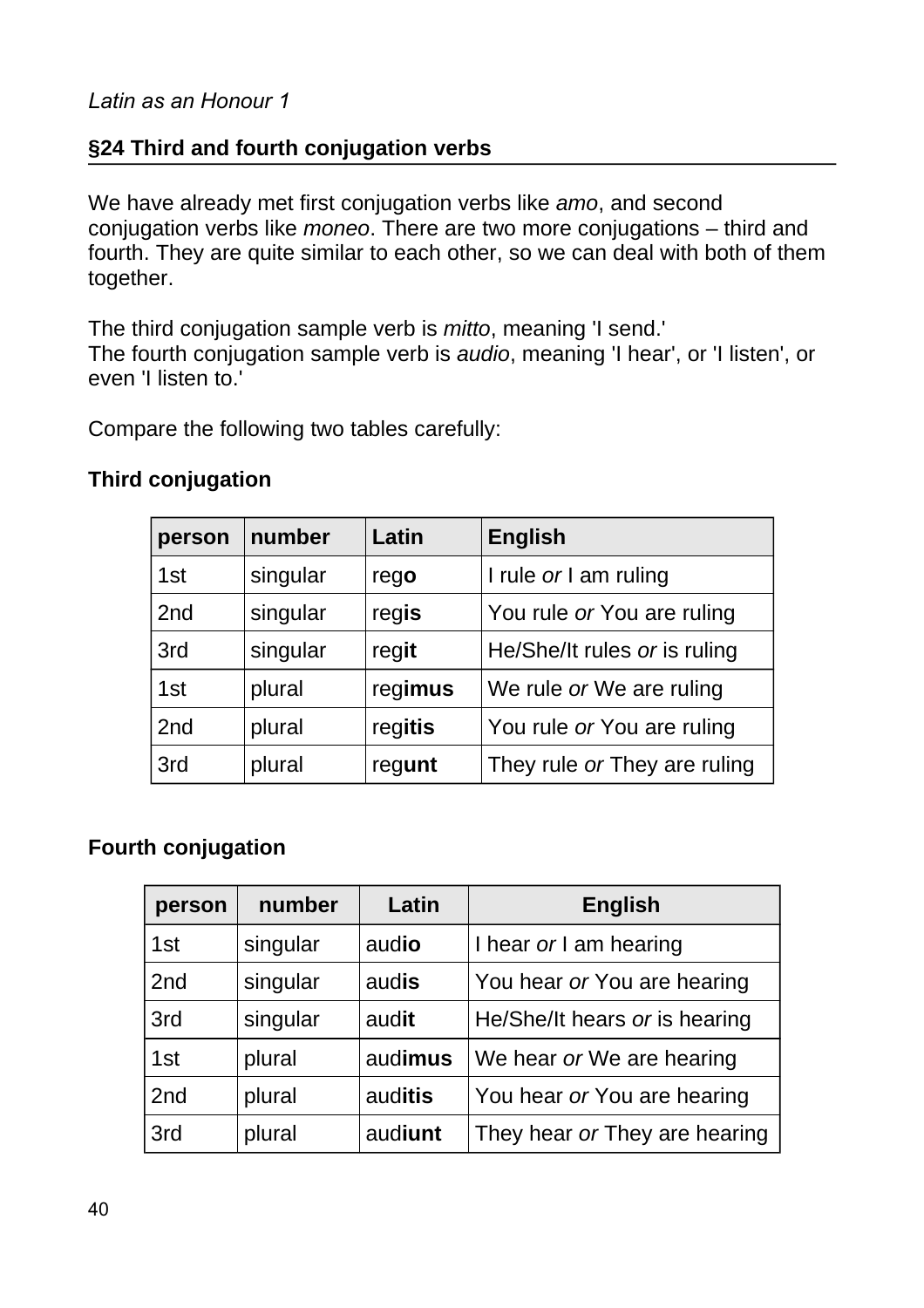| <b>Vocabulary Box 9</b>       |             |  |
|-------------------------------|-------------|--|
| I drink                       | bibo $(3)$  |  |
| I lead                        | duco(3)     |  |
| I read, I choose              | lego(3)     |  |
| I rule                        | rego $(3)$  |  |
| I run                         | curro $(3)$ |  |
| I send                        | mitto $(3)$ |  |
| I write                       | scribo (3)  |  |
| I come                        | venio $(4)$ |  |
| I hear, I listen, I listen to | audio (4)   |  |
| I sleep                       | dormio (4)  |  |

## **Exercise 24.1**

*Translate into Latin.*

- 
- 2. We drink. 2. Thear.
- 3. You (singular) are writing. 8. You (singular) come.
- 
- 
- 1. They rule. 6. He is running.
	-
	-
- 4. You (plural) sleep. 9. They are leading.
- 5. We send. 10. We read.

# **Exercise 24.2**

- 1. Spears are coming.
- 2. Sailors never drink.
- 3. The poet is always writing.
- 4. A crowd of girls is running.
- 5. The queen does not always rule well.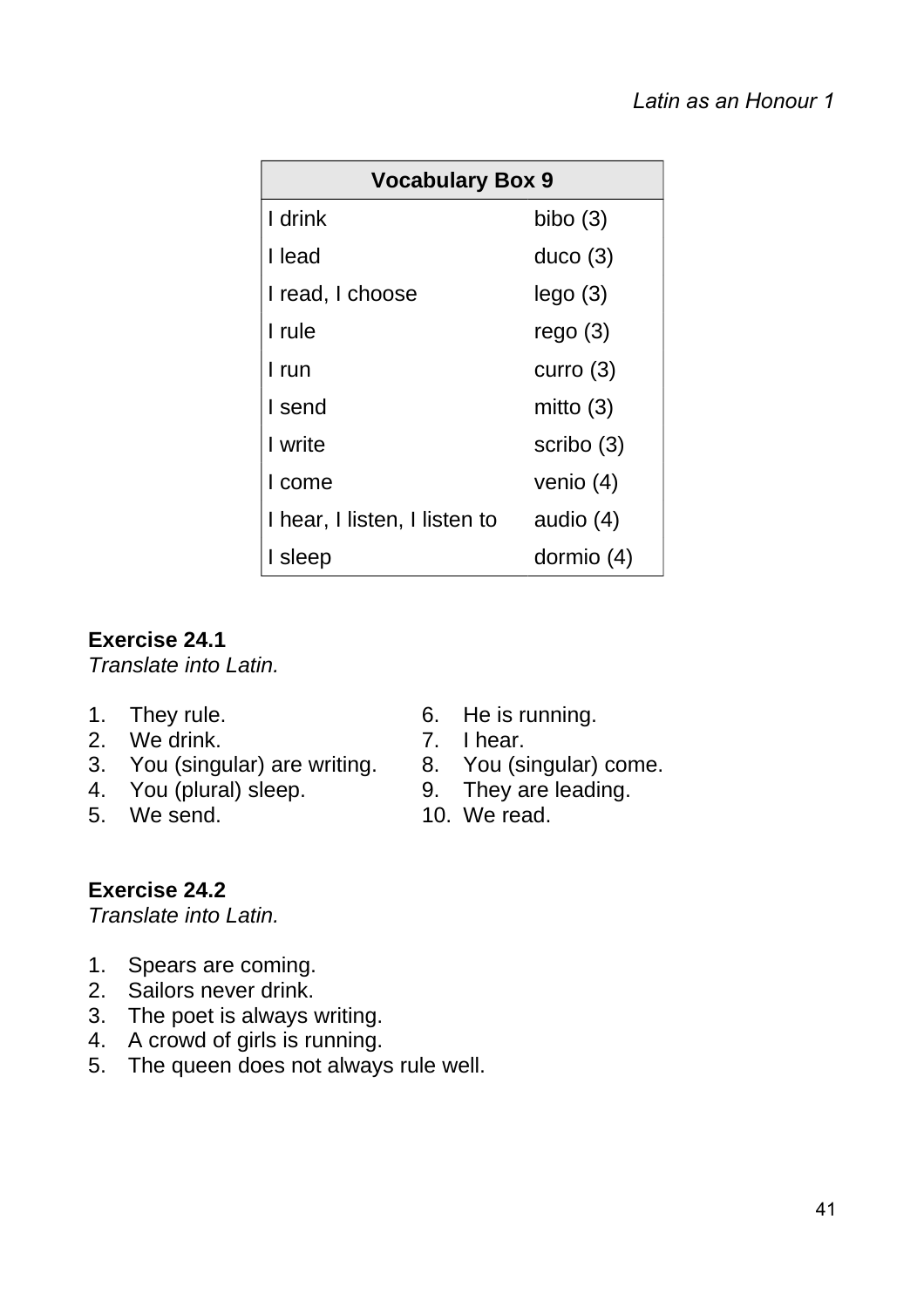## **Exercise 24.3**

*Translate into Latin.*

- 1. The sailor is drinking water.
- 2. Poets always read well.
- 3. The farmers do not listen to the girls.
- 4. The slave girl is sending money.
- 5. The queen and daughter rule the homeland well.

#### **§25 Some question words**

Here are four common words used to introduce questions in Latin.

The word for 'because' is also given – this usually answers questions which are introduced by 'why?'

In Latin, they work just as you would expect them to.

|         | <b>Vocabulary Box 10</b>            |
|---------|-------------------------------------|
| what?   | quid?                               |
| where?  | ubi?                                |
| who?    | quis? (+verb with he/she/it ending) |
| why?    | cur?                                |
| because | quod                                |

### **Examples**:

| Who is calling?                           | quis vocat?          |
|-------------------------------------------|----------------------|
| Where are the girls?                      | ubi puellae sunt?    |
| What are we carrying?                     | quid portamus?       |
| Why are they running?                     | cur currunt?         |
| They are running because they are afraid. | currunt quod timent. |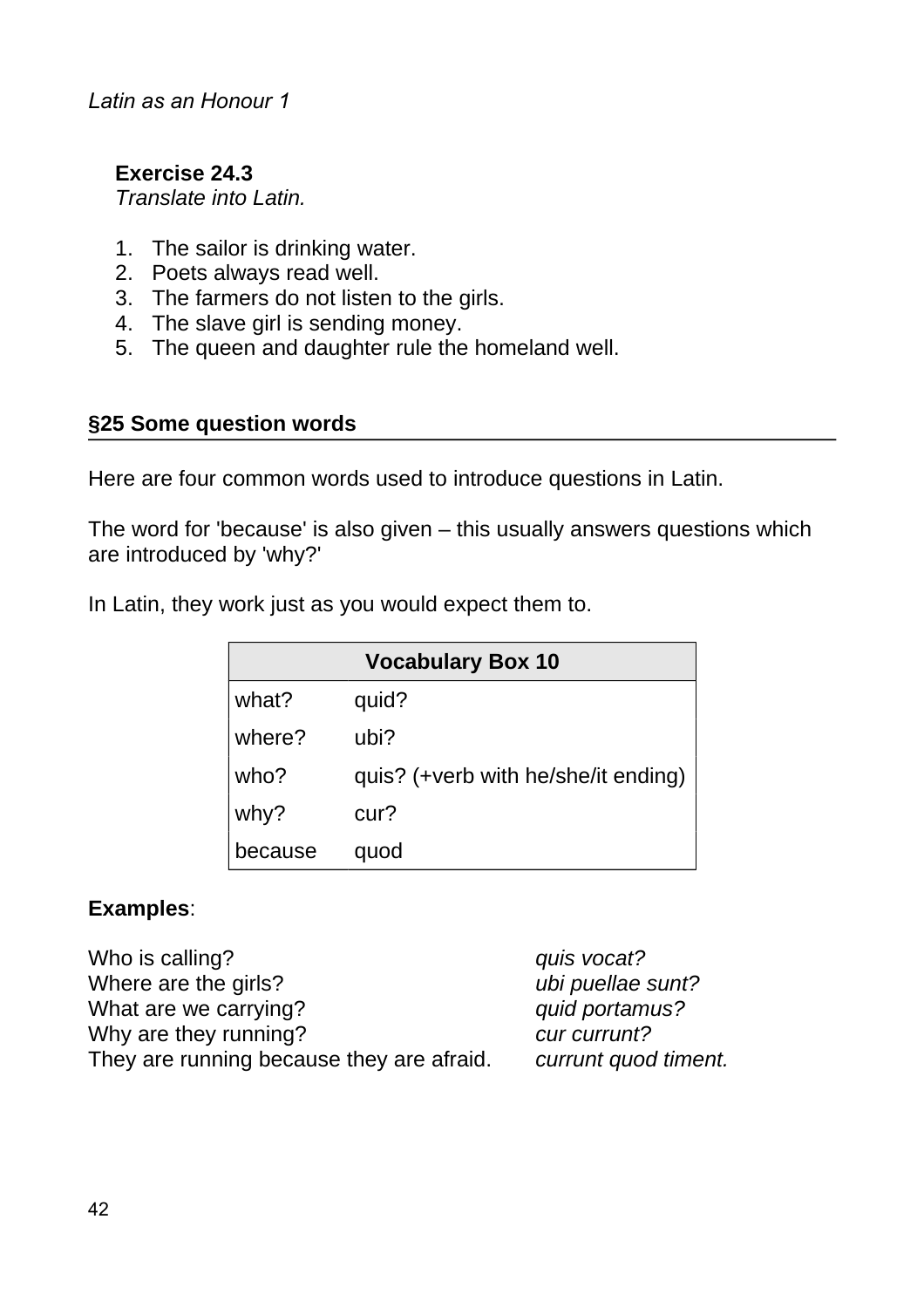# **Exercise 25.1**

*Translate into English.*

- 1. quid legis?
- 2. ubi est dea?
- 3. quis clamat?
- 4. cur incolae currunt?
- 5. incolae currunt quod deam timent.
- 6. quis aquam bibit?
- 7. ubi puellae sunt?
- 8. quid paras, ancilla?
- 9. cur hastas portatis, agricolae?
- 10. hastas portamus quod pugnamus.

## **Exercise 25.2**

*Translate into English.*

- 1. quid times, puella?
- 2. ubi sumus?
- 3. quis audit?
- 4. cur nautae pugnant?
- 5. nautae pugnant quod puella agricolam amat.
- 6. quid poeta scribit?
- 7. ubi agricolae dormiunt?
- 8. quis deam timet?
- 9. cur semper laboramus?
- 10. quid nautae bibunt?

## **Exercise 25.3**

- 1. Where is the money?
- 2. Where are the farmers?
- 3. Who is the queen?
- 4. Who is listening?
- 5. Why do you run, girl?
- 6. Why do you run, girls?
- 7. What is the poet reading?
- 8. What are you writing, slave girl?
- 9. Why are you carrying a spear, sailor?
- 10. I am carrying a spear because I often fight.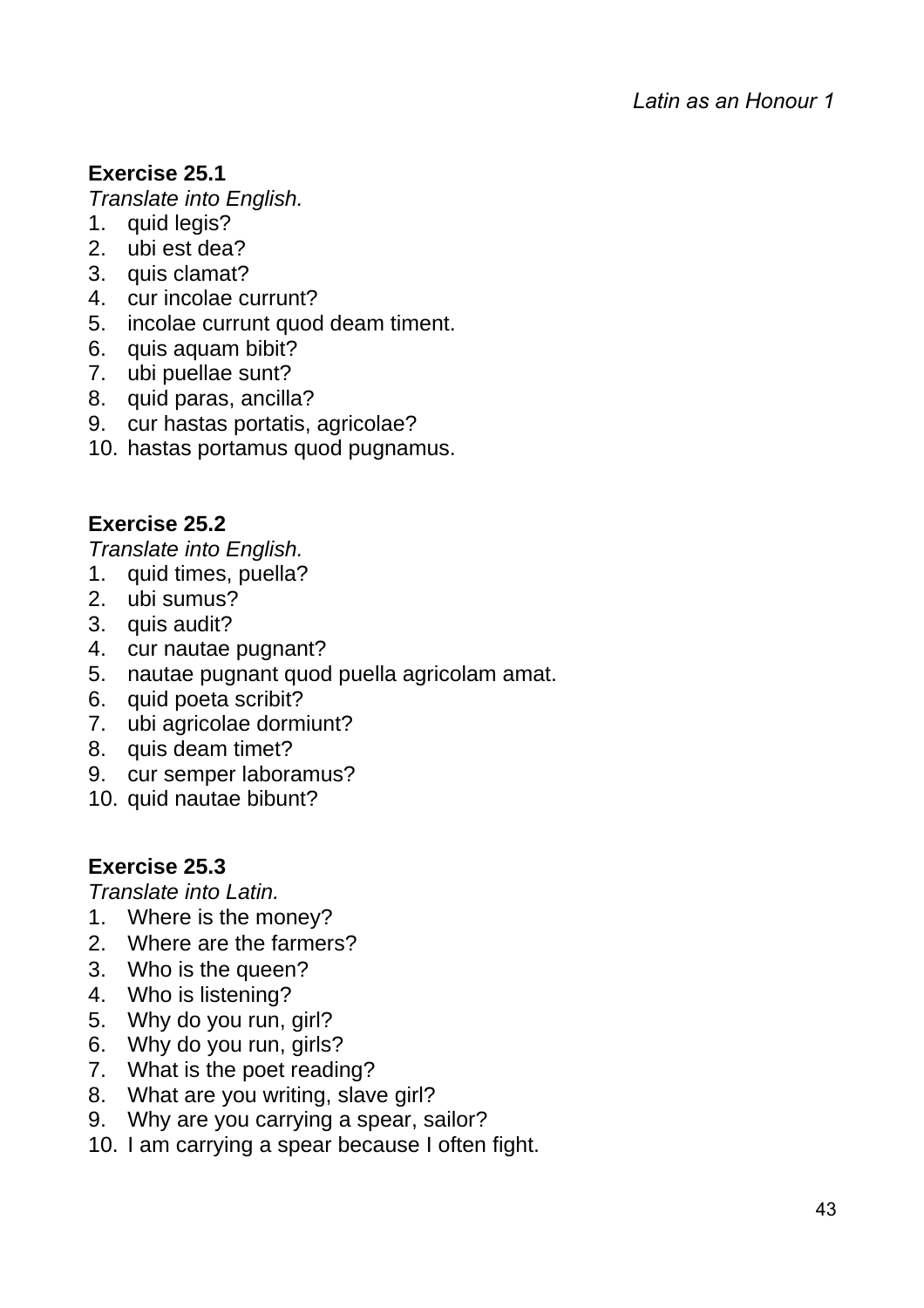## **Exercise 25.4**

*Translate into Latin.*

- 1. What are the sailors drinking?
- 2. The sailors are drinking water.
- 3. Why are you looking at the slave girl, sailor?
- 4. I am looking at the slave girl because I like the slave girl.
- 5. Why are you not running, farmers?

### **§26 Nouns again: the rest of the cases**

We have met three cases of nouns so far: nominative, accusative and genitive.

If you remember, the case of a noun tells you what job that noun is doing in a sentence. Here is a reminder of all the case endings we have met:

| case       | job               | singular | plural    |
|------------|-------------------|----------|-----------|
| nominative | subject (doer)    | puella   | puellae   |
| accusative | object (receiver) | puellam  | puellas   |
| genitive   | of the            | puellae  | puellarum |

We are now going to complete the table of *puella* by adding the three remaining case endings, as follows:

|         | case       | job                | singular | plural    |
|---------|------------|--------------------|----------|-----------|
|         | nominative | subject (doer)     | puella   | puellae   |
| $\star$ | vocative   | person spoken to   | puella   | puellae   |
|         | accusative | object (receiver)  | puellam  | puellas   |
|         | genitive   | of the             | puellae  | puellarum |
| $\star$ | dative     | to or for          | puellae  | puellis   |
| $\star$ | ablative   | by or with or from | puella   | puellis   |

The three new cases are indicated by the double asterisks - **\***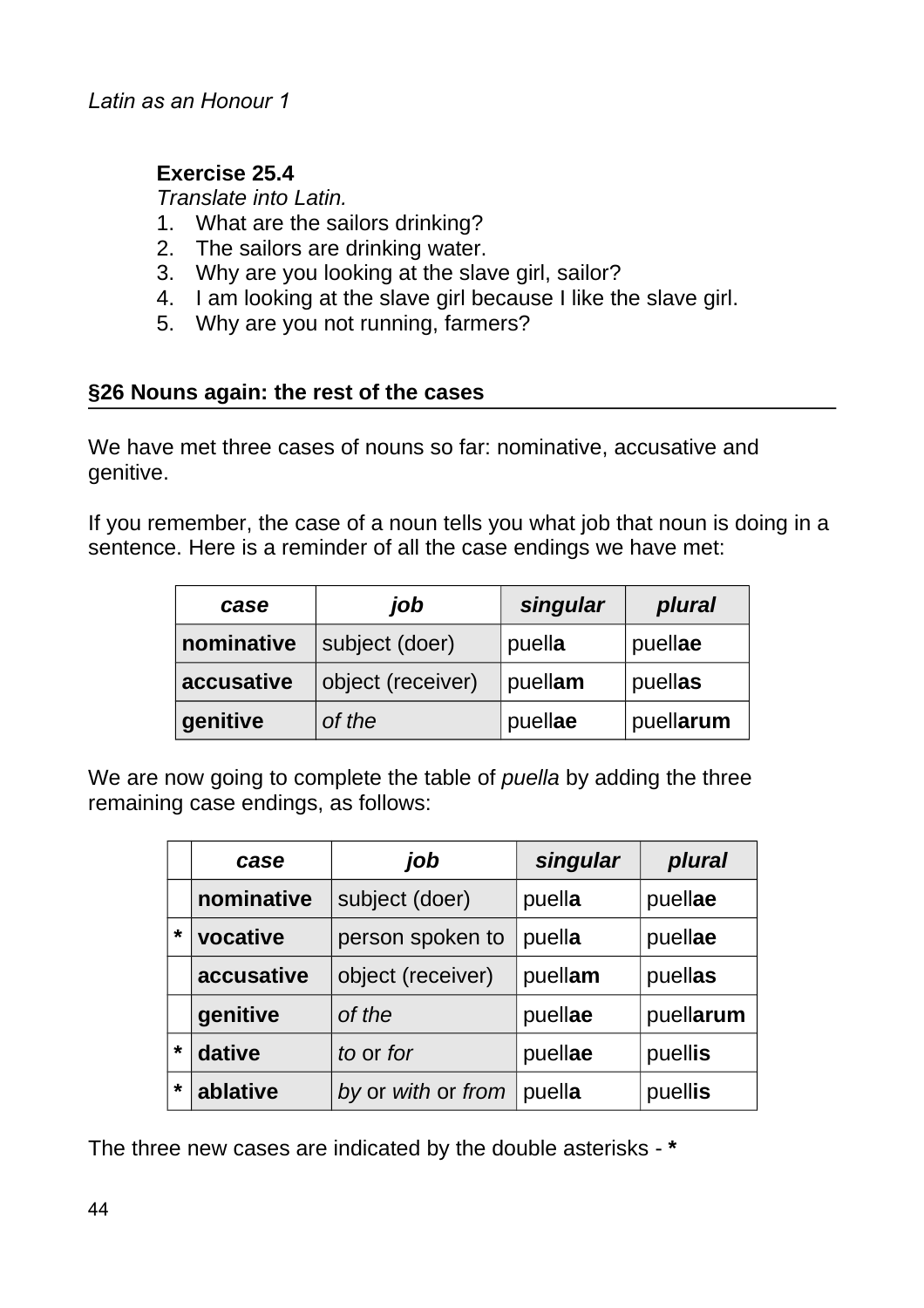#### **Exercise 26.1** *Translate into Latin.*

- 
- 
- 3. With a spear. 3. By water.
- 4. With spears. 4. For money.
- 5. To the queen. 5. With arrows.
- 
- 7. Of the road. 7. With anger.
- 8. Of the roads. 8. To the poets.
- 9. From the island. 9. Of the inhabitants.
- 10. From the islands. 10. From the crowd.

# **Exercise 26.2**

*Translate into Latin*.

- 1. For the poet. 1. Oueen! (spoken to)
- 2. For the poets. 2. Slave girls! (spoken to)
	-
	-
	-
- 6. To the queens. 6. From the goddess.
	-
	-
	-
	-

# **§27 Practising datives (***to* **or** *for***)**

Nouns in the dative case often follow verbs of giving, showing or replying – you usually give something, show something, or reply **to** someone.

|            | <b>Vocabulary Box 11</b> |
|------------|--------------------------|
| I give     | do(1)                    |
| $ I$ reply | respondeo (2)            |
| I show     | ostendo (3)              |

Study these examples (the datives are underlined):

I give the spear to the farmer. *hastam agricolae do.*

The girl gives the money to the queen. *puella pecuniam reginae dat.*

The poets show the island to the inhabitants. *poetae insulam incolis ostendunt.*

The farmer replies to the goddess. *agricola deae respondet.*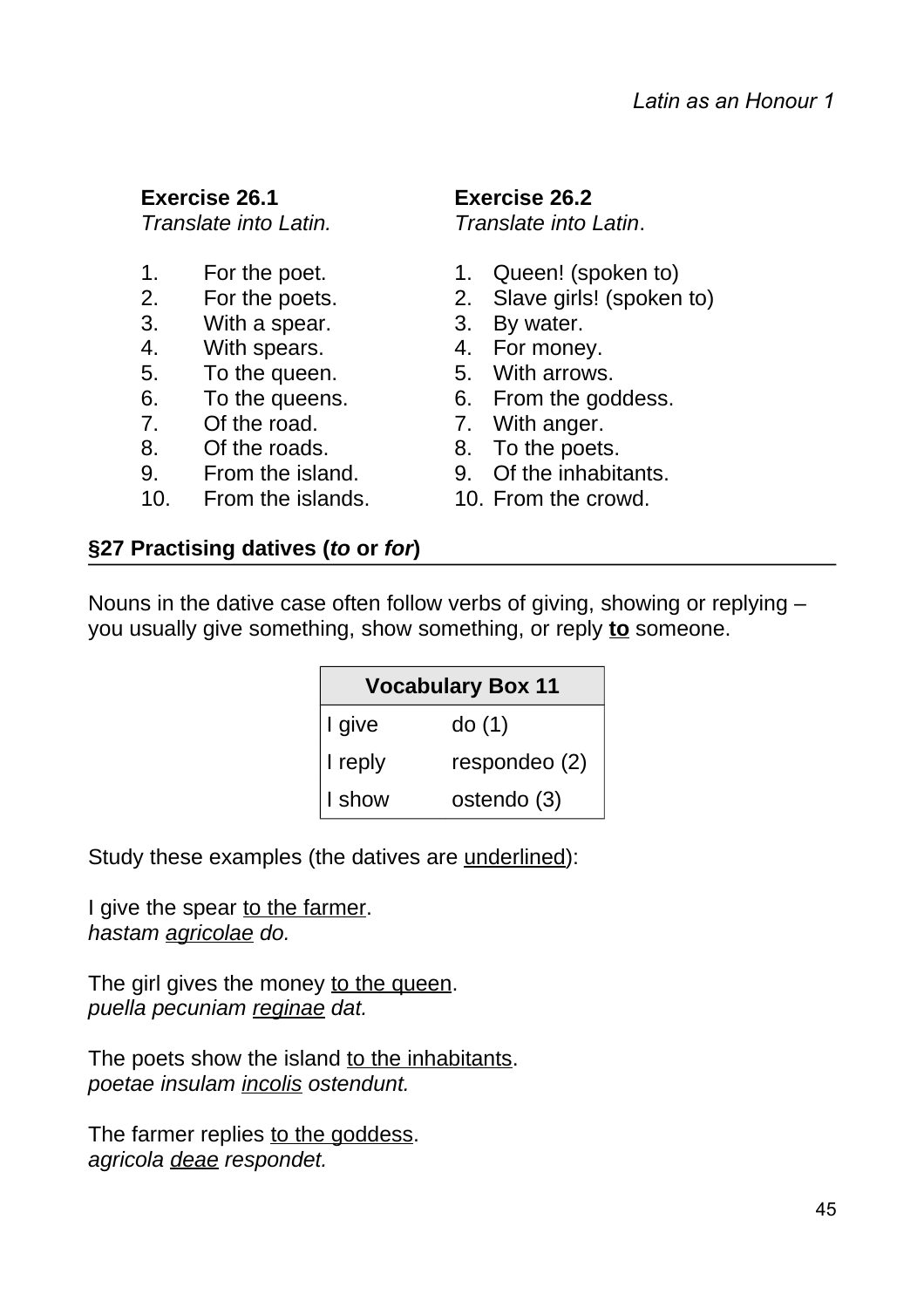*Latin as an Honour 1*

## **Exercise 27.1**

*Translate into Latin.*

- 1. We give money to the girls.
- 2. I am showing the arrows to the sailor.
- 3. The queen replies to the farmers.
- 4. He gives a slave girl to the woman.
- 5. You (singular) show the money to the crowd.

## **Exercise 27.2**

*Translate into Latin*.

- 1. The slave girl is preparing arrows for the sailors.
- 2. Women never give money to the goddess.
- 3. The farmers show the island to the women.
- 4. The goddess does not reply to the queen.
- 5. The queen of the island never gives spears to slave girls.

## **§28 Your first Latin passage**

Well done! – you have now reached the stage where you are ready to tackle your first Latin passage, rather than just a set of sentences. One of the main points of learning Latin is to be able to read what the Romans wrote about – and they wrote about all sorts of things!

As you read more Latin passages you will learn all kinds of useful hints to look out for, and ways in which to translate sentences so that they sound like decent English.

The layout will be new to you. Here are three things you will notice:

- 1) The passage will always have a title, to help you understand what's going on. Read the title carefully – it will give you clues about the meaning of some words, and may help with you with some English spellings.
- 2) The lines of Latin are numbered down the left, so we can refer quickly to a section of the passage in class.
- 3) Some words in the passage are underlined. The meanings of these words, or information about them, are given down the right, in the margin. There is a smart term for these notes in the right-hand margin: they are called 'marginal glosses'! Right. Here we go.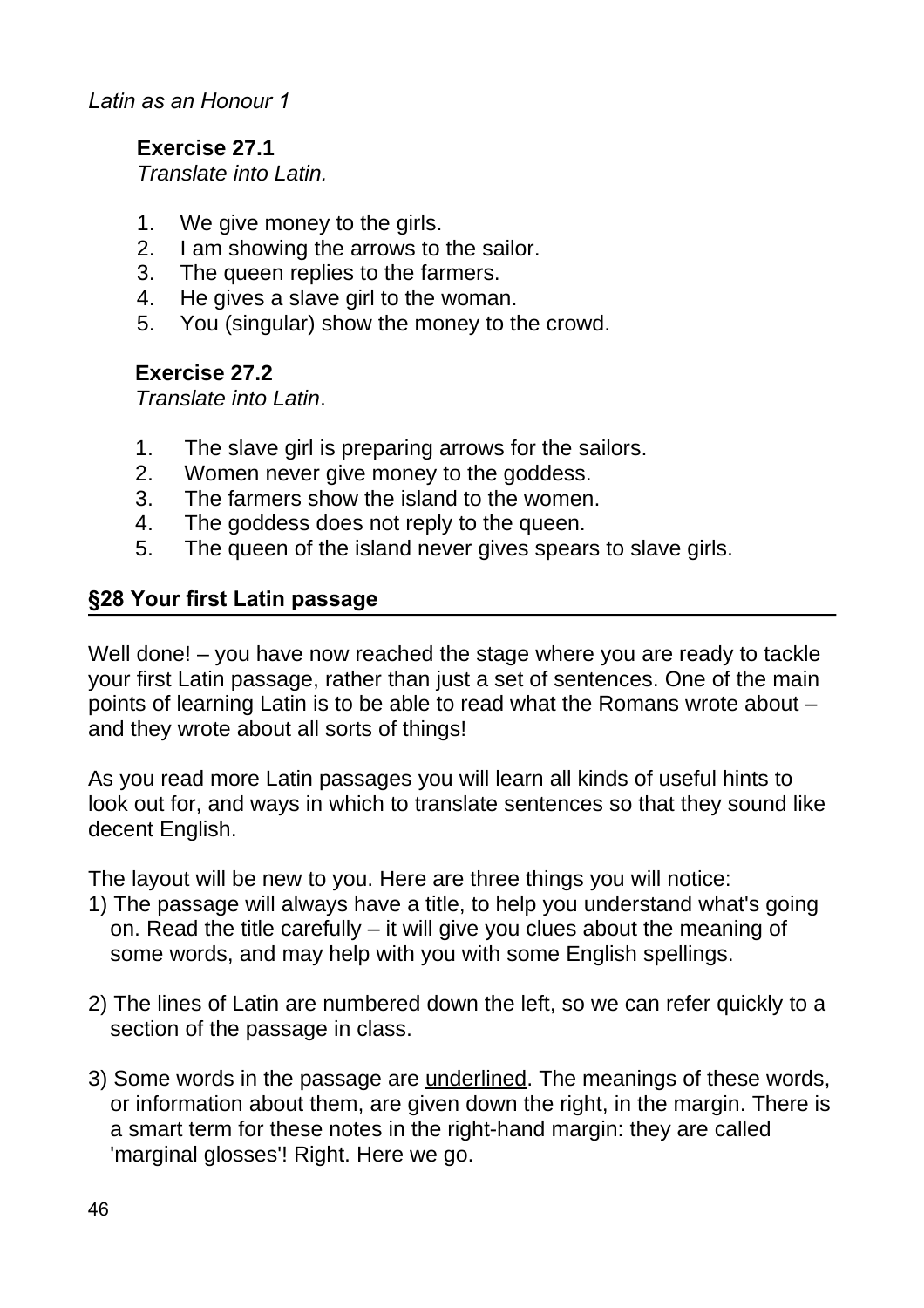#### **Exercise 28.1**

*The Roman general Julius Caesar decides to attack Britain.*

- 1 Britannia insula est. Britannia magna insula est. multos incolas habet. multi incolae in Britannia habitant. patriam suam amant. incolae, quod Britanniam amant, laeti sunt.  $maona = bin$ multos/multi = many suam = their own laeti = happy
- 5 Iulius Caesar <u>Romanus</u> est. incolas Britanniae non amat. copias igitur parat. deinde Romani trans aquam navigant et Britanniam oppugnant. Britanni, ubi Romanos vident, magnopere timent.

| $\cdots$ $\cdots$ $\cdots$ |
|----------------------------|
| multos/multi = many        |
| suam = their own           |
| laeti = happy              |
|                            |

Romanus = Roman copias = troops igitur = therefore deinde = then, next Romani = Romans trans = across Britanni = the Britons  $ubi = when$ Romanos = Romans (accusative)  $magnopere = \frac{1}{2}$  greatly/very

| <b>Vocabulary Box 12</b> |           |  |
|--------------------------|-----------|--|
| greatly, very            | magnopere |  |
| then, next               | deinde    |  |
| therefore                | igitur    |  |
| when                     | ubi       |  |

#### **Note on** *ubi*

We have already come across *ubi* as a question word meaning *where?* ubi est puella? *Where is the girl?*

When *ubi* is NOT followed by a question mark at the end of the sentence, it means *when.*

ancilla*,* ubi dominum videt, timet. *When the slave girl sees the master, she is afraid.*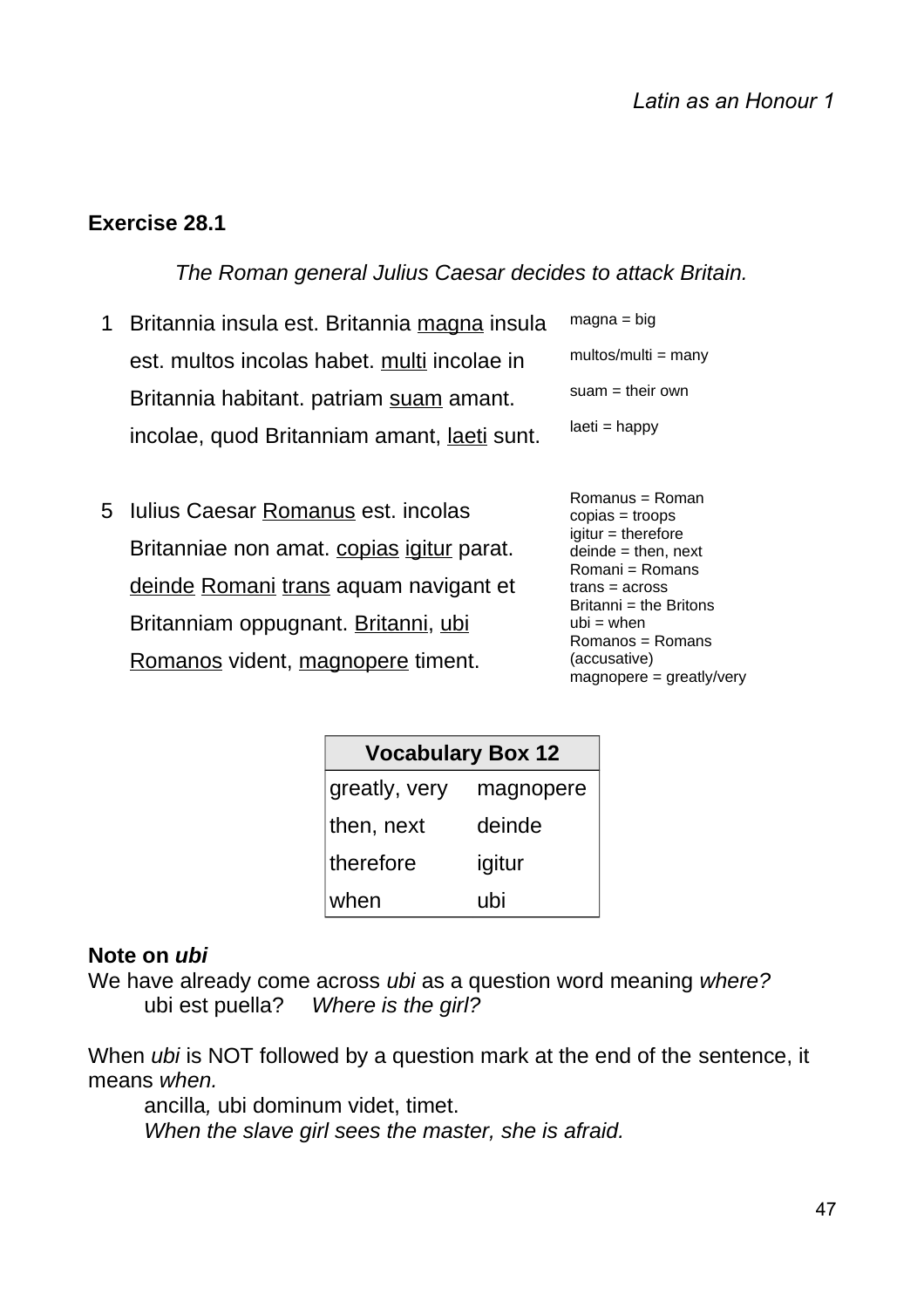## **§29 Conjugations, Declensions and Cases**

As you know, verbs are divided into four groups called conjugations. Verbs in the same conjugation behave the same way and have the same endings. The model verbs of the four conjugations we have met are, if you remember:

| amo   | $-$ first conjugation  |
|-------|------------------------|
| moneo | $-$ second conjugation |
| rego  | $-$ third conjugation  |
| audio | - fourth conjugation   |

Nouns have groups which behave in the same way as well. These groups are called DECLENSIONS. So far all the nouns we have met end in the letter *–a* (like the word for girl, *puella*). This group of nouns is called the FIRST DECLENSION.

You are very familiar by now with how the endings of nouns show you what sort of job the noun is doing in a sentence. These are the six CASES (nominative, vocative, accusative, genitive, dative and ablative). Here is a reminder of all the cases of the first declension noun, *puella*.

| case       | job                | singular | plural    |
|------------|--------------------|----------|-----------|
| nominative | subject (doer)     | puella   | puellae   |
| vocative   | person spoken to   | puella   | puellae   |
| accusative | object (receiver)  | puellam  | puellas   |
| genitive   | of the             | puellae  | puellarum |
| dative     | to or for          | puellae  | puellis   |
| ablative   | by or with or from | puella   | puellis   |

#### *puella* **= girl**

All the nouns you have met which end in *–a* have a set of endings exactly like those of *puella*, above.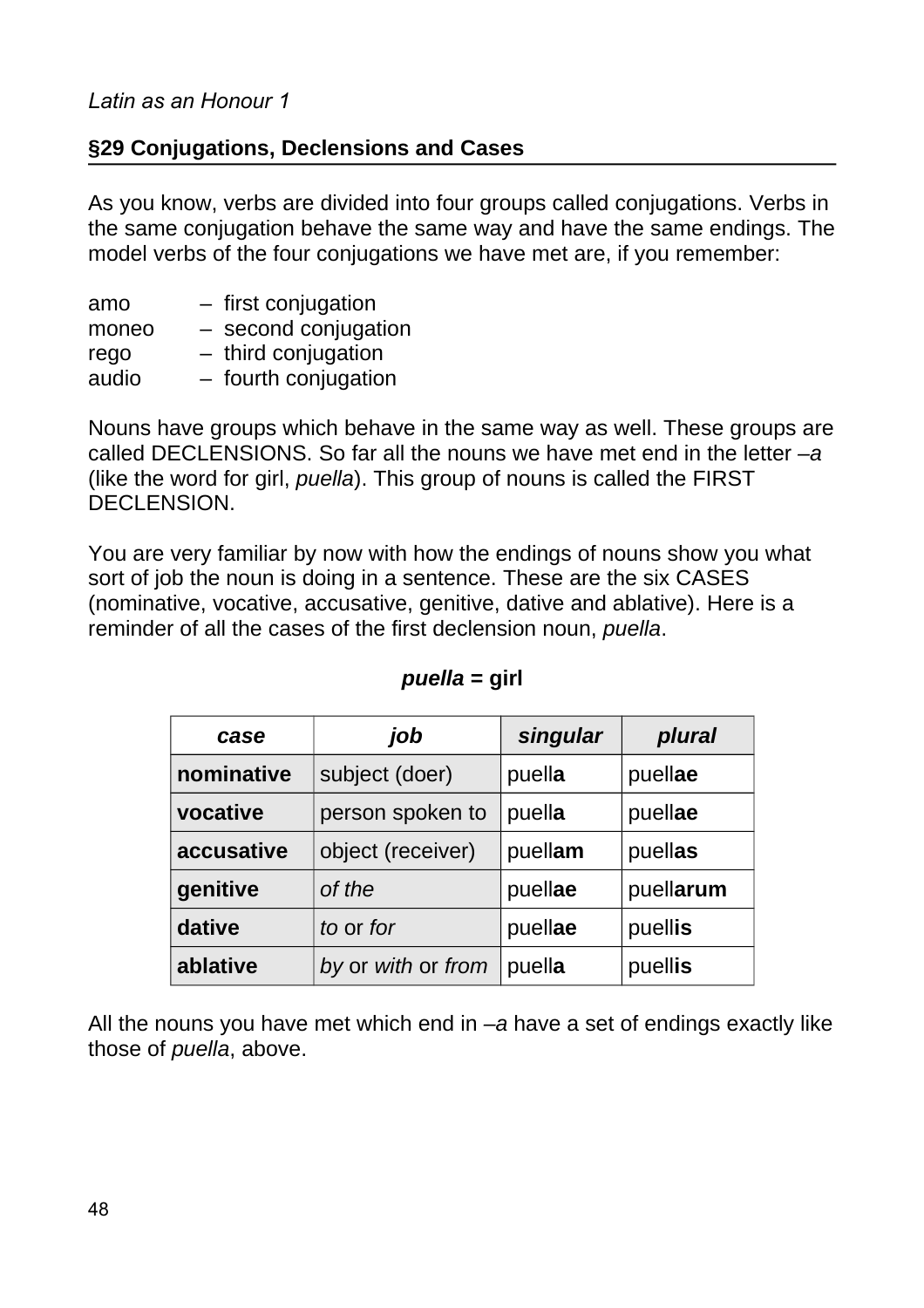## **§30 Second declension nouns in** *-us*

Not surprisingly, the second family of nouns we are meeting is called the SECOND DECLENSION. Second declension nouns are easy to spot: they all end in *–us*.

The model noun we use for this declension is the word for a slave, *servus*.

| case       | job                | singular | plural   |
|------------|--------------------|----------|----------|
| nominative | subject (doer)     | servus   | servi    |
| vocative   | person spoken to   | serve    | servi    |
| accusative | object (receiver)  | servum   | servos   |
| genitive   | of the             | servi    | servorum |
| dative     | to or for          | servo    | servis   |
| ablative   | by or with or from | servo    | servis   |

#### *servus* **= slave**

The next vocabulary box consists of nouns whose endings are exactly the same as those of *servus*. As usual, you may be able to spot connections between some of these new words and words you already know in English.

| <b>Vocabulary Box 13</b> |         |  |
|--------------------------|---------|--|
| food                     | cibus   |  |
| friend                   | amicus  |  |
| god                      | deus    |  |
| horse                    | equus   |  |
| master                   | dominus |  |
| slave                    | servus  |  |
| son                      | filius  |  |
| sword                    | gladius |  |
| wall                     | murus   |  |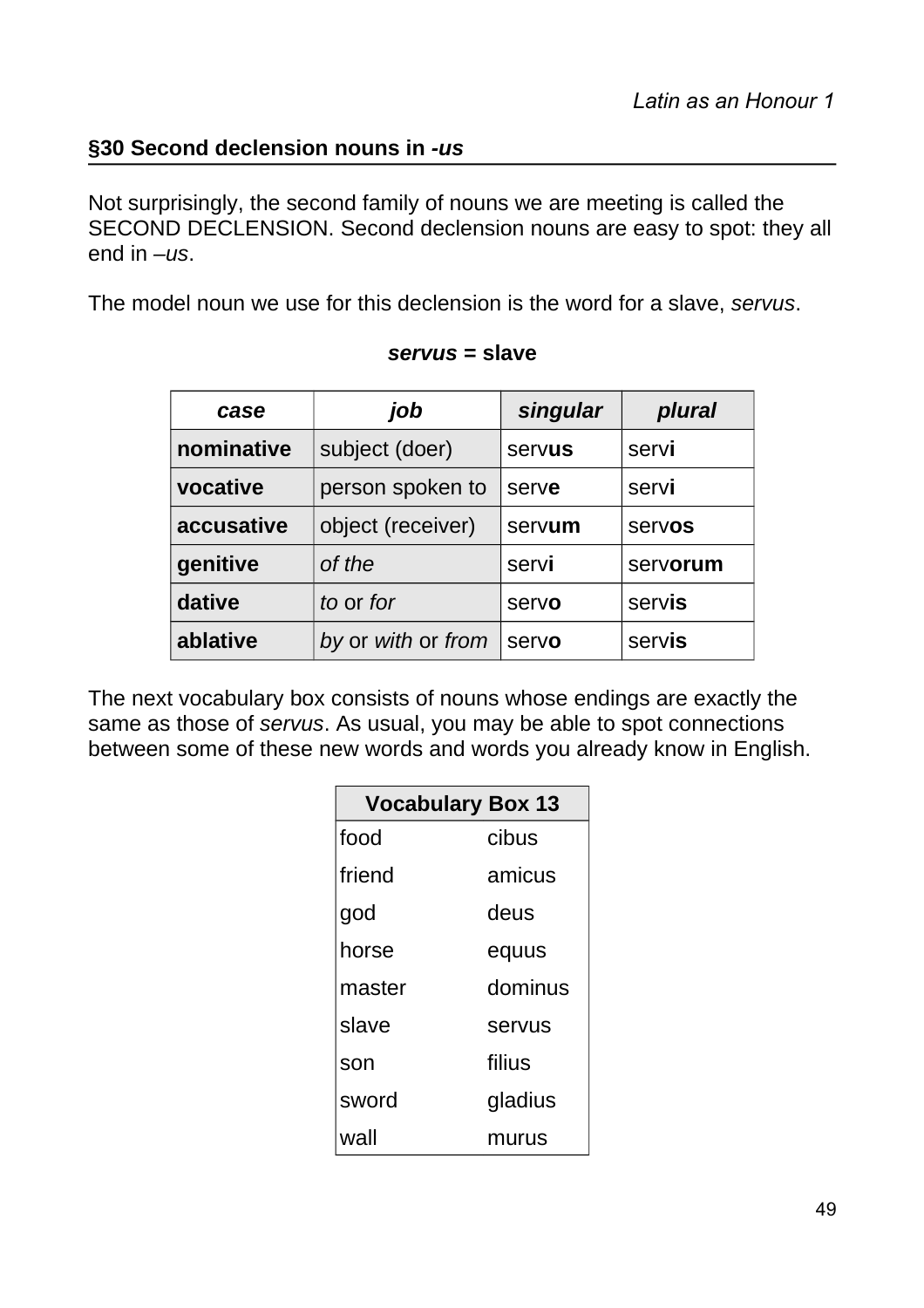There now follow some exercises to get you used to practising these new endings.

#### **Exercise 30.1**

*Translate into Latin.*

- 1. Friends.
- 2. Horses.
- 3. Slaves.
- 4. Swords.
- 5. Walls.

### **Exercise 30.2**

*Translate into Latin.*

- 1. For food.
- 2. Of the master.
- 3. For the son.
- 4. Friends! (being spoken to)
- 5. With swords.

#### **Exercise 30.3**

*Translate into Latin.*

- 1. Food.
- 2. To the friends.
- 3. To the friend.
- 4. Master! (spoken to)
- 5. With food.

**Exercise 30.4**

- 1. The master has a horse.
- 2. The master has horses.
- 3. The masters have food.
- 4. The masters have swords.
- 5. We do not have food.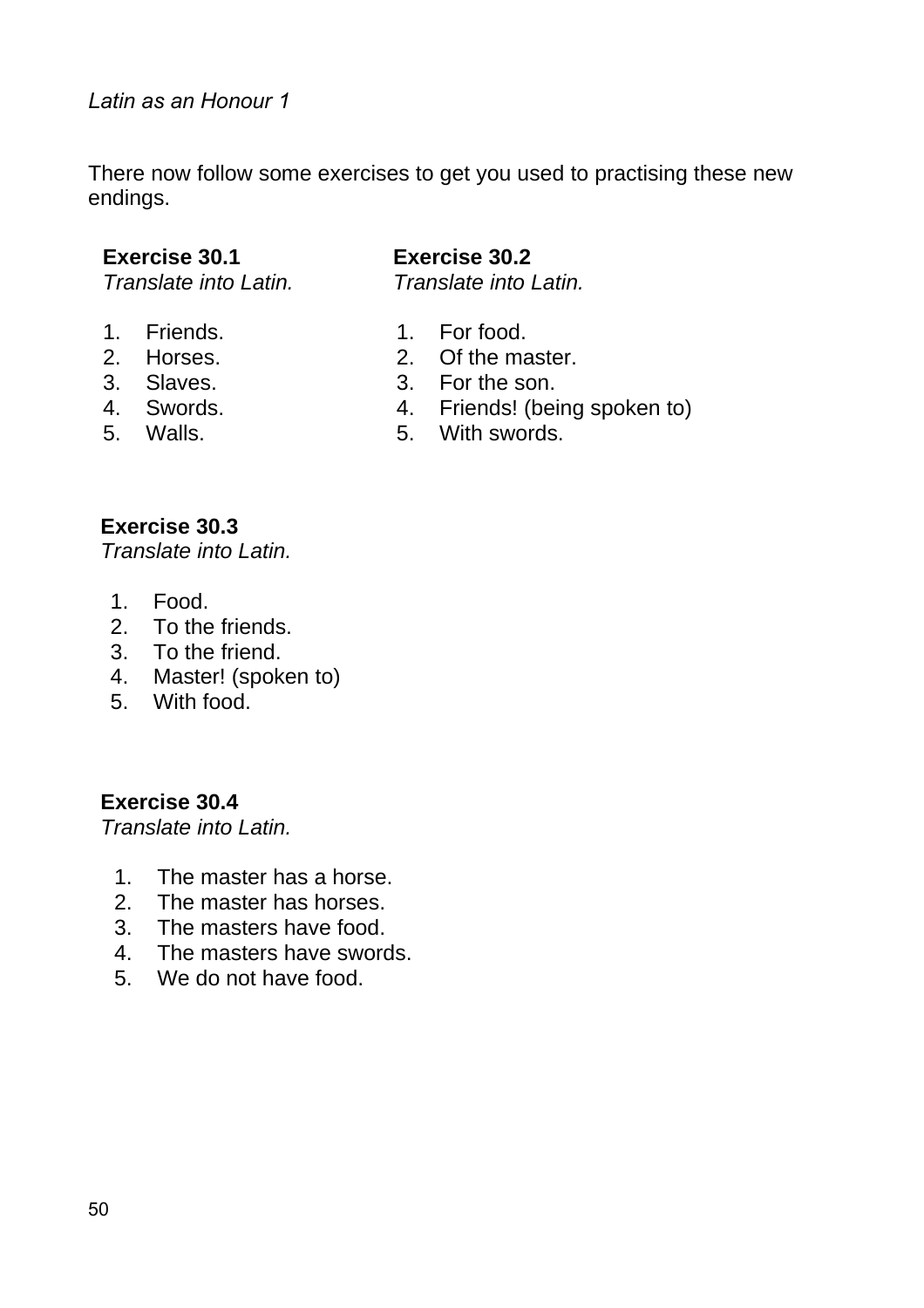## **Exercise 30.5**

*Translate into Latin.*

- 1. The slaves listen-to *(= hear)* the master.
- 2. The slave is building wall.
- 3. The son has friends.
- 4. The horses run well.
- 5. The friend fears swords.

## **Exercise 30.6**

*Translate into Latin.*

- 1. The friends praise the gods.
- 2. The slaves of the master run.
- 3. The master of the slave is shouting.
- 4. The slave gives food to the horse.
- 5. Masters never give food to slaves.

# **Exercise 30.7**

- 1. The friends love food.
- 2. The master frightens the slaves with a sword.
- 3. The slave shows the sword to (his) friend.
- 4. The slaves of the masters are holding spears.
- 5. We are fighting with the swords of friends.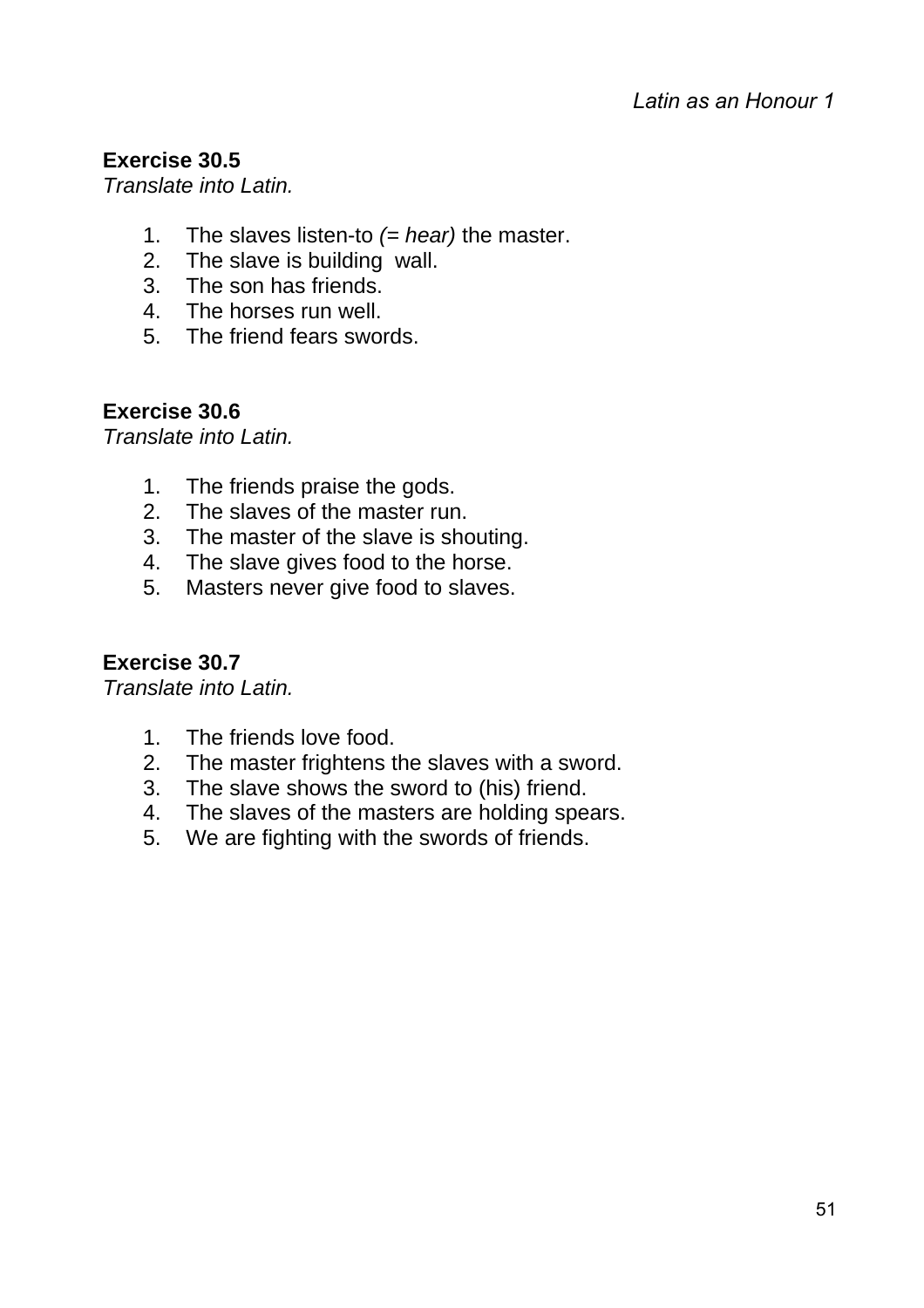## **§31 Practising first** *and* **second declension nouns together**

#### **Exercise 31.1**

*Translate into Latin.*

- 1. He likes food.
- 2. We fear the slaves.
- 3. They praise god.
- 4. You (plural) are drinking water.
- 5. They have swords.

#### **Exercise 31.2**

*Translate into Latin.*

- 1. You (singular) send money.
- 2. I have a son.
- 3. We are asking the gods.
- 4. He rules the land.
- 5. They like slave girls.

### **Exercise 31.3**

*Translate into Latin.*

- 1. The slaves are drinking.
- 2. The sailors attack.
- 3. The farmers and horses are running.
- 4. The sailor and (his) son are hurrying.
- 5. The sailors and (their) friends are sailing.

### **Exercise 31.4**

- 1. Slaves love money.
- 2. Horses do not like walls.
- 3. The farmer is leading the horses.
- 4. The queen has a son and a daughter.
- 5. The inhabitants are holding spears and swords.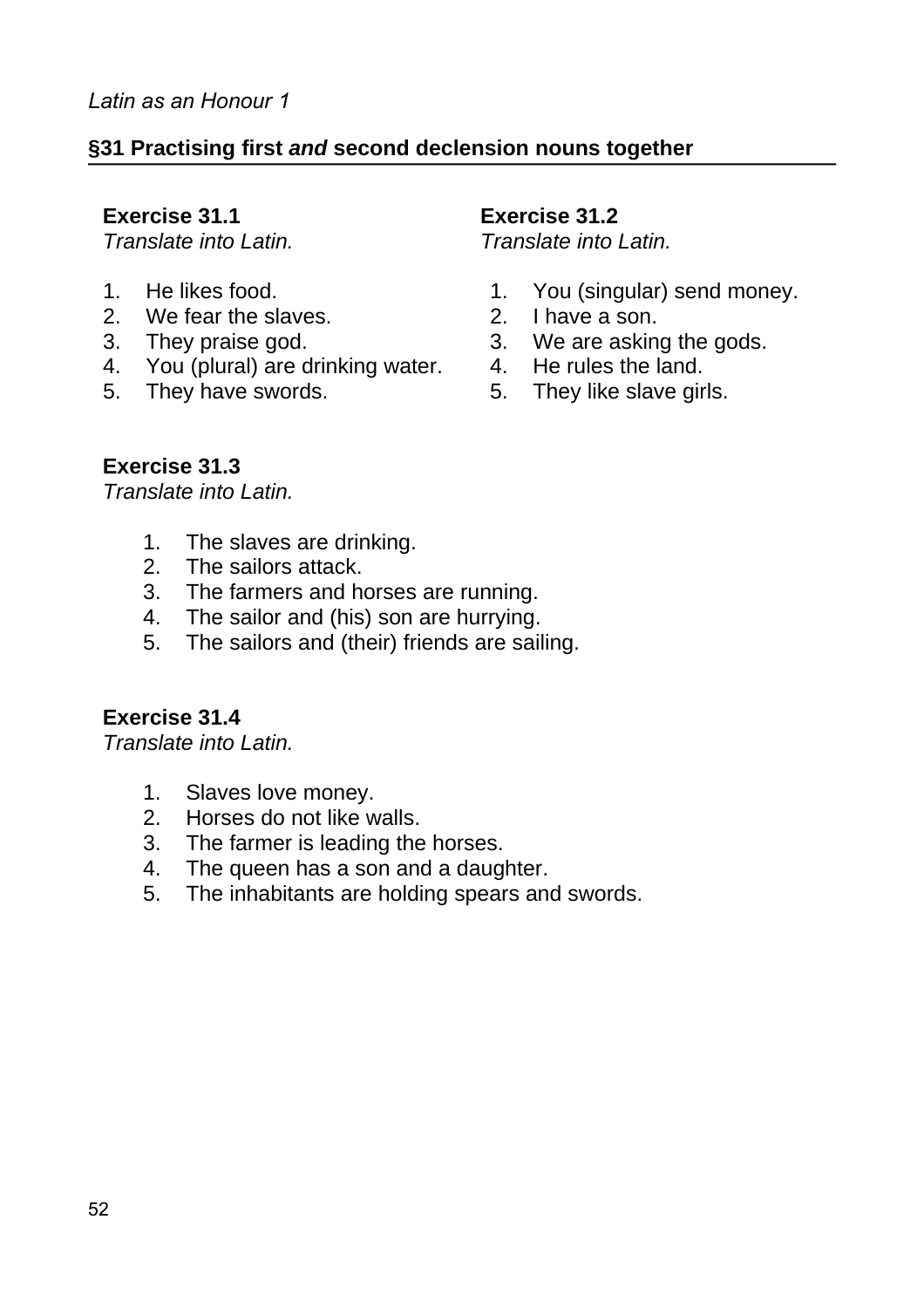## **Exercise 31.5**

*Translate into Latin.*

- 1. Gods do not fear girls.
- 2. The slave girl fears the master.
- 3. Slaves and slave girls like food.
- 4. The farmer has a sword and a spear.
- 5. The master and (his) friends are moving the money.

## **TRIPLE STINKERS**

## **Exercise 31.6**

*Translate into Latin.*

- 1. The horses of the farmer are always drinking water.
- 2. The queen never gives money to the slaves.
- 3. The master frightens the slave girls with swords.

## **Exercise 31.7**

- 1. The sons of the slave girl fear the master.
- 2. A crowd of slaves is attacking the island.
- 3. The slaves of the master often give food to the horse.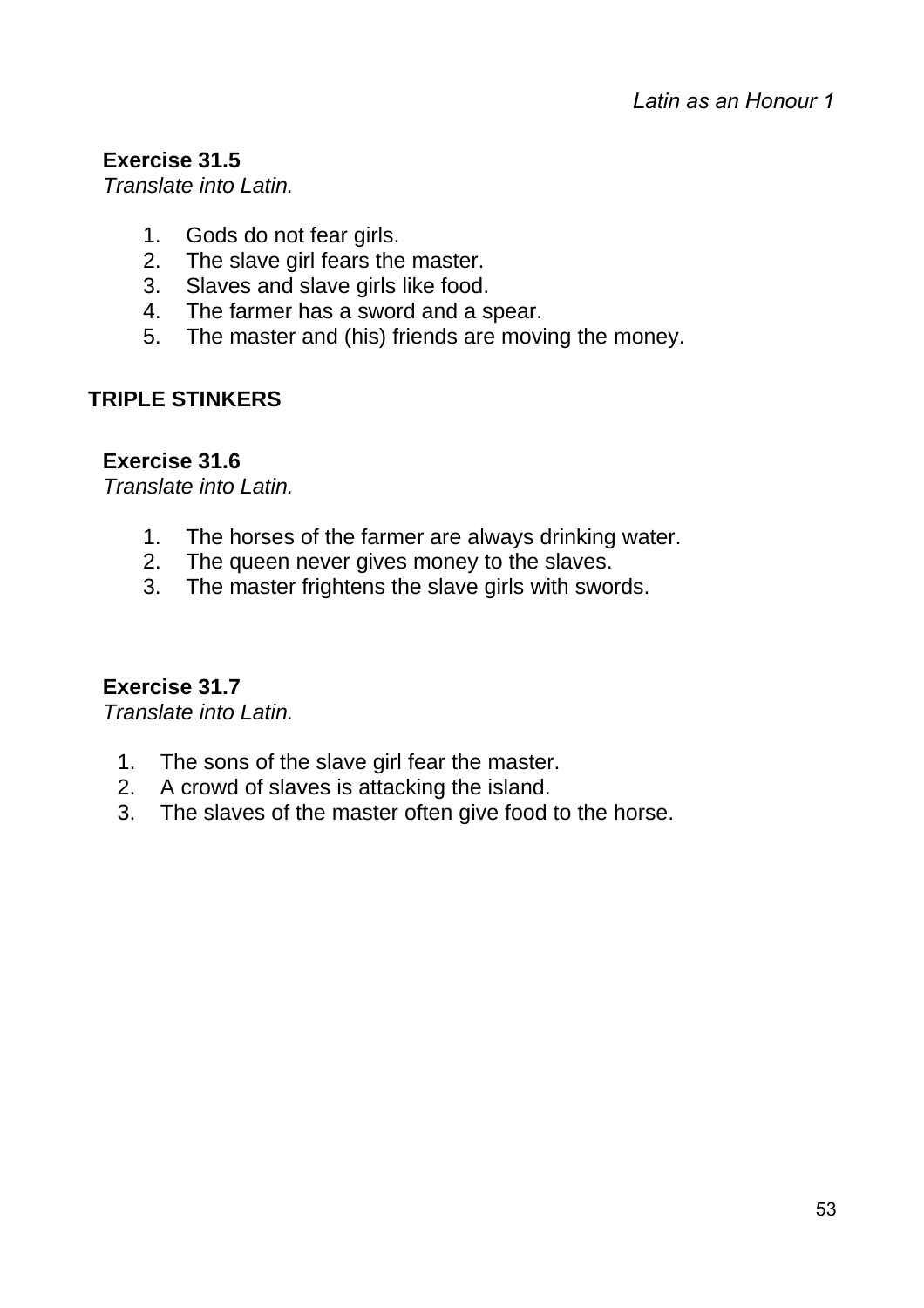### **§32 Answering grammar questions**

One of the topics you will need to know for Common Entrance are the grammatical terms used to describe the various bits of the language. You should be familiar with many of these already from English or French – but you will find that you will need to go into much greater detail in Latin. It's as well to get used to answering these sorts of grammatical questions as soon as possible, so that you are well prepared for your exams at the end of Year 8.

Do you, for example, know what the following grammatical terms mean?

conjugation person number case subject object noun verb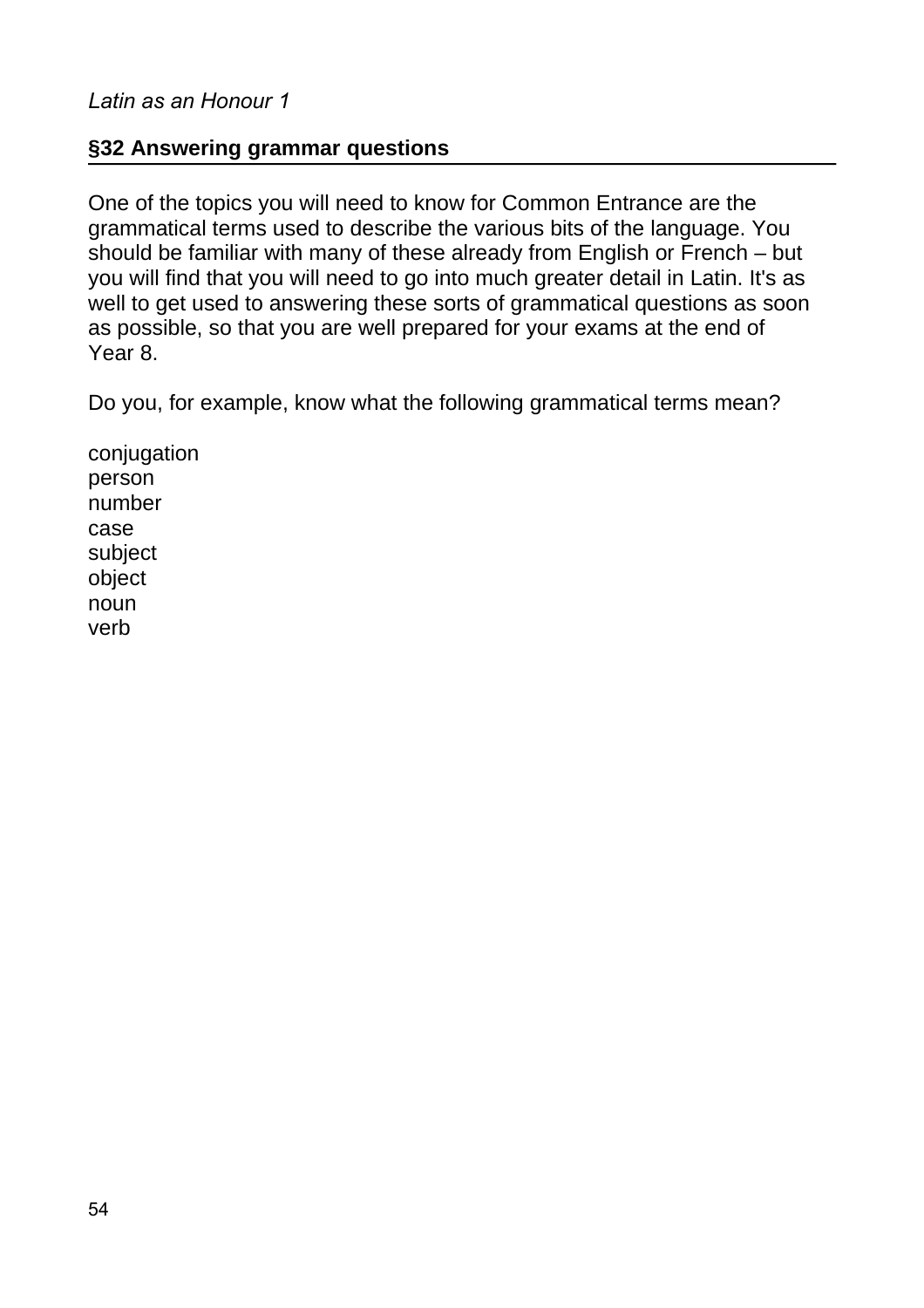#### **Exercise 32.1** *Translate into English.*

## *Julius Caesar and his Romans attack the Britons.*

1 Britanni in ora stant. Romanos spectant. 5 Romanos timent. Romani, ubi gladios et hastas et equos parant, ad Britannos currunt. clamant. Romani et Britanni fortiter et diu pugnant. Romani multos Britannos necant. tandem Britanni, quod fessi sunt,  $ora = shore$ sto = I stand  $ad =$  towards  $multos = manv$  $t$ andem = finally fessi = tired

fugiunt. Romani <u>iam laeti</u> sunt. quod bene pugnant, Iulius Caesar eos laudat. fugio  $= 1$  flee  $iam = now$ laeti = happy  $eos = them$ 

## **Exercise 32.2**

*Answer these questions. They are based on the passage above. Complete English sentences are not required.*

- 1. From the passage, give, in Latin, one example of each of the following:
	- a. a first conjugation verb;
	- b. a second conjugation verb:
	- c. a third conjugation verb;
	- d. an adverb.
- 2. **stant** (line 1). Explain the connection between this word and the English word *stationary.*
- 3. **spectant** (line 1). Give the person and number of this verb.
- 4. **Romanos** (line 2). Give the case of this noun.
- 5. **currunt** (line 4). Give the Latin subject of this verb.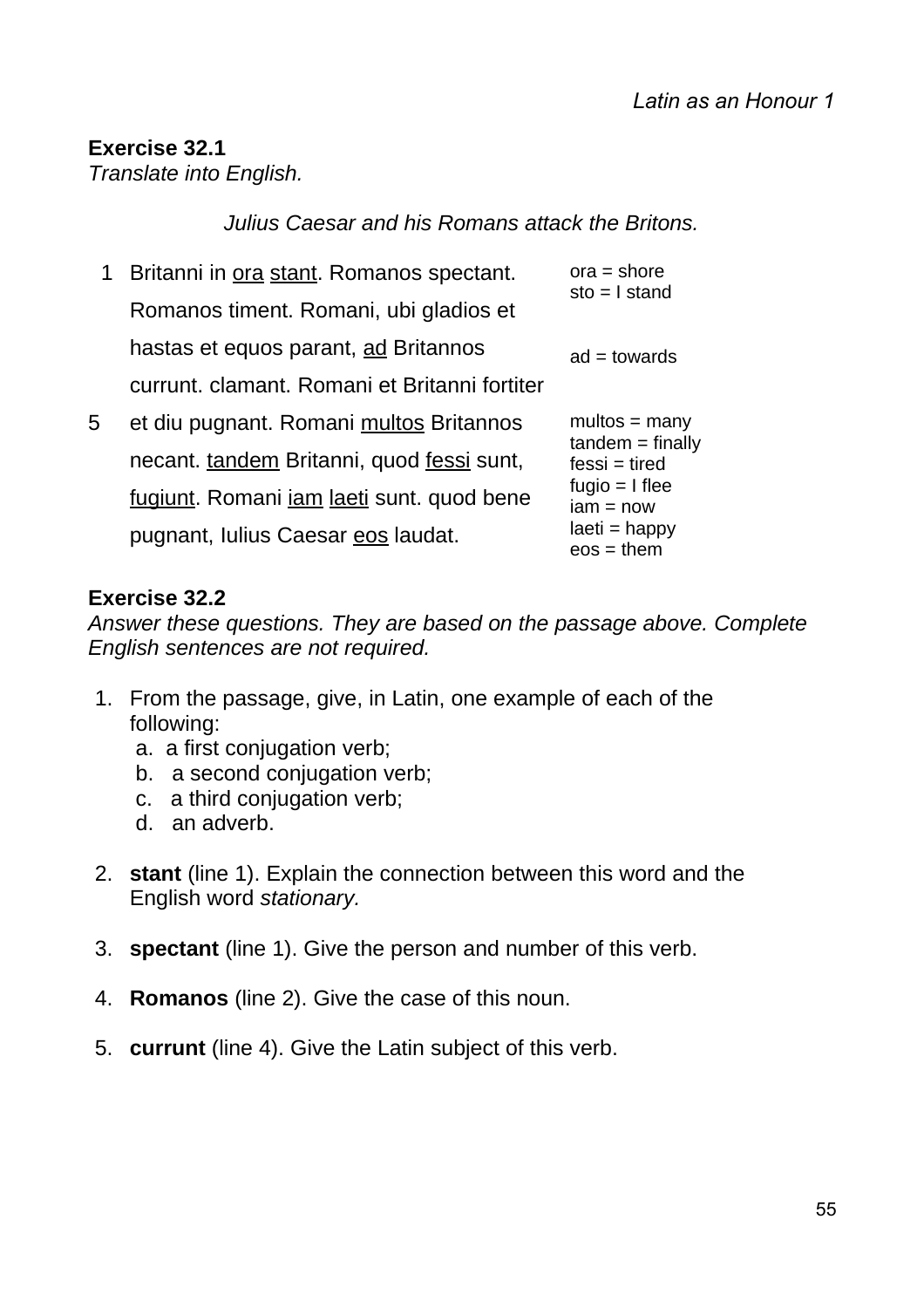*Latin as an Honour 1*

| <b>Vocabulary Box 14</b> |               |  |
|--------------------------|---------------|--|
| finally                  | tandem        |  |
| now                      | iam           |  |
| I stand                  | sto $(1)$     |  |
| I flee                   | fugio (4-ish) |  |

### **§33 Prepositions**

Prepositions are little words – like *in*, *with*, *towards* – which go just in front of nouns. In other words, they are pre-positioned (geddit?).

In Latin, some prepositions have to be followed with nouns which have accusative endings, and other prepositions have to be followed by nouns which have ablative endings. Which prepositions take which endings will be made clear in wordlists.

In your reading passages we have already come across the following prepositional phrases:

| in Britannia | in Britain          | $(in + ablative = in)$          |
|--------------|---------------------|---------------------------------|
| trans aguam  | across the water    | $(trans + accusative = across)$ |
| in ora       | on the shore        | $(in + ablative = on)$          |
| ad Britannos | towards the Britons | $(ad + accusative = towards)$   |

| <b>Vocabulary Box 15</b> |                               |  |
|--------------------------|-------------------------------|--|
| across                   | trans + accusative            |  |
| against                  | contra + accusative           |  |
| away from                | a $or$ ab + ablative          |  |
| out of                   | $e$ <i>or</i> $ex +$ ablative |  |
| towards                  | ad + accusative               |  |
| with (=in company with)  | $cum + ablative$              |  |
| in, on                   | $in + ab$ lative              |  |
| into                     | $in +$ accusative             |  |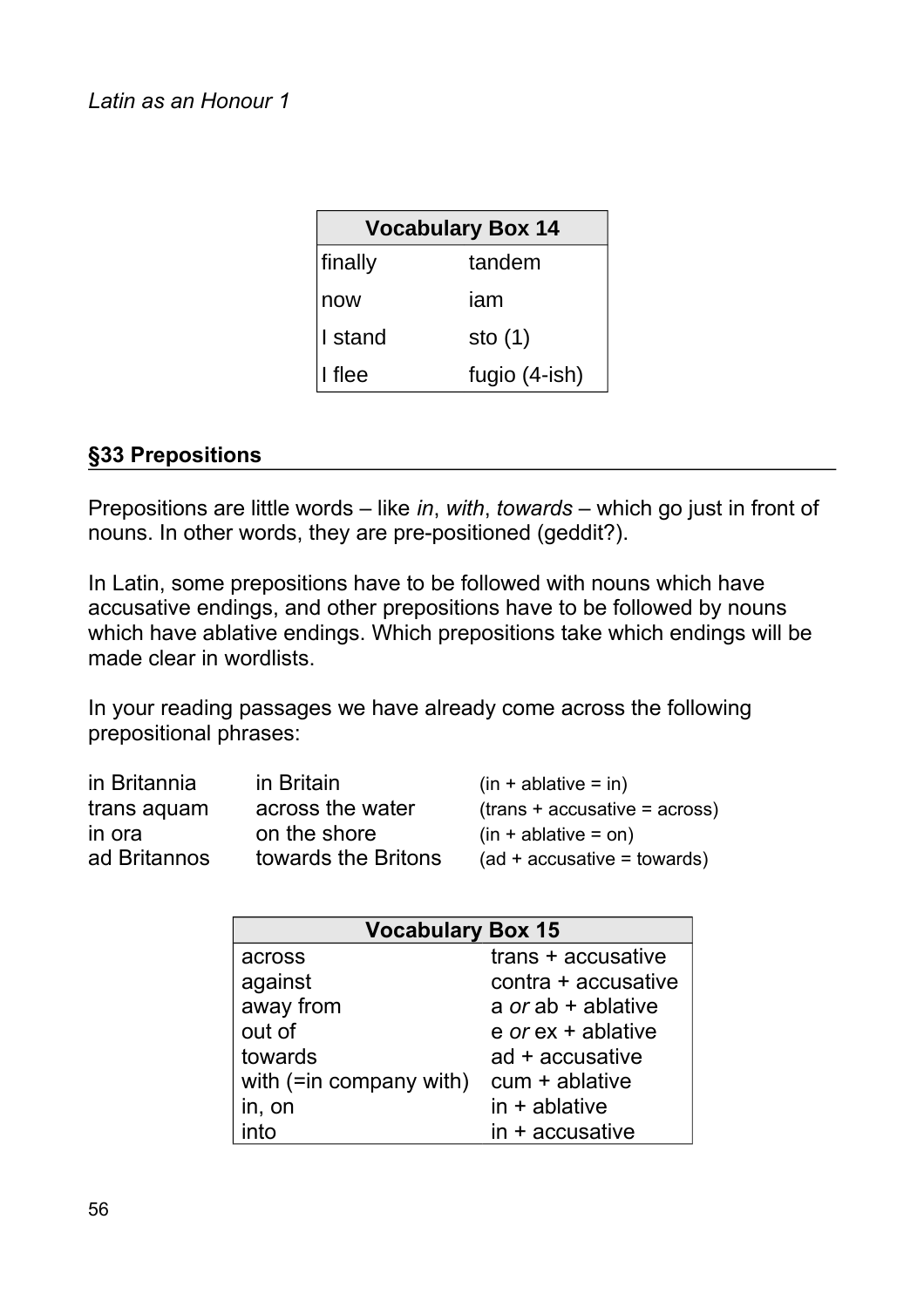Be very careful with the Latin preposition **in**: its meaning depends on the case of the word following it. Look at the following examples:

| The girl is standing on the wall.         | puella in muro stat.                  | $(in + abl.)$ |
|-------------------------------------------|---------------------------------------|---------------|
| The girl is running <b>into</b> the wall. | puella in murum currit. (in $+$ acc.) |               |

Right. Lots of exercises practising prepositions coming up. When you are doing these exercises make sure you have your noun tables sheet in front of you – that's the one with all the endings of *puella* and *servus*.

- 1. Across the water. 1. With friends.
- 2. Across the waters. 2. Into the crowd.
- 3. Towards the horse. 3. Out of the land.
- 
- 
- 6. On the walls. 6. With the girls.
- 7. Away from the island. 7. Away from the island.
- 8. Away from the islands. 8. Across the road.
- 9. Against the god. 9. On a horse.
- 

## **Exercise 33.1 Exercise 33.2**

- 
- 
- 
- 4. Towards the horses. 4. Towards the homeland.
- 5. On the wall. 5. With horses.
	-
	-
	-
	-
- 10. Against the gods. 10. Against the goddess.

## **Exercise 33.3**

- 1. The sailors are sailing towards the island.
- 2. The slave is sleeping on the road.
- 3. The slave girl is running towards the girls.
- 4. The poet never hurries across the road.
- 5. The slaves are fighting against the masters.

### **Exercise 33.4**

- 1. The horses are drinking water on the island.
- 2. The slave girls are preparing food in the road.
- 3. The slaves are leading horses into the road.
- 4. The master sends money to *(use* ad + accusative*)* his friends.
- 5. The poet often works with *(= in company with)* slave girls and slaves.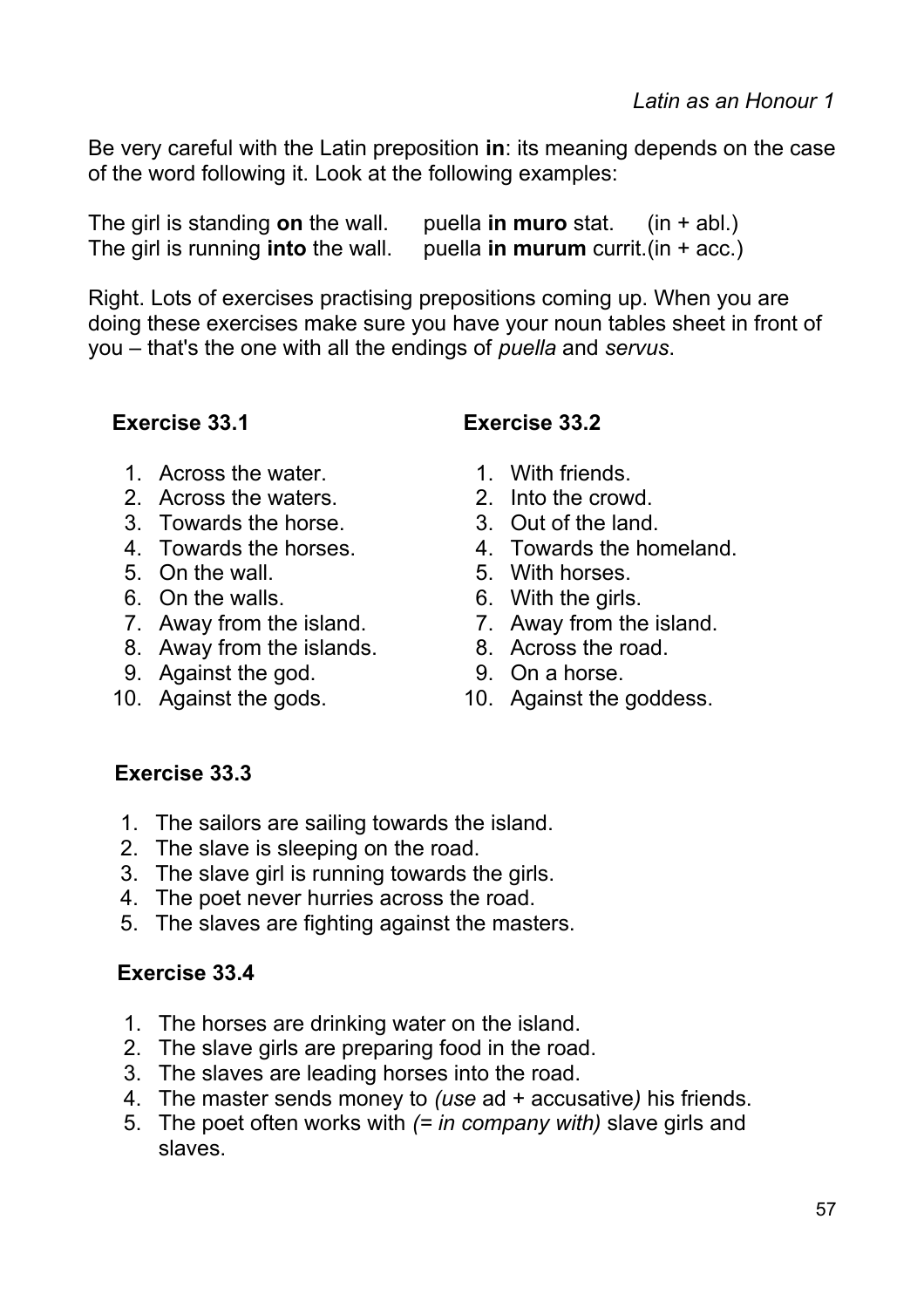## **TRIPLE STINKER**

### **Exercise 33.5**

- 1. The slave girl always prepares food for the slaves of the island with *(= in the company of)* her friends.
- 2. The master of the homeland is sending a horse to(wards) the son of the god.
- 3. The slaves of the island are fighting against the masters with *(= by means of: use an ablative but without a cum!)* spears and swords.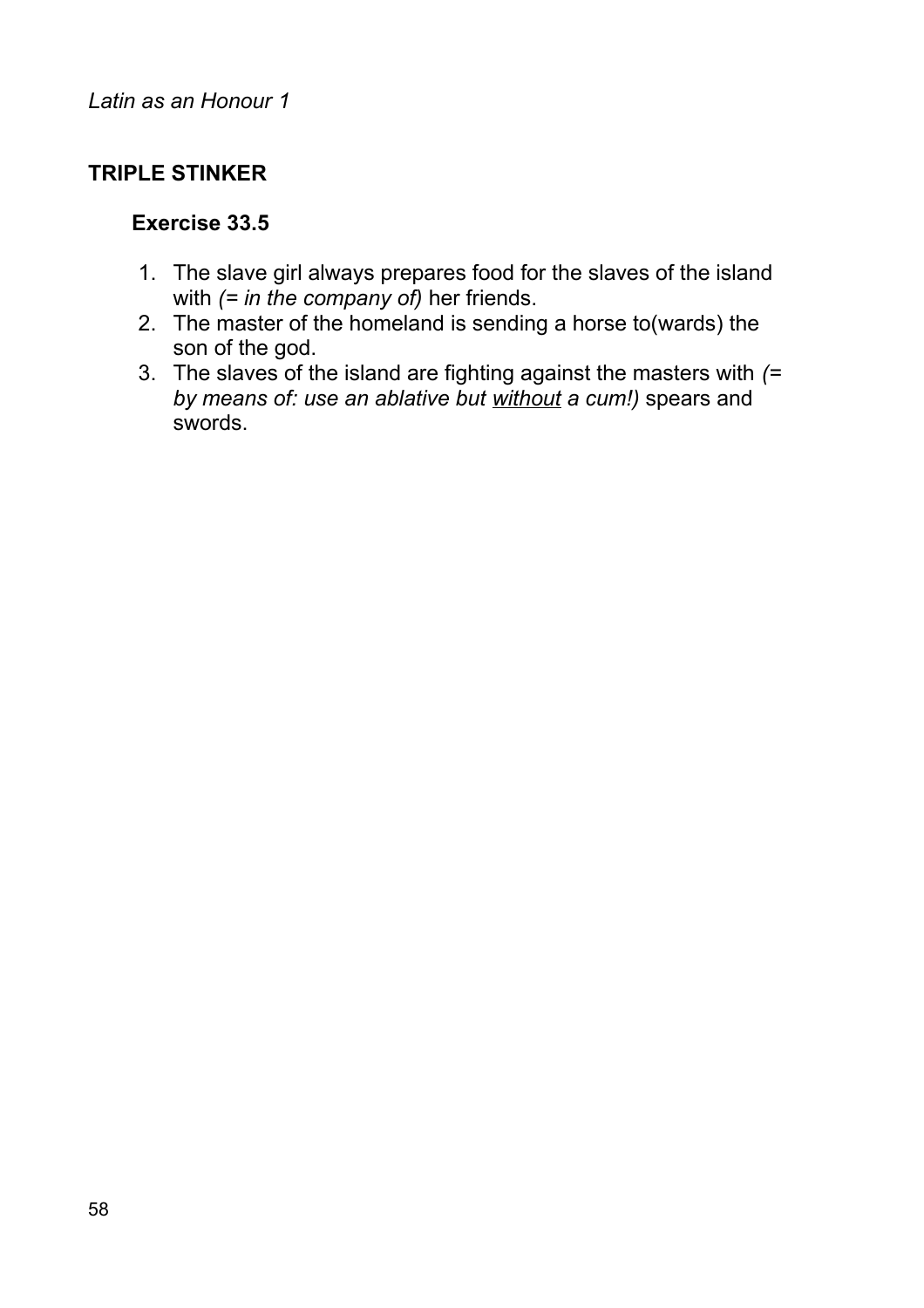## **§34 Second declension nouns in -***r*

We have already met some second declension nouns ending in –us. These are words which go like *servus.*

Study the new tables (*boy*, *man* and *field*) below – see how similar they are to the table of *servus*. What are the differences?

| case            | job                | slave    | boy      | man             | field   |
|-----------------|--------------------|----------|----------|-----------------|---------|
| <b>SINGULAR</b> |                    |          |          |                 |         |
| nom             | subject (doer)     | servus   | puer     | vir             | ager    |
| <b>VOC</b>      | person spoken to   | serve    | puer     | vir             | ager    |
| acc             | object (receiver)  | servum   | puerum   | virum           | agrum   |
| gen             | of the             | servi    | pueri    | viri            | agri    |
| dat             | to or for          | servo    | puero    | viro            | agro    |
| abl             | by or with or from | servo    | puero    | viro            | agro    |
| <b>PLURAL</b>   |                    | slaves   | boys     | men             | fields  |
| nom             | subject (doer)     | servi    | pueri    | viri            | agri    |
| <b>VOC</b>      | person spoken to   | servi    | pueri    | viri            | agri    |
| acc             | object (receiver)  | servos   | pueros   | viros           | agros   |
| gen             | of the             | servorum | puerorum | vir <b>orum</b> | agrorum |
| dat             | to or for          | servis   | pueris   | viris           | agris   |
| abl             | by or with or from | servis   | pueris   | viris           | agris   |

## **Things to note:**

- The endings of *puer*, *vir* and *ager* are the same as those of servus, except for the nominative and vocative singular.
- puer keeps its -e- all the way through.
- *ager* drops its –e– after the nominative and vocative singular.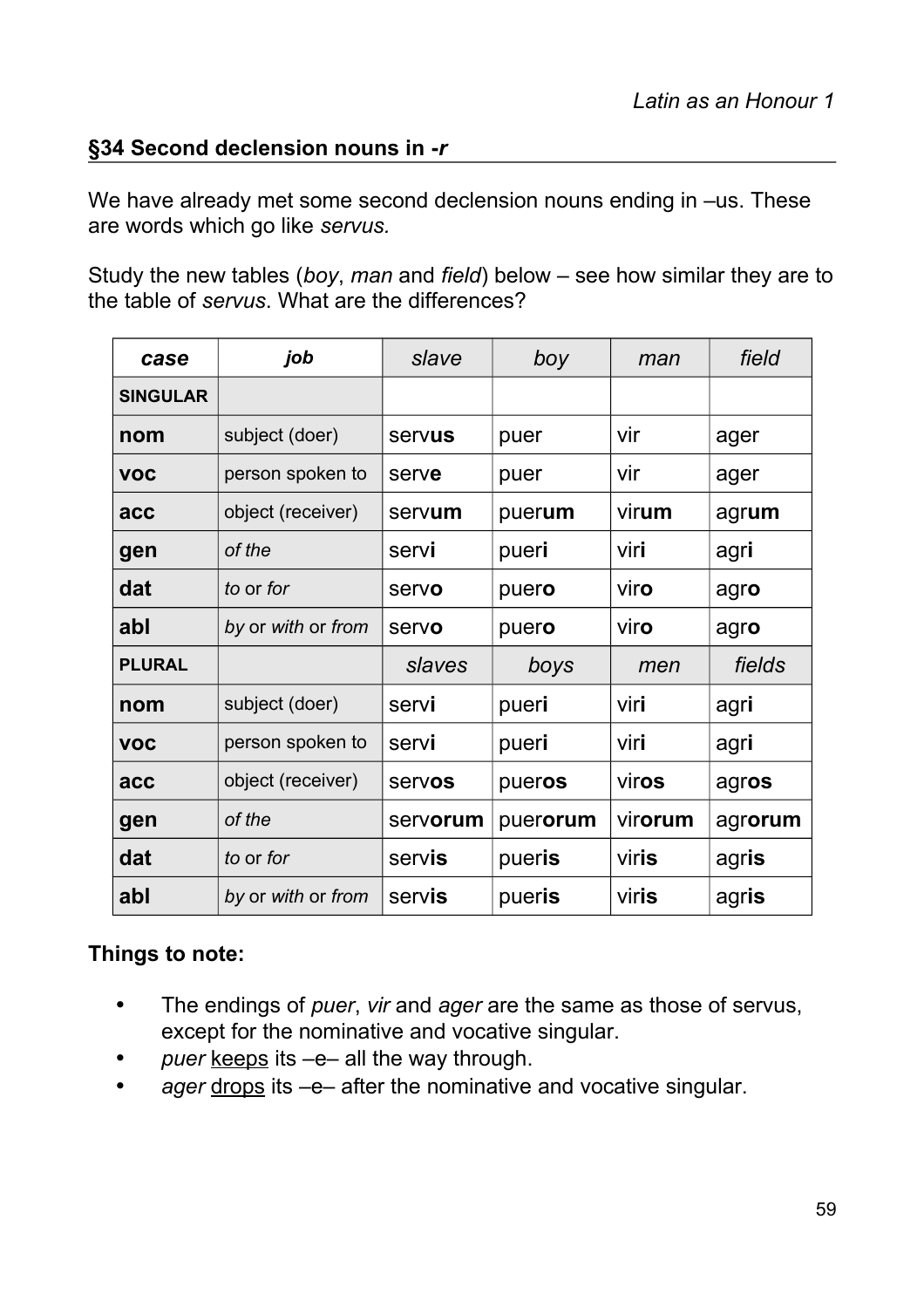| <b>Vocabulary Box 16</b> |                                          |  |
|--------------------------|------------------------------------------|--|
| field                    | ager                                     |  |
| book                     | liber (goes like ager: drops its -e-)    |  |
| teacher                  | magister (goes like ager: drops its -e-) |  |
| boy                      | puer                                     |  |
| man                      | vir                                      |  |

## **§35 Revision**

## **Exercise 35.1**

- 1. The boys sail.
- 2. You (singular) are a boy.
- 3. You (plural) fear teachers.
- 4. The teacher is sleeping.
- 5. We like books.

## **Exercise 35.2**

- 1. I do not like the teacher.
- 2. The boys are running.
- 3. The men are afraid.
- 4. You (singular) are holding a book.
- 5. Teachers often read.

### **Exercise 35.3**

- 1. The poet is reading a book.
- 2. Girls always like boys.
- 3. The man warns the teacher.
- 4. Farmers have fields.
- 5. The teacher frightens the man.

### **Exercise 35.4**

- 1. Farmers often work in fields.
- 2. We are giving a book to the boy.
- 3. I never write in books.
- 4. The horses are standing in the field.
- 5. Teachers never frighten boys and girls.

### **TRIPLE STINKER**

### **Exercise 35.5**

- 1. A crowd of slaves is frightening the boys with their swords.
- 2. Men never give food to slaves on the road.
- 3. The teacher of the boys is always reading books in the field.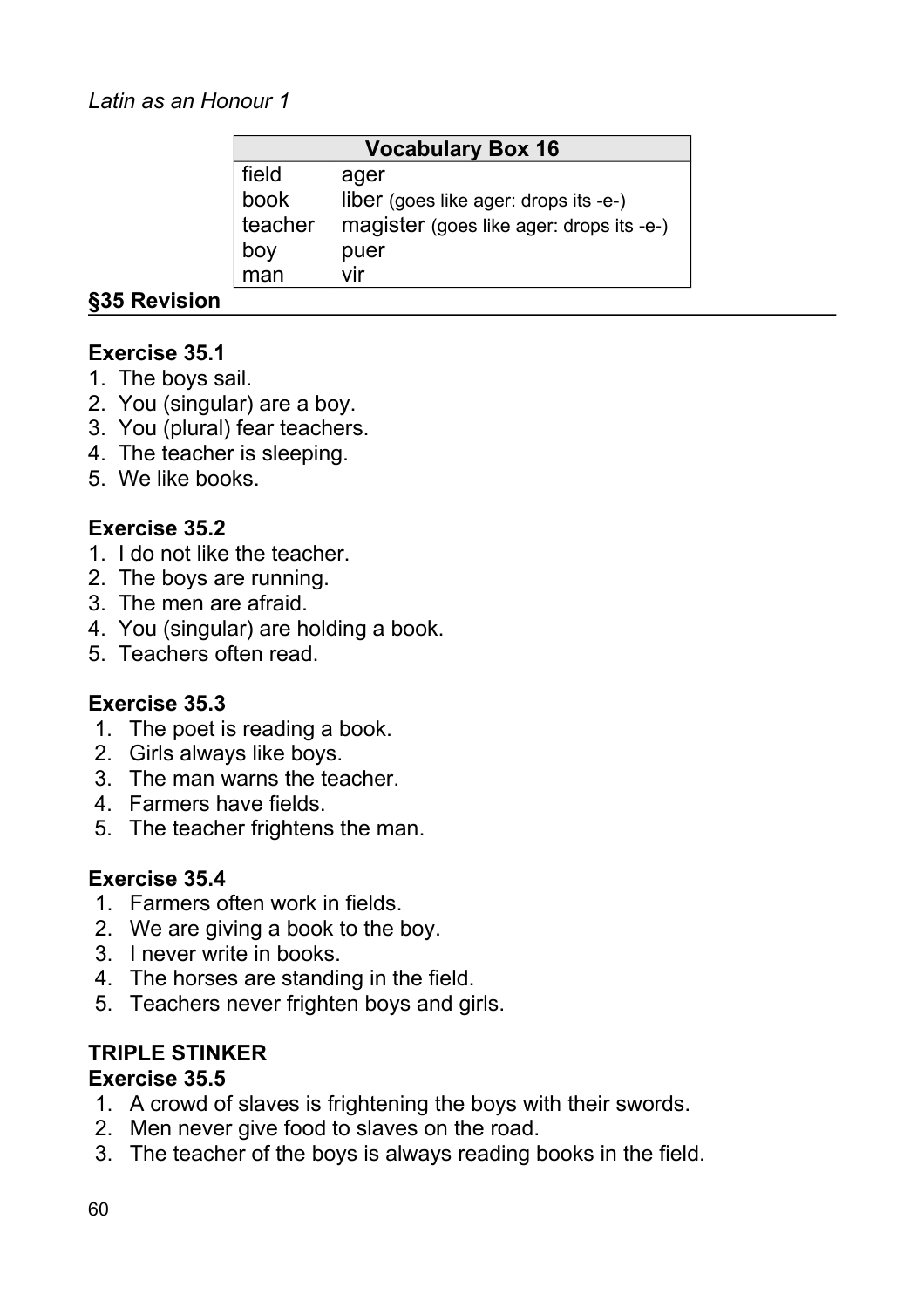## **§36 Romulus and Remus (Part 1)**

#### **Exercise 36.1**

*Translate the following passage into good English.*

*Amulius decides to take drastic action against Rhea's two little boys.*

| 1 Rhea femina pulchra est. in Italia habitat. duo       | pulchra = beautiful<br>$duo = two$                  |
|---------------------------------------------------------|-----------------------------------------------------|
| filios habet. filii sunt parvi. pater filiorum est deus | parvi = small<br>$pater = father$                   |
| Mars. sed Rhea non laeta est. non laeta est quod        | $sed = but$<br>$laeta =$ happy                      |
| rex patriae, Amulius, pueros parvos non amat.           | $rex = king$                                        |
| 5 Amulius deos magnopere timet. pueros igitur           | $parvos = small$                                    |
| necare constituit. nomina puerorum parvorum             | $necare = to kill$<br>constituo $(3) = 1$<br>decide |
| sunt Romulus et Remus.                                  | $nomina = names$<br>$parvorum = small$              |

#### **Exercise 36.2**

- 1. From the passage (Ex 36.1), give, in Latin, an example of:
	- a. a second conjugation verb;
	- b. a part of the verb 'to be';
	- c. a preposition;
	- d. an adverb;
	- e. a noun in the genitive case.
- 2. **Italia** (line 1). In which case is this noun? Why is this case used?
- 3. **habitat** (line 1). Give the person and number of this verb.
- 4. **timet** (line 5). Give the Latin object of this verb.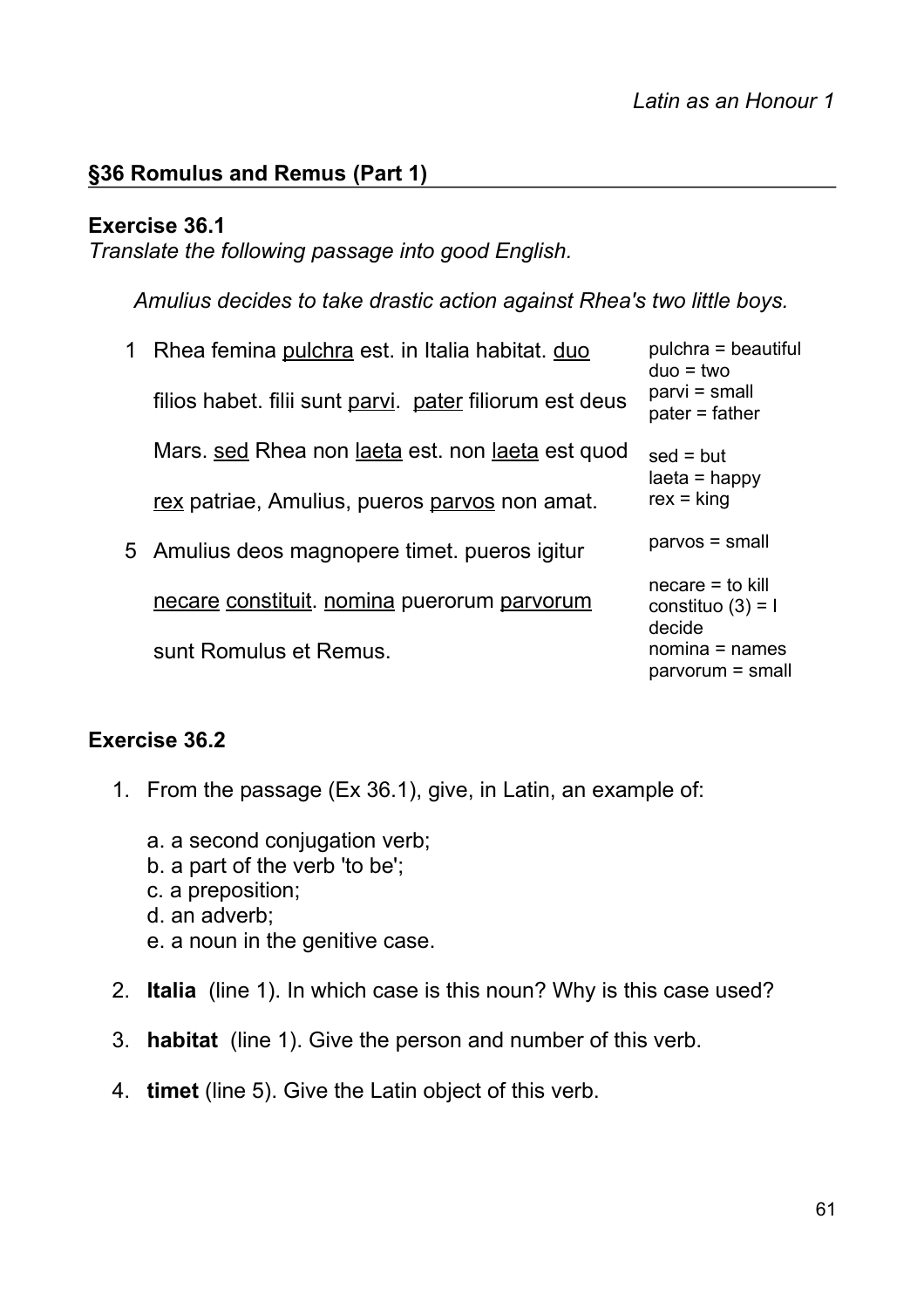## **§37 Infinitives:** *to***-words**

We came across the following sentence in the last reading passage:

pueros igitur **necare** constituit. *He therefore decides to kill the boys.*

The words highlighted in **bold underlined print** are called infinitives. Such words are *to*-words (e.g. *to* run, *to* laugh, *to* play). In Latin they usually end in *–re.*

Here is a table of the four verb groups (conjugations), and the irregular verb *to be*, showing their infinitives.

| <b>Conjugation</b> | <b>Present</b> | <b>English</b> | <b>Infinitive</b> | <b>English</b> |
|--------------------|----------------|----------------|-------------------|----------------|
|                    | amo            | I love         | amARE             | to love        |
| 2                  | moneo          | warn           | monERE            | to warn        |
| 3                  | rego           | I rule         | regERE            | to rule        |
| 4                  | audio          | I hear         | audIRE            | to hear        |
| irregular verb     | sum            | am             | esse              | to be          |

Position: you will usually find these infinitives **just before the main verb** at the end of a Latin sentence.

They will come just in front of verbs of preparing, ordering, deciding and wanting. We've already met the verb *I prepare* – paro (1) – but the other three verbs will be new to you. Here they are:

| <b>Vocabulary Box 17</b> |               |
|--------------------------|---------------|
| I order                  | iubeo $(2)$   |
| I decide                 | constituo (3) |
| I want                   | cupio (4-ish) |

### **Examples**

puella curr**ere** parat. *The girl prepares* **TO** *run.* vir pugn**are** constituit. *The man decides* **TO** *fight.* puer scrib**ere** cupit. *The boy wants* **TO** *write.*

dominus servum labor**are** iubet. *The master orders the slave* **TO** *work.*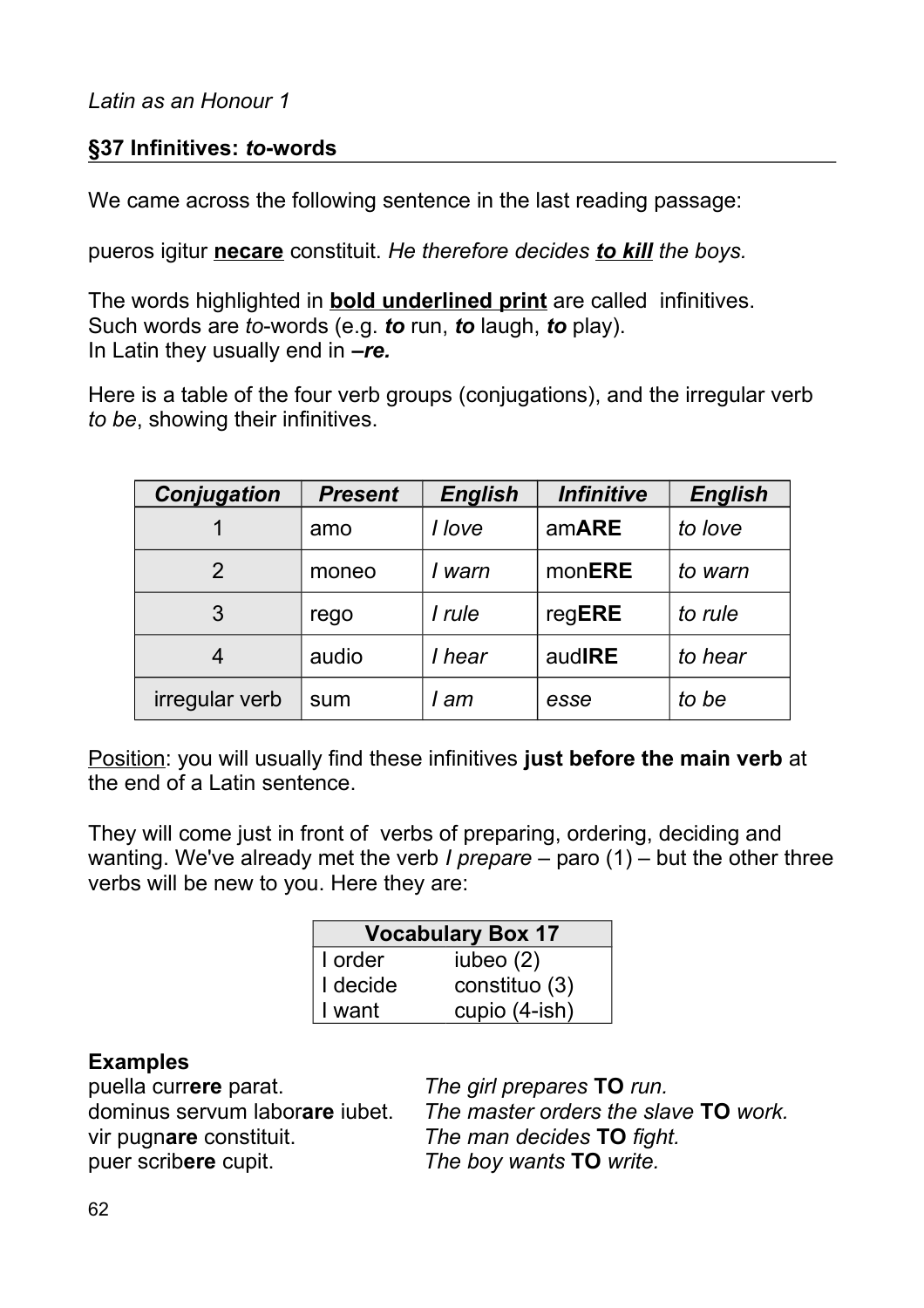- 
- 
- 3. To drink. 3. To run.
- 4. To come. 4. To read.
- 
- 6. To write. 6. To shout.
- 7. To hold. 7. To build.
- 8. To enter. 8. To move.
- 9. To sleep. 9. To lead.
- 10. To work. 10. To hurry.

- 
- 
- 
- 
- 5. You (singular) decide to drink. 5. They like to drink.
- 
- 
- 8. She prepares to reply. 8. She likes to read.
- 
- 10. He does not want to come. 10. I do not want to ask.

# **Exercise 37.5**

- 1. We order the slave to work.
- 2. They order the boy to fight.
- 3. He is ordering the poet to write.
- 4. You (sg) are ordering the horse to run.
- 5. I am ordering the farmers to attack.

# **Exercise 37.1 Exercise 37.2**

- 1. To live. 1. To look at.
- 2. To see. 2. To reply.
	-
	-
- 5. To send. 5. To fear.
	-
	-
	-
	-
	-

# **Exercise 37.3 Exercise 37.4**

- 1. We are preparing to sing. 1. You (plural) prepare to attack.
- 2. I want to shout. 2. She likes to shout.
- 3. We like to write. 3. He decides to come.
- 4. They want to sleep. 4. You (singular) want to run.
	-
- 6. I like to read. 6. We decide to listen.
- 7. They prepare to fight. 7. He does not want to write.
	-
- 9. They decide to fight. 9. I am preparing to fight.
	-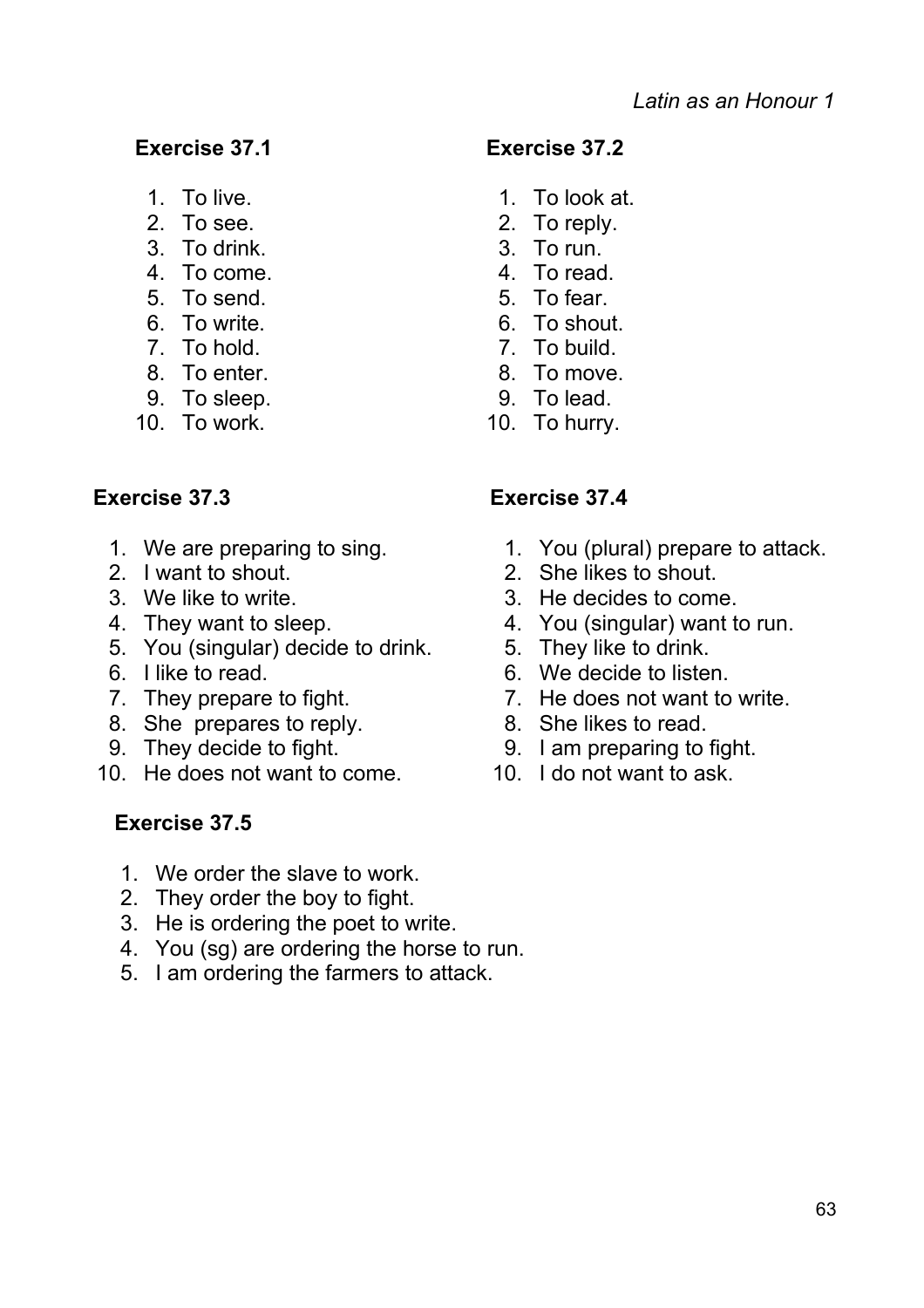#### *Latin as an Honour 1*

## **Exercise 37.6**

- 1. The master orders the slaves to work.
- 2. The teacher orders the boy to reply.
- 3. The boys order the girls to run.
- 4. The sailors order the friends to attack.
- 5. The queen orders the slave girl to hurry.

## **TRIPLE STINKER**

### **Exercise 37.7**

- 1. Girls never want to be sailors.
- 2. Masters are always ordering slaves to work in the fields.
- 3. The queen orders the slave girls to prepare the food well.

## **§38 Vocabulary revision**

Amazingly, you should now have a vocabulary of about a hundred Latin words. Now is a good time to bring them all together into one place for easy reference. You will find it useful to refer back to these pages as we progress further.

Do you know them all?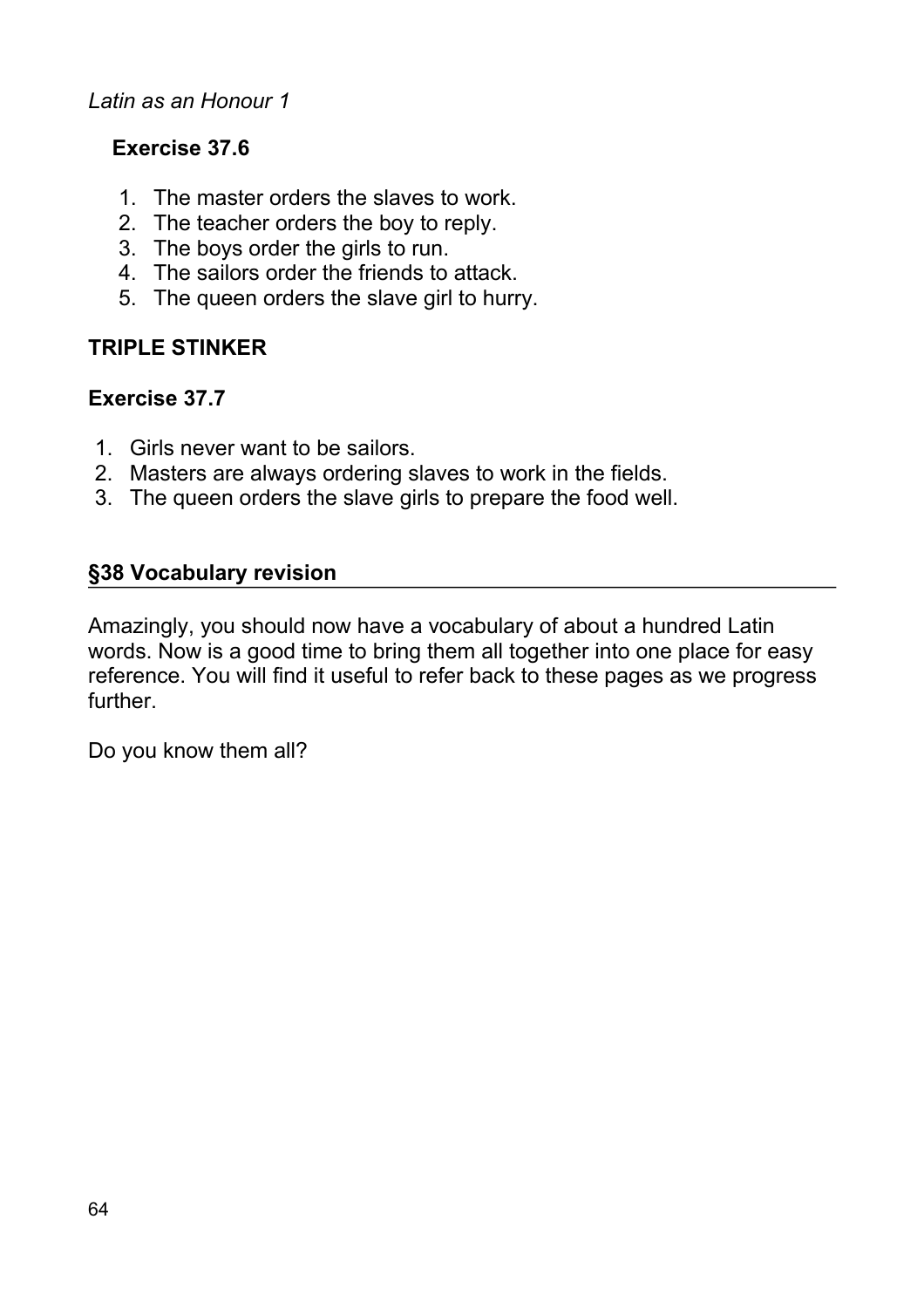#### **Vocabulary Checklist**

across trans + acc. against contra + acc. always semper and et anger ira arrow sagitta away from  $a/ab + abl$ . because quod book liber boy puer bravely fortiter crowd turba daughter filia farmer agricola field ager finally tandem food cibus for a long time diu friend amicus girl puella god deus goddess dea greatly, very magnopere homeland patria horse equus I am sum I ask, I ask for rogo (1) I attack oppugno (1) I build aedifico (1) I call voco (1) I carry porto (1) I come venio (4) I decide constituo (3) I destroy deleo (2) I drink bibo (3) I enter intro (1) I fear timeo (2) I fight pugno (1)

I flee fugio (4-ish)

| I frighten       | terreo (2)    |
|------------------|---------------|
| I give           | do (1)        |
| I go in          | intro (1)     |
| I have           | habeo (2)     |
| I hear           | audio (4)     |
| I hold           | teneo (2)     |
| l hurry          | festino (1)   |
| l kill           | neco(1)       |
| I lead           | duco(3)       |
| I like           | amo (1)       |
| I listen         | audio (4)     |
| I listen to      | audio (4)     |
| I live           | habito (1)    |
| I look at        | specto (1)    |
| I love           | amo (1)       |
| I move           | moveo $(2)$   |
| I order          | iubeo (2)     |
| I overcome       | supero (1)    |
| I praise         | laudo (1)     |
| I prepare        | paro $(1)$    |
| I read, I choose | lego(3)       |
| I reply          | respondeo (2) |
| I rule           | rego(3)       |
| I run            | curro $(3)$   |
| I sail           | navigo (1)    |
| I see            | video $(2)$   |
| I send           | mitto $(3)$   |
| I shout          | clamo $(1)$   |
| I show           | ostendo (3)   |
| I sing           | canto (1)     |
| I sleep          | dormio (4)    |
| I stand          | sto (1)       |
| I walk           | ambulo (1)    |
| I want           | cupio (4-ish) |
| I warn           | moneo $(2)$   |
| I watch          | specto (1)    |
| l work           | laboro (1)    |
| I write          | scribo (3)    |
| in, on           | in + abl.     |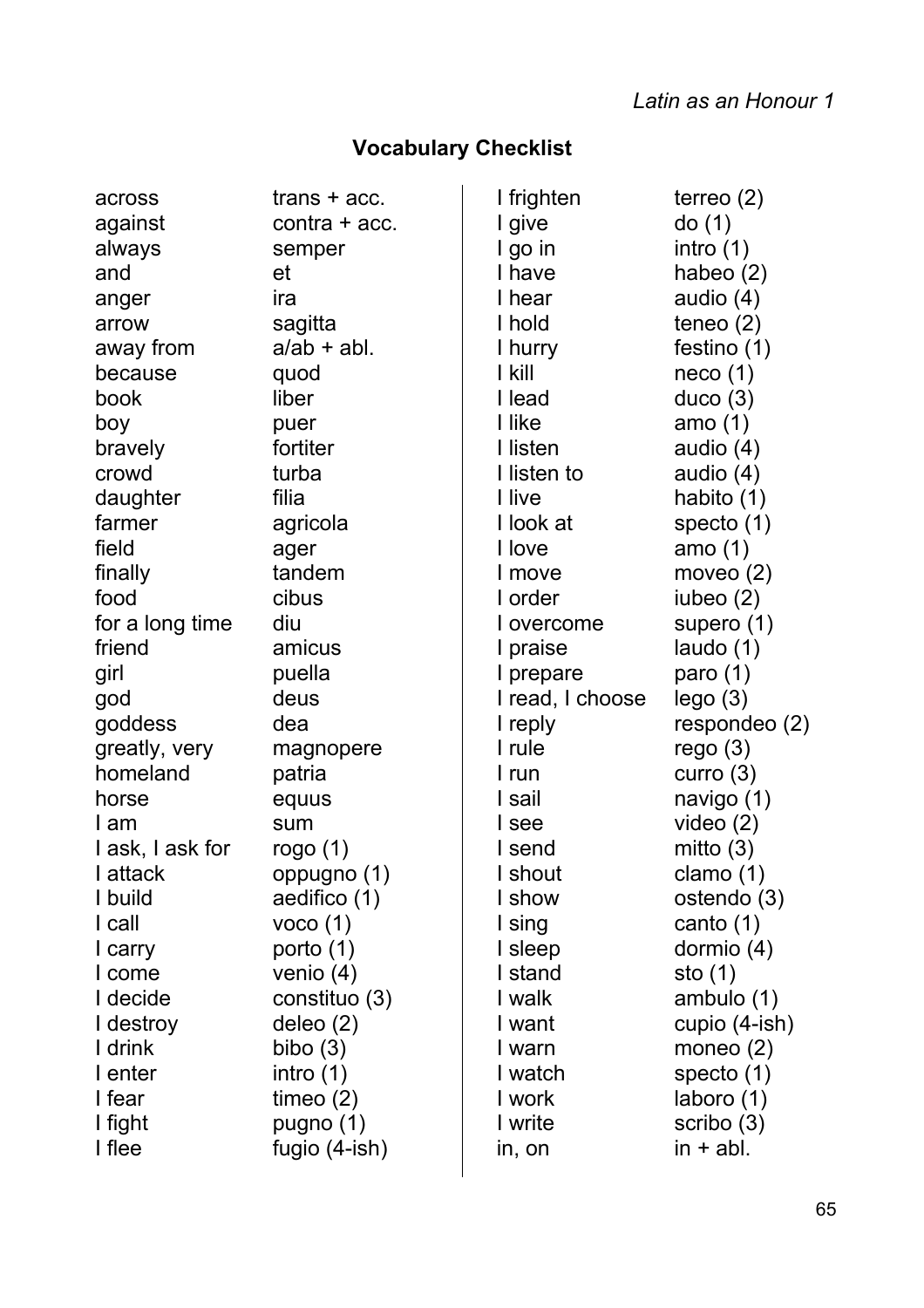#### *Latin as an Honour 1*

inhabitant incola  $into$  in  $+$  acc. island insula land terra man vir master dominus money pecunia never numquam not non now iam often saepe on in + abl. out of e/ex + abl. poet poeta queen regina road via sailor nauta slave servus slave girl ancilla son filius spear hasta sword **gladius** teacher magister then, next deinde therefore igitur towards ad + acc. wall murus water aqua well bene what? quid? when ubi where? ubi? who? quis? why? cur? with cum + abl. woman femina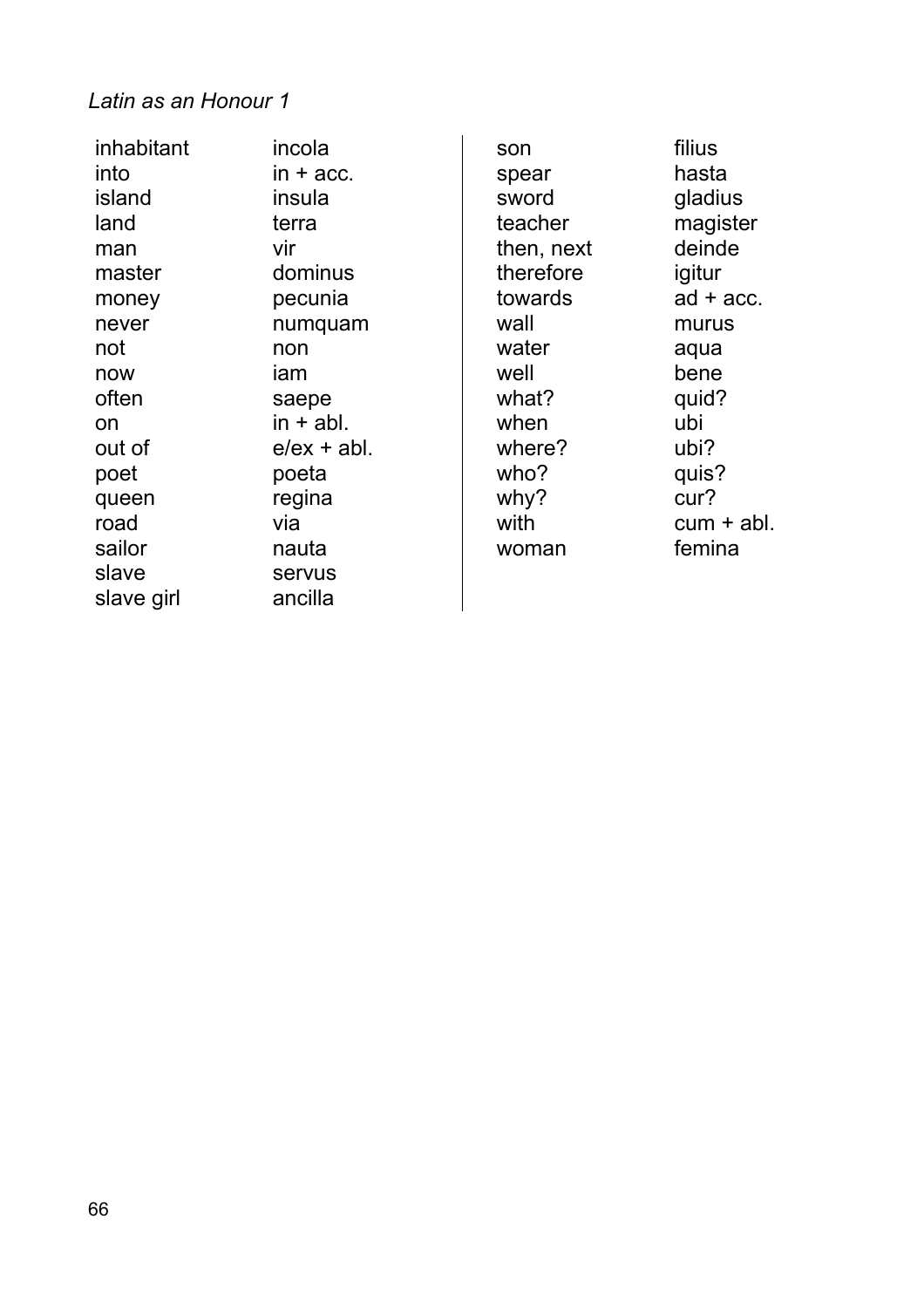Using the vocabulary above, and your noun and verb tables, attempt the following.

- 1. With swords. 1. He is writing.
- 
- 3. She replies. 3. You (sg) see,
- 4. Across the road. 4. We are reading.
- 5. We are. 6. 1992 1. 1994 1. 1995 1. 1996 1. 1997 1. 1998 1. 1999 1. 1999 1. 1999 1. 1999 1. 1999 1. 1999 1. 1999 1. 1999 1. 1999 1. 1999 1. 1999 1. 1999 1. 1999 1. 1999 1. 1999 1. 1999 1. 1999 1. 1999 1. 1999 1. 1999 1.
- 
- 7. For money. 2012 7. On a horse.
- 8. You (sg) attack. 8. You (pl) move.
- 
- 

# **Exercise 38.1 Exercise 38.2**

- 
- 2. We lead. 2. Of arrows.
	-
	-
	-
- 6. I sing. 6. They are.
	-
	-
- 9. They flee. 9. With friends.<br>10. Books. 10. We sleep.
	- 10. We sleep.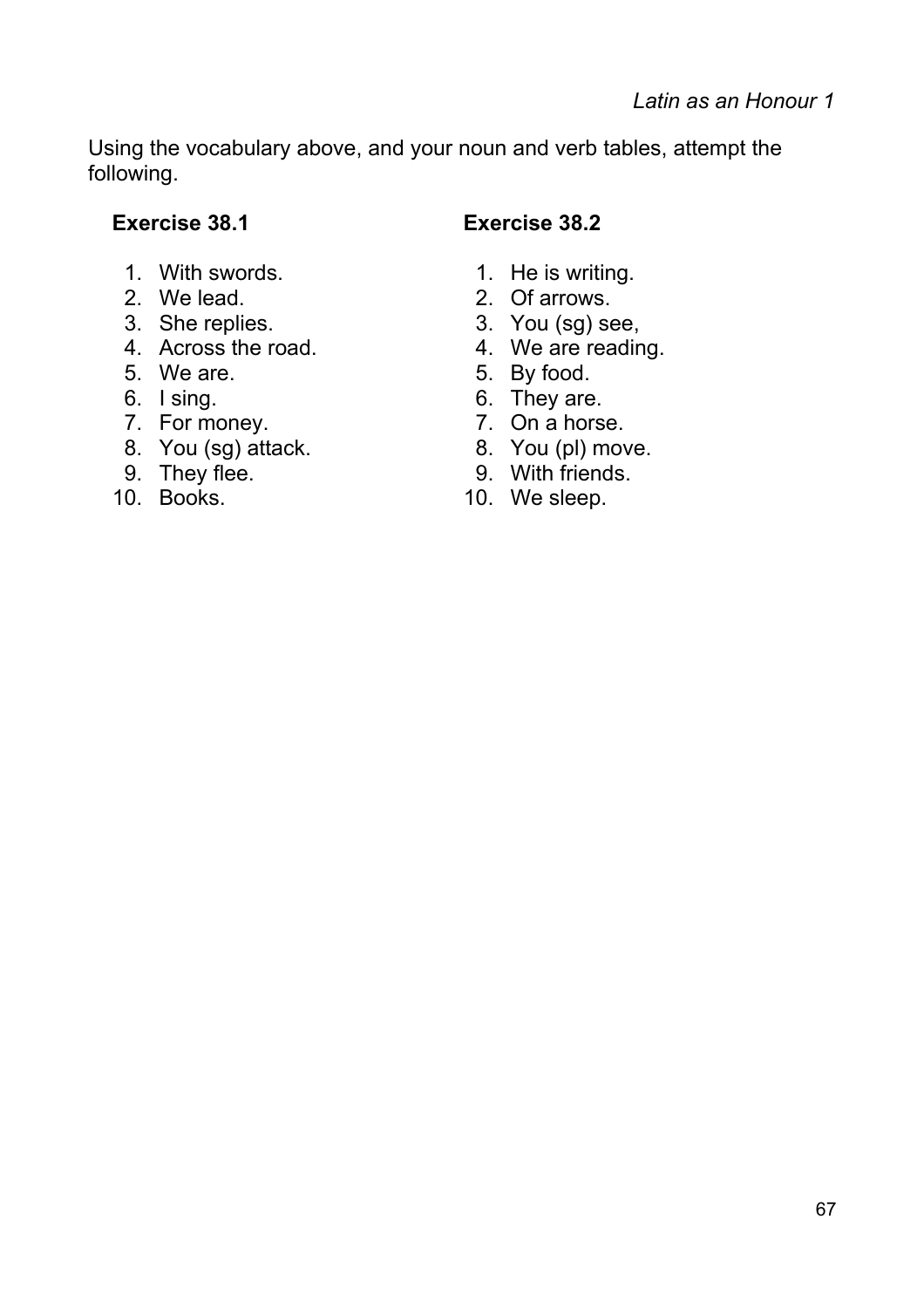## *Latin as an Honour 1*

# **§39 Romulus and Remus (Part 2)**

## **Exercise 39.1**

Translate the following passage into good English.

# *Amulius' slaves carry out his cruel orders.*

| $\mathbf 1$ | Amulius, ubi Romulum et Remum videt, <i>iratus</i>   | iratus = angry                                                |
|-------------|------------------------------------------------------|---------------------------------------------------------------|
|             | est. pueros parvos statim necare constituit.         | $parvos = little$<br>statim $=$ immediately                   |
|             | Amulius igitur servos vocat. servos pueros           |                                                               |
|             | capere iubet. servos pueros ad fluvium portare       | capio $(4$ -ish $) = 1$ take,<br>capture<br>$fluvius = river$ |
|             | 5 iubet. servos pueros in aquam <i>iacere</i> iubet. | iacio $(4-ish) = I$ throw                                     |
|             | servi tamen pueros amant. Romulum et Remum           | $tamen = however$                                             |
|             | necare non cupiunt. sed Amulium timent;              | sed =but                                                      |
|             | Amulium magnopere timent. pueros igitur              |                                                               |
|             | capiunt, eos ad fluvium portant, eos in aquam        | $eos = them$                                                  |
| 10          | iaciunt. deinde discedunt.                           | discedo $(3) = 1$ depart                                      |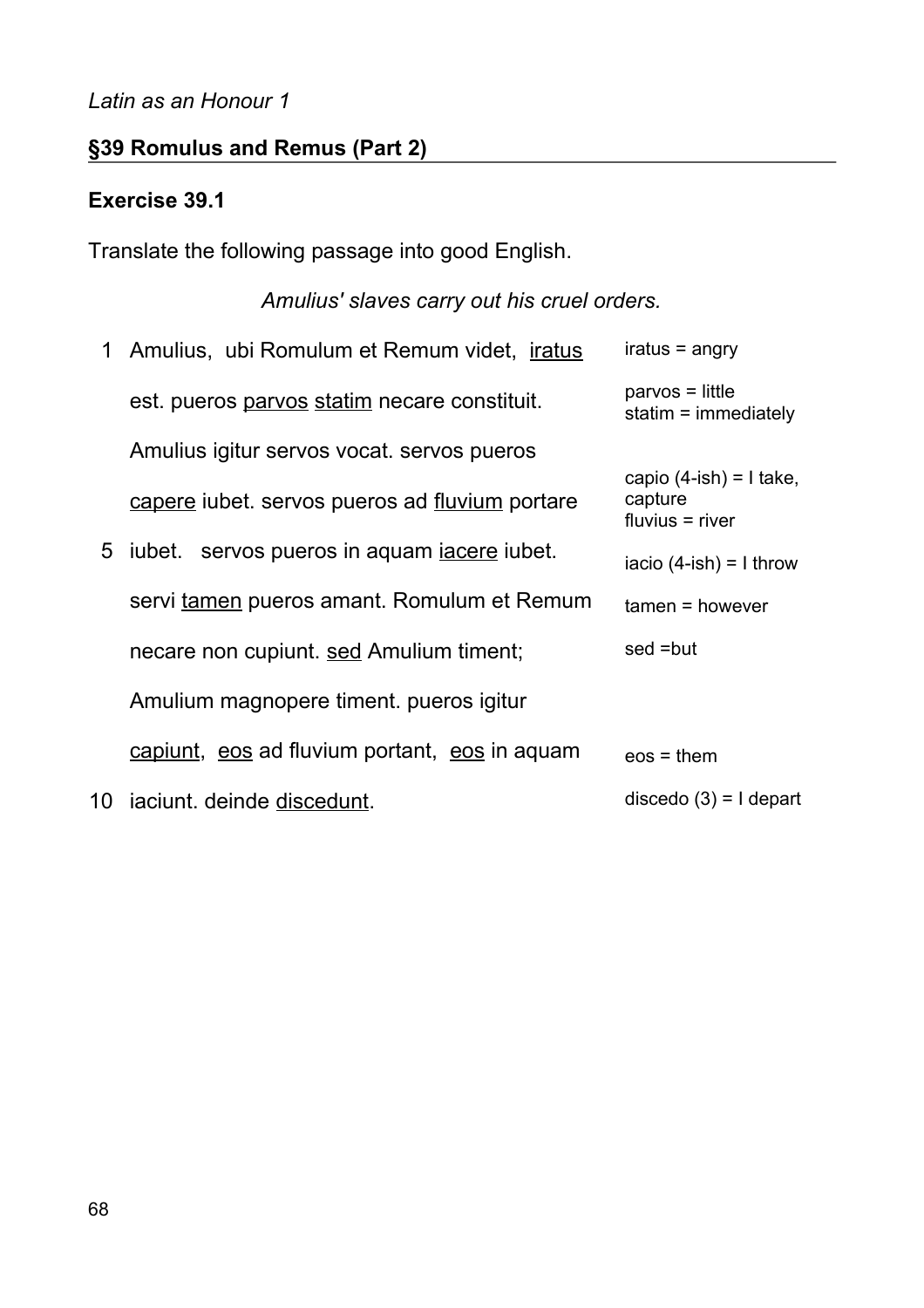## **Exercise 39.2**

- 1. From the passage (Exercise 39.1 on the opposite page), give, in Latin, an example of:
	- a. an infinitive; b. a preposition; c. a conjunction.
- 2. **videt** (line 1). Give the Latin subject of this verb.
- 3. **vocat** (line 3). Give the Latin object of this verb.
- 4. **fluvium** (line 4). In which case is this noun? Why is this case used?
- 5. **cupiunt** (line 7). Give the person and number of this verb.
- 6. **portant** (line 9). Explain the connection between this word and the English word *portable.*

| <b>Vocabulary 18</b> |                                                      |  |
|----------------------|------------------------------------------------------|--|
| but                  | sed                                                  |  |
| however              | <b>tamen</b> (usually the second word in a sentence) |  |
| immediately          | statim                                               |  |
| river                | fluvius                                              |  |
| I depart             | discedo $(3)$                                        |  |
| I take, I capture    | capio (4-ish)                                        |  |
| throw                | iacio (4-ish)                                        |  |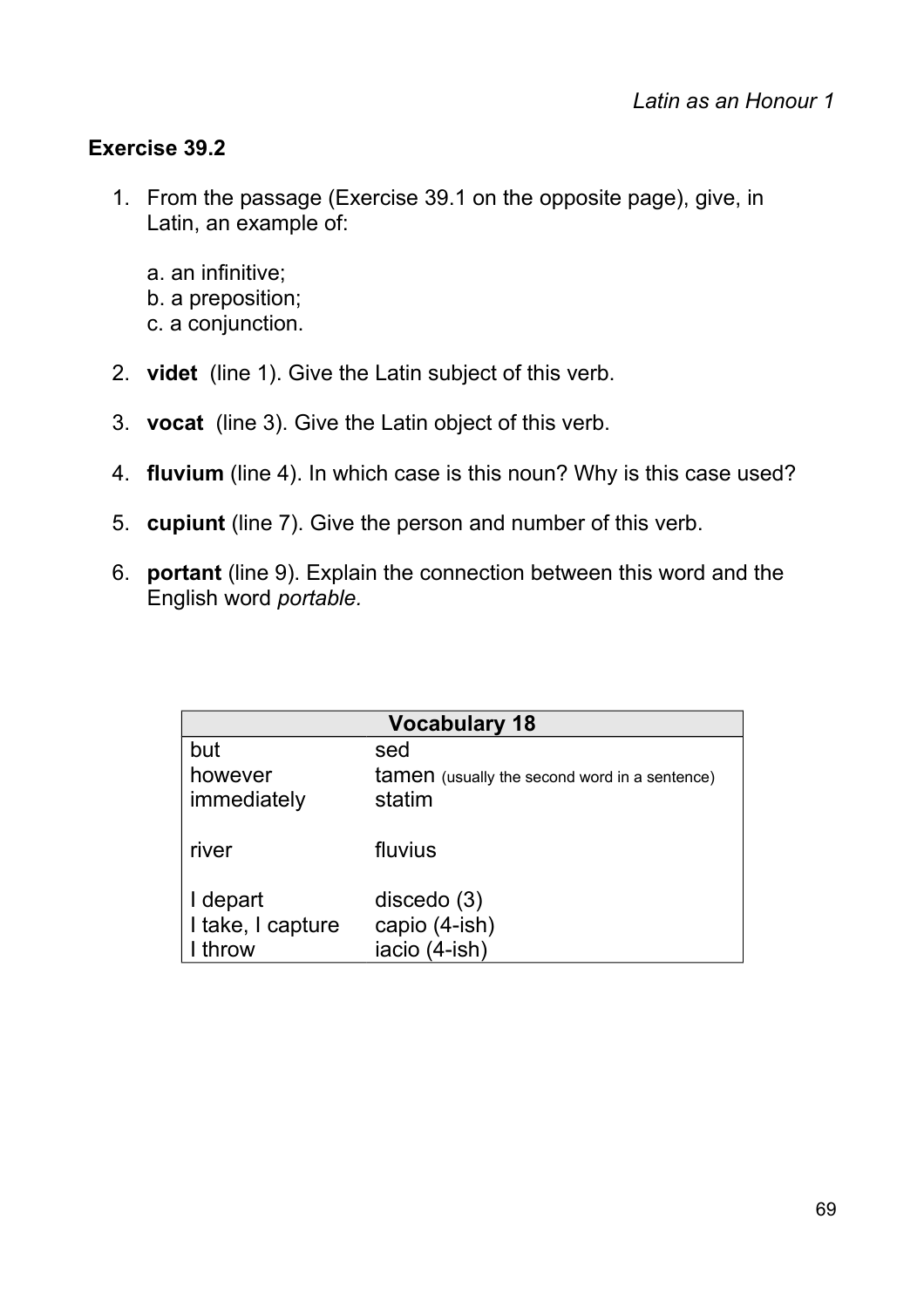## **§40 Second declension neuter nouns in -um**

We have already met feminine nouns like *puella*, and masculine nouns like *servus*, *puer* and *ager*.

Latin has a third gender, called neuter (which means 'neither'). It is easy to spot neuter nouns – they end in -**um**.

Their endings are quite easy to learn, as you will see from the table below:

| case            | job                |          |
|-----------------|--------------------|----------|
| <b>SINGULAR</b> |                    | war      |
| nominative      | subject (doer)     | bellum   |
| vocative        | person spoken to   | bellum   |
| accusative      | object (receiver)  | bellum   |
| genitive        | of the             | belli    |
| dative          | to or for          | bello    |
| ablative        | by or with or from | bello    |
| <b>PLURAL</b>   |                    | wars     |
| nominative      | subject (doer)     | bella    |
| vocative        | person spoken to   | bella    |
| accusative      | object (receiver)  | bella    |
| genitive        | of the             | bellorum |
| dative          | to or for          | bellis   |
| ablative        | by or with or from | bellis   |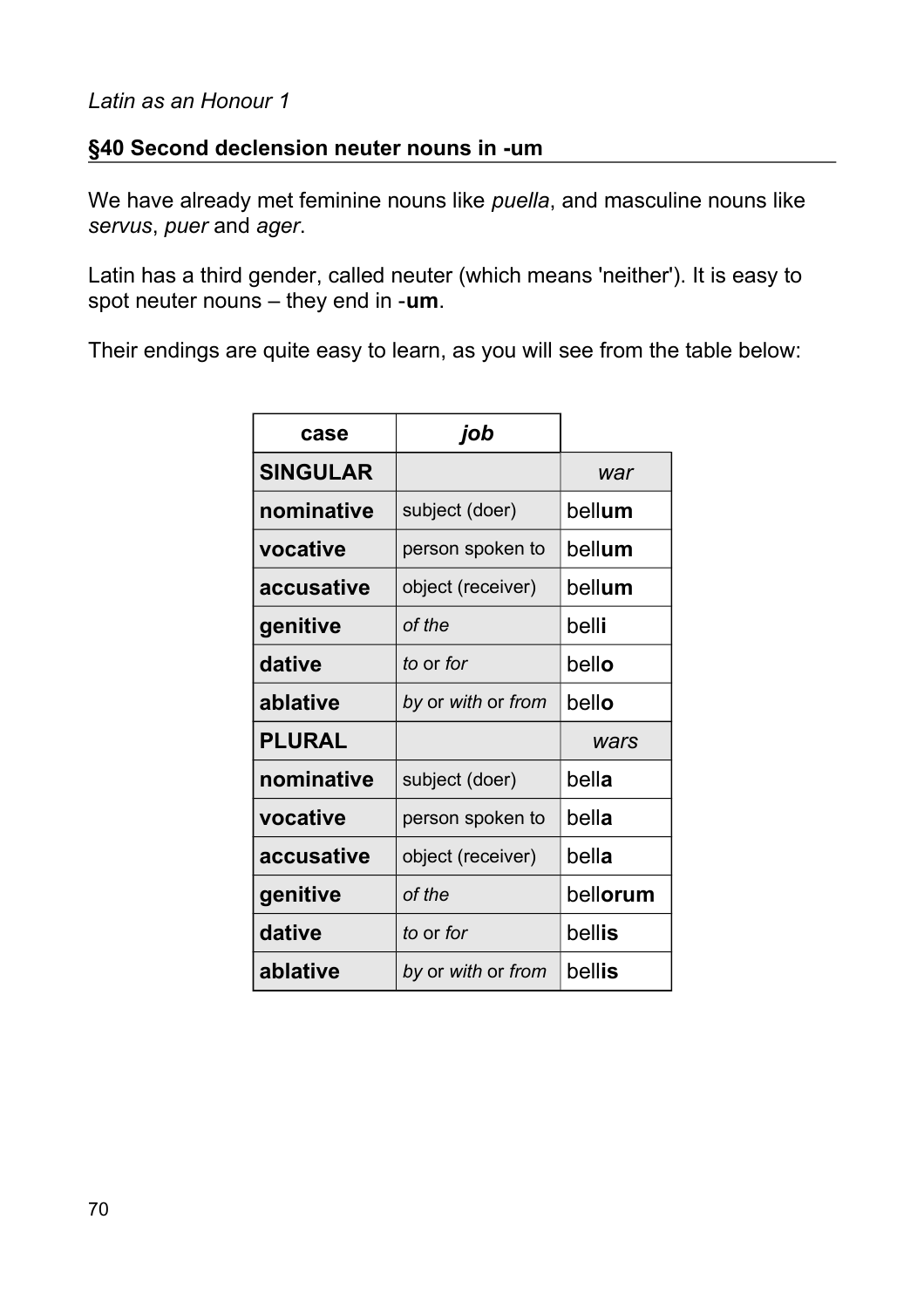## **Things to note:**

- The endings of the last three cases (genitive, dative and ablative) are the same as those of *servus.*
- The first three cases (nominative, vocative and accusative) are the same.
- Beware of neuter plurals ending in –**a**! The are often mistranslated as singulars, because people confuse them with feminine nouns like *puella*.

| <b>Vocabulary Box 19</b> |           |  |
|--------------------------|-----------|--|
| battle                   | proelium  |  |
| danger                   | periculum |  |
| gold                     | aurum     |  |
| help                     | auxilium  |  |
| shield                   | scutum    |  |
| sky                      | caelum    |  |
| temple                   | templum   |  |
| town                     | oppidum   |  |
| war                      | bellum    |  |
| wine                     | vinum     |  |
| word                     | verbum    |  |

- 
- 2. Of the temples. 2. For the town.
- 3. With words. 3. Of war.
- 4. With wine. 4. Of wines.
- 
- 
- 
- 8. Wines (subject). 8. With words.
- 9. With shields. 9. Of wine.
- 10. From the sky. 10. With a shield.

### **Exercise 40.1 Exercise 40.2**

- 1. With gold. 1. Temples (object).
	-
	-
	-
- 5. For battle. 5. With a word.
- 6. By dangers. 6. Danger (subject).
- 7. With help. 7. Of the sky.
	-
	-
	-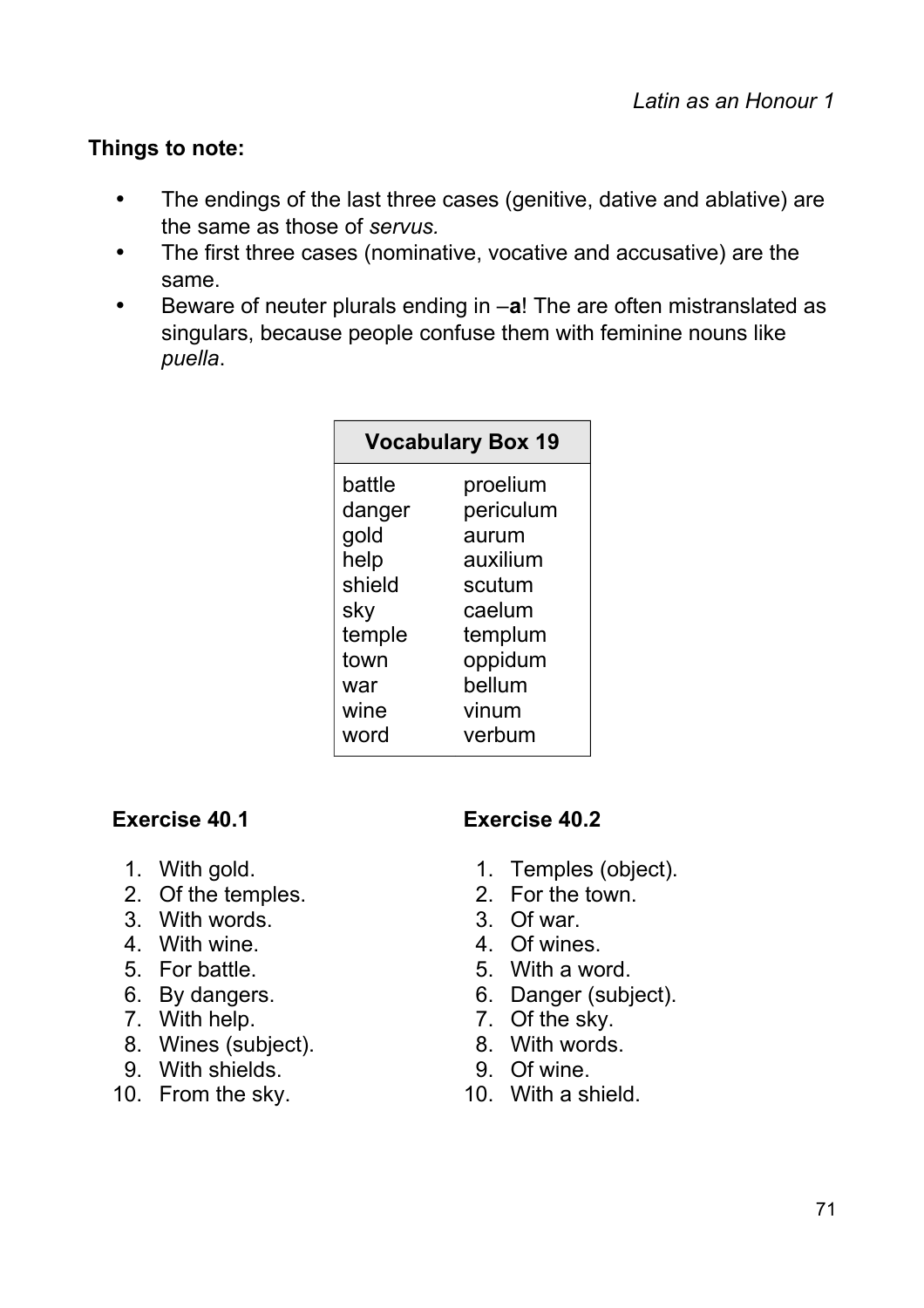#### *Latin as an Honour 1*

## **Exercise 40.3**

- 1. The farmer is carrying a shield.
- 2. The farmer is carrying shields.
- 3. The farmers are carrying a shield.
- 4. The farmers are carrying shields.
- 5. Sailors like wines.

### **Exercise 40.4**

- 1. The boys are drinking wine.
- 2. The boys are drinking wines.
- 3. The girl is looking at the temple.
- 4. The girl is looking at the temples.
- 5. The girls are look at the temples.

#### **Exercise 40.5**

- 1. The boys destroy the temples.
- 2. The slaves are holding shields.
- 3. The gods rule the sky.
- 4. The daughters ask for help.
- 5. The inhabitants destroy the towns.

### **Exercise 40.6**

- 1. The master is sending help.
- 2. The slaves see the towns.
- 3. The boys are destroying the temple.
- 4. Women do not like wars.
- 5. Boys fear battles.

#### **Exercise 40.3**

- 1. The farmer is carrying a shield.
- 2. The farmer is carrying shields.
- 3. The farmers are carrying a shield.
- 4. The farmers are carrying shields.
- 5. Sailors like wines.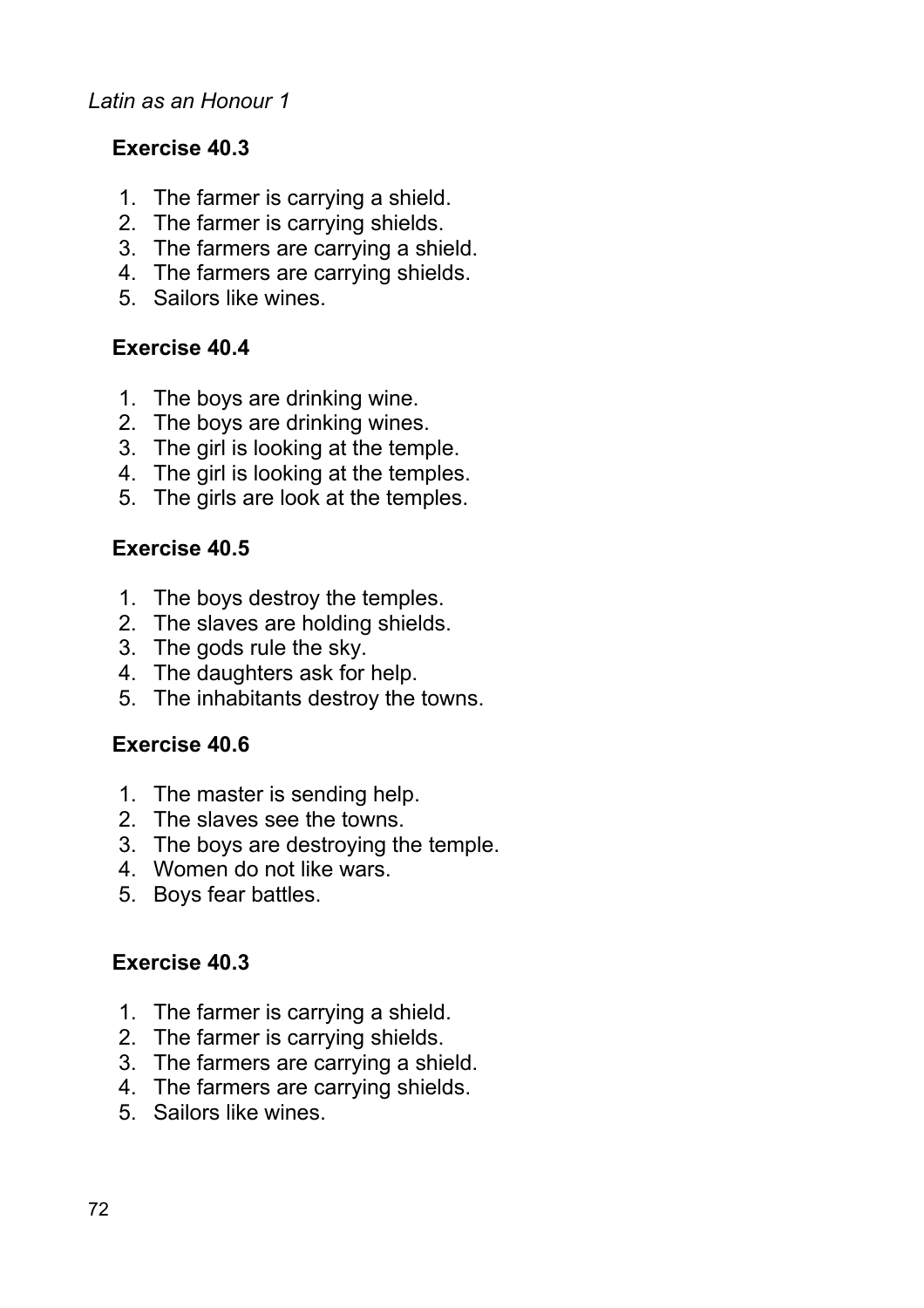## **Exercise 40.7**

- 1. The sailor likes the wine.
- 2. Sailors like wines.
- 3. The men are sending help.
- 4. The slave is moving the shields.
- 5. Battles frighten girls.
- 6. The master is preparing a shield and a spear.
- 7. The slaves are building towns and temples.
- 8. I do not fear the dangers of battle.
- 9. The girls are running out of the temple.
- 10. The boys are listening-to the words of the teacher.

## **Exercise 40.8**

- 1. The man is writing a book in the temple.
- 2. The boys are carrying shields out of the town.
- 3. The poet sends books to(wards) the teacher.
- 4. The sailors are sailing out of danger.
- 5. Farmers often look at the sky in the fields.

## **TRIPLE STINKER**

#### **Exercise 40.9**

- 1. The slaves decide to fight against the master with shields.
- 2. Inhabitants often ask for the help of the gods in temples.
- 3. With the help of the slaves we build towns.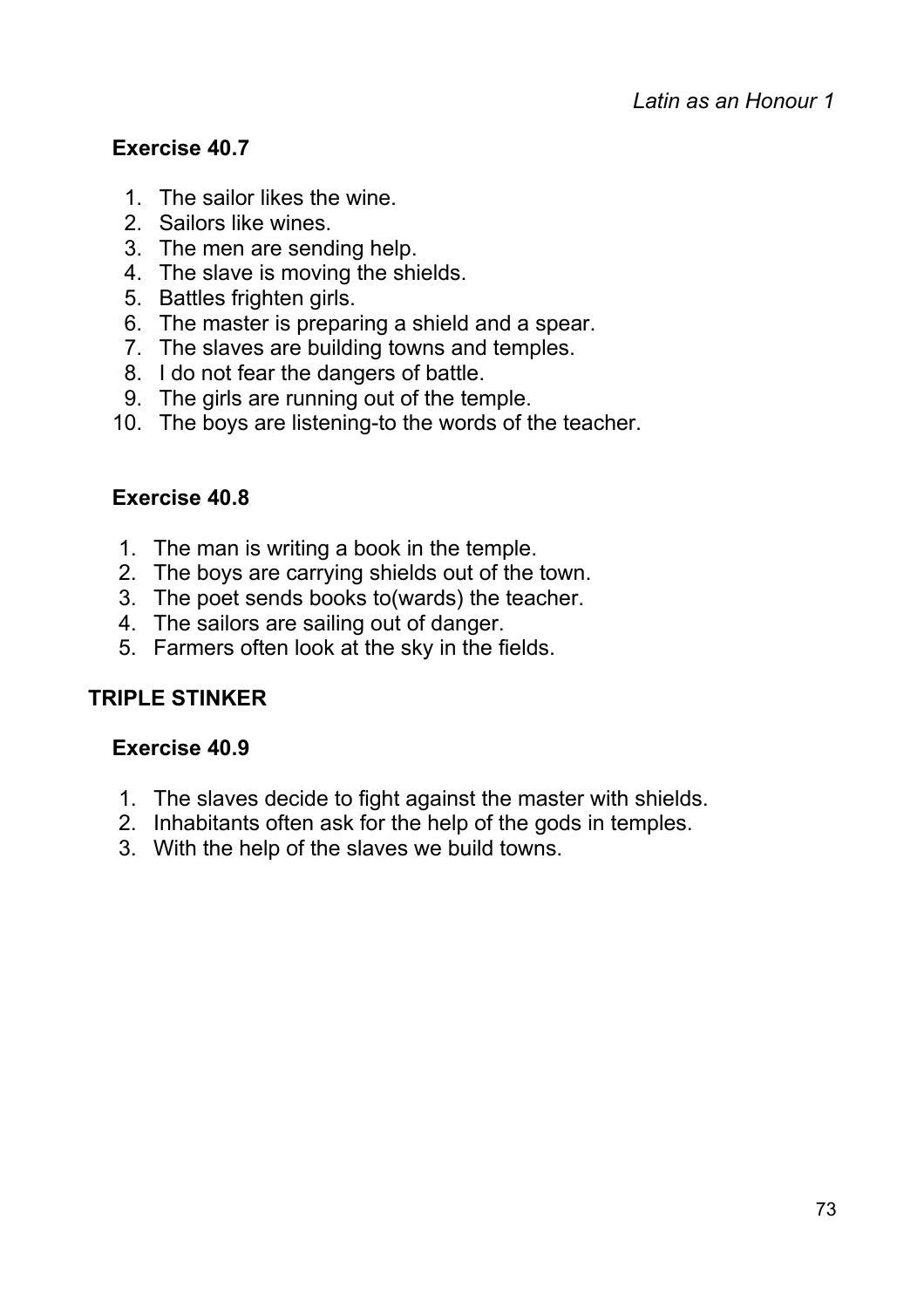#### *Latin as an Honour 1*

## **§41 Romulus and Remus (Part 3)**

#### **Exercise 41.1**

Translate the following passage into good English.

#### *Romulus and Remus are saved by the gods.*

- 1 Romulus et Remus in fluvio iam sunt. aquam magnopere timent. aqua alta eos per fluvium celeriter portat. pueri in magno periculo sunt. dei tamen, ubi pueros parvos in fluvio vident, eos
- 5 servare constituunt. undae pueros ad ripam portant et ibi ponunt. Romulus et Remus iam tuti sunt. in ripa dormiunt. ibi diu manent. sic dei Romulum et Remum servant.

```
alta = deep
eos = them
celeriter = quickly
maqno = great, big
parvos = small
servo (1) = I save
unda = wave
ripa = bank (of river)
ibi = there
pono (3) = I put
tuti = safe
maneo (2) = I remain
\text{s}ic = thus, in this way
```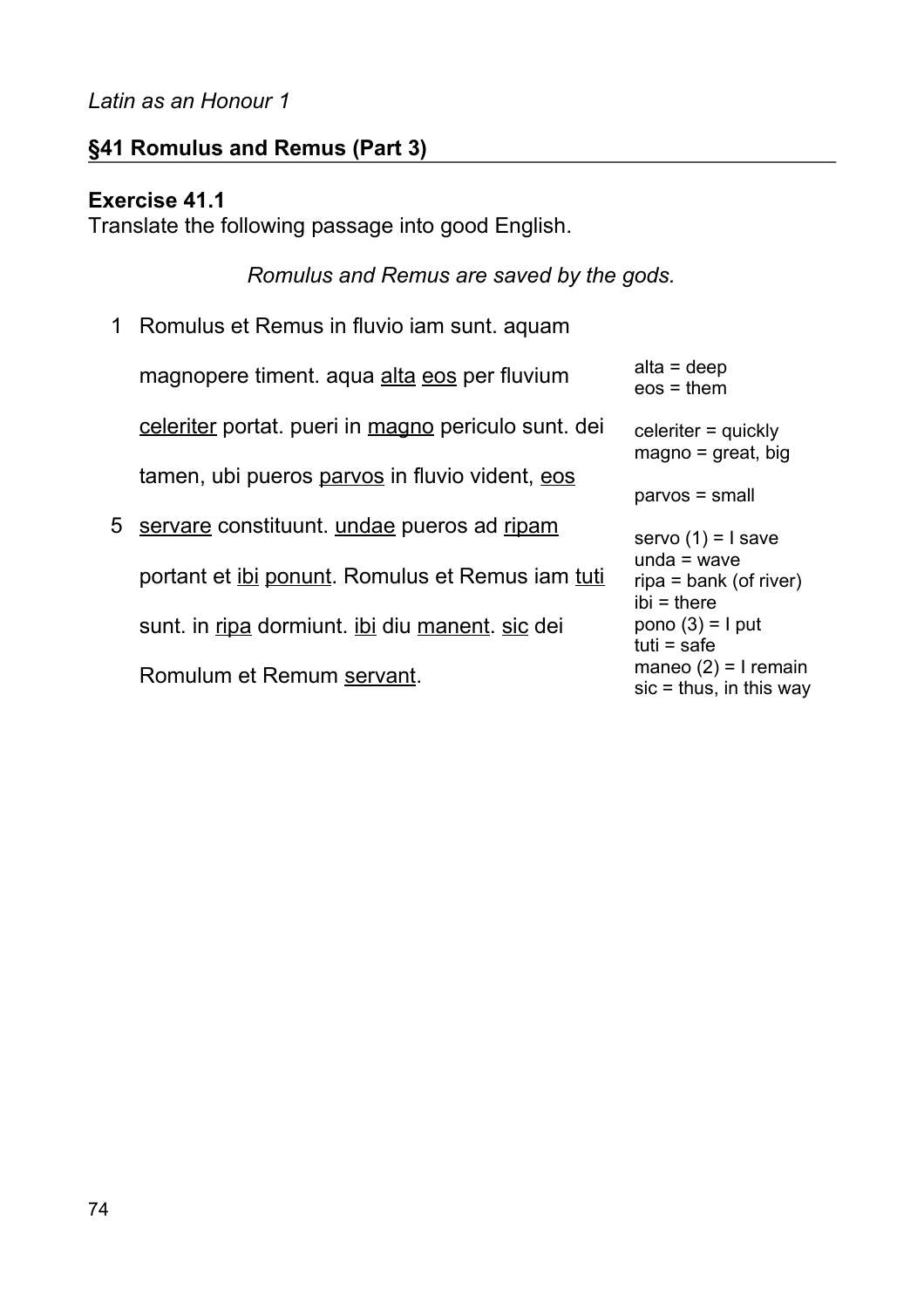## **Exercise 41.2**

- 1. From the passage (Exercise 41.1, on the opposite page) give, in Latin, an example of:
	- a. a preposition; b. an adverb;
	-
	- c. an infinitive.
- 2. **sunt** (line 1). Give the first person singular of this verb.
- 3. **timent** (line 2). Give the Latin object of this verb.
- 4. **ripam** (line 5). Give the case of this noun. Why is this case used?
- 5. **dormiunt** (line 7). Explain the connection between this word and the English word *dormitory.*
- 6. **manent** (line 7). Give the person and number of this verb.

| <b>Vocabulary 20</b> |            |  |  |
|----------------------|------------|--|--|
| bank (of river)      | ripa       |  |  |
| wave                 | unda       |  |  |
| I put                | pono $(3)$ |  |  |
| I remain             | maneo (2)  |  |  |
| I save               | servo (1)  |  |  |
| quickly              | celeriter  |  |  |
| there                | ibi        |  |  |
| thus, in this way    | sic        |  |  |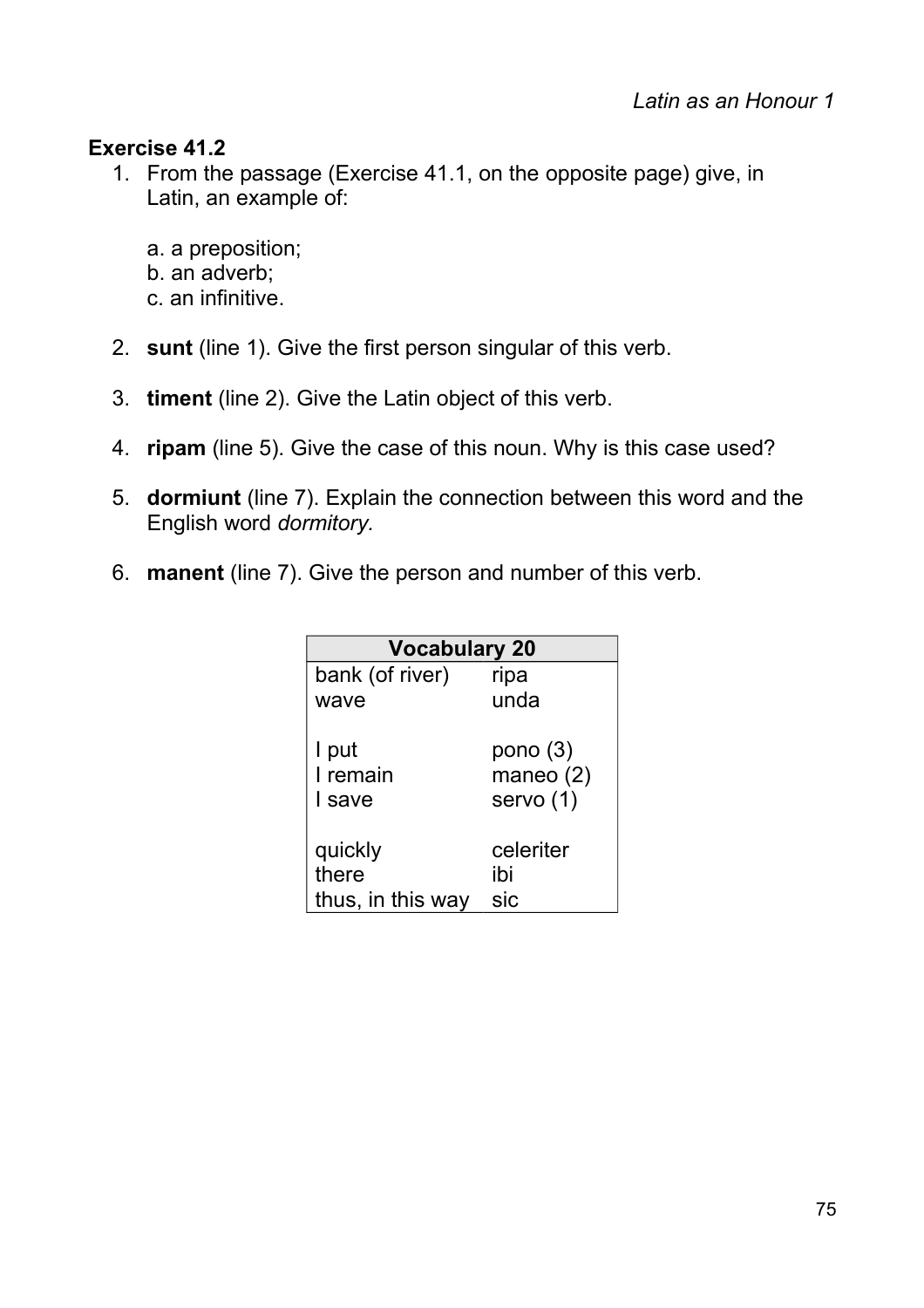## **§42 Adjectives in –us.**

Adjectives are words which describe nouns. English examples are: small, happy, angry, beautiful, many, big, tired.

You may have spotted in recent reading passages some Latin adjectives, like:

magna (big), multi (many), laeti (happy), Romani (Roman), fessi (tired), pulchra (beautiful), iratus (angry).

An adjective in Latin has different endings, according to the noun which it is describing. More of this later. First, look at the different endings in the table of *bonus* (good) below. Where have you met these endings before?

|                             |            | <b>GENDER</b> |          |         |
|-----------------------------|------------|---------------|----------|---------|
| number<br>case              |            | masculine     | feminine | neuter  |
| <b>SINGULAR</b>             | nominative | bonus         | bona     | bonum   |
|                             | vocative   | bone          | bona     | bonum   |
|                             | accusative | bonum         | bonam    | bonum   |
|                             | genitive   | boni          | bonae    | boni    |
|                             | dative     | bono          | bonae    | bono    |
|                             | ablative   | bono          | bona     | bono    |
| <b>PLURAL</b><br>nominative |            | boni          | bonae    | bona    |
|                             | vocative   | boni          | bonae    | bona    |
|                             | accusative | bonos         | bonas    | bona    |
|                             | genitive   | bonorum       | bonarum  | bonorum |
|                             | dative     | bonis         | bonis    | bonis   |
|                             | ablative   | bonis         | bonis    | bonis   |

#### **Things to note:**

- The masculine endings are like those of *servus.*
- The feminine endings are like those of *puella.*
- The neuter endings are like those of *bellum.*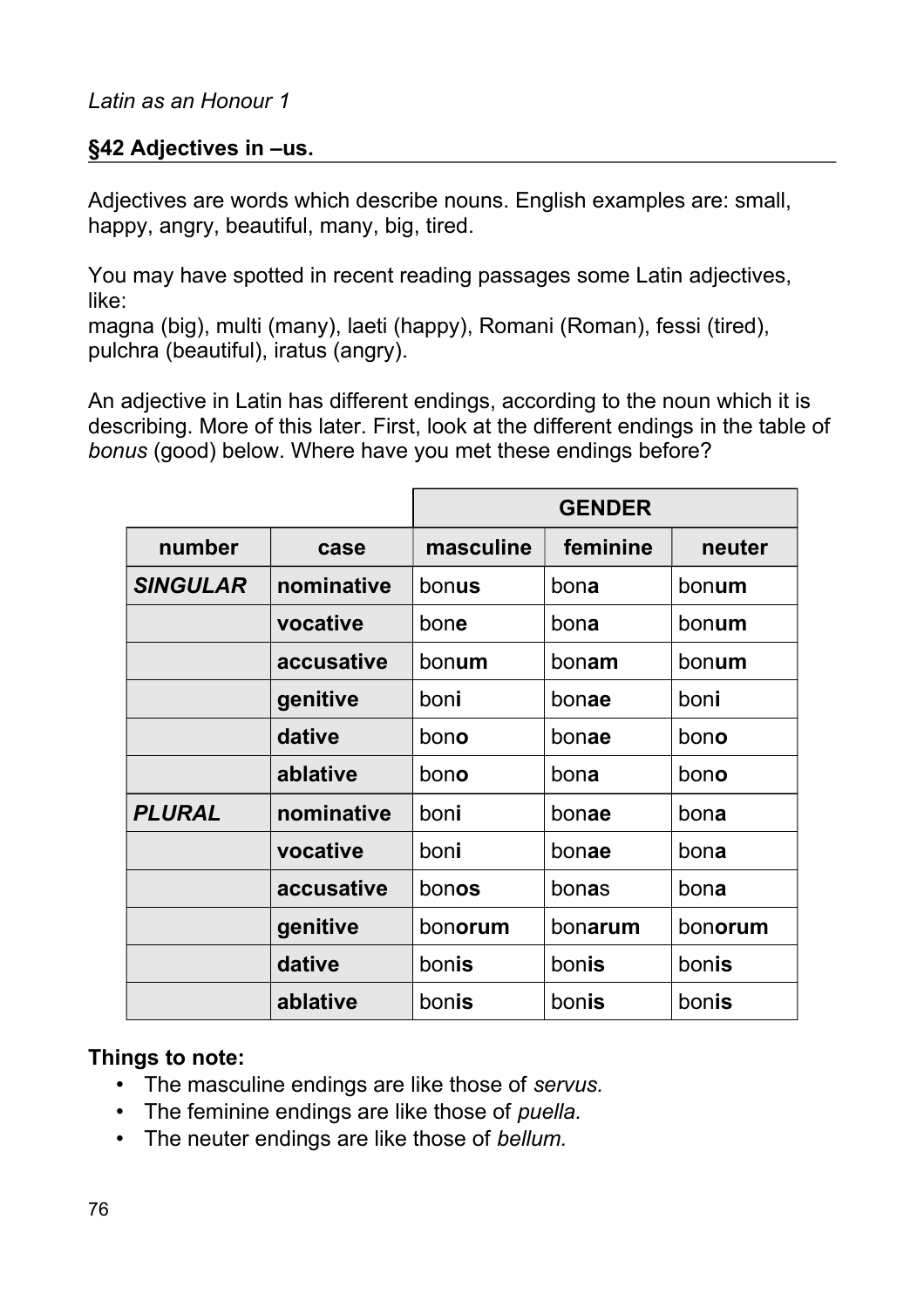## **Listings**

When adjectives are listed in dictionaries or wordlists, you will find three words given – as below.

The first word is the nominative masculine singular; the second word is the nominative feminine singular ending; and the third word is the nominative neuter singular ending.

Here are some adjectives which behave like *bonus*:

| <b>Vocabulary Box 21</b> |                                        |  |  |
|--------------------------|----------------------------------------|--|--|
| angry                    | iratus, -a, -um                        |  |  |
| bad                      | malus, -a, -um                         |  |  |
| big                      | magnus, -a, -um                        |  |  |
| famous                   | clarus, -a, -um                        |  |  |
| good                     | bonus, -a, -um                         |  |  |
| happy                    | laetus, -a, -um                        |  |  |
| high, deep               | altus, -a, -um                         |  |  |
| many                     | multi, -ae, -a (plural endings mostly) |  |  |
| safe                     | tutus, -a, -um                         |  |  |
| small, little            | parvus, -a, -um                        |  |  |

#### **'Agreement'**

An adjective must have the same gender, case and number as the noun it is describing. This is called 'agreement' – the adjective must agree with its noun. Study the following examples, and note that the adjective usually comes after the noun it is describing – though this is not always the case.

| servus iratus clamat.<br>servi irati clamant. | The angry slave is shouting.<br>The angry slaves are shouting.                                          |
|-----------------------------------------------|---------------------------------------------------------------------------------------------------------|
|                                               | puella laeta cantat. The happy girl is singing.<br>puellae laetae cantant. The happy girls are singing. |
| oppidum est magnum. The town is big.          |                                                                                                         |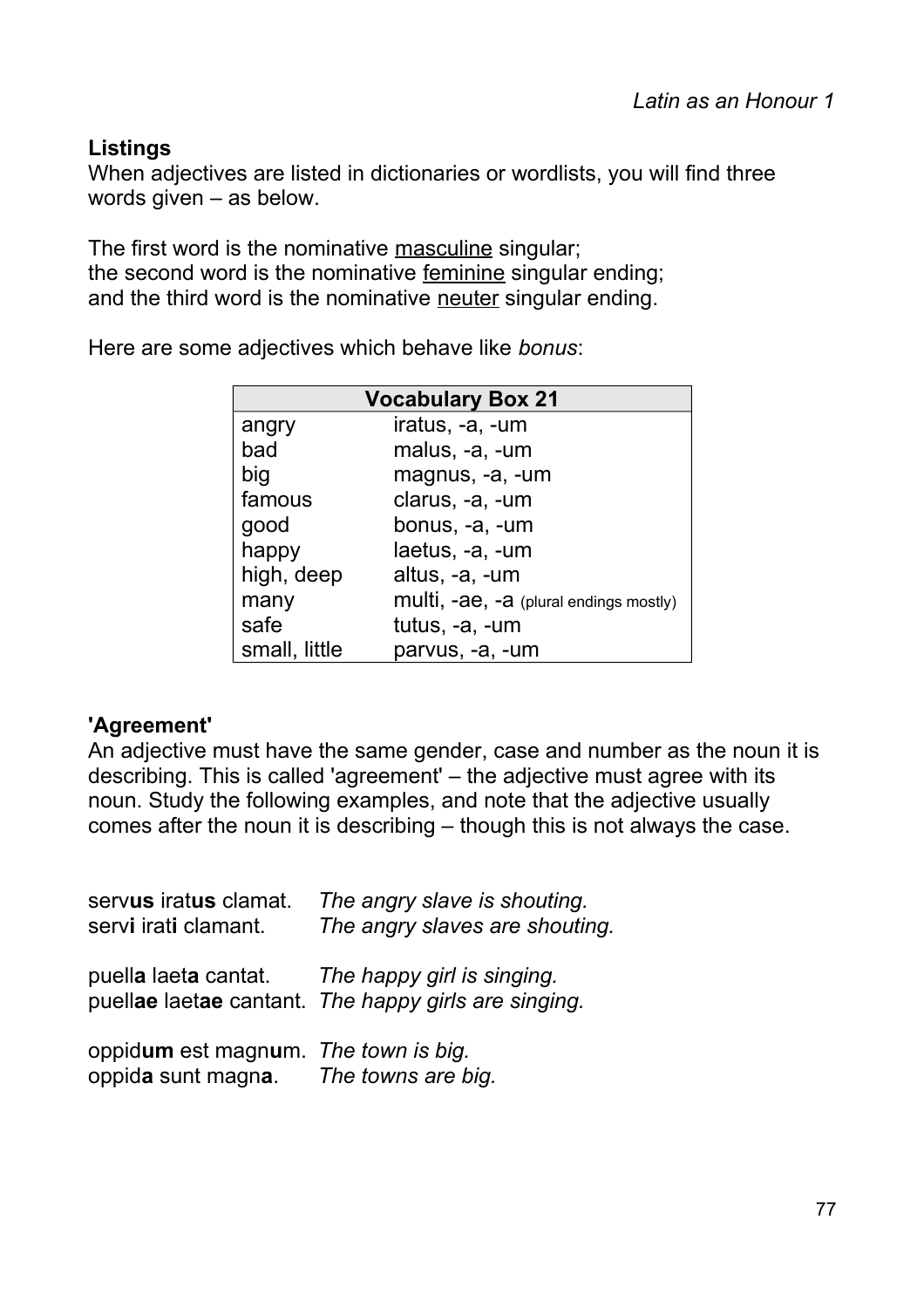## **§43 Practising adjectives in –us.**

## **Exercise 43.1 Exercise 43.2**

- 
- 
- 3. A famous man. 3. Safe islands.
- 
- 
- 
- 7. An angry master. 7. Angry slave girls.
- 
- 
- 
- 1. A small girl. 1. Good wines.
- 2. Small girls. 2. A safe island.
	-
- 4. Famous men. 4. A happy sailor.\*
- 5. A bad word. 5. Happy sailors.\*
- 6. Bad words. 6. The angry slave girl.
	-
- 8. Angry masters. 8. Many boys. (put the Latin for 'many' first)
- 9. A big temple. 9. Many shields. (put the Latin for 'many' first)
- 10. Big temples. 10. Many arrows. (put the Latin for 'many' first)

Careful! – sailor in Latin is masculine, despite having endings like *puella*.

# **Exercise 43.3**

- 1. The boy is small.
- 2. The boys are small.
- 3. The girl is small.
- 4. The girls are small.
- 5. The temple is big.

# **Exercise 43.4**

- 1. I read many books.
- 2. He has an angry master.
- 3. We like the good queen.
- 4. They love good wines.
- 5. He has a small son.

# **Exercise 43.5**

- 1. The little boys are carrying big shields.
- 2. Good slaves fear angry masters.
- 3. The angry goddess frightens the bad farmer.
- 4. Many teachers drink good wines.
- 5. The good slave likes the happy master.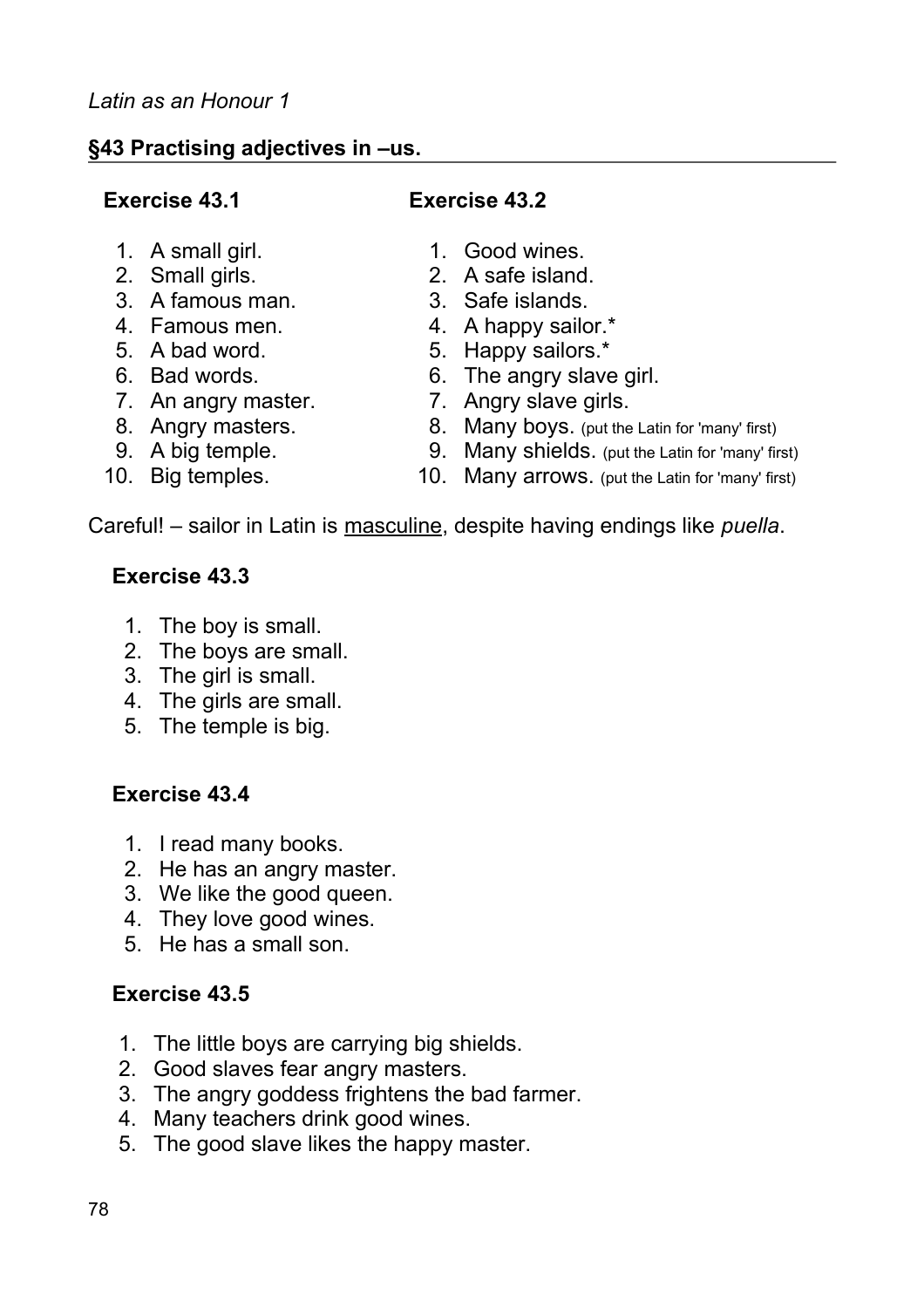## **Exercise 43.6**

- 1. Many women are looking at the big temples.
- 2. The horse is walking in the deep river.
- 3. The sailors are attacking the island with many spears.
- 4. The words of the angry teacher are bad.
- 5. The poet gives help to the good boy.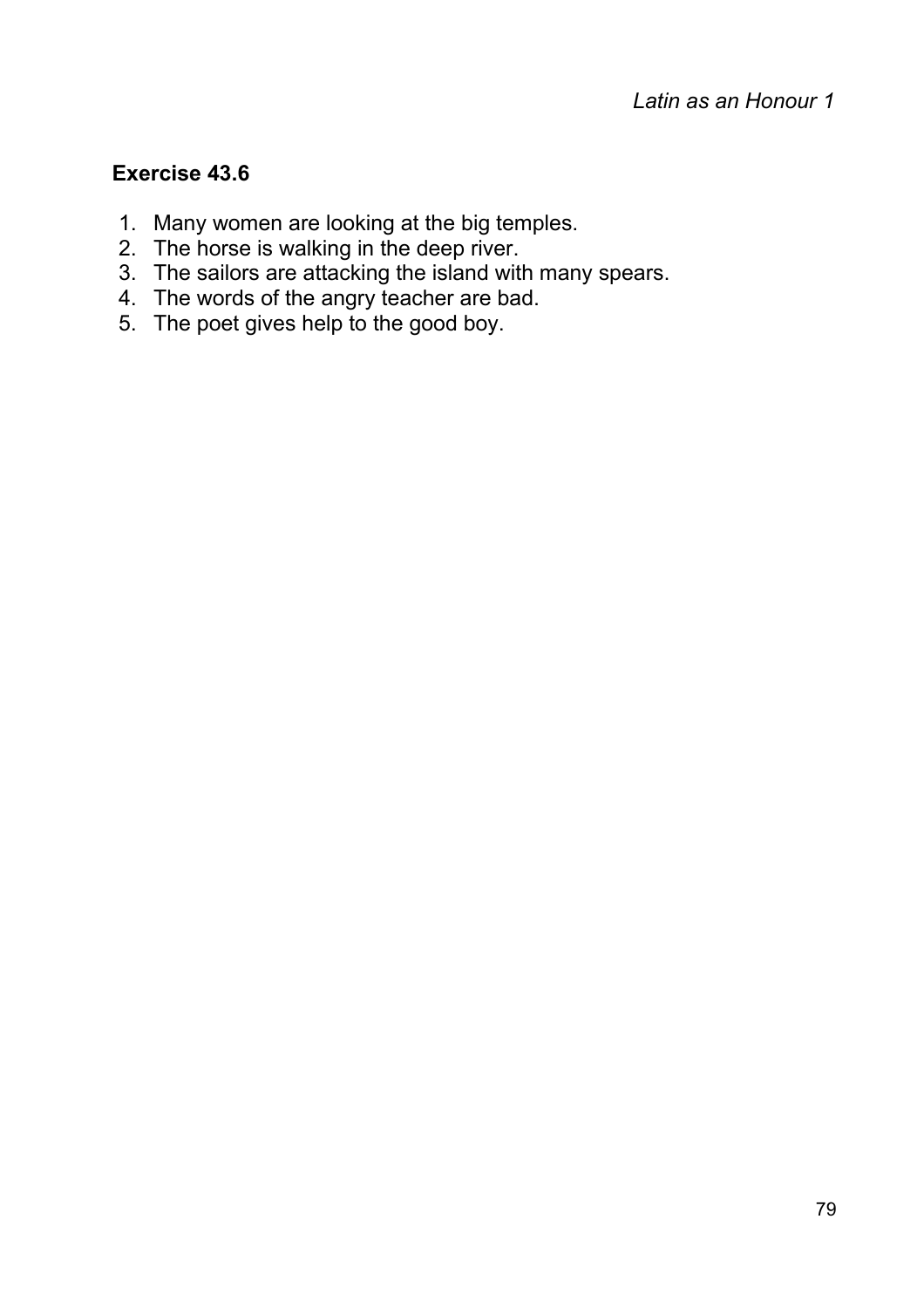## **§44 Romulus and Remus (Part 4)**

## **Exercise 44.1**

Translate the following passage into good English.

*Romulus and Remus are helped by a she-wolf and a woodpecker.*

- 1 Romulus et Remus in ripa sunt. pueri aquam 5 videt. eos servare constituit. Romulum et Remum bibunt, sed cibum non habent. in magno periculo igitur adhuc sunt. prope fluvium habitat lupa. lupa, ubi per ripam ambulat, subito pueros parvos adhuc = still
- a ripa domum portat. lupa amicum bonum habet. amicus est picus. lupa et picus pueros diu curant. lupa lac, picus cibum Romulo et Remo dat. pueri iam tuti et laeti sunt.

 $prove + acc. = near$ lupa = she-wolf  $per + acc. = along$ subito = suddenly eos = them  $domum = (to) home$ picus = woodpecker

curo  $(1)$  = I look after  $lac = milk$ 

iam = now, already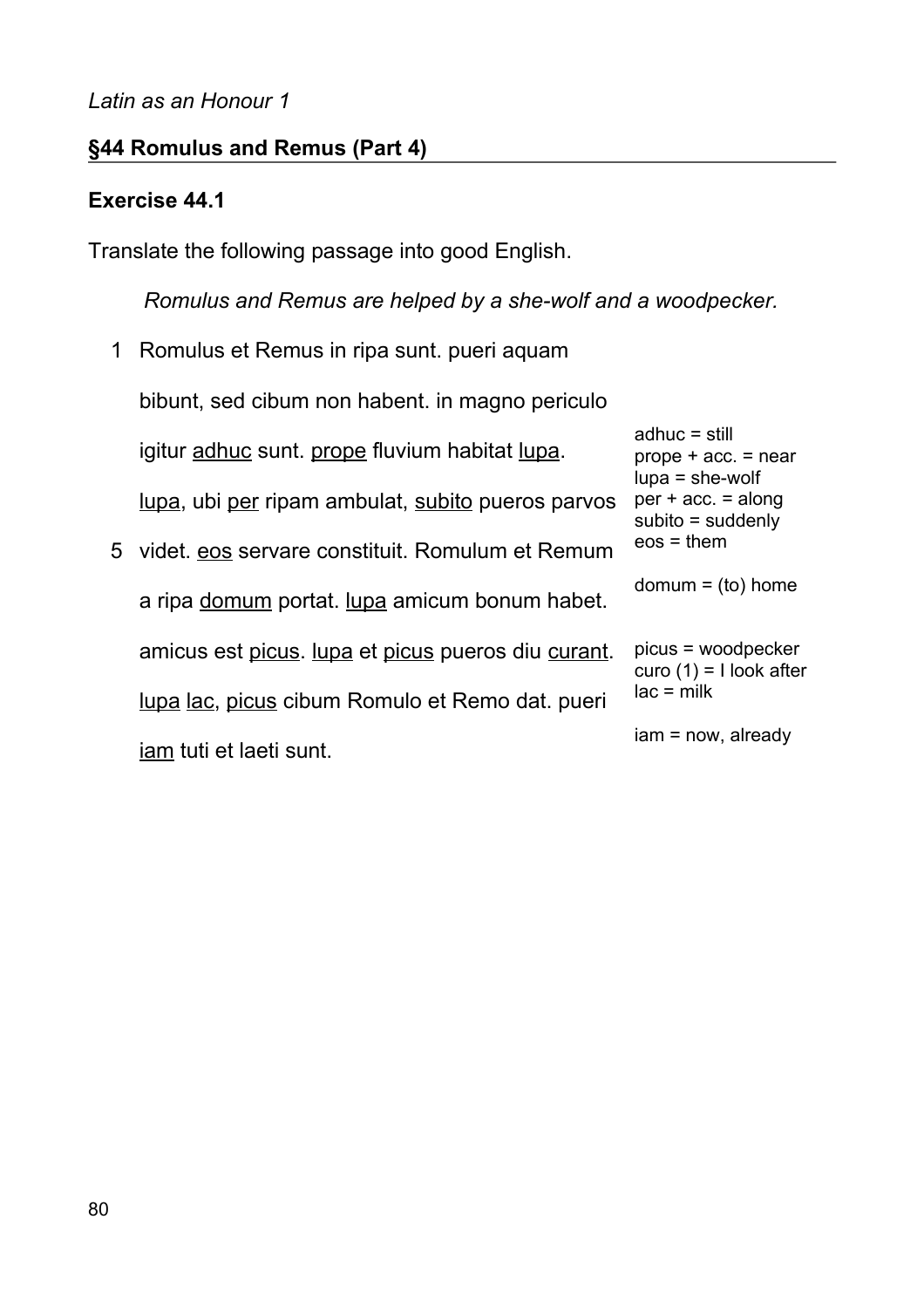## **Exercise 44.2**

- 1. From the passage (Exercise 44.1 on the opposite page), give, in Latin, an example of:
	- a. a preposition; b. an infinitive; c. an adverb.
- 2. **ripa** (line 1). In what case is this noun? Why is this case used?
- 3. **bibunt** (line 2). Give the Latin subject and the Latin object of this verb.
- 4. **sunt** (line 3). Give the first person singular of this verb.
- 5. **portat** (line 6). Give the person and number of this verb.

| <b>Vocabulary Box 22</b> |                    |  |  |
|--------------------------|--------------------|--|--|
| along                    | per + accusative   |  |  |
| near                     | prope + accusative |  |  |
| now, already             | iam                |  |  |
| suddenly                 | subito             |  |  |

## **Exercise 44.3**

- 1. The she-wolf is good.
- 2. The boys are now safe.
- 3. The boys are sleeping near the river.
- 4. The woodpecker has many friends.
- 5. The she-wolf gives milk to the boys.
- 6. The woodpecker gives food to the boys.
- 7. The boys like the food.
- 8. They like the she-wolf and the woodpecker.
- 9. The boys drink the milk of the she-wolf and eat the food of the woodpecker.
- 10. The boys are happy because they are not now in danger.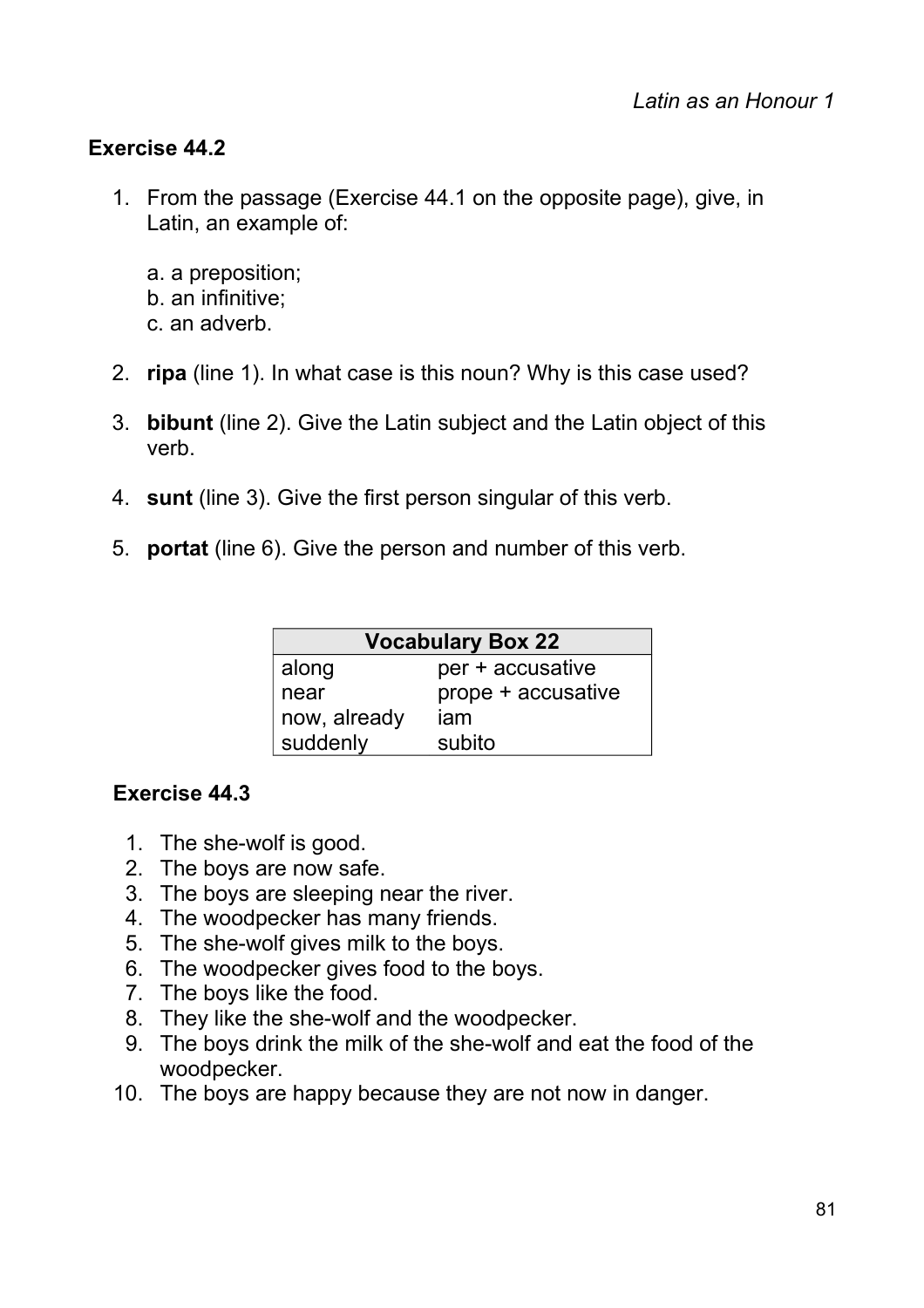## **§45 Verb Tenses**

'Tense' means 'time', and refers to when an action (verb) takes place. Actions take place in future time, present time or past time.

All the verbs we have met so far describe actions which are going on at the moment; in other words, they are happening in the present:

e.g. ambulat. *He is walking.* dormiunt. *They are sleeping.*

These verbs are said to be in the **present tense.**

We are about to meet a couple of tenses which relate to actions taking place in the past. You will meet them a lot. The first of these tenses is called the **imperfect tense**.

#### **§46 The Imperfect Tense**

This tense is not called the imperfect because there is something wrong with it.

'Imperfect' actually means 'incomplete' or 'not finished.' It describes a **continuous action or a habit in the past**.

Here are some English examples: The boy was walking. The poets were writing. The slave used to work hard.

In Latin the personal endings of these verbs are:

| -bam   | I was doing / I used to do something                |
|--------|-----------------------------------------------------|
| -bas   | You were doing / You used to do something           |
| -bat   | He/She/It was doing/ He/She/It used to do something |
| -bamus | We were doing / We used to do something             |
| -batis | You were doing / You used to do something           |
| -bant  | They were doing / used to do something              |
|        |                                                     |

These endings are linked to the verb stems by a vowel or two, as you will see in the following table. The verb 'to be' of course is, as usual, irregular – but it's very common!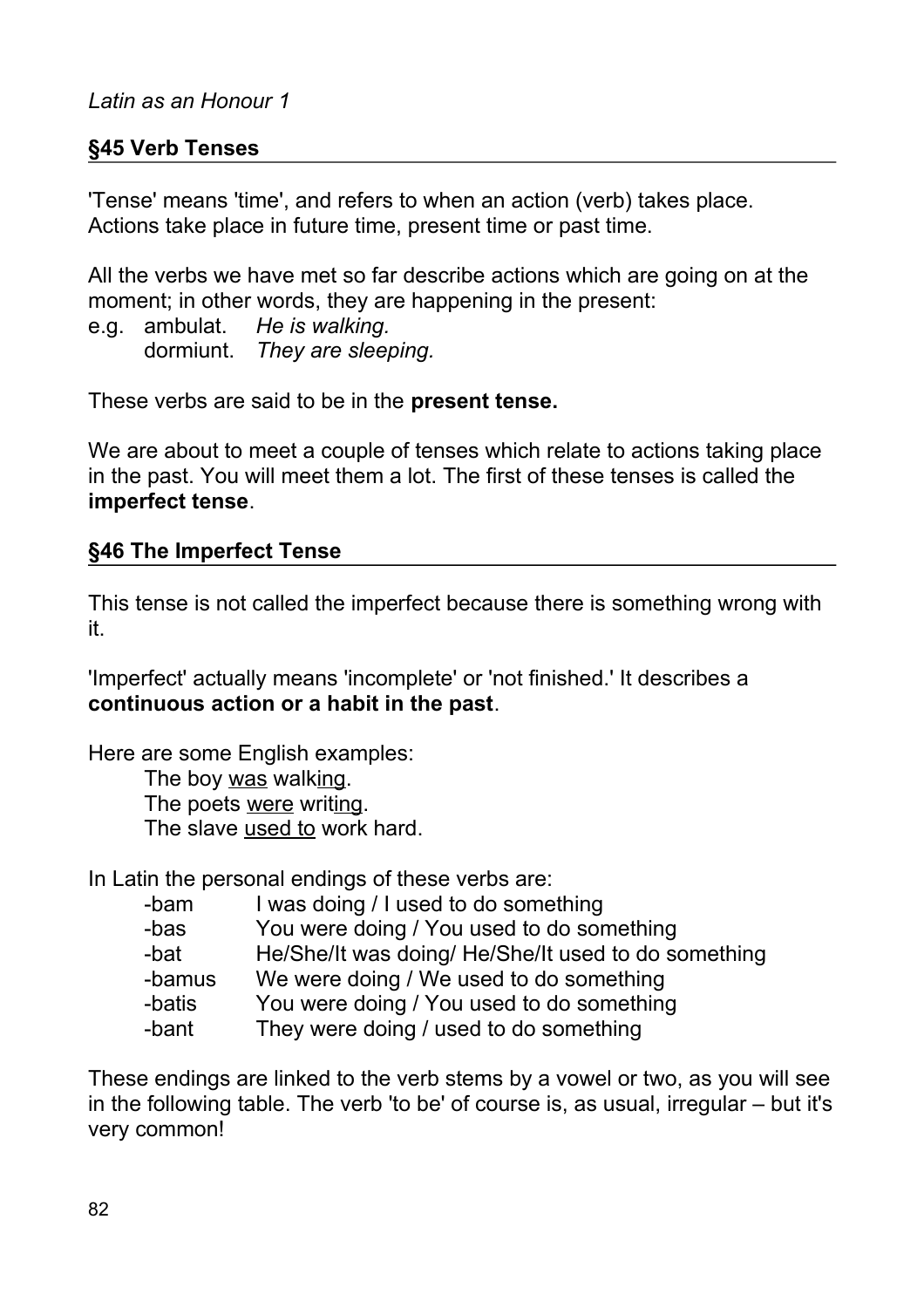# **The Imperfect Tense**

|            |          |                | 1                  | $\overline{2}$   |
|------------|----------|----------------|--------------------|------------------|
|            |          |                | amo                | moneo            |
| person     | number   | <b>English</b> | loving             | warning          |
| 1st person | singular | l was          | amabam             | monebam          |
| 2nd person | singular | You were       | amabas             | monebas          |
| 3rd person | singular | He was         | amabat             | monebat          |
| 1st person | plural   | We were        | amabamus           | monebamus        |
| 2nd person | plural   | You were       | amabatis           | monebatis        |
| 3rd person | plural   | They were      | amabant            | monebant         |
|            |          |                | 3                  | $\blacktriangle$ |
|            |          |                | rego               | audio            |
|            |          |                | ruling             | hearing          |
| 1st person | singular | l was          | regebam            | audiebam         |
| 2nd person | singular | You were       | regebas            | audiebas         |
| 3rd person | singular | He was         | regebat            | audiebat         |
| 1st person | plural   | We were        | regebamus          | audiebamus       |
| 2nd person | plural   | You were       | regebatis          | audiebatis       |
| 3rd person | plural   | They were      | regebant           | audiebant        |
|            |          |                | irregular verb     | key              |
|            |          |                | sum                | endings          |
|            |          |                | was/were           |                  |
| 1st person | singular | $\overline{I}$ | l was<br>eram      | -bam             |
| 2nd person | singular | You            | You were<br>eras   | -bas             |
| 3rd person | singular | He, She, It    | He was<br>erat     | -bat             |
| 1st person | plural   | <b>We</b>      | eramus We were     | -bamus           |
| 2nd person | plural   | You            | eratis<br>You were | -batis           |
| 3rd person | plural   | They           | They were<br>erant | -bant            |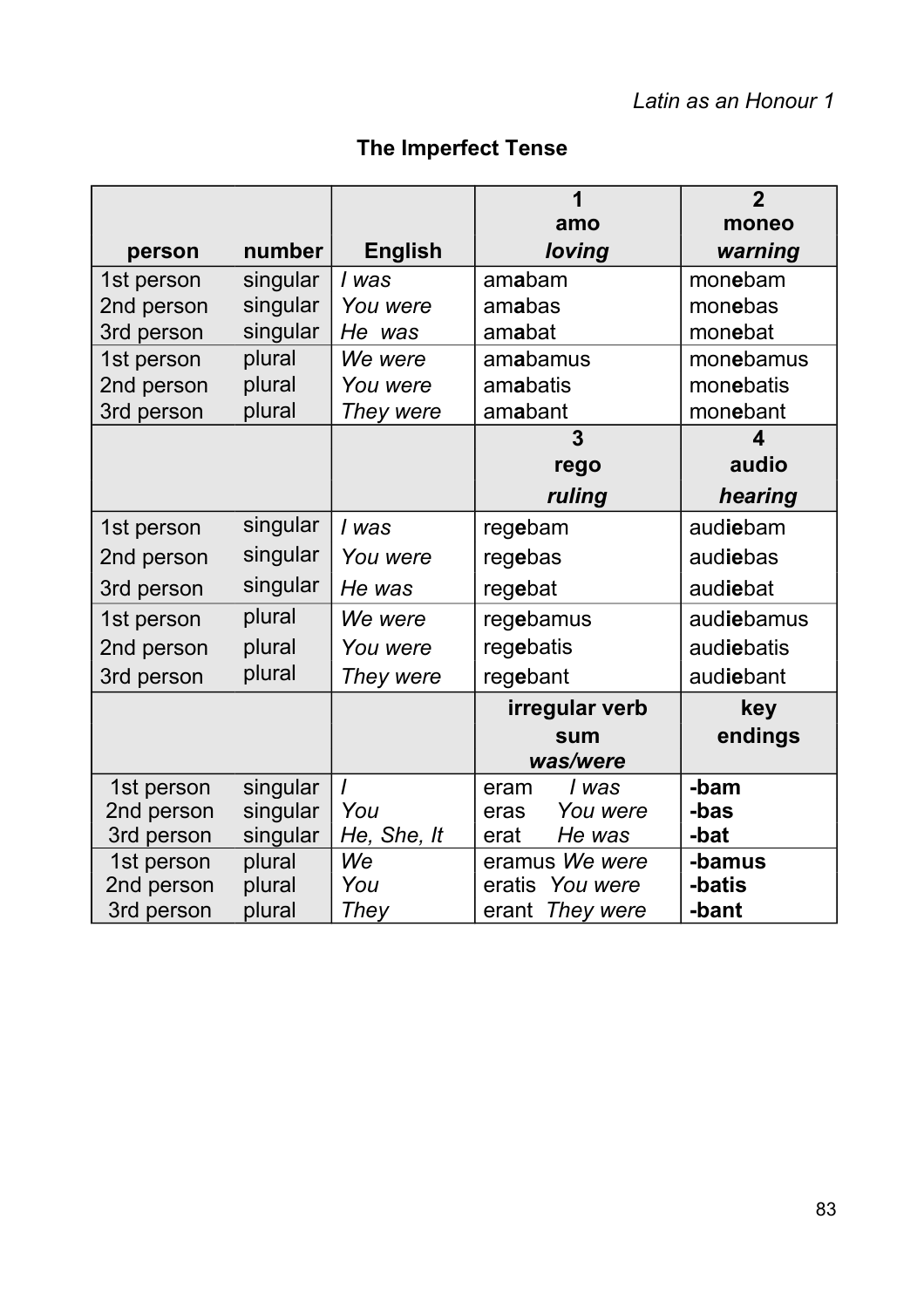## **§47 Practising the imperfect tense**

#### **Exercise 47.1 Exercise 47.2**

- 
- 
- 3. They were drinking. 3. We were putting.
- 4. You (sg) were sleeping. 4. She was departing.
- 
- 6. They used to live. 6. They used to drink.
- 7. She was moving. The matter of the Weight P. We were running.
- 8. We were reading. 8. He was listening.
- 
- 

- 1. He was living. 1. They used to fight.
- 2. I was holding. 2. I was watching.
	-
	-
- 5. We were. 5. You (pl) were frightening.
	-
	-
	-
- 9. You (pl) were coming. 9. You (sg) were leading.
- 10. He was. **10.** They were ordering.

#### **Exercise 47.3**

- 1. The sailors were fighting bravely.
- 2. The inhabitant was walking along the road.
- 3. The farmers were carrying shields.
- 4. The slave girl used to have money.
- 5. The boy was often drinking water.
- 6. The men were attacking the island.
- 7. The slaves were throwing arrows.
- 8. The farmers were not afraid of (= were not fearing) the gods.
- 9. Women did not used to like wars.
- 10. The girls used to like the farmer.

#### **Exercise 47.4**

- 1. Why were the boys running?
- 2. The boys were running because they were afraid of the master.
- 3. The sailors often used to drink wine.
- 4. Farmers used to build roads quickly.
- 5. The inhabitants were holding many swords and many arrows.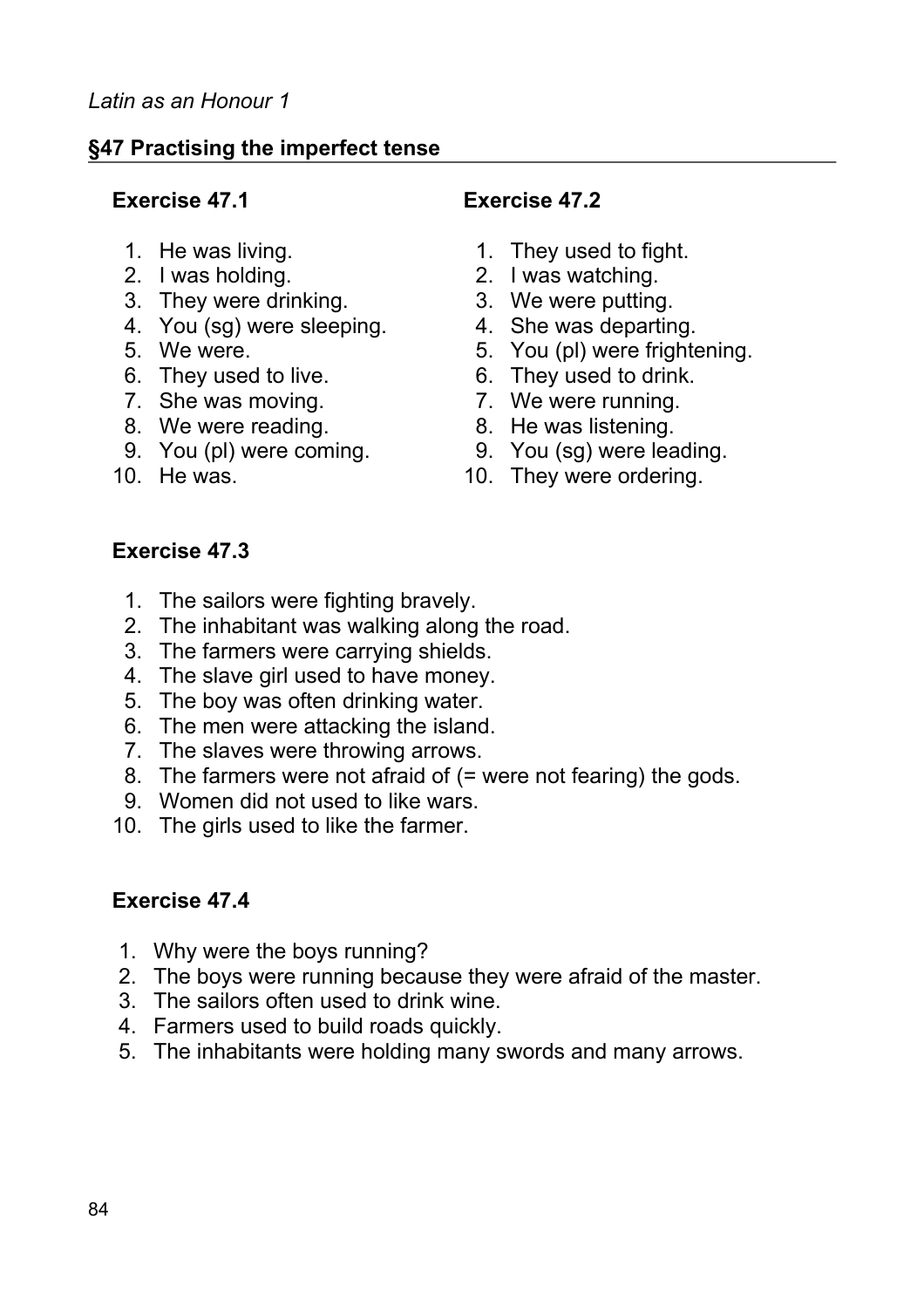## **TRIPLE STINKER**

#### **Exercise 47.5**

- 1. Many sailors were sleeping on the big island.
- 2. The slaves were leading the small horses into the field.
- 3. The bad boy was frightening many girls with (his) big sword.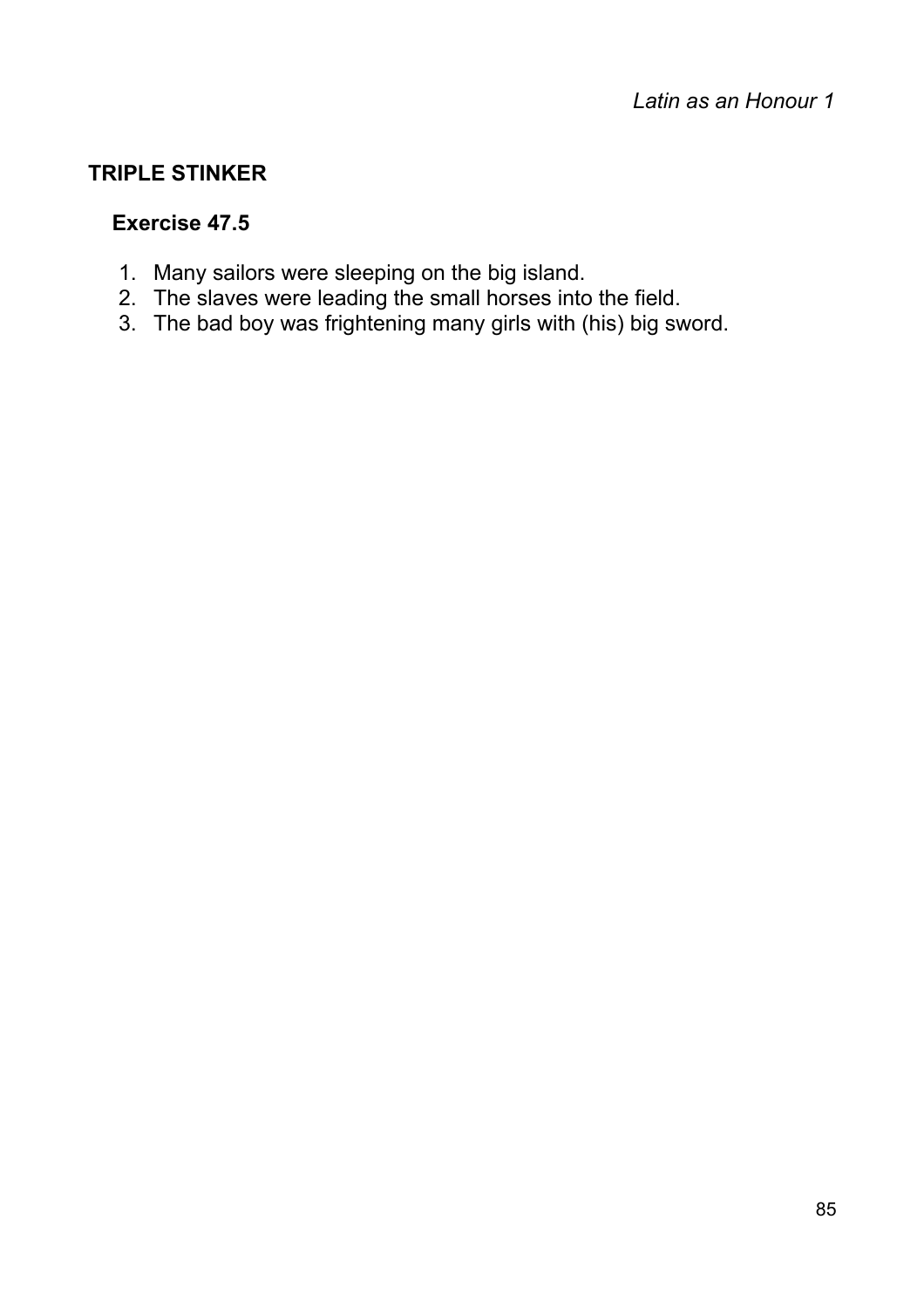#### *Latin as an Honour 1*

## **§48 Romulus and Remus (Part 5)**

#### **Exercise 48.1**

Translate the following passage into good English. You will find lots of vebrs in the imperfect tense in this: be careful to translate them accurately and sensibly.

• *A shepherd finds Romulus and Remus.*

| 1  | Romulus et Remus cum lupa et pico    | $lupa = she-world$<br>picus = woodpecker                                          |
|----|--------------------------------------|-----------------------------------------------------------------------------------|
|    | diu manserunt. cibum pici            | manserunt = $(they)$ stayed                                                       |
|    | consumebant et lac lupae bibebant.   | consumo $(3) = 1$ eat<br>$lac = milk$                                             |
|    | prope fluvium habitabat pastor,      | pastor = shepherd                                                                 |
| 5  | nomine Faustulus. uxor Faustuli erat | nomine = named                                                                    |
|    | Acca. Faustulus et Acca in casa      | $uxor = wife$                                                                     |
|    | parva habitabant. Acca Faustulum     | $\c{cas}a = \cot \$                                                               |
|    | amabat. Faustulus Accam amabat.      |                                                                                   |
|    | liberos tamen non habebant. olim     |                                                                                   |
| 10 | Faustulus, dum prope fluvium         | $liberi$ (pl) = children<br>$olim = one day/once upon a time$                     |
|    | ambulat, pueros parvos in ripa forte | $dum+ present$ tense = while                                                      |
|    | conspexit. attonitus erat. ad casam  | $forte = by chance$                                                               |
|    | festinavit. celeriter cucurrit. mox  | conspexit = (he) caught sight of<br>attonitus = amazed<br>festinavit = he hurried |
|    | casam intravit.                      | $cucurrit = he ran$<br>$max = soon$<br>intravit = he entered                      |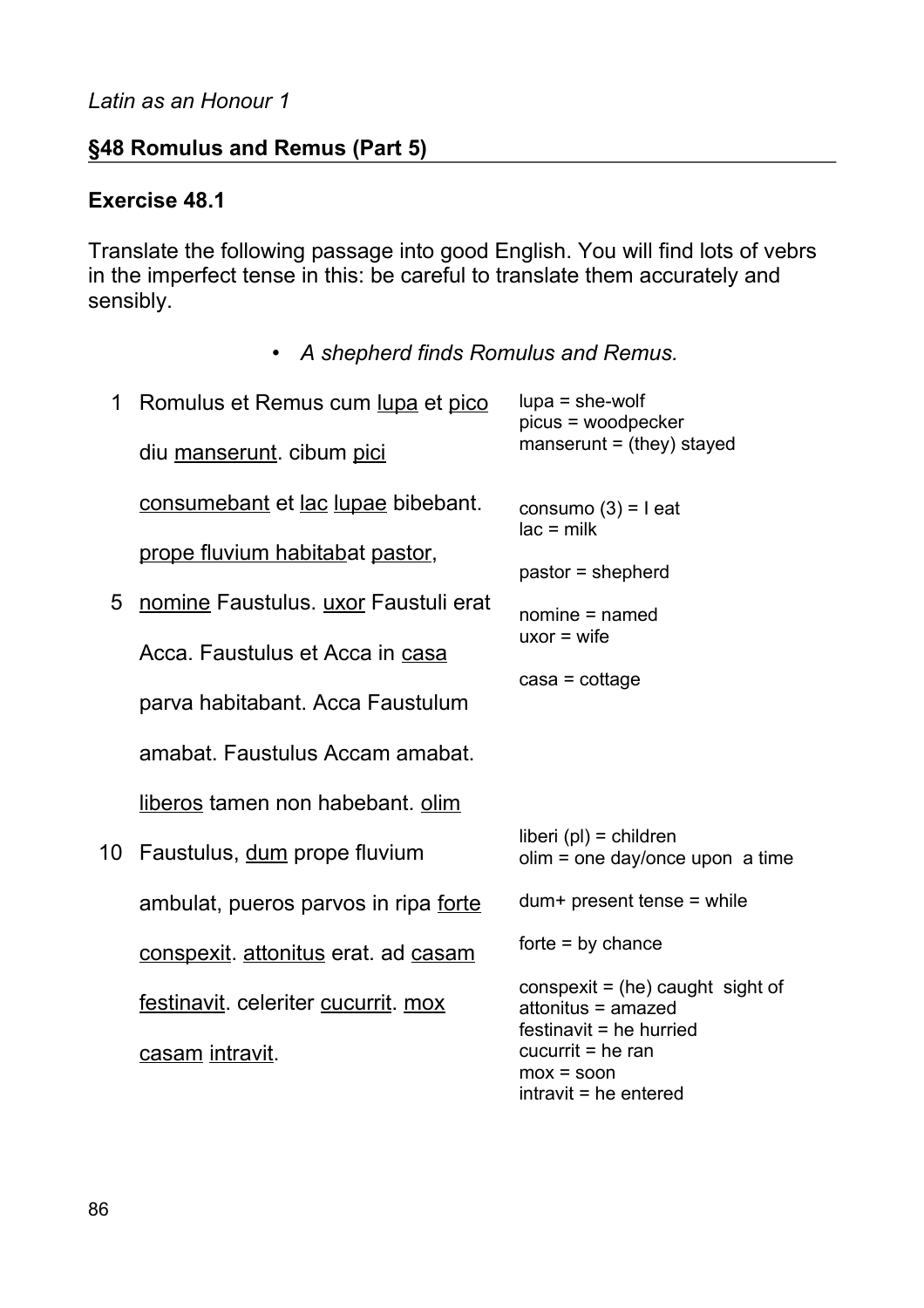## **Exercise 48.2**

- 1. From the passage (Exercise 48.1 on the opposite page), give, in Latin, an example of:
	- a. an adverb;
	- b. a preposition;
	- c. a conjunction.
- 2. **lupa** (line 1). In what case is this noun? Why is this case used?
- 3. **consumebant** (line 3). Give the Latin object of this verb.
- 4. **Faustuli** (line 5). Give the case of this noun.
- 5. **erat** (line 5). Give the first person singular of the present tense of this verb.
- 6. **ambulat** (line 11). Give the tense of this verb.
- 7. **pueros** (line 11). Give the gender of this noun.

| <b>Vocabulary Box 23</b>   |             |  |
|----------------------------|-------------|--|
| forte<br>by chance         |             |  |
| I eat                      | consumo (3) |  |
| one day / once upon a time | olim        |  |
| soon                       | mox         |  |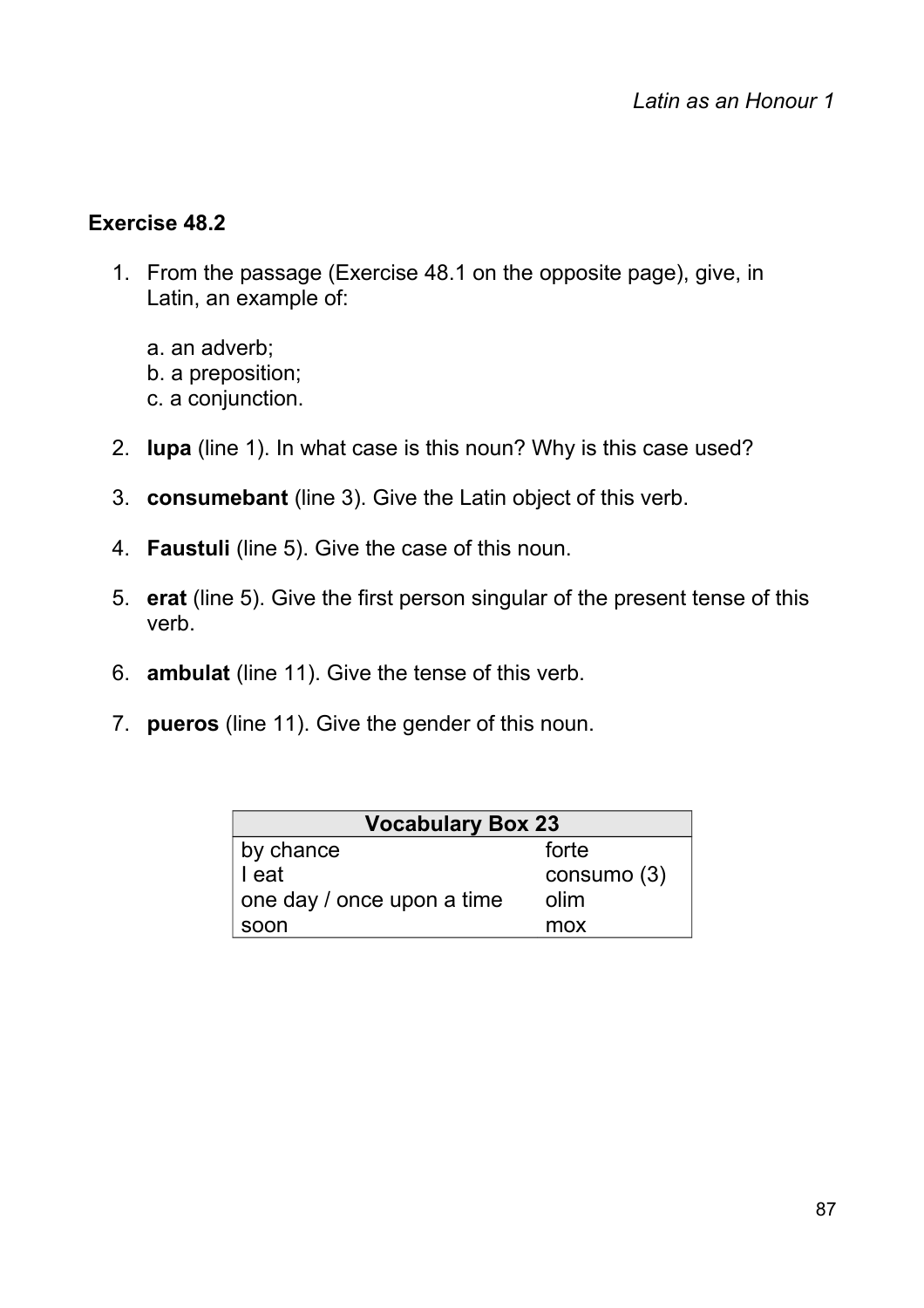## *Latin as an Honour 1*

# **§49 Romulus and Remus (Part 6)**

## **Exercise 49.1**

Translate the following passage into good English.

# *Faustulus and Acca save Romulus and Remus.*

| 1  | Faustulus casam intravit. Accam vidit. ad               | $\c{casa}$ = cottage<br>$intravit = (he) entered$                  |  |
|----|---------------------------------------------------------|--------------------------------------------------------------------|--|
|    | Accam cucurrit. Accae clamavit: 'Acca,                  | vidit = $he$ saw<br>$cucurrit = he ran$                            |  |
|    | festina! veni statim! curre!'                           | $clamavit = he$ shouted                                            |  |
|    | Acca Faustulum spectavit. Faustulo respondit:           | spectavit = $(she)$ looked at<br>respondit = she replied           |  |
|    | 5 'quid est, Faustule? cur clamas? responde!            |                                                                    |  |
|    | statim responde!'                                       |                                                                    |  |
|    | Faustulus <u>omnia de</u> pueris Accae narravit.        | omnia = everything<br>$de + abl = about$<br>narravit = $(he)$ told |  |
|    | 'Acca, <u>duo</u> pueri in ripa sunt! pueri parvi sunt! | $duo = two$                                                        |  |
|    | in periculo sunt! veni! celeriter!'                     |                                                                    |  |
| 10 | Faustulus et Acca ad fluvium statim                     | $festival = (they)$                                                |  |
|    | festinaverunt. ibi Romulum et Remum                     | hurried<br>invenerunt = they found                                 |  |
|    | invenerunt. ad casam eos reportaverunt. sic             | $eos = them$<br>reportaverunt $=$ they<br>carried back             |  |
|    | Romulum et Remum servaverunt.                           | servaverunt = they saved                                           |  |

| <b>Vocabulary Box 24</b> |                    |  |
|--------------------------|--------------------|--|
| about                    | $de + ab$ ablative |  |
| ∣ I tell                 | narro $(1)$        |  |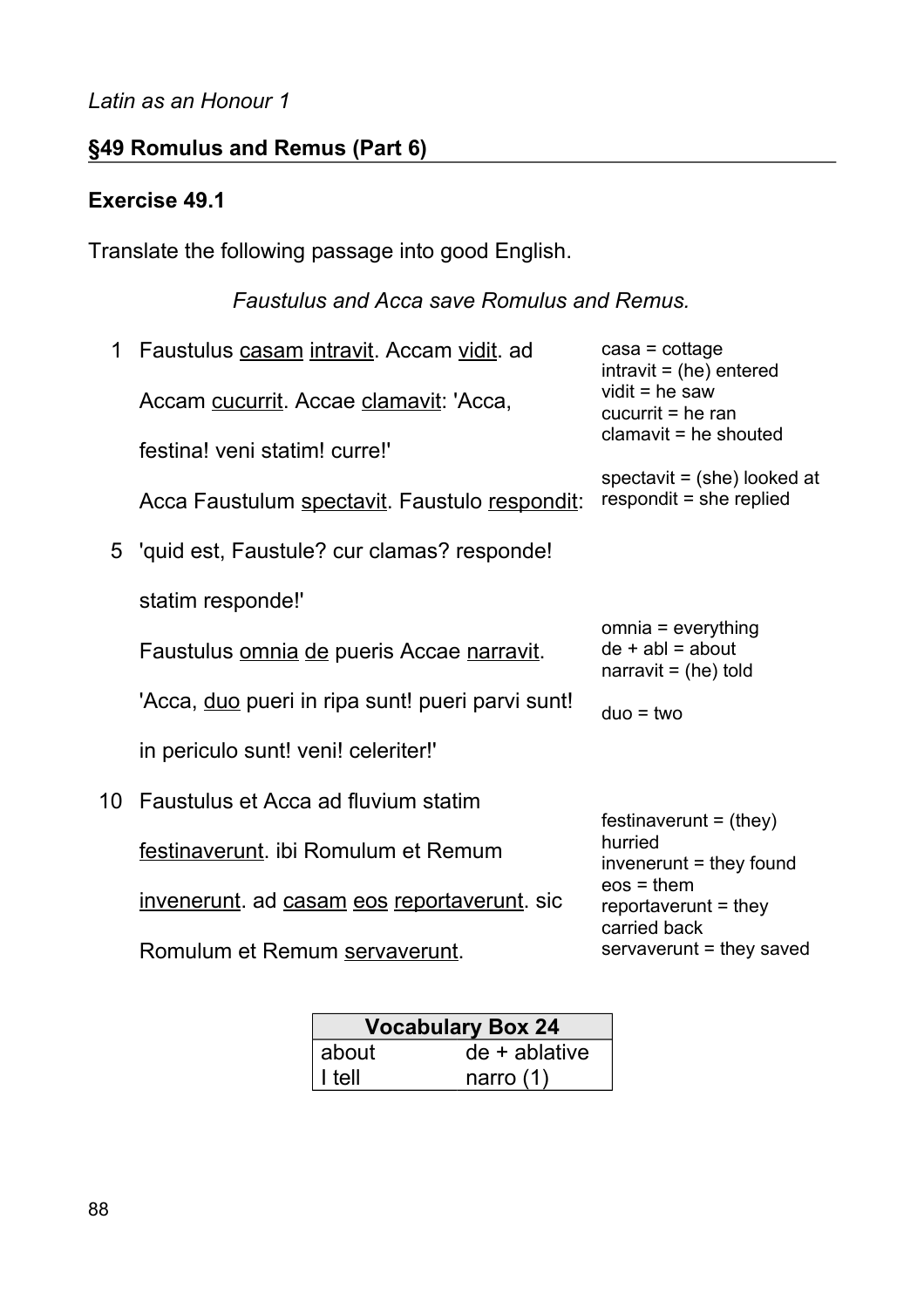## **§50 Imperatives – giving orders**

In §49 we came across Faustulus shouting to his wife:

Acca, festina! veni statim! curre! *Acca, hurry! Come immediately! Run!*

The underlined words are parts of the verb called the **imperative**. Imperatives are used for giving orders to someone.

In Latin, giving orders to one person is expressed by a singular imperative; giving orders to more than one person is called a plural imperative.

Here is a table of imperatives for all the verb conjugations:

|                |                        | singular<br><i>imperative</i> | plural<br><i>imperative</i> | <b>English</b> |
|----------------|------------------------|-------------------------------|-----------------------------|----------------|
|                | amo (I like)           | ama!                          | amate!                      | Like!          |
| $\overline{2}$ | moneo (I warn)         | mone!                         | monete!                     | Warn!          |
| 3              | rego (I rule)          | rege!                         | regite!                     | Rule!          |
| $\overline{4}$ | audio (I listen, hear) | audi!                         | audite!                     | Listen!        |
| $4$ -ish $*$   | capio (I take)         | cape!                         | capite!                     | Take!          |
| irregular      | sum (I am)             | es!                           | este!                       | Be!            |

(\*4-ish verbs, you will find, behave like 3rd conjugation verbs in some ways, but like 4th conjugation verbs in others.)

#### **Examples**

| audi, serve!   | Listen, slave!  | (singular imperative) |
|----------------|-----------------|-----------------------|
| audite, servi! | Listen, slaves! | (plural imperative)   |

#### **Hints**

The person being ordered will be in the vocative (person spoken to) case in Latin.

The person being ordered to do something will be separated from what he is being told to do by a comma. This comma is important – do not ignore it. *Boys run.* is different from *Boys, run!*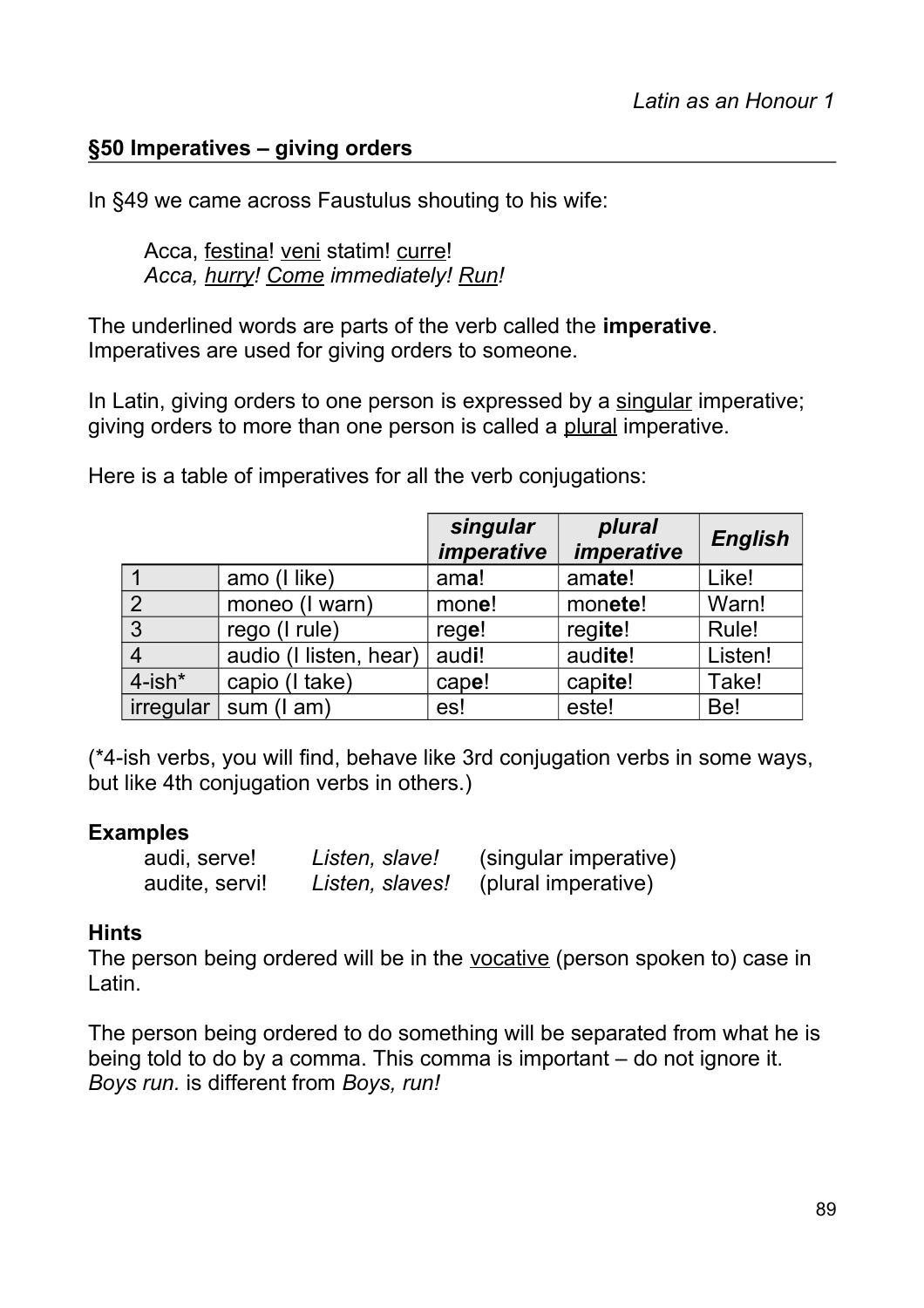- 
- 
- 
- 
- 
- 
- 
- 
- 
- 

## **Exercise 50.1 Exercise 50.2**

- 1. Rule, queen! 1. Drink the wine, boy!
- 2. Rule, queens! 2. Drink the wine, boys!
- 3. Run, boy! 3. Build a wall, slave!
- 4. Run, boys! 4. Build a wall, slaves!
- 5. Attack, friend! 5. Prepare (your) spear, farmer!
- 6. Attack, friends! 6. Prepare (your) spears, farmers!
- 7. Fight, slave! 7. Fight well, friend!
- 8. Fight, slaves! 8. Fight well, friends!
- 9. Sleep, girl! 9. Enter the temple, goddess!
- 10. Sleep, girls! 10. Enter the temple, goddesses!

## **Exercise 50.3**

- 1. Prepare the shields, slaves!
- 2. Attack the town, sailors!
- 3. Throw the spears, farmers!
- 4. Take the money, boys!
- 5. Kill the inhabitants, sailors!

#### **Exercise 50.4**

- 1. Build a big wall, slave!
- 2. Choose a good book, boy!
- 3, Hear my words, queen!
- 4. Build a good road, slave!
- 5. Look at the great temple, girls!

## **Exercise 50.5**

- 1. Come soon, friends!
- 2. Sing well, girls!
- 3. Reply immediately, boy!
- 4. Come quickly, master!
- 5. Depart immediately, boy!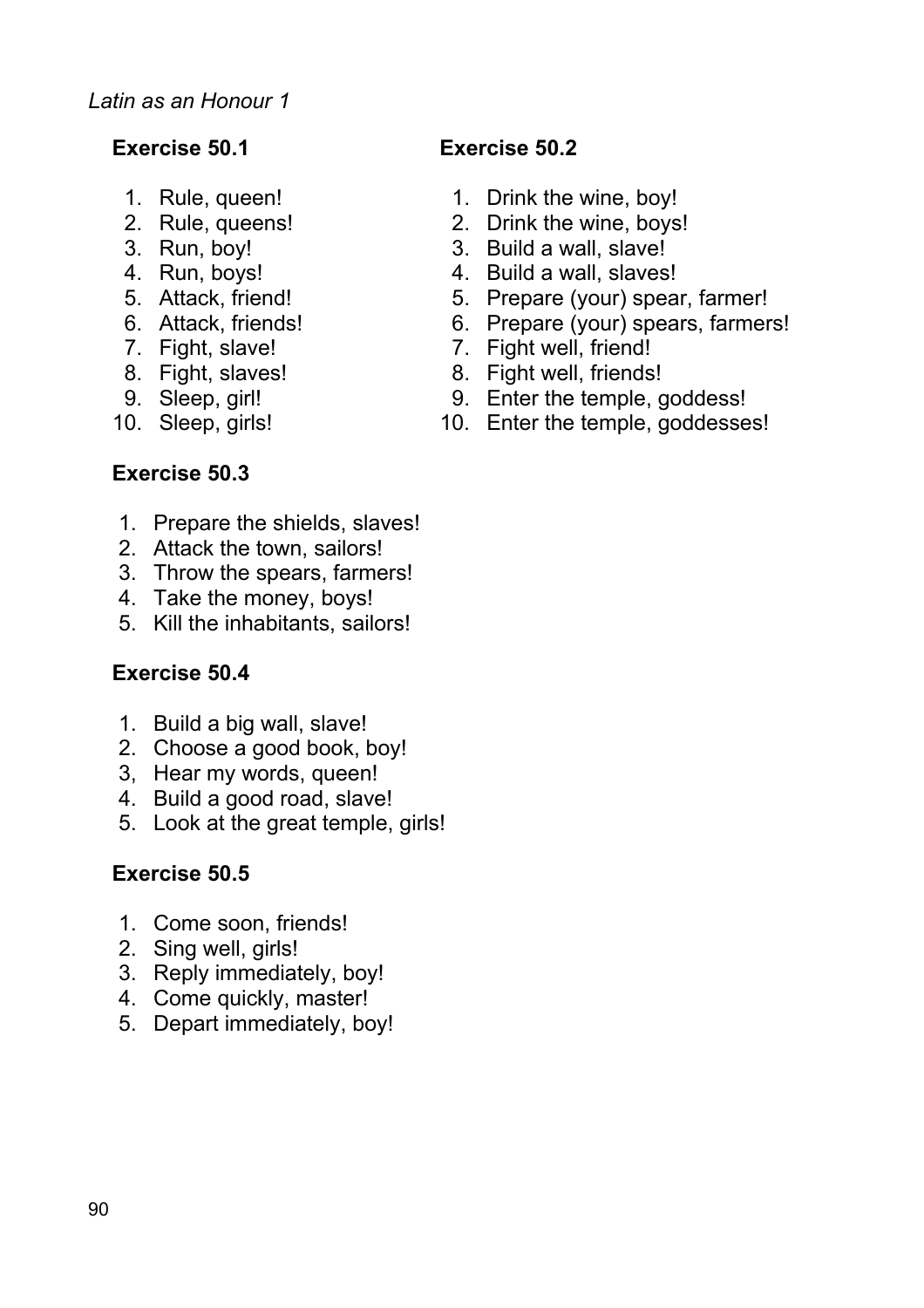## **Exercise 50.6**

- 1. Stand on the wall, queen!
- 2. Sail away from the island, sailors!
- 3. Stay in the temple, girls!
- 4. Run across the road, boys!
- 5. Stay near the temple, girl!

## **Exercise 50.7**

- 1. Always work well, boy!
- 2. Never shout, slaves!
- 3. Build many temples, girls!
- 4. Run quickly along the road, master!
- 5. Fight well in the battle, friend!

## **Exercise 50.8**

- 1. Prepare the food well, slavegirl!
- 2. Eat the food quickly, boy!
- 3. Always read books, boys!
- 4. Always drink good wines, master!
- 5. Rule the land well, queen!

#### **TRIPLE STINKER**

#### **Exercise 50.9**

- 1. Lead the horses out of the fields, slaves!
- 2. Give food to the good slaves, master!
- 3. Always listen to the teacher´s words, boys!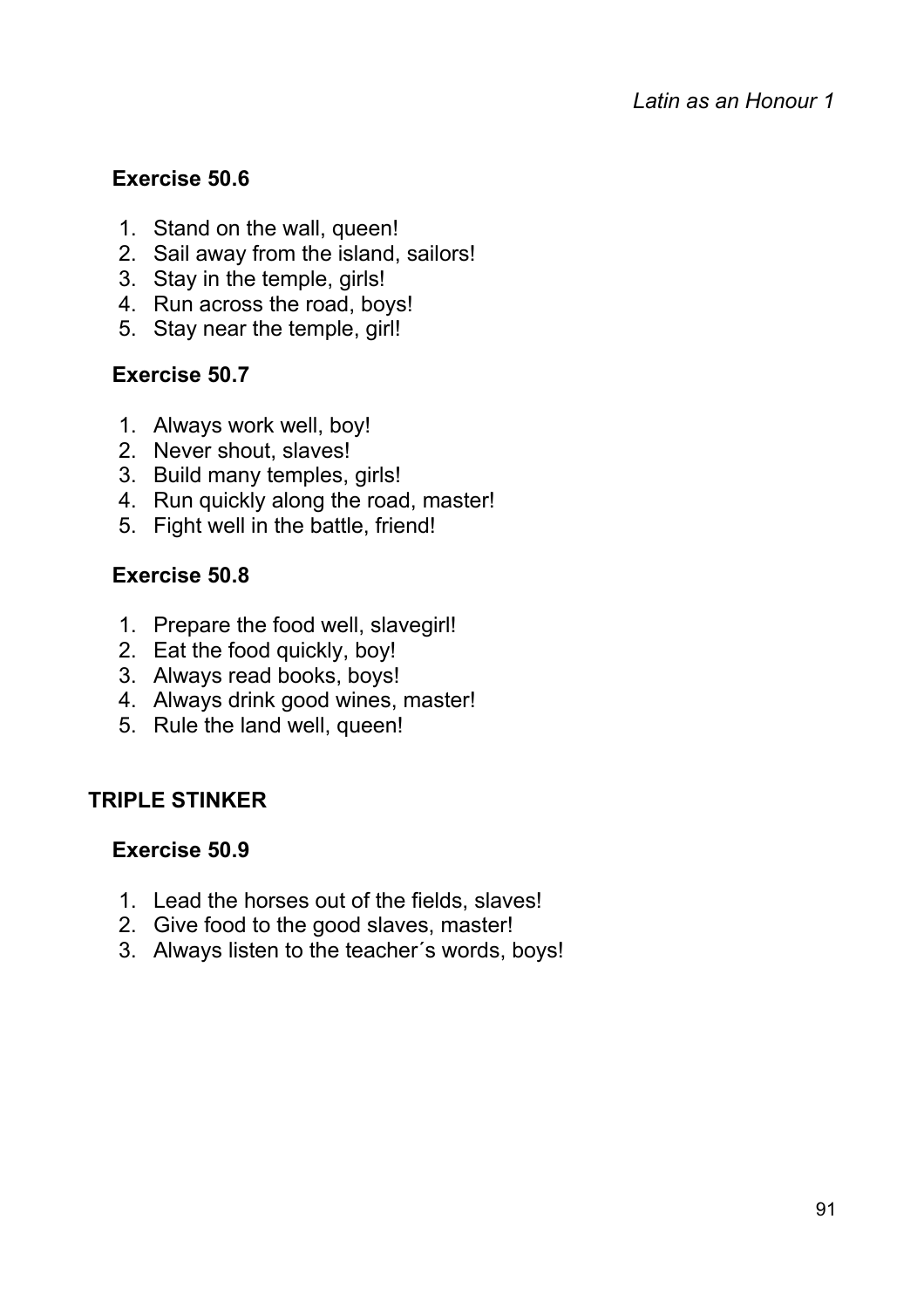## **§51 Romulus and Remus (Part 7)**

#### **Exercise 51.1**

Translate the following passage into good English. You will find lots of imperfects in this: be careful to translate them sensibly.

#### *Romulus and Remus grow up but eventually decide to leave Acca and Faustulus.*

| 1  | Romulus et Remus tuti iam erant. in casa     | $\c{cas}a = \cot \$                                                     |
|----|----------------------------------------------|-------------------------------------------------------------------------|
|    | Accae et Faustuli diu manserunt. multos      | manserunt = $(they)$ stayed                                             |
|    | annos ibi habitaverunt. parvi pueri juvenes  | $annus = year$<br>habitaverunt $=$ they lived                           |
|    | validi iam erant. tandem, quod oppidum       | iuvenes = young men<br>validus = strong<br>$t$ andem = at last, finally |
| 5  | suum novum aedificare cupiverunt, a casa     | $s$ uus = their own<br>$novus = new$                                    |
|    | discedere constituerunt. ubi igitur ad Accam | $cupiv$ erunt = they wanted<br>constituerunt = they decided             |
|    | et Faustulum appropinguaverunt, Romulus      | $appropinquaverunt =$<br>they approached                                |
|    | haec verba eis dixit:                        | haec $=$ these<br>$e$ is $=$ to them                                    |
|    | 'Acca et Faustule, nos vos, ut bene scitis,  | $dixit = (he) said$<br>$nos = we$                                       |
| 10 | magnopere amamus. sed discedere              | vos = you (accusative)<br>$ut = as$<br>scio $(4) = 1$ know              |
|    | cupimus. oppidum novum aedificare            |                                                                         |
|    | cupimus. oppidum nostrum magnum et           | $noster = our$                                                          |
|    | <u>pulchrum</u> et <u>notum erit</u> .'      | pulcher = beautiful<br>notus = well known                               |

 $erit = (it)$  will be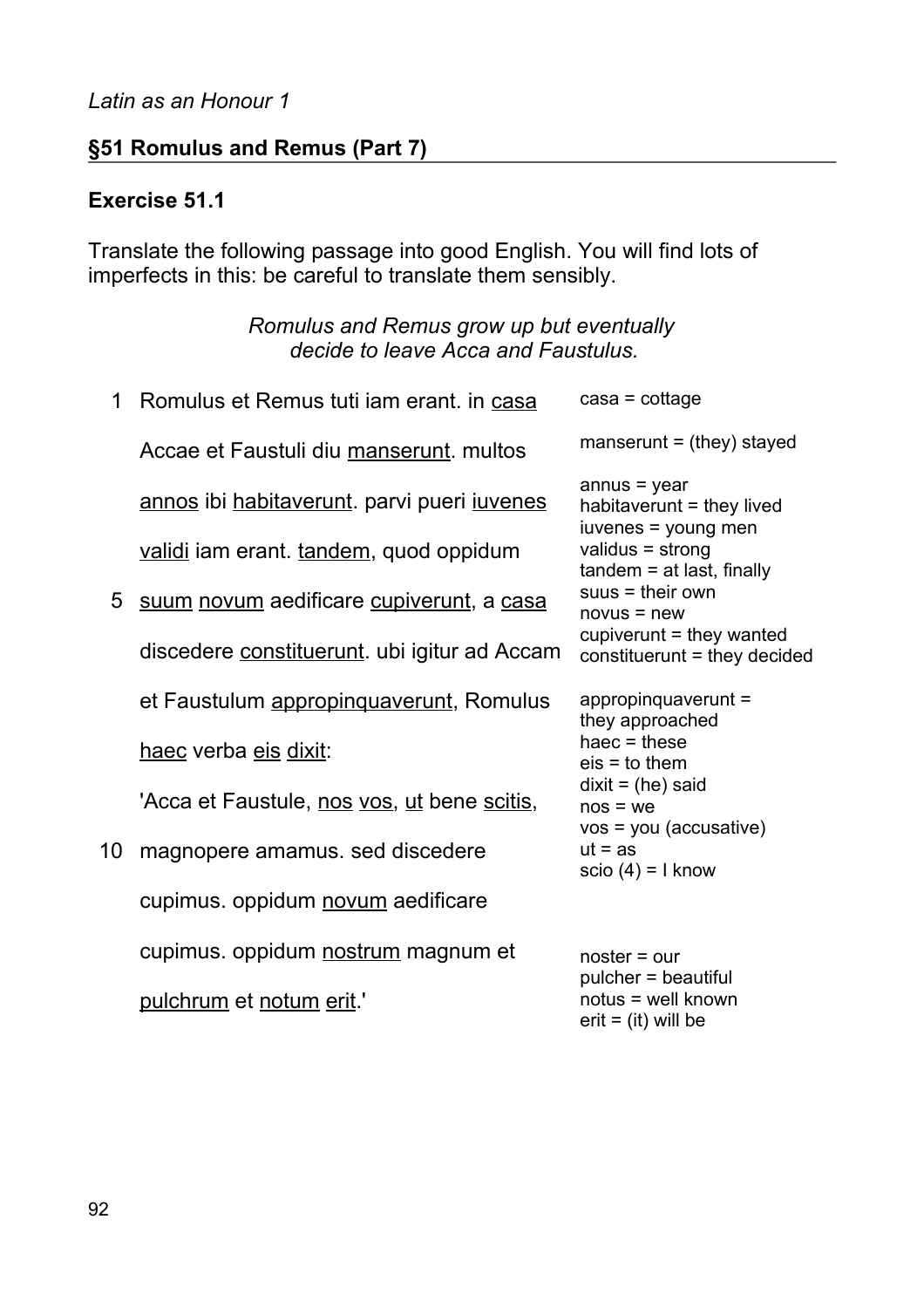| <b>Vocabulary Box 25</b> |                            |  |  |  |
|--------------------------|----------------------------|--|--|--|
| beautiful                | pulcher, pulchra, pulchrum |  |  |  |
| his, her, their (own)    | suus, -a, -um              |  |  |  |
| new                      | novus, -a, -um             |  |  |  |
| our                      | noster, nostra, nostrum    |  |  |  |
| strong                   | validus, -a, -um           |  |  |  |

## **Exercise 51.2**

- 1. From the passage (Exercise 51.1 on the opposite page), give, in Latin, an example of:
	- a. an adverb;
	- b. an infinitive;
	- c. a preposition.
- 2. **erant** (line 1). In what tense is this verb? Give the first person singular of the present tense of this verb.
- 3. **Accae** (line 2). Give the case of this noun.
- 4. **annos** (line 3). Explain the connection between this Latin word and the English word *annual*.
- 5. **dixit** (line 8). Give the Latin subject and the Latin object of this verb.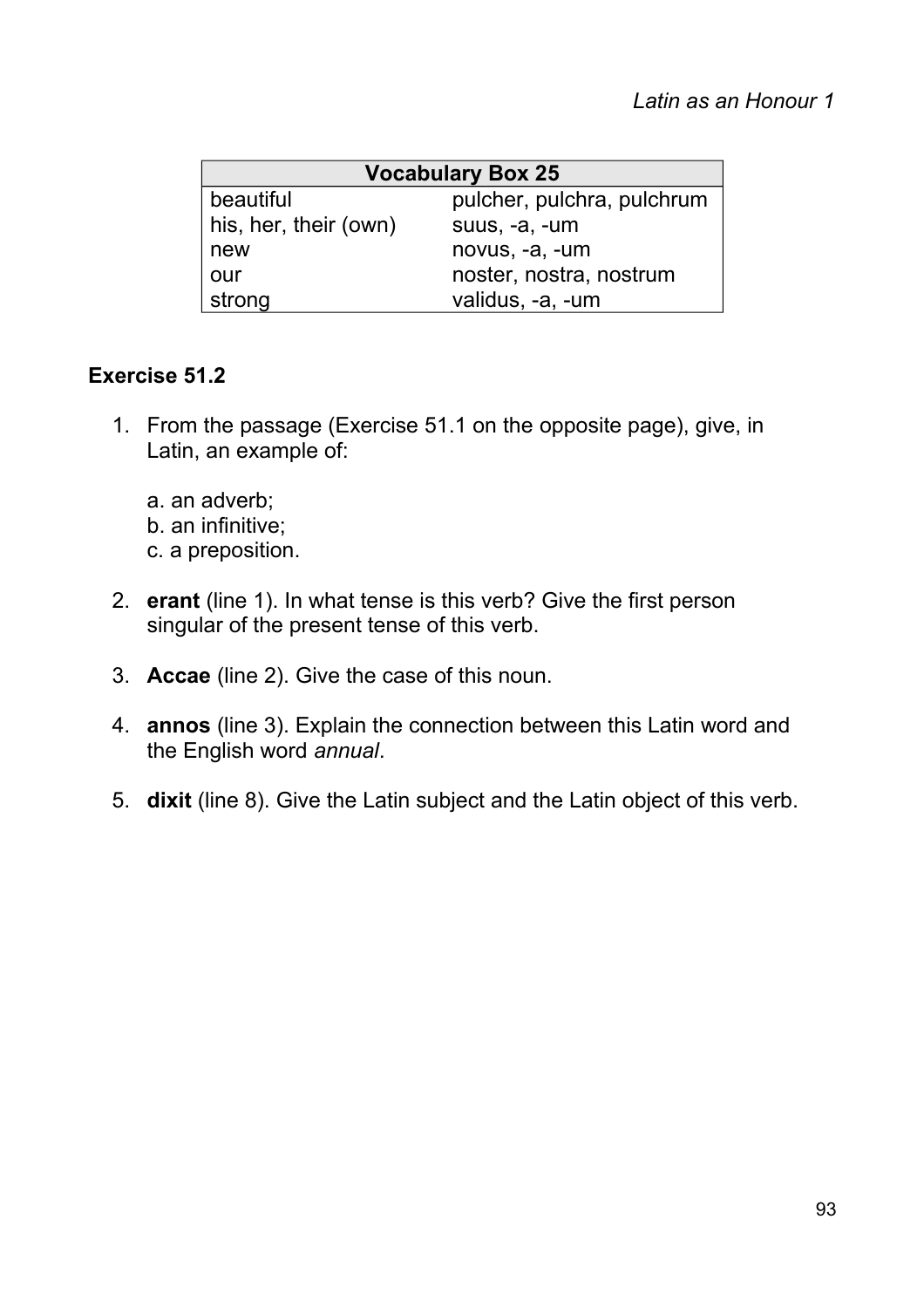#### **§52 The Perfect Tense**

I hope you remember the imperfect tense (the one with the *-bam, -bas, -bat, -bamus, -batis, -bant* endings) and that it indicates a continuous action in the past, e.g. *He was laughing, They were playing, I used to run.* Imperfect means 'not completed'.

We have already met verbs like:

| respondit    | He replied  |
|--------------|-------------|
| cucurrit     | He ran      |
| habitaverunt | They lived  |
| cupiverunt   | They wanted |

These verbs describe a single, one-off event which happened in the past. This is the **Perfect Tense**. 'Perfect' means 'completed.' You will meet this tense more than any other in your reading of Latin stories.

In Latin the personal endings are:

| -i     | I (did something)              |
|--------|--------------------------------|
| -isti  | You (singular) (did something) |
| -it    | He /She / It (did something)   |
| -imus  | We (did something)             |
| -istis | You (plural) (did something)   |
| -erunt | They (did something)           |

It is easy to spot these perfect tense endings when translating out of Latin, but it is not so easy going in to Latin. The endings are the same, but the front bit of the verb (the 'stem' – the bit you have to stick the ending on to) is not always obvious.

Study the table of the perfect tenses of all the conjugations on the next page, and you'll see what I mean.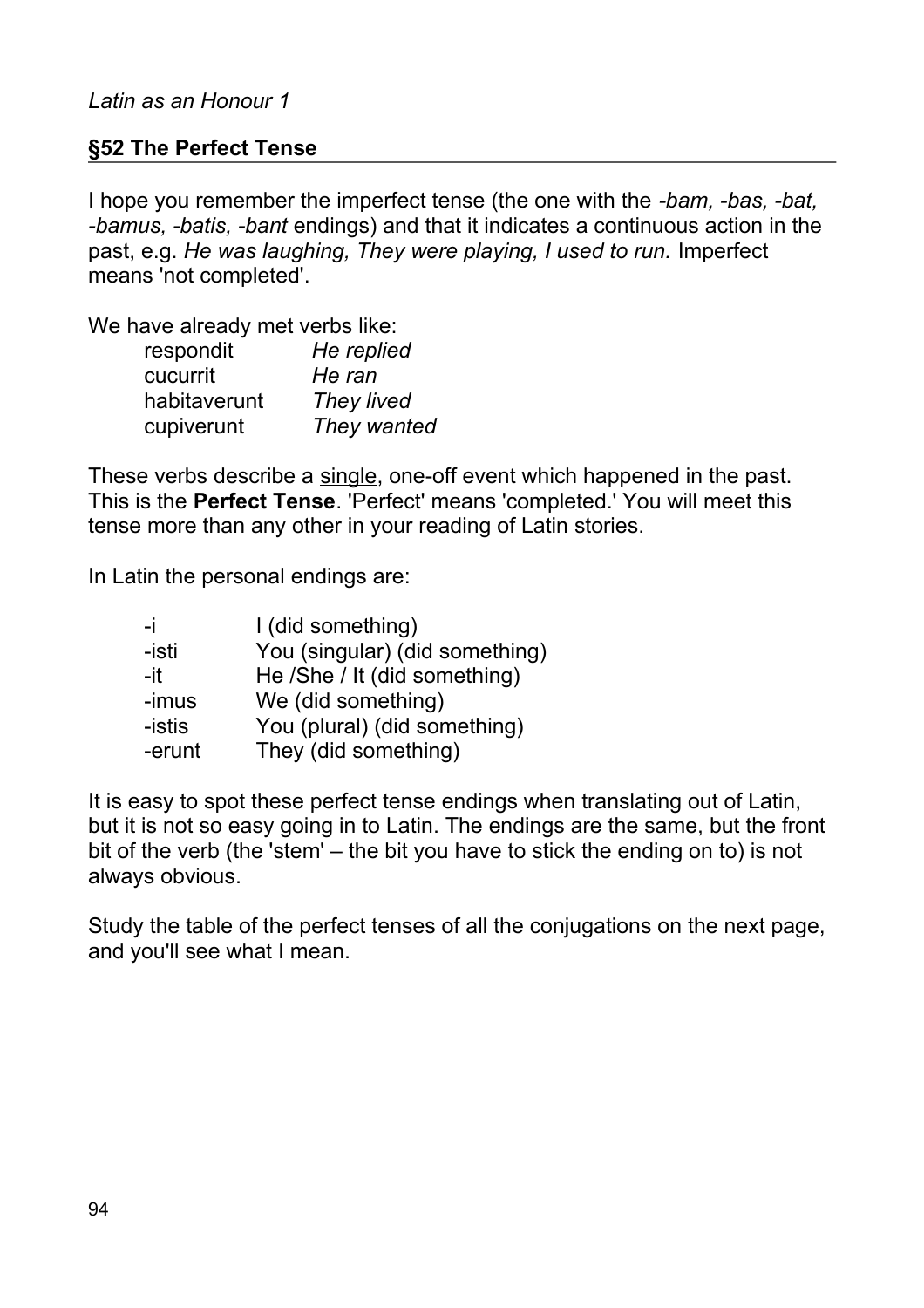|            |          |                |                 | 1                 | $\overline{2}$           |
|------------|----------|----------------|-----------------|-------------------|--------------------------|
|            |          |                |                 | amo               | moneo                    |
| person     | number   | <b>English</b> |                 | loved             | warned                   |
| 1st person | singular |                | amavl           |                   | monul                    |
| 2nd person | singular | You            | amavISTI        |                   | monuISTI                 |
| 3rd person | singular | He/She/lt      | amavIT          |                   | monulT                   |
| 1st person | plural   | We             | amavIMUS        |                   | monulMUS                 |
| 2nd person | plural   | You            | amavISTIS       |                   | monuISTIS                |
| 3rd person | plural   | They           | amavERUNT       |                   | monuERUNT                |
|            |          |                |                 | 3                 | $\overline{\mathbf{4}}$  |
|            |          |                |                 | rego              | audio                    |
| person     | number   | <b>English</b> |                 | ruled             | heard                    |
| 1st person | singular |                | rexl            |                   | audivl                   |
| 2nd person | singular | You            | rexISTI         |                   | audivISTI                |
| 3rd person | singular | He/She/lt      | rexIT           |                   | audivIT                  |
| 1st person | plural   | <b>We</b>      | rexIMUS         |                   | audivIMUS                |
| 2nd person | plural   | You            | rexISTIS        |                   | audivISTIS               |
| 3rd person | plural   | They           | <b>rexERUNT</b> |                   | audivERUNT               |
|            |          |                | irregular verb  |                   | key                      |
|            |          |                | sum             |                   | endings                  |
| person     | number   | <b>English</b> | was/were        |                   |                          |
| 1st person | singular |                | ful             | I was             | $\overline{\phantom{a}}$ |
| 2nd person | singular | You            | fulSTI          | You were          | -ISTI                    |
| 3rd person | singular | He/She/lt      | fulT            | He was            | -IT                      |
| 1st person | plural   | We             | fulMUS          | We were           | -IMUS                    |
| 2nd person | plural   | You            | fulSTIS         | You were          | -ISTIS                   |
| 3rd person | plural   | <b>They</b>    |                 | fuERUNT They were | -ERUNT                   |

## **The Perfect Tense**

You will see that the perfect stems (front bits) of the verb conjugations are not what you might expect:

| - 1    | amav-  | NOT am-                 |
|--------|--------|-------------------------|
| 2      | monu-  | NOT mon- or mone-       |
| 3      | rex-   | NOT reg-                |
| 4      | audiv- | NOT aud- or audi-       |
| to be: |        | very strange, as usual! |

How are you supposed to know what these irregular perfect stems are? Well, you just have to look them up, and try to memorise them. Which brings us to the topic of looking up verbs in wordlists and dictionaries.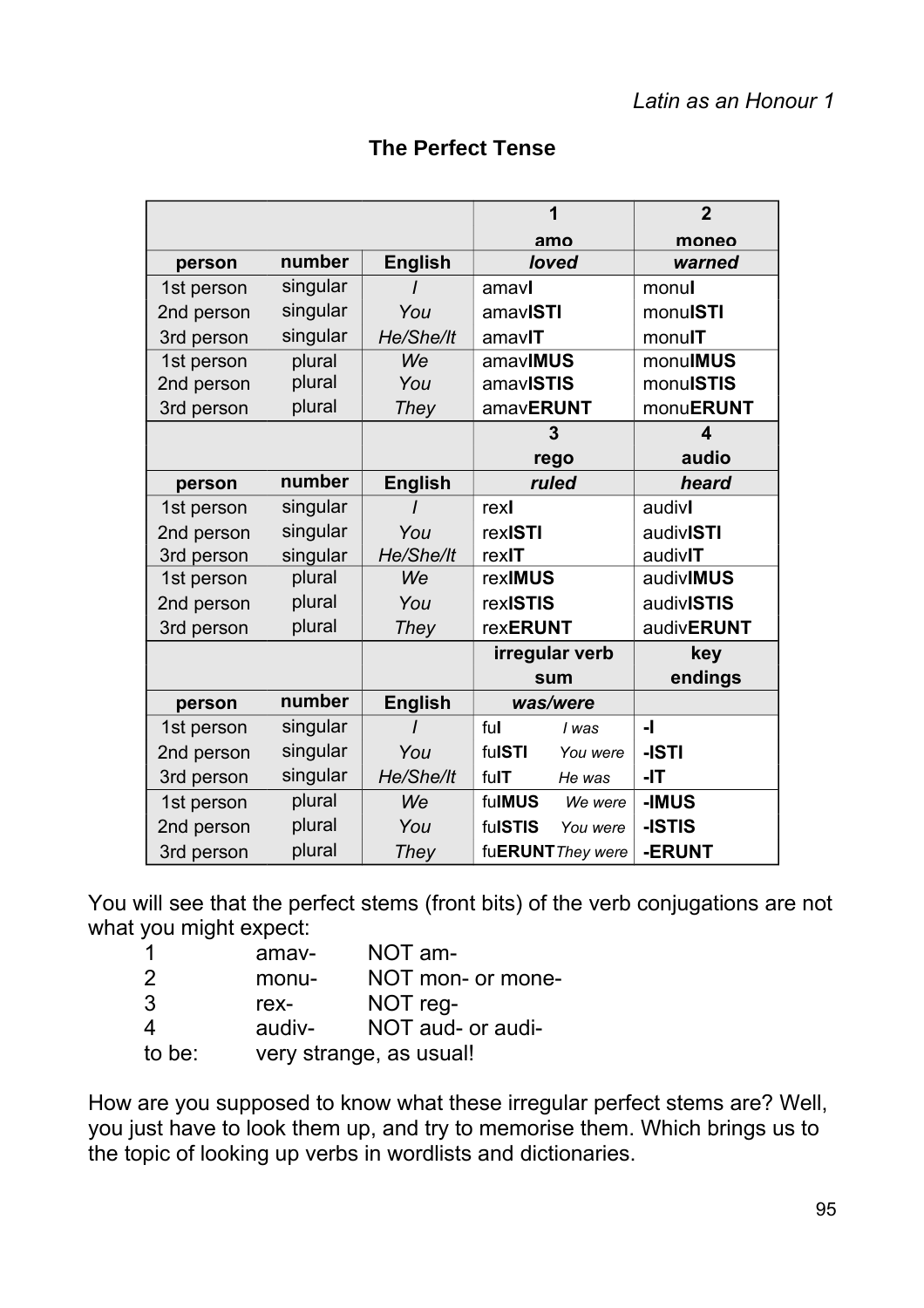## **§53 Looking up verbs: principal parts**

So far in this book a number in brackets after the first person singular (the *I*-form) of the verb tells you which conjugation that verb belongs to.

So:

neco (1) I kill The (1) tells you that this verb behaves like *amo*. habeo (2) I have The (2) tells you that this verb behaves like *moneo*. curro (3) I run The (3) tells you that this verb behaves like *rego*. venio (4) I come The (4) tells you that this verb behaves like *audio*.

From now on, more information will be given to you about each verb you come across. You will be given **three** pieces of information, then the conjugation number, then the English meaning. These are called the **Principal Parts** of the verb ('principal' means 'main'). If you know all this information about a Latin verb you will be able to work out all the different parts of it. Here are some examples:

| amo, amare, amavi (1)     | I like |
|---------------------------|--------|
| moneo, monere, monui (2)  | I warn |
| rego, regere, rexi (3)    | I rule |
| audio, audire, audivi (4) | I hear |
| sum, esse, fui (irreg.)   | I am   |

Now the explanation of these three principal parts.

1st word: (will usually end on -o): 1st person singular, present tense. 2nd word: (will usually end in -re): the infinitive, or *to*-word. 3rd word: (will end in -i): 1st person singular, perfect tense.

So, the third principal part, ending in –i, is the start of the perfect tense.

If you remove this final –i you are left with the **perfect stem**, onto which you can add the various perfect endings (-i, -isti, -it, -imus, -istis, -erunt).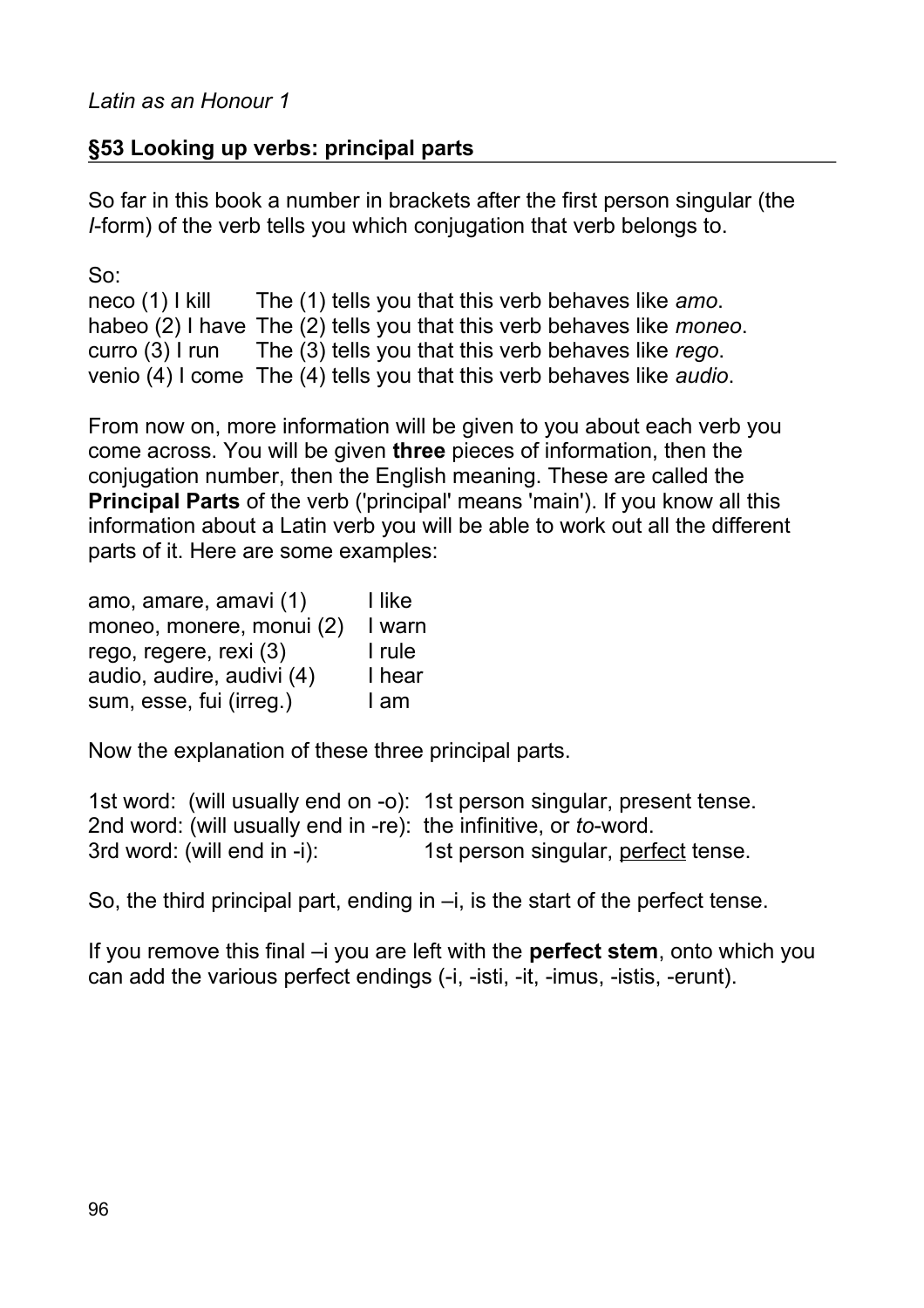## **§54 Practising the Perfect Tense**

The exercises below are based on the principal parts of these verbs:

| I am      | sum, esse, fui (irreg.)     |
|-----------|-----------------------------|
| I capture | capio, capere, cepi (4-ish) |
| I fight   | pugno, pugnare, pugnavi (1) |
| I give    | do, dare, dedi (1)          |
| I hear    | audio, audire, audivi (4)   |
| I lead    | duco, ducere, duxi (3)      |
| I like    | amo, amare, amavi (1)       |
| I remain  | maneo, manere, mansi (2)    |
| I rule    | rego, regere, rexi (3)      |
| I run     | curro, currere, cucurri (3) |
| I send    | mitto, mittere, $misi(3)$   |
|           |                             |

#### **Reminder**

The third principal part, ending in –i, starts off that verb's perfect tense.

Take away that final -i and you are left with the perfect stem: this is what you add each of the six personal endings on to!

#### **Exercise 54.1 Exercise 54.2**

- 
- 2. You (sg) captured. 2. We led.
- 3. She led. 3. He ran.
- 
- 5. He gave. 5. He was.
- 6. They remained. 6. He remained.
- 
- 
- 
- 10. They were. 10. She ruled.
- 1. I ran. 1. We gave.
	-
	-
- 4. You (pl) ruled. 4. You (sg) warned.
	-
	-
- 7. We ran. **7.** They ran.
- 8. He warned. 6. Nou (pl) gave.
- 9. We sent. 9. They fought.
	-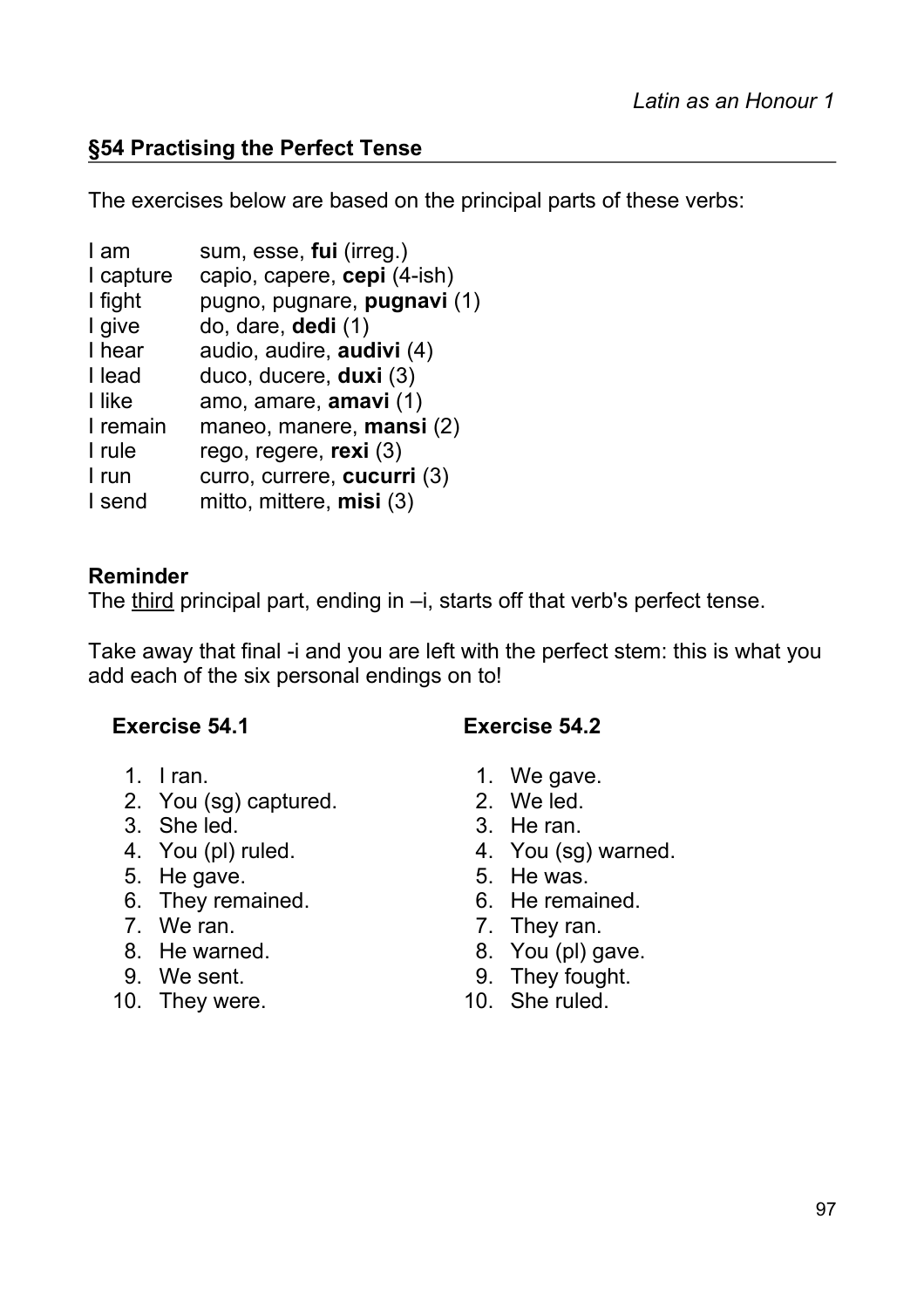#### *Latin as an Honour 1*

## **Exercise 54.3**

- 1. The horse ran quickly.
- 2. The slaves remained for a long time.
- 3. The queen ruled well.
- 4. The boys were good.
- 5. The man sent money.
- 6. The sailors liked the queen.
- 7. The master warned the slaves.
- 8. The slaves captured the girl.
- 9. The slave girl liked dangers.
- 10. Inhabitants ruled the land.

#### **Exercise 54.4**

- 1. The boys remained on the bank for a long time.
- 2. The master gave money to the slaves.
- 3. The woman warned the boys about the dangers.
- 4. The slaves sent wine to the master.
- 5. The sailor led the horse out of the field.

## **TRIPLE STINKER**

#### **Exercise 54.5**

- 1. Many women gave money to the good master.
- 2. The slaves of the master were angry and bad.
- 3. The little boys ran quickly out of the big temple of the gods.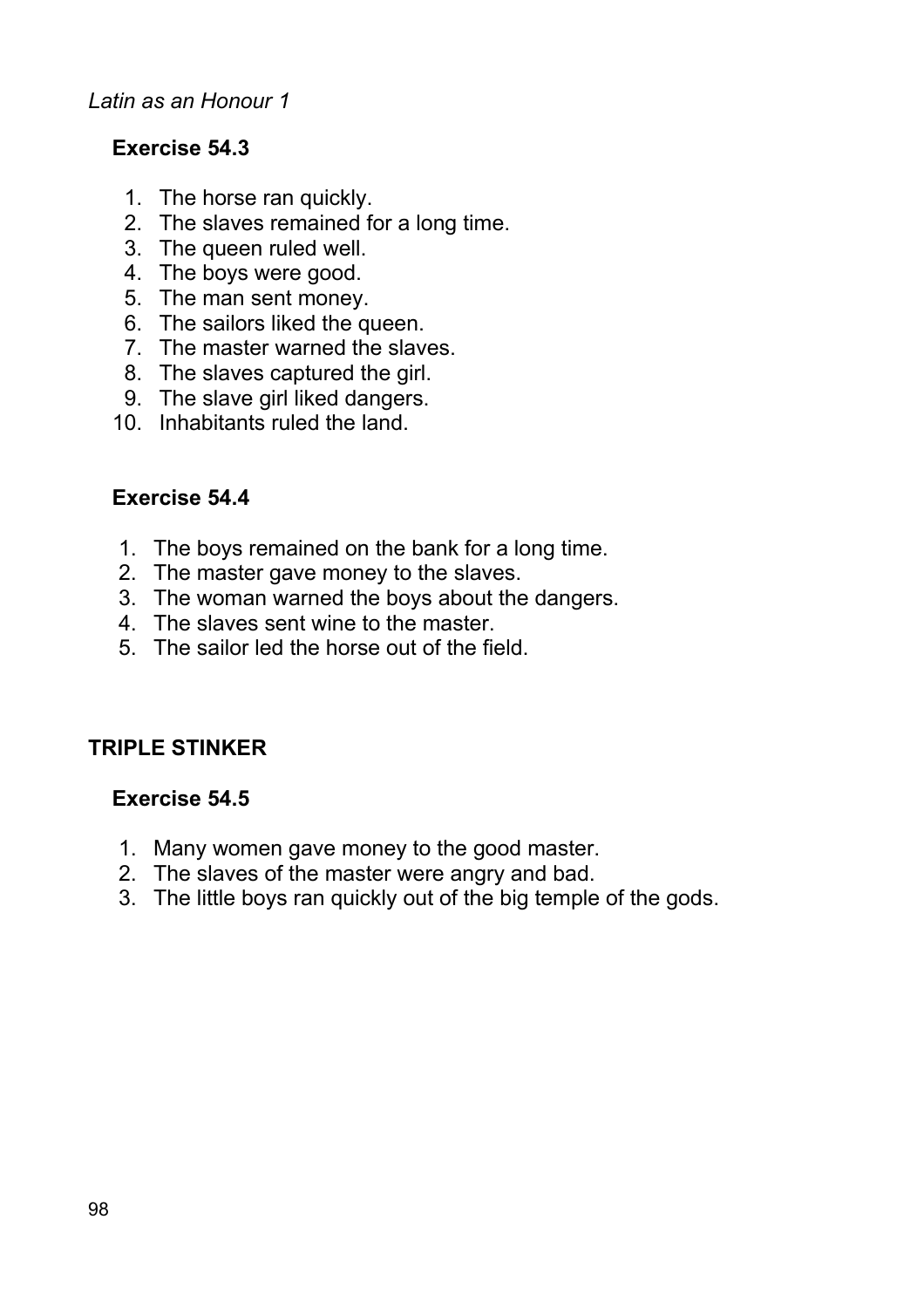*Latin as an Honour 1*

(This page is intentionally content free)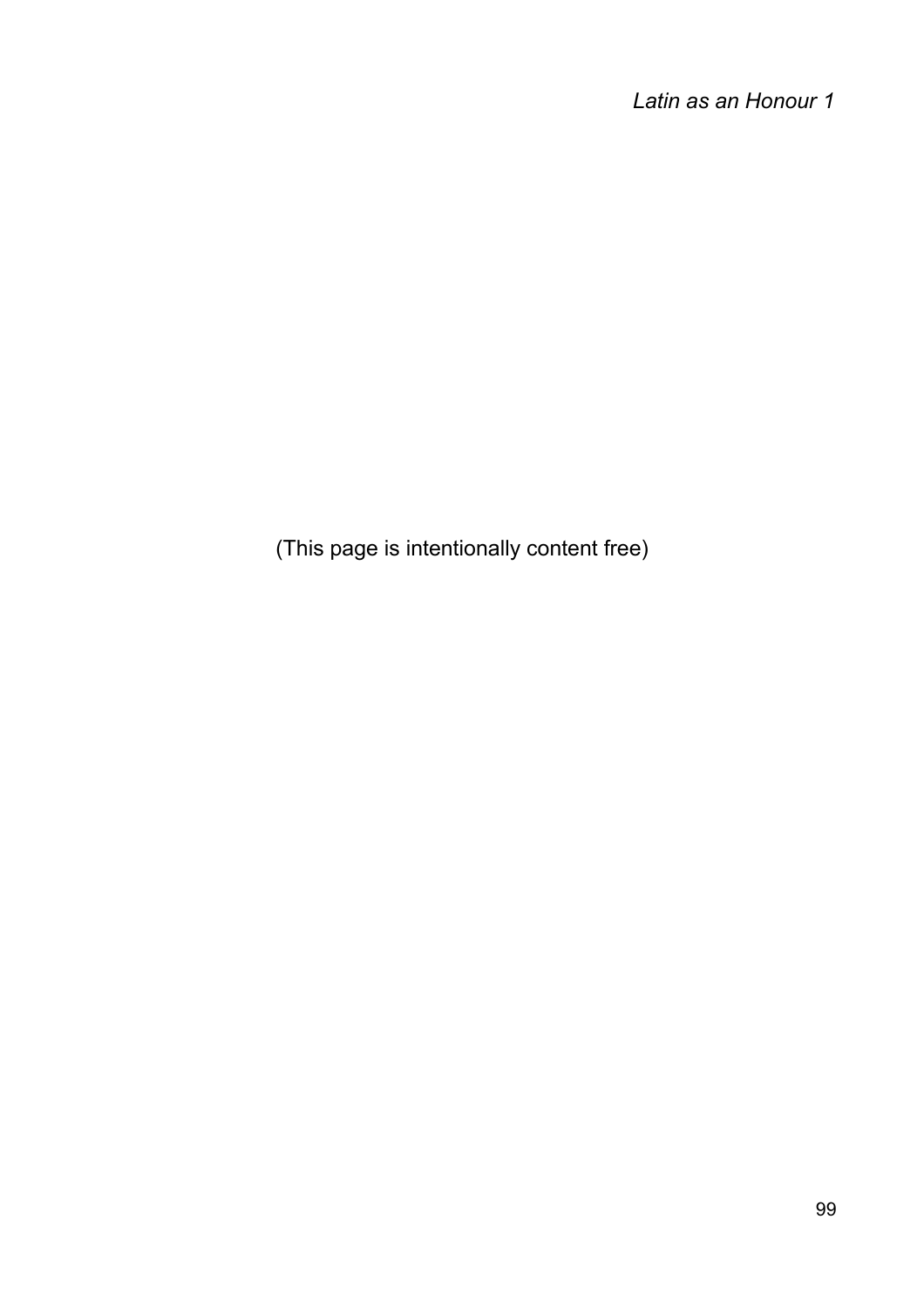#### **§55 Romulus and Remus (Part 8)**

#### **Exercise 55.1**

Translate the following passage into good English. You will find lots of perfect tenses in this: be careful to translate them sensibly.

*Romulus and Remus say farewell to Acca and Faustulus.*

1 Acca et Faustulus, ubi verba Romuli

audiverunt, inter se spectaverunt. miseri

erant. Faustulus tandem pueris respondit:

'pueri cari, ego et Acca, ut bene scitis, vos

- 5 magnopere amamus. nos miseri sumus quod vos discedere et oppidum vestrum aedificare cupitis. intellegimus tamen. valete!' ubi Faustulus haec verba Romulo et Remo dixit, pueri et Acca et Faustulus inter se
- 10 amplexi sunt. omnes miseri erant. tandem tamen Romulus et Remus discesserunt.

inter se = each other miser = miserable, unhappy

carus = dear  $ego = 1$  $ut = as$ scio  $(4) = 1$  know vos = you nos = we vester = your  $intelleqo(3) = I$  understand valete! = Goodbye! haec  $=$  these  $dix$ it = (he) said amplexi sunt  $=$  (they)

hugged omnes = all/everyone

|                    | <b>Vocabulary Box 26</b> |
|--------------------|--------------------------|
| dear               | carus, -a, -um           |
| miserable, unhappy | miser                    |
| your (plural)      | vester                   |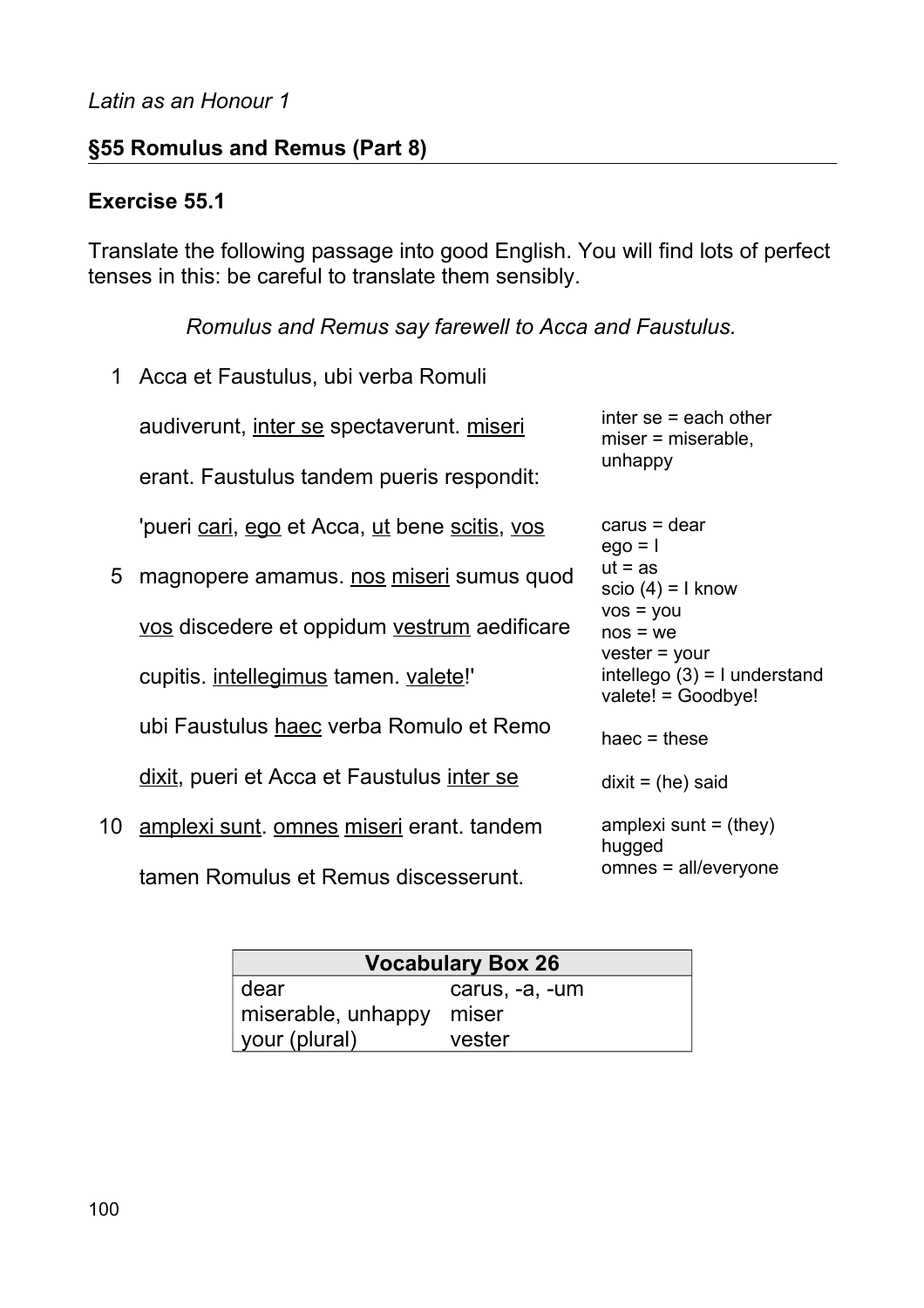## **Exercise 55.2**

- 1. From the passage (Exercise 55.1 on the opposite page), give, in Latin, an example of:
	- a. a neuter noun; b. an infinitive; c. an adverb.
- 2. **verba** (line 1). In what case is this noun? Why is this case used?
- 3. **erant** (line 3). Give the first person singular of the present tense of this verb.
- 4. **cupitis** (line 7). Give the person and number of this verb.
- 5. **Romulo** (line 8). Give the case of this noun.
- 6. **dixit** (line 9). Give the Latin subject of this verb.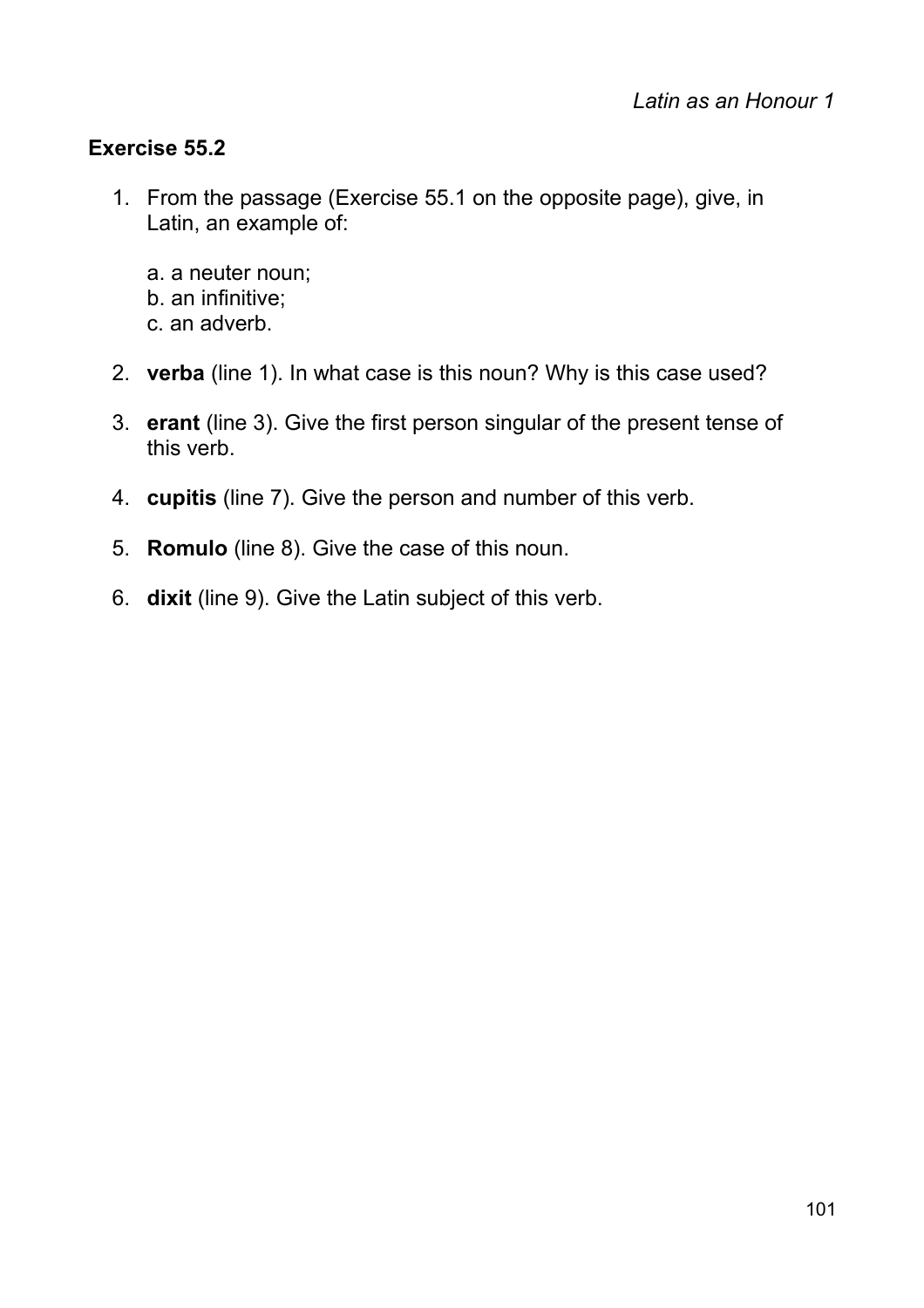## **§56 More about Principal Parts**

Reminder:

Principal parts of a verb are set out like this:

amo, amare, amavi (1) I love English meanings: *I love to love I loved* (present) (infinitive) (perfect)

Here are the principal parts of the remainder of the verbs you have met so far. They are arranged by conjugation. You may be able to spot some patterns or similarities which will make them easier to learn by heart.

#### **First Conjugation**

| aedifico    | aedificare | aedificavi | (1) | I build          |
|-------------|------------|------------|-----|------------------|
| ambulo      | ambulare   | ambulavi   | (1) | I walk           |
| canto       | cantare    | cantavi    | (1) | I sing           |
| clamo       | clamare    | clamavi    | (1) | I shout          |
| festino     | festinare  | festinavi  | (1) | I hurry          |
| habito      | habitare   | habitavi   | (1) | I live           |
| intro       | intrare    | intravi    | (1) | I enter, go in   |
| laudo       | laudare    | laudavi    | (1) | I praise         |
| narro       | narrare    | narravi    | (1) | I tell           |
| navigo      | navigare   | navigavi   | (1) | I sail           |
| neco        | necare     | necavi     | (1) | I kill           |
| oppugno     | oppugnare  | oppugnavi  | (1) | I attack         |
| paro        | parare     | paravi     | (1) | I prepare        |
| porto       | portare    | portavi    | (1) | I carry          |
| rogo        | rogare     | rogavi     | (1) | I ask, ask for   |
| servo       | servare    | servavi    | (1) | I save           |
| specto      | spectare   | spectavi   | (1) | I look at, watch |
| supero      | superare   | superavi   | (1) | I overcome       |
| <b>VOCO</b> | vocare     | vocavi     | (1) | I call           |

It's easy to spot the pattern here. Most first conjugation verbs behave like those above. The one tricky one we've come across so far is:

| do | dare | dedi | (1) | give |  |
|----|------|------|-----|------|--|
|----|------|------|-----|------|--|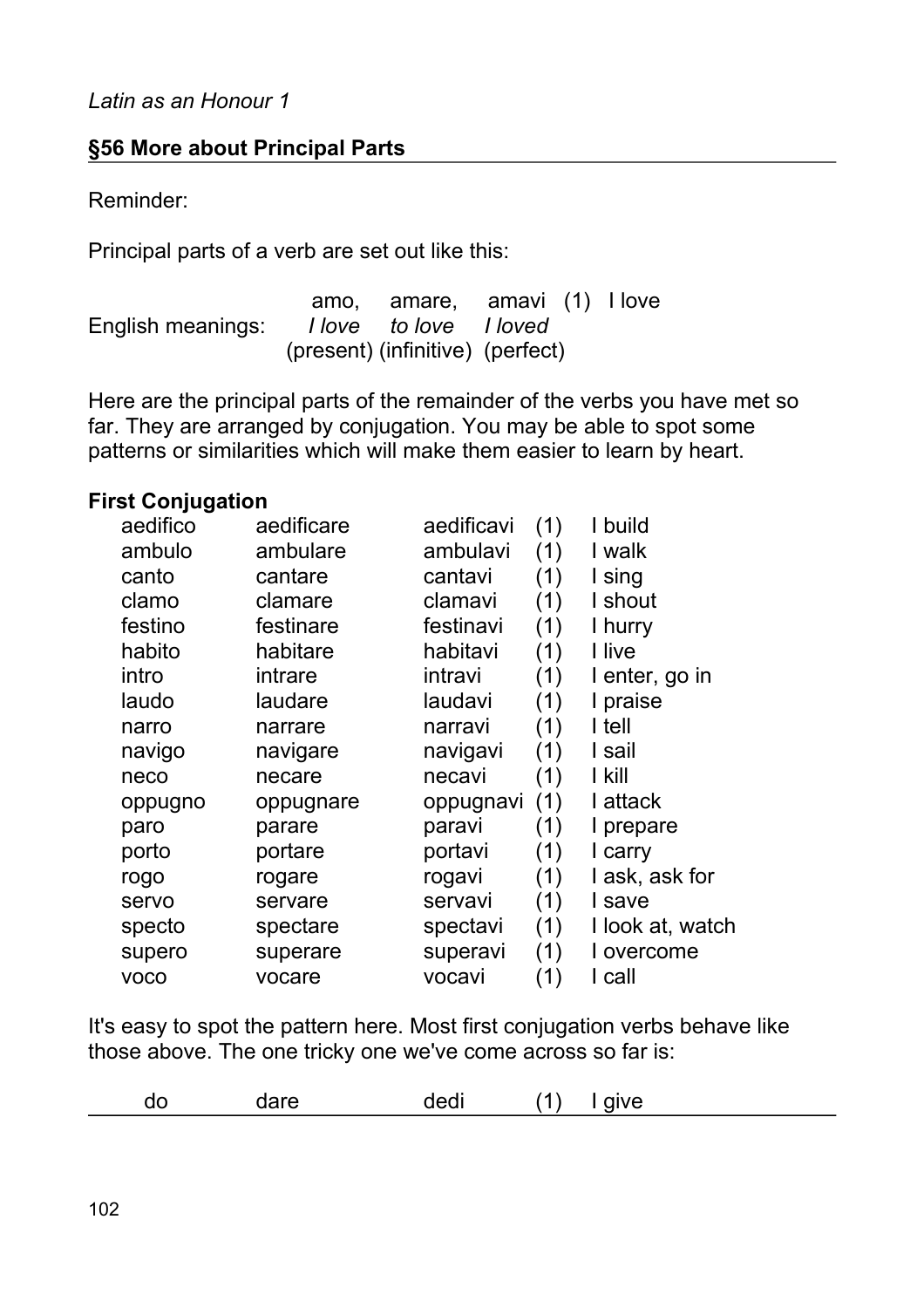| <b>Second Conjugation</b> |  |
|---------------------------|--|
|---------------------------|--|

| deleo     | delere     | delevi   | 2)                | I destroy  |
|-----------|------------|----------|-------------------|------------|
| habeo     | habere     | habui    | $\left( 2\right)$ | have       |
| moneo     | monere     | monui    | $^{\prime}$ 2)    | warn       |
| moveo     | movere     | movi     | $\mathbf{Z})$     | move       |
| respondeo | respondere | respondi | 2)                | reply      |
| teneo     | tenere     | tenui    | 2)                | hold       |
| terreo    | terrere    | terrui   | 2)                | I frighten |
| timeo     | timere     | timui    | $\left( 2\right)$ | fear       |
| video     | videre     | vidi     | $^{\prime}$ 2)    | see        |
|           |            |          |                   |            |

#### **Third Conjugation**

| bibo    | bibere    | bibi          | $\left( 3\right)$ | drink          |
|---------|-----------|---------------|-------------------|----------------|
| consumo | consumere | consumpsi (3) |                   | eat            |
| discedo | discedere | discessi      | 3)                | l depart       |
| lego    | legere    | legi          | (3)               | I read, choose |
| ostendo | ostendere | ostendi       | (3)               | show           |
| pono    | ponere    | posui         | (3)               | put            |
| scribo  | scribere  | scripsi       | $\left(3\right)$  | write          |

#### **Fourth Conjugation**

| dormio | dormire | dormivi | (4) | I sleep              |
|--------|---------|---------|-----|----------------------|
| venio  | venire  | veni    | (4) | I come               |
| cupio  | cupere  | cupivi  |     | $(4$ -ish $)$ I want |
| fugio  | fugere  | fugi    |     | $(4$ -ish $)$ I flee |
| iacio  | iacere  | ieci    |     | $(4$ -ish) I throw   |

As you may have spotted by now, 4-ish verbs go like 3rd conjugation verbs in some ways, and 4th conjugation verbs in others. Some text books call them 'mixed conjugation' verbs and refer to them as (M), others refer to them as 5th conjugation (5), and others as  $3<sup>1</sup>/2$ ! This is explained in greater detail later (§66, page 124).

This may be a lot to take in at once. Don't panic! With practice and the repeated looking up of verbs in this book or in the Common Entrance vocabulary booklet you will soon become familiar with some of the trickier perfect tenses.

The key is: don't guess – take the trouble to look it up!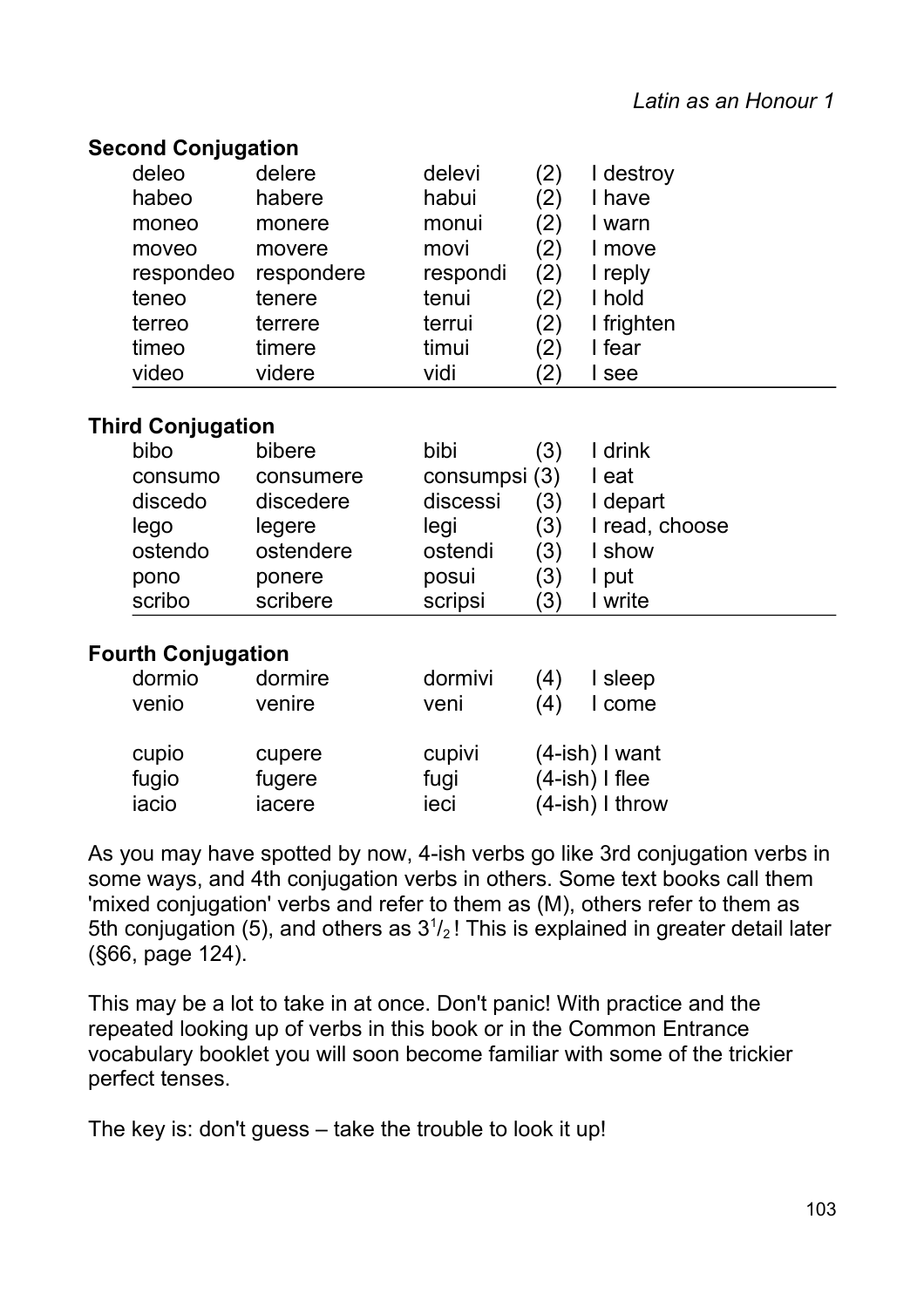## **§57 Practising Principal Parts**

You will need to look up the correct parts of the verbs here, using this book or the Common Entrance vocabulary booklet. Do not guess!

#### **Exercise 57.1 Exercise 57.2**

- 1. We sang. 1. He gave.
- 
- 3. You (sg) wrote. 3. You (sg) held.
- 4. He slept. 4. He saw.
- 5. We threw. 5. We ate.
- 
- 7. They wanted. They wanted. They wanted.
- 
- 9. We moved. 9. They fled.
- 
- 
- 
- 2. They replied. 2. They destroyed.
	-
	-
	-
- 6. You (pl) fled. 6. They departed.
	-
- 8. He put. 6. September 2016. A September 2016. A Vou (pl) slept.
	-
- 10. They gave. 10. We attacked.

#### **Exercise 57.3**

- 1. The slaves destroyed the temples.
- 2. The slave girls ate the food.
- 3. The master praised the slave.
- 4. The poets wrote books.
- 5. The teacher frightened the boys.

#### **Exercise 57.4**

- 1. The farmers threw spears.
- 2. The horse drank water.
- 3. The slave moved the arrows.
- 4. The inhabitant read a book.
- 5. The girls praised the horses.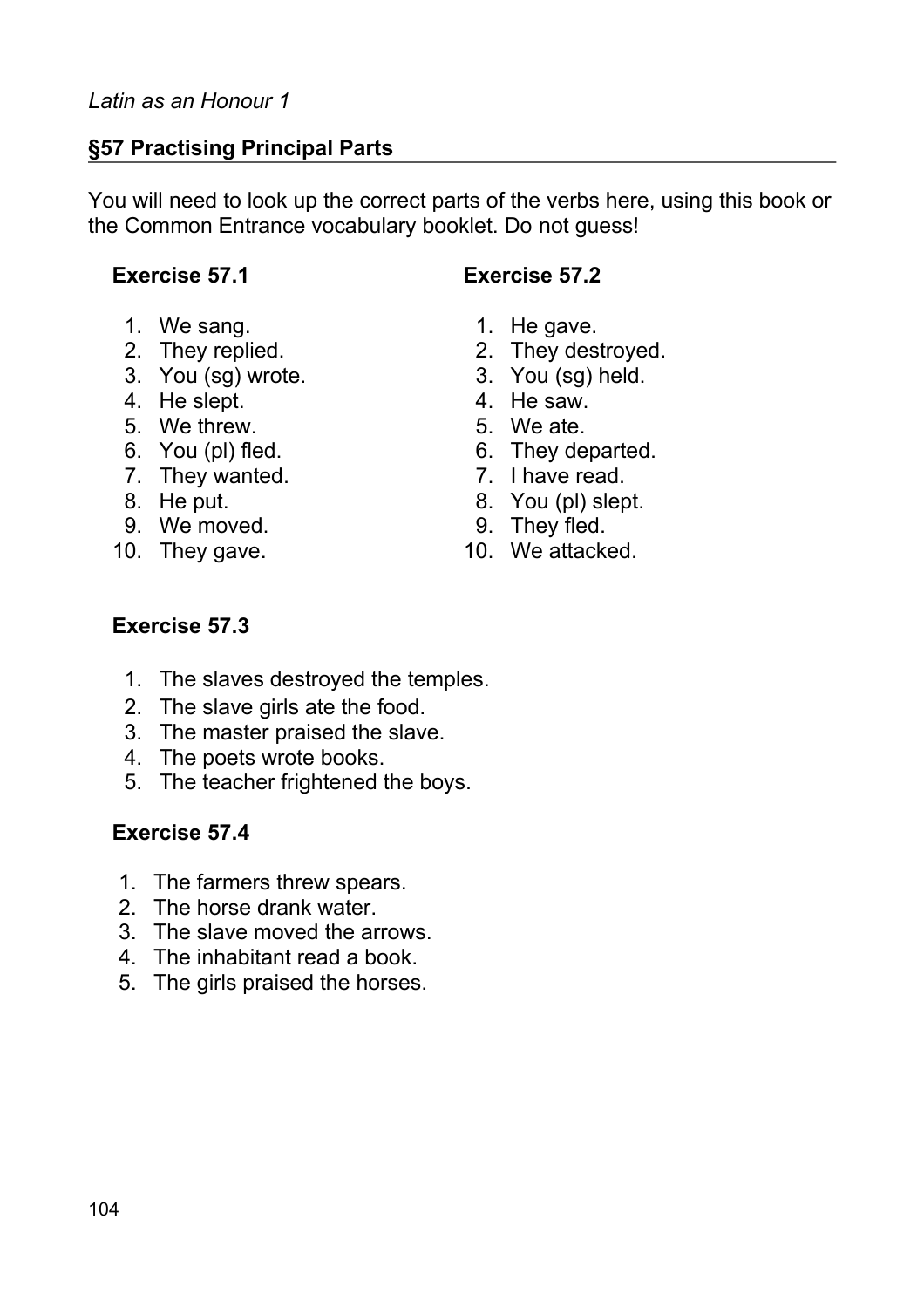## **§58 Adjectives in –er.**

You have already met the adjective *bonus* – 'good'.

Two further groups of adjectives behave in more or less the same way, except that their masculine endings go like *puer* or *ager.*

Compare these two tables:

|                 |             | <b>GENDER</b> |           |           |
|-----------------|-------------|---------------|-----------|-----------|
| <b>NUMBER</b>   | <b>CASE</b> | masculine     | feminine  | neuter    |
| <b>SINGULAR</b> | nominative  | miser         | misera    | miserum   |
|                 | vocative    | miser         | misera    | miserum   |
|                 | accusative  | miserum       | miseram   | miserum   |
|                 | genitive    | miseri        | miserae   | miseri    |
|                 | dative      | misero        | miserae   | misero    |
|                 | ablative    | misero        | misera    | misero    |
| <b>PLURAL</b>   | nominative  | miseri        | miserae   | misera    |
|                 | vocative    | miseri        | miserae   | misera    |
|                 | accusative  | miseros       | miseras   | misera    |
|                 | genitive    | miserorum     | miserarum | miserorum |
|                 | dative      | miseris       | miseris   | miseris   |
|                 | ablative    | miseris       | miseris   | miseris   |

**miser, misera, miserum = miserable**

(this keeps the letter *e* throughout, like *puer*)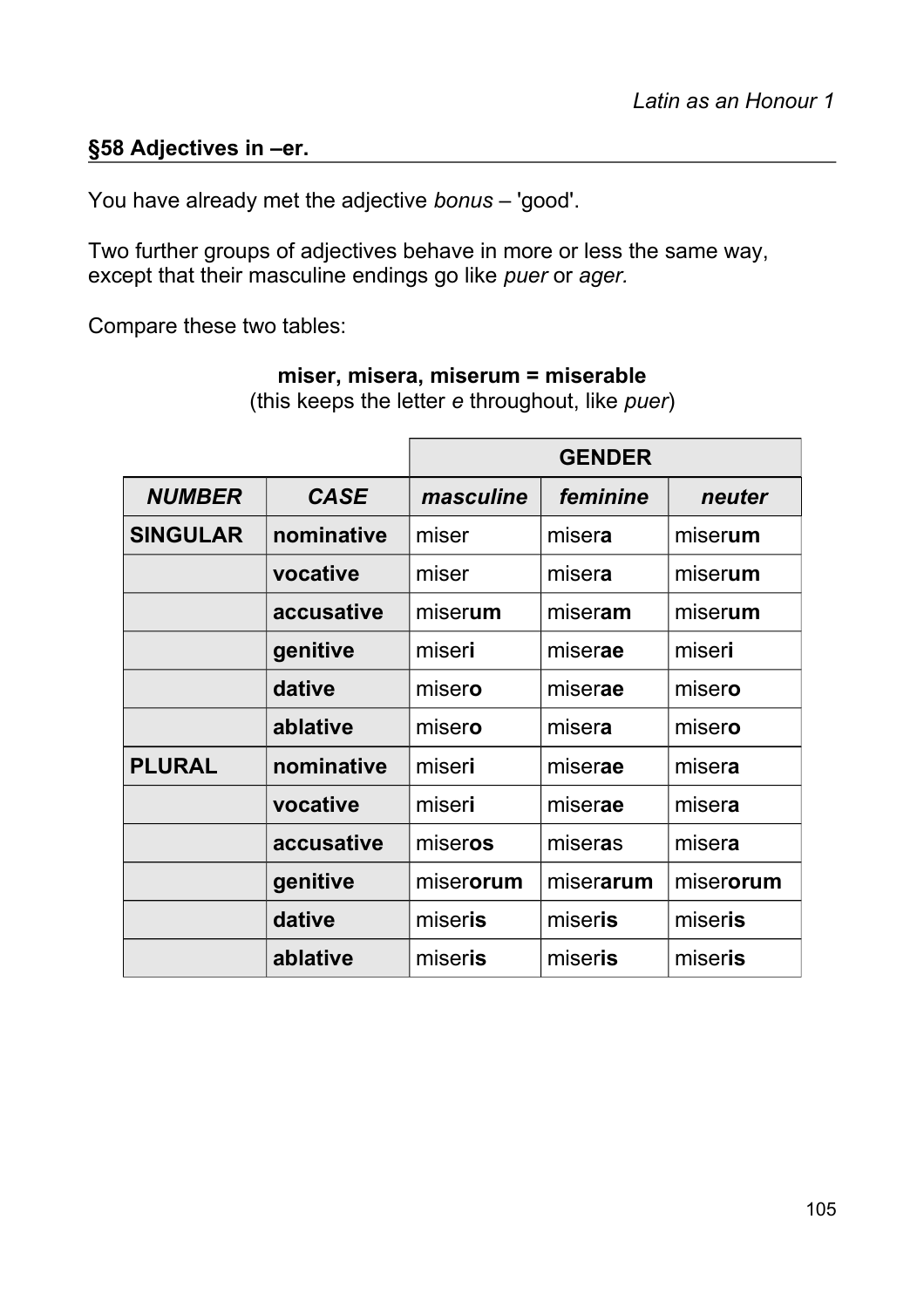# **pulcher, pulchra, pulchrum = beautiful**

(this drops the letter *e* after the vocative singular, just like *ager*)

|                 |             | <b>GENDER</b> |            |            |
|-----------------|-------------|---------------|------------|------------|
| <b>NUMBER</b>   | <b>CASE</b> | masculine     | feminine   | neuter     |
| <b>SINGULAR</b> | nominative  | pulcher       | pulchra    | pulchrum   |
|                 | vocative    | pulcher       | pulchra    | pulchrum   |
|                 | accusative  | pulchrum      | pulchram   | pulchrum   |
|                 | genitive    | pulchri       | pulchrae   | pulchri    |
|                 | dative      | pulchro       | pulchrae   | pulchro    |
|                 | ablative    | pulchro       | pulchra    | pulchro    |
| <b>PLURAL</b>   | nominative  | pulchri       | pulchrae   | pulchra    |
|                 | vocative    | pulchri       | pulchrae   | pulchra    |
|                 | accusative  | pulchros      | pulchras   | pulchra    |
|                 | genitive    | pulchrorum    | pulchrarum | pulchrorum |
|                 | dative      | pulchris      | pulchris   | pulchris   |
|                 | ablative    | pulchris      | pulchris   | pulchris   |

Adjectives which behave like *pulcher are:*

| noster, nostra, nostrum | = | OUr           |
|-------------------------|---|---------------|
| vester, vestra, vestrum | = | your (plural) |
| sacer, sacra, sacrum    | ≕ | sacred        |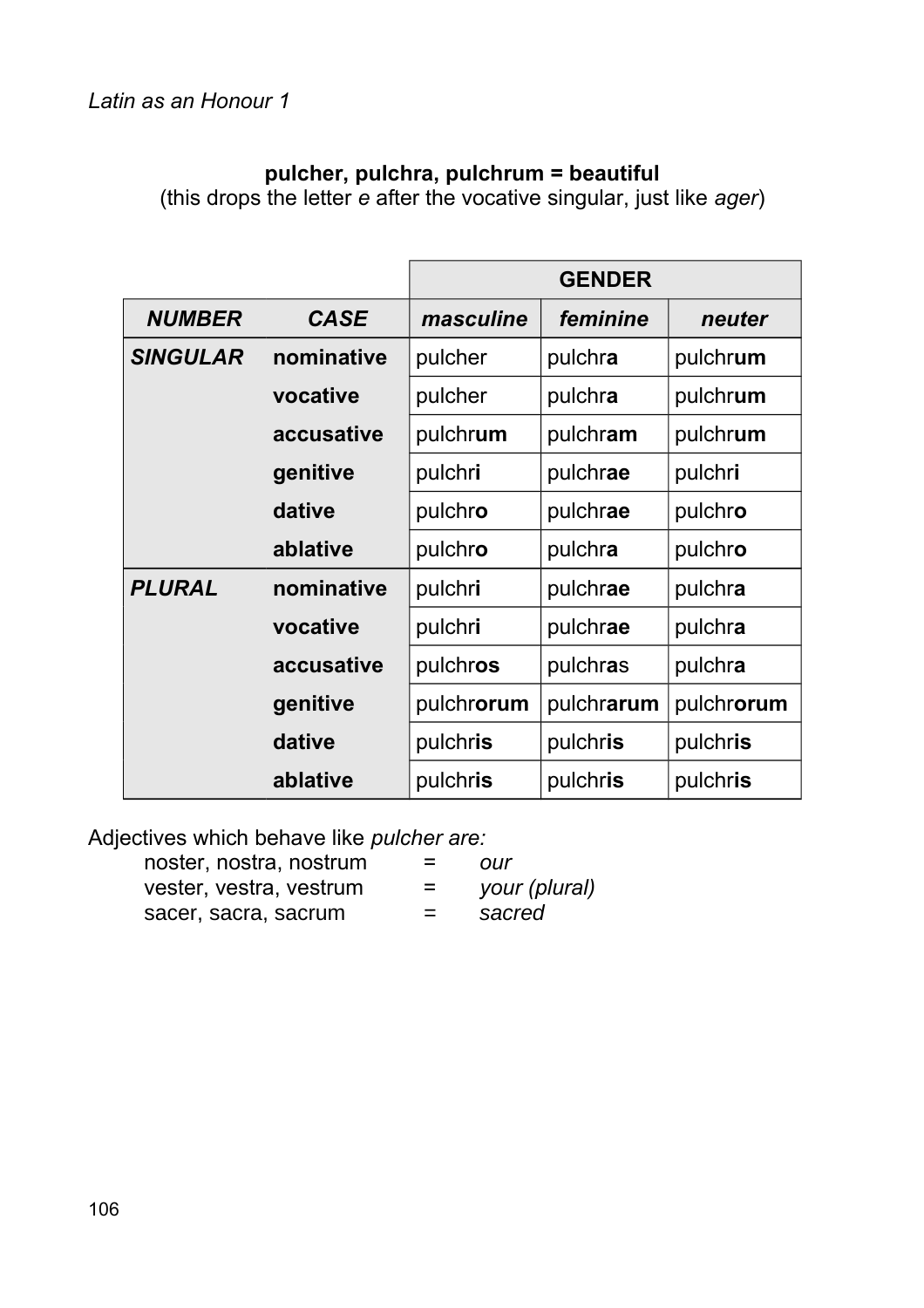*Latin as an Honour 1*

(This page is intentionally content free)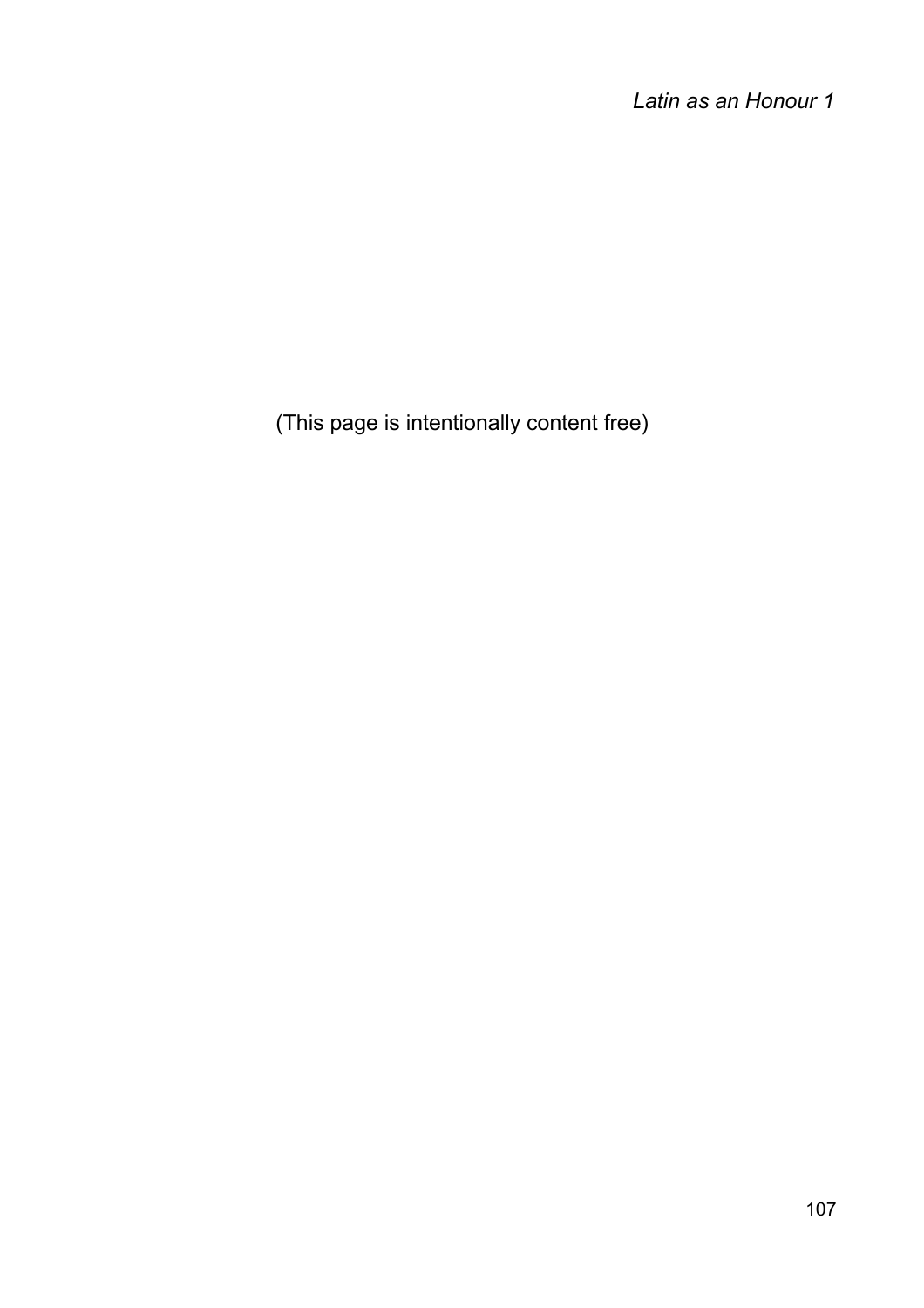# **§59 Romulus and Remus (Part 9)**

## **Exercise 59.1**

Translate the following passage into good English.

# *The gods give Romulus and Remus some guidance.*

| 1  | Romulus et Remus ad fluvium venerunt. multi          | $quoque = also$<br>$adsum = I$ am present                              |
|----|------------------------------------------------------|------------------------------------------------------------------------|
|    | amici quoque aderant. nomen fluvii erat              | $nomen = name$<br>Tiberis $=$ the Tiber                                |
|    | <u>Tiberis</u> . pueri et socii oppidum novum in hoc | socius, $-i$ m. $=$ ally<br>$hoc = this$                               |
|    | loco aedificare constituerunt. prope fluvium         | locus, $-i$ m. $=$ place<br>septem = seven<br>$montes = mountains$     |
| 5  | erant septem montes. Romulus primum                  | $primus = first$<br>montem = mountain                                  |
|    | montem, Remus secundum montem ascendit.              | secundus = second<br>ascendo, -ere, ascendi (3)<br>$=$ I go up, climb  |
|    | pueri iam fessi erant. hic steterunt et signum       | $fessus = tired$<br>$hic = here$                                       |
|    | deorum exspectaverunt. non diu                       | sto, stare, steti $(1) = I$<br>stand                                   |
|    | exspectaverunt. Remus sex aquilas in caelo           | signum, $-i$ n. = signal<br>exspecto $(1) = I$ wait for<br>$sex = six$ |
| 10 | conspexit. ubi aquilas vidit, laetus erat. risit.    | aquila, -ae $f =$ eagle<br>conspicio, -ere, conspexi                   |
|    | deinde Romulus duodecim aquilas in caelo             | $(4-ish) = I$ catch sight of<br>rideo, ridere, risi $(2) = I$          |
|    | conspexit. ubi aquilas vidit, laetus erat. risit.    | laugh<br>$duodecim = twelve$                                           |

| <b>Vocabulary Box 27</b> |                                      |  |
|--------------------------|--------------------------------------|--|
| ally                     | socius, -i m.                        |  |
| here                     | hic                                  |  |
| I am present/here        | adsum, adesse, adfui (see §60 below) |  |
| I am away/not present    | absum, abesse, afui (see §60 below)  |  |
| I laugh/laugh at         | rideo, ridere, risi (2)              |  |
| I stand                  | sto, stare, steti (1)                |  |
| tired                    | fessus, -a, -um                      |  |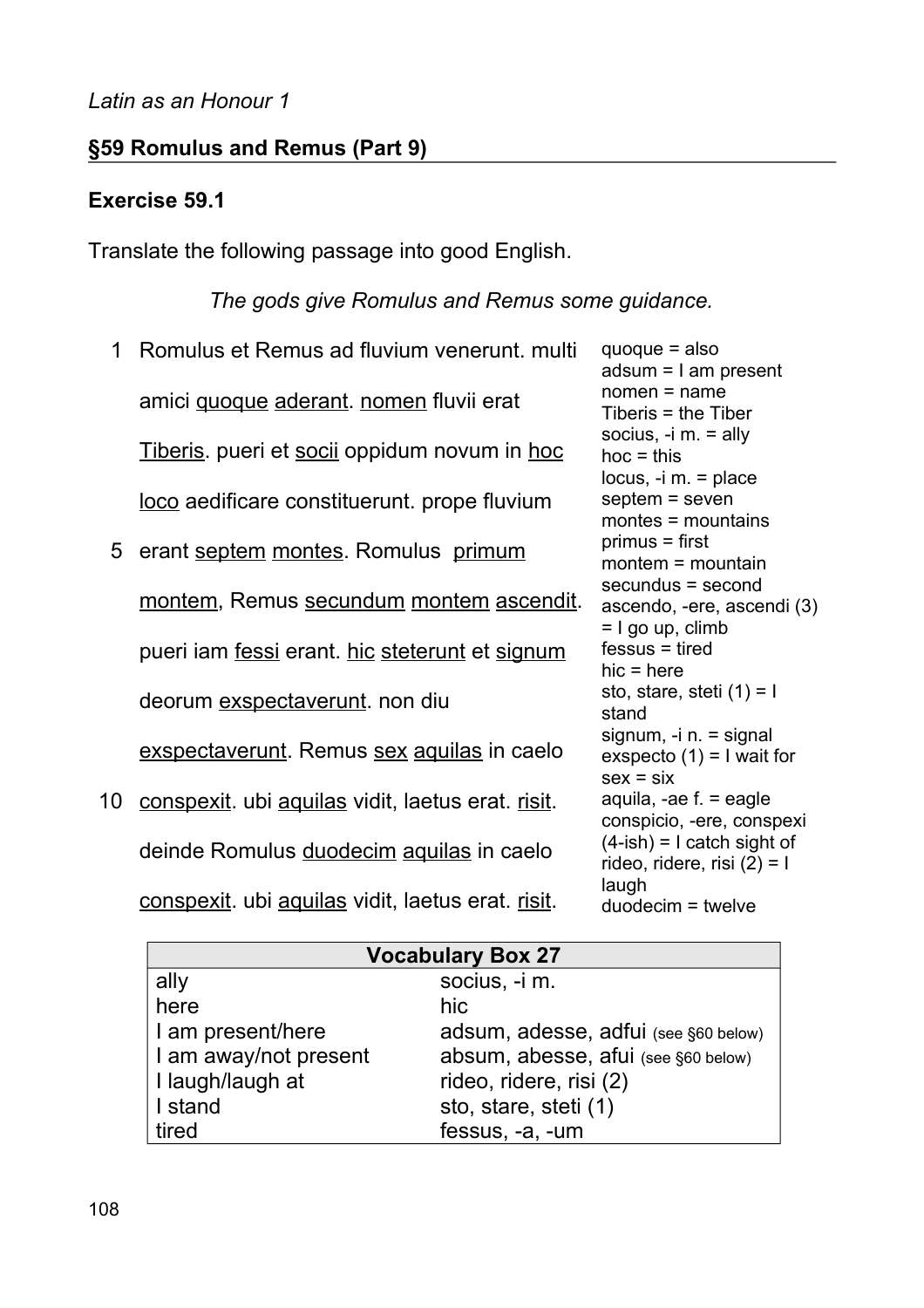# **Exercise 59.2**

- 1. From the passage (Exercise 59.1 on the opposite page), give, in Latin, an example of:
	- a. a preposition; b. an infinitive; c. an adverb.
- 2. **venerunt** (line 1). Give the person, number and tense of this verb.
- 3. **loco** (line 3). In what case is this noun? Why is this case used?
- 4. **steterunt** (line 7). Give the first person singular of the present tense of this verb.
- 5. **conspexit** (line 9). Give the Latin subject of this verb.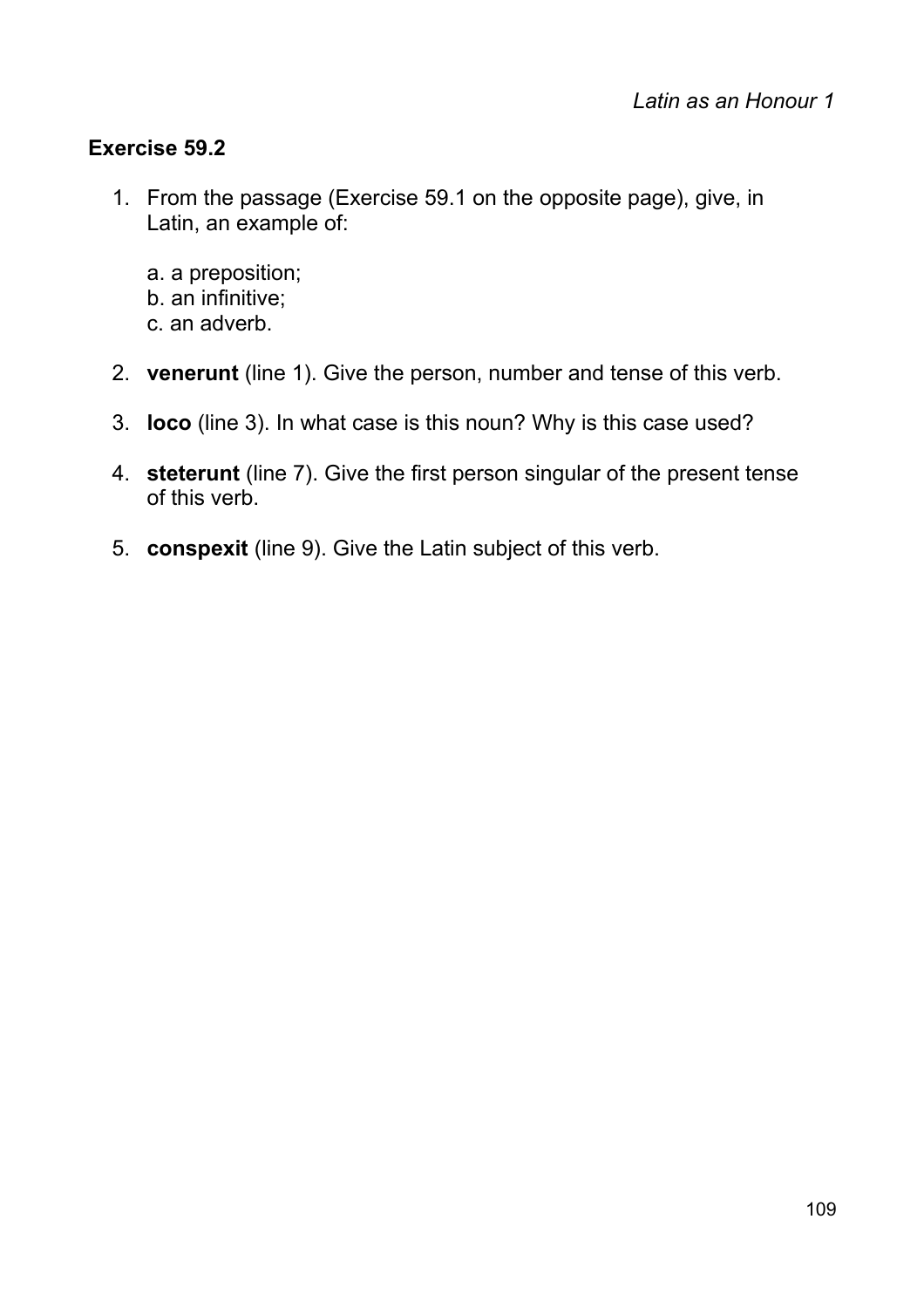## **§60** *sum***,** *adsum* **and** *absum*

You have already met (§22) the irregular verb *to be – sum, esse, fui.*

Two other verbs go just like it, the only change being the addition of two letters at the front:

| I am present / here           | adsum, adesse, adfui |  |
|-------------------------------|----------------------|--|
| I am absent / away / not here | absum, abesse, afui  |  |

## **Examples**

multi amici aderant. *Many friends were present.* multi amici aberant. *Many friends were away*.

# **Exercise 60.1**

- 1. My friend is present.
- 2. My friend is absent.
- 3. I was away for a long time.
- 4. My friends were away.
- 5. Who is here?
- 6. Boys and girls are here.
- 7. Many men were present in the temple.
- 8. We were not present.
- 9. We are here.
- 10 Why are the boys not present?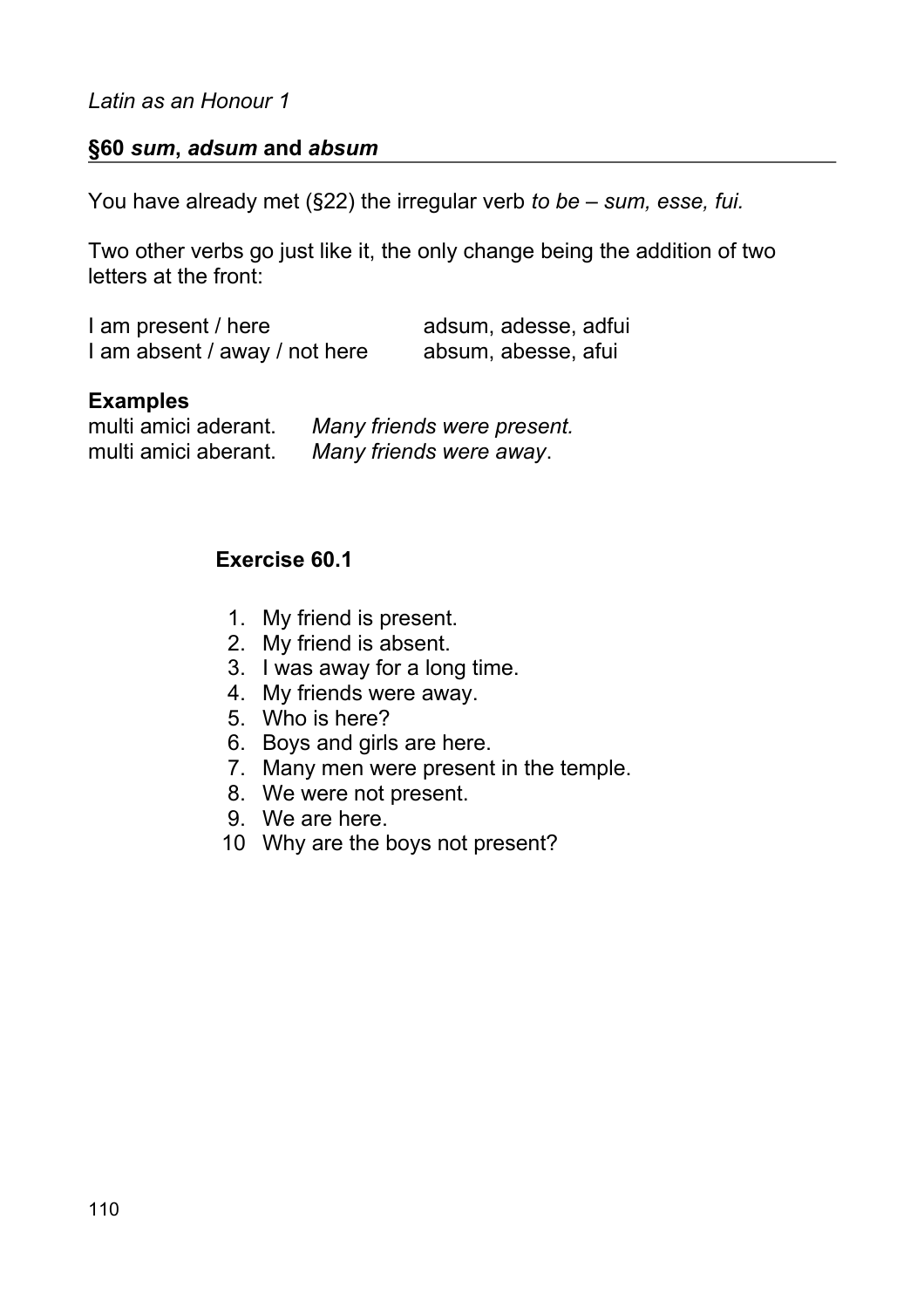# **§61 Cardinal and Ordinal Numbers**

The cardinal numbers are what we would call the ´normal´ numbers. Here are the Latin cardinal numbers from one to ten.

## **Cardinal Numbers**

| unus     | one   |
|----------|-------|
| duo      | two   |
| tres     | three |
| quattuor | four  |
| quinque  | five  |
| sex      | six   |
| septem   | seven |
| octo     | eight |
| novem    | nine  |
| decem    | ten   |

The ordinal numbers express the order in which they occur. Here are the ordinal numbers from first to tenth.

# **Ordinal Numbers**

| primus, -a, -um   | first   |
|-------------------|---------|
| secundus, -a, -um | second  |
| tertius, -a, -um  | third   |
| quartus, -a, -um  | fourth  |
| quintus, -a, -um  | fifth   |
| sextus, -a, -um   | sixth   |
| septimus, -a, -um | seventh |
| octavus, -a, -um  | eighth  |
| nonus, -a, -um    | ninth   |
| decimus, -a, -um  | tenth   |

Ordinal numbers are adjectives and behave like your table of *bonus*.  $S_0$ :

| The first boy.  | puer primus.   | (masculine) |
|-----------------|----------------|-------------|
| The first girl. | puella prima.  | (feminine)  |
| The first war.  | bellum primum. | (neuter)    |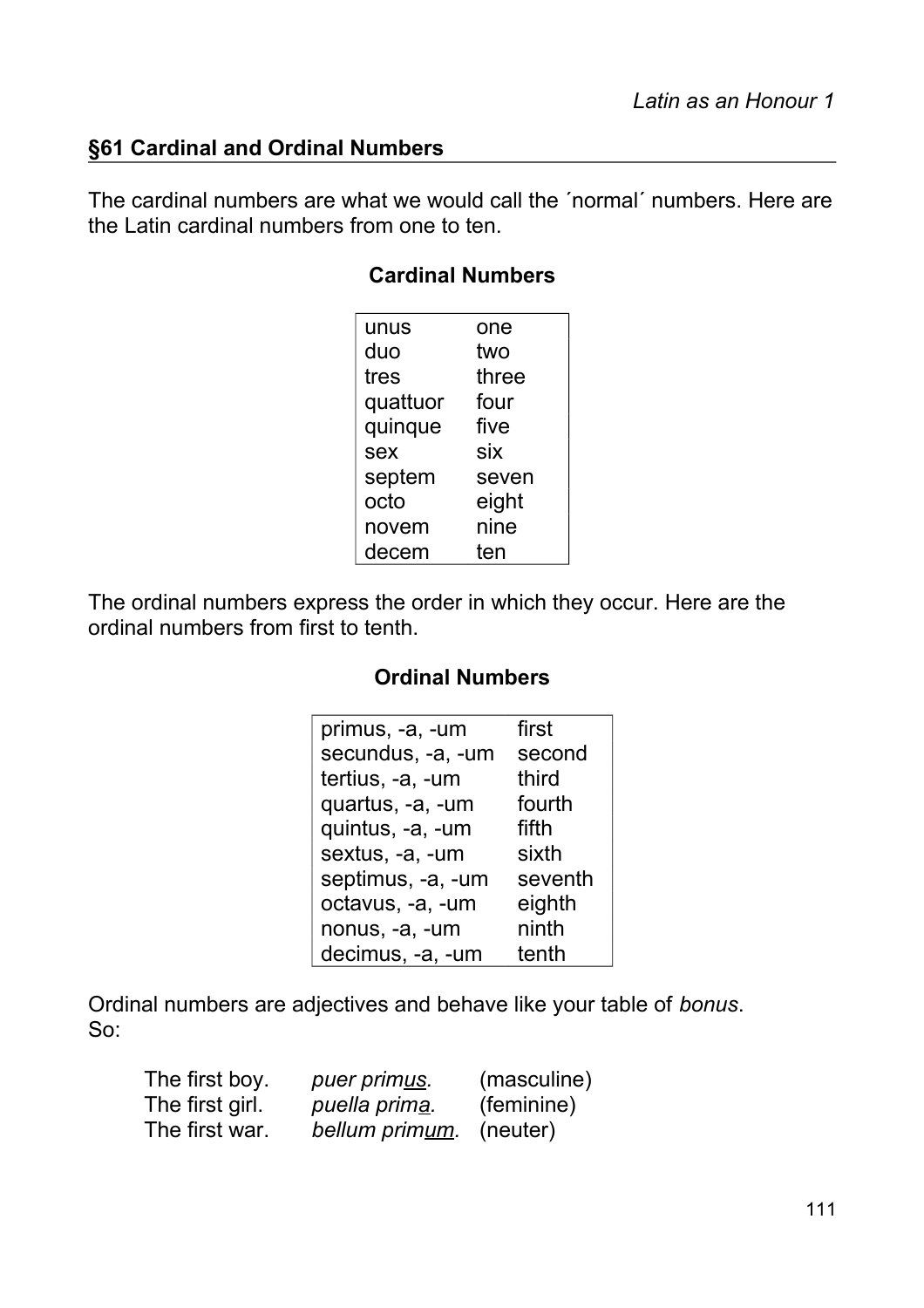# **§62 Romulus and Remus (Part 10)**

# **Exercise 62.1**

Translate the following passage into good English.

*The gods give Romulus and Remus some guidance.*

| 1  | Romulus haec verba Remo dixit:            | haec $=$ these<br>$dico, -ere, dixi (3) = I say$                     |
|----|-------------------------------------------|----------------------------------------------------------------------|
|    | 'Reme, aquilasne vidisti? ego duodecim    | $a$ quila = eagle<br>-ne $=$ turns the sentence into a               |
|    | aquilas vidi. tu modo sex vidisti. in hoc | question<br>$eqo = 1$                                                |
|    | loco igitur oppidum nostrum novum         | $duodecim = twelve$<br>$tu = you$<br>$mode = only$                   |
| 5  | aedificare debemus. hic locus sacer est.' | $hoc = this$<br>$locus, -i$ m. = place                               |
|    | Remus, ubi verba Romuli audivit, iratus   | debeo, -ere, debui $(2)$ = 1 must,<br>ought, have to<br>$hic = this$ |
|    | erat. Romulo respondit:                   | sacer $=$ sacred, holy                                               |
|    | 'esne insanus, Romule? ego sex aquilas    | $insanus, -a, -um = mad$<br>meus, $-a$ , $-um = my$                  |
|    | meas vidi antequam tu duodecim aquilas    | $antequam = before$<br>tuus, $-a$ , $-um = your$                     |
| 10 | tuas vidisti. ego igitur, non tu, oppidum |                                                                      |
|    | novum facere debeo.'                      | facio, -ere, feci $(4$ -ish $) = 1$<br>make, do, build               |
|    | pueri non laeti erant. itaque Romulus et  | $i$ taque = and so<br>$se =$ themselves                              |
|    | Remus et socii inter se disputabant.      | disputo $(1) = I$ argue                                              |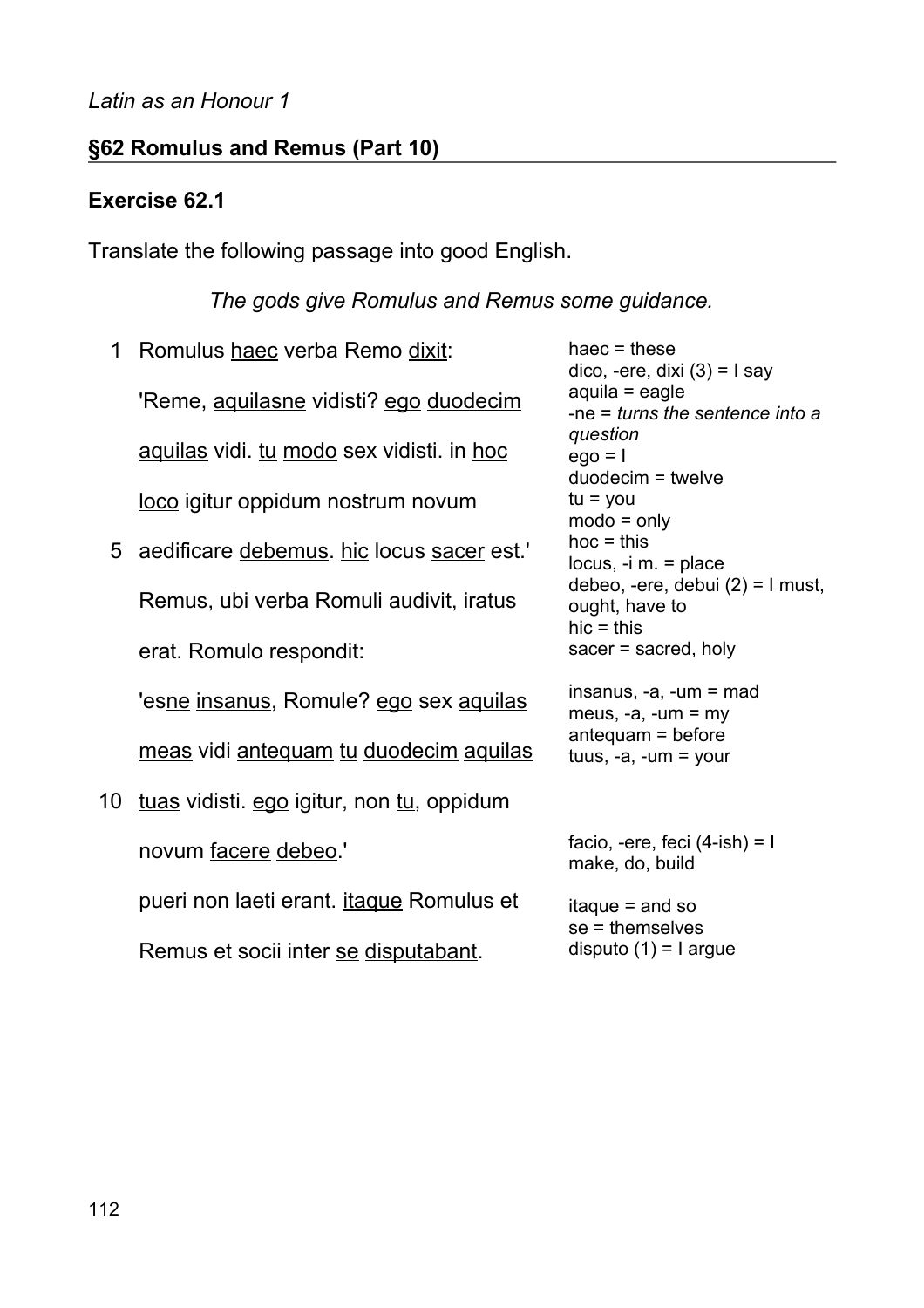| <b>Vocabulary Box 28</b> |                           |  |
|--------------------------|---------------------------|--|
| and so                   | itaque                    |  |
| I make, I do             | facio, -ere, feci (4-ish) |  |
| I say                    | dico, -ere, dixi (3)      |  |
| my                       | meus, -a, -um             |  |
| place                    | locus, -i m.              |  |
| your (singular)          | $t$ uus, $-a$ , $-um$     |  |
| (question)               | $-ne?$                    |  |

# **Exercise 62.2**

- 1. From the passage (Exercise 62.1 on the opposite page), give, in Latin, an example of:
	- a. a cardinal number;
	- b. an infinitive;
	- c. an adjective.
- 2. **Remo** (line 1). In what case is this noun?
- 3. **vidisti** (line 2). Give the tense of this verb.
- 4. **audivit** (line 6). Give the Latin subject and the Latin object of this verb.
- 5. **erat** (line 7). Give the first person singular of the present tense of this verb.
- 6. **vidi** (line 9). Give the person and number of this verb.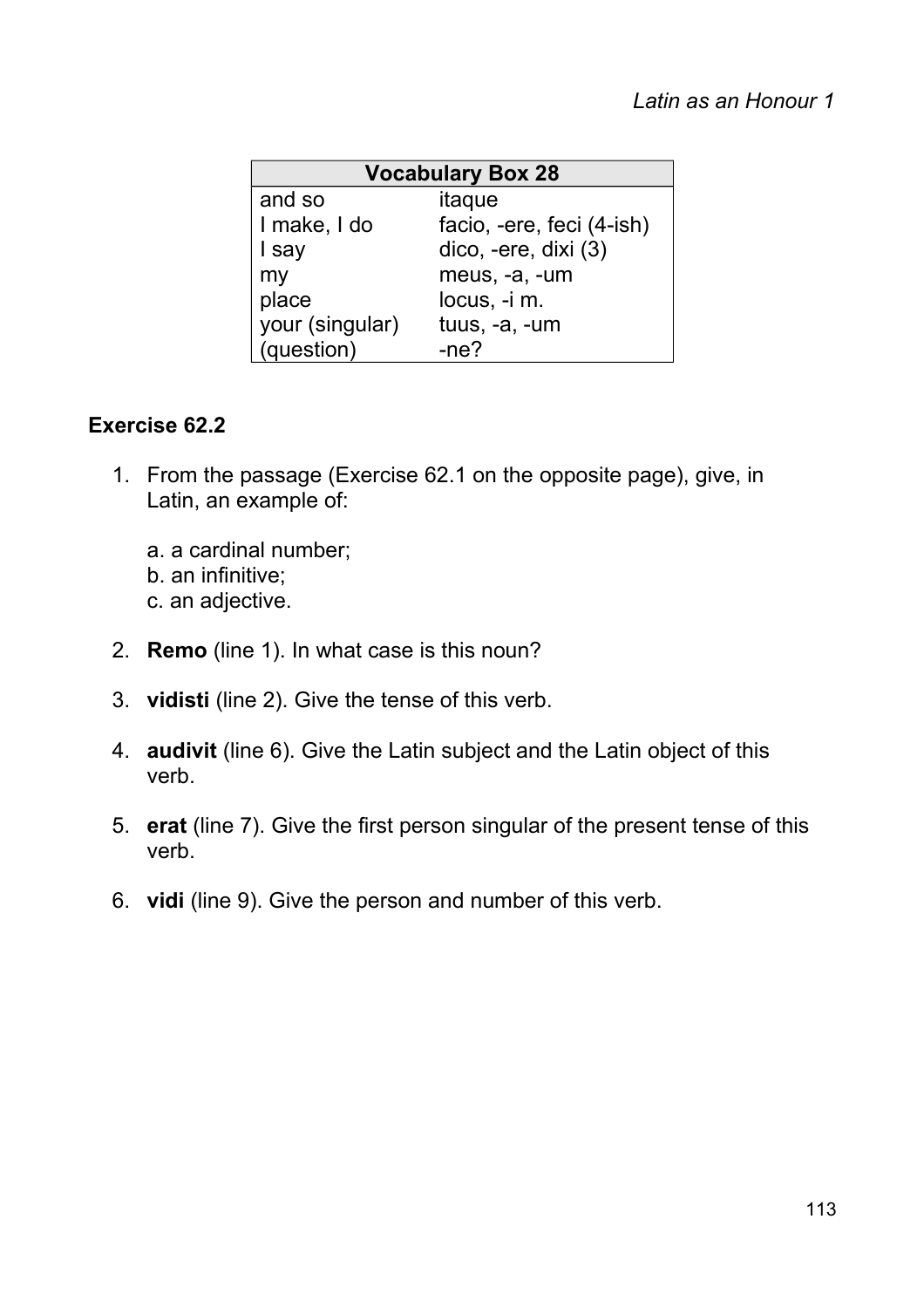# **§63** *You* **and** *I*

You will find these words referred to in grammar books as first person pronouns (*I, we*) and second person pronouns (*You*).

| I GISUNGI I IUNUGIIS |            |                 |    |            |                  |
|----------------------|------------|-----------------|----|------------|------------------|
|                      |            | first<br>person |    |            | second<br>person |
| <b>SINGULAR</b>      | nominative | ego             |    | tu         | you              |
|                      | accusative | me              | me | te         | you              |
| <b>PLURAL</b>        | nominative | nos             | we | <b>VOS</b> | you              |
|                      | accusative | nos             | us | <b>VOS</b> | you              |

## **Personal Pronouns**

The nominatives of these pronouns are sometimes used to add extra emphasis or to point out a contrast.

## **Examples**:

puella servum vidit. ego servum non vidi. *The girl saw the slave. I did not see the slave.*

ego ambulo, sed tu curris. *I am walking, but you are running.*

vos discedebatis, nos manebamus. *You were departing, we were staying.*

# **Exercise 63.1**

- 1. The girl likes me.
- 2. The master likes us.
- 3. I like you (singular).
- 4. They like us.
- 5. They do not like you (plural).
- 6. The queen is watching us.
- 7. The master hears you (singular).
- 8. The poet praises you (plural).
- 9. The master is ordering us.
- 10. I am asking you (singular).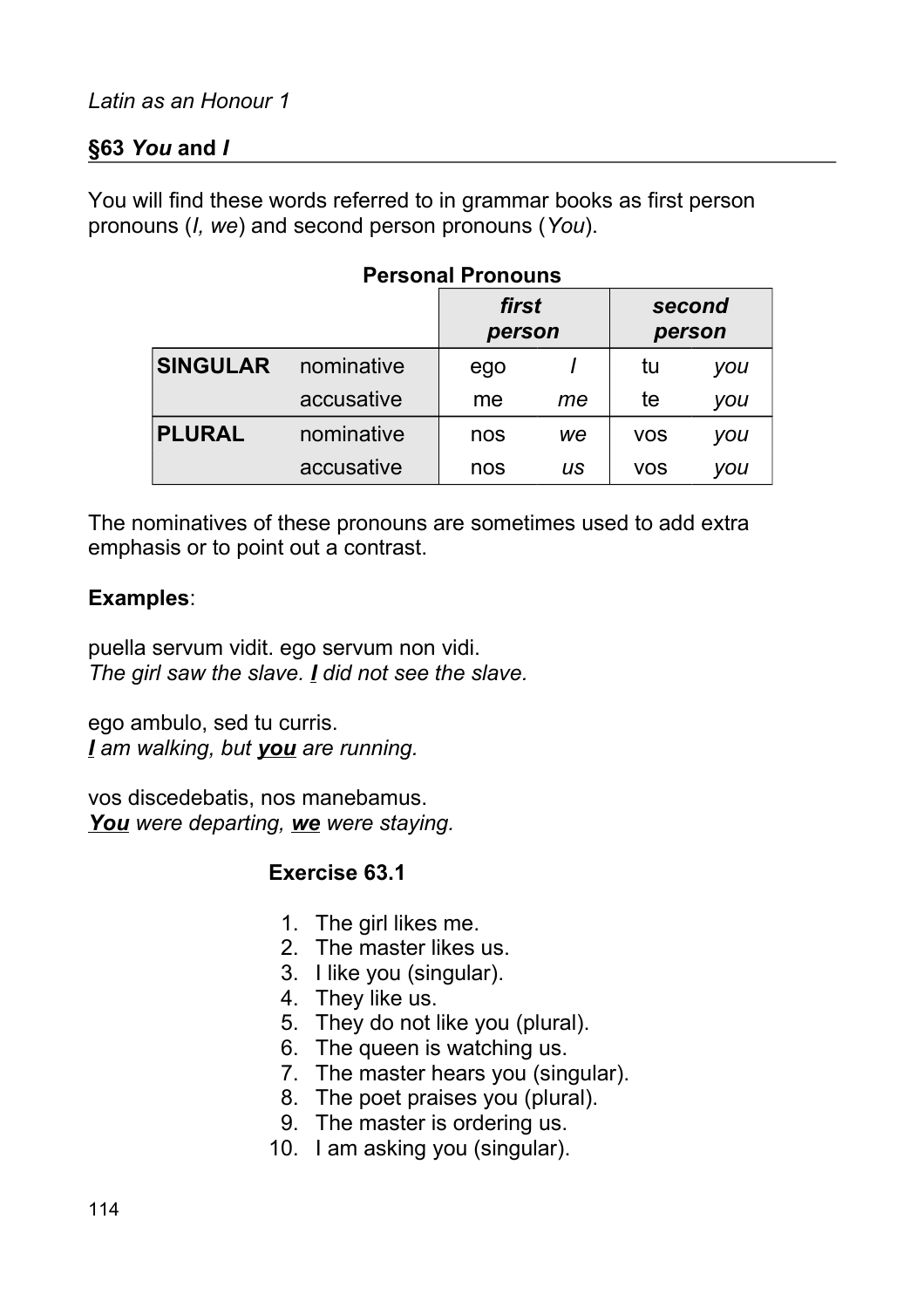# **Exercise 63.2**

- 1. You (plural) ran, we walked.
- 2. I had spears, you (singular) had arrows.
- 3. I like you (singular), but you (singular) do not like me.
- 4. The master saw you (plural), but he did not see us.
- 5. You (singular) remained, but we departed.

# **TRIPLE STINKER**

# **Exercise 63.3**

- 1. The bad master ordered me to kill the slave with a big sword.
- 2. With the help of the gods you (singular) and I built a new town on the beautiful island.
- 3. The slaves are fighting against us. Prepare your spears and arrows, men!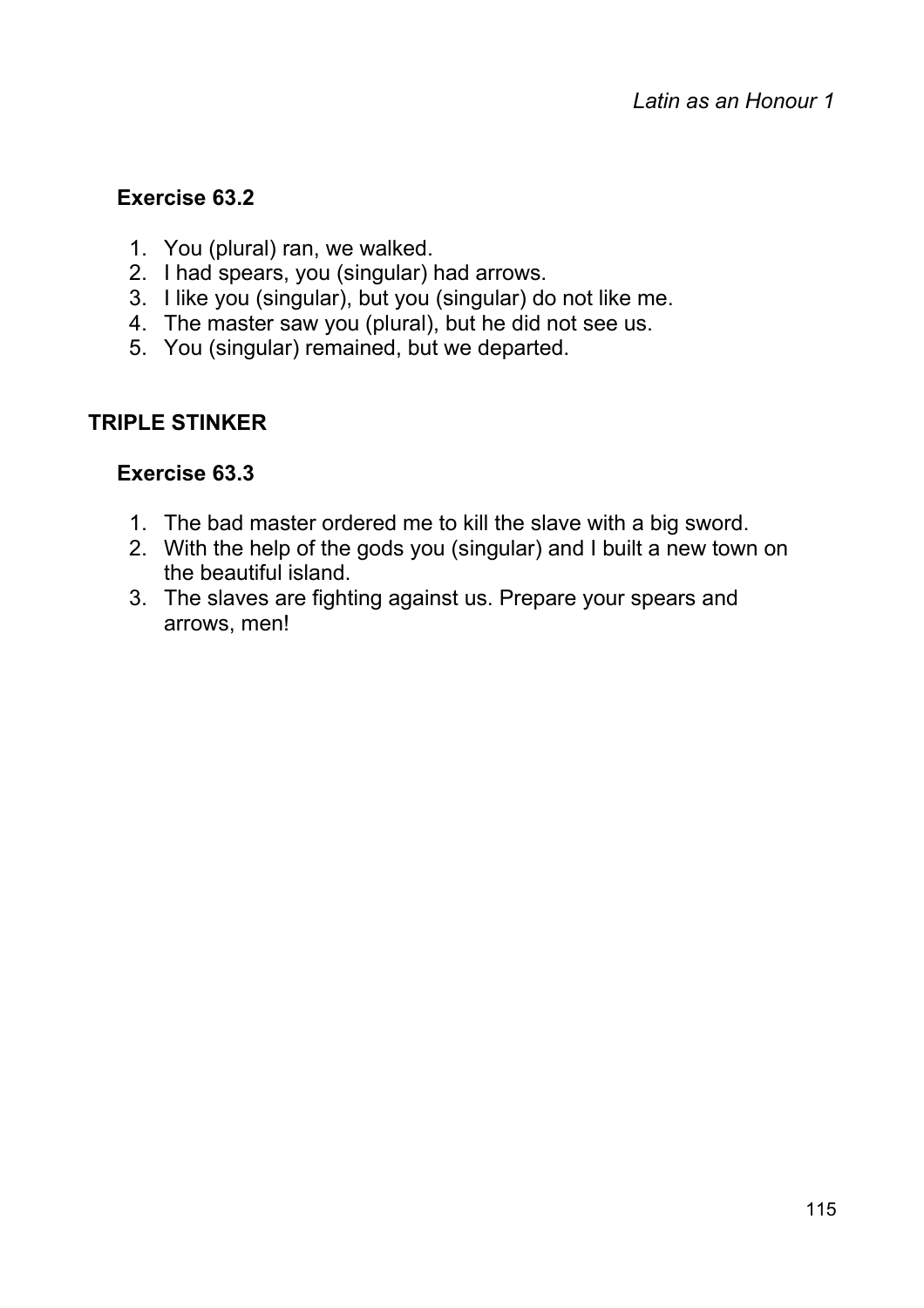## **§64 Open Questions**

An open question is a question which expects the answer *yes* or *no*.

In English, a statement is often turned into an open question by altering the word order and adding a question mark at the end.

## **Examples**

He is walking. Is he walking? We were laughing. Were we laughing? They saw. Did they see?

**Statement Question**

In Latin, to change a statement into an open question you do two simple things:

- 1. Add **–ne** to the end of the **first** word in the Latin sentence.
- 2. Add a question mark at the end of the sentence.

Easy, or what?

# **Examples**

## **Statement Question**

#### ambulat. *He is walking.* ambulat**ne?** *Is he walking?* puellae ridebant. *The girls were laughing.* puellae**ne** ridebant**?** *Were the girls laughing?* Romulus aquilam vidit. Romulus**ne** aquilam vidit? *Romulus saw an eagle. Did Romulus see an eagle?*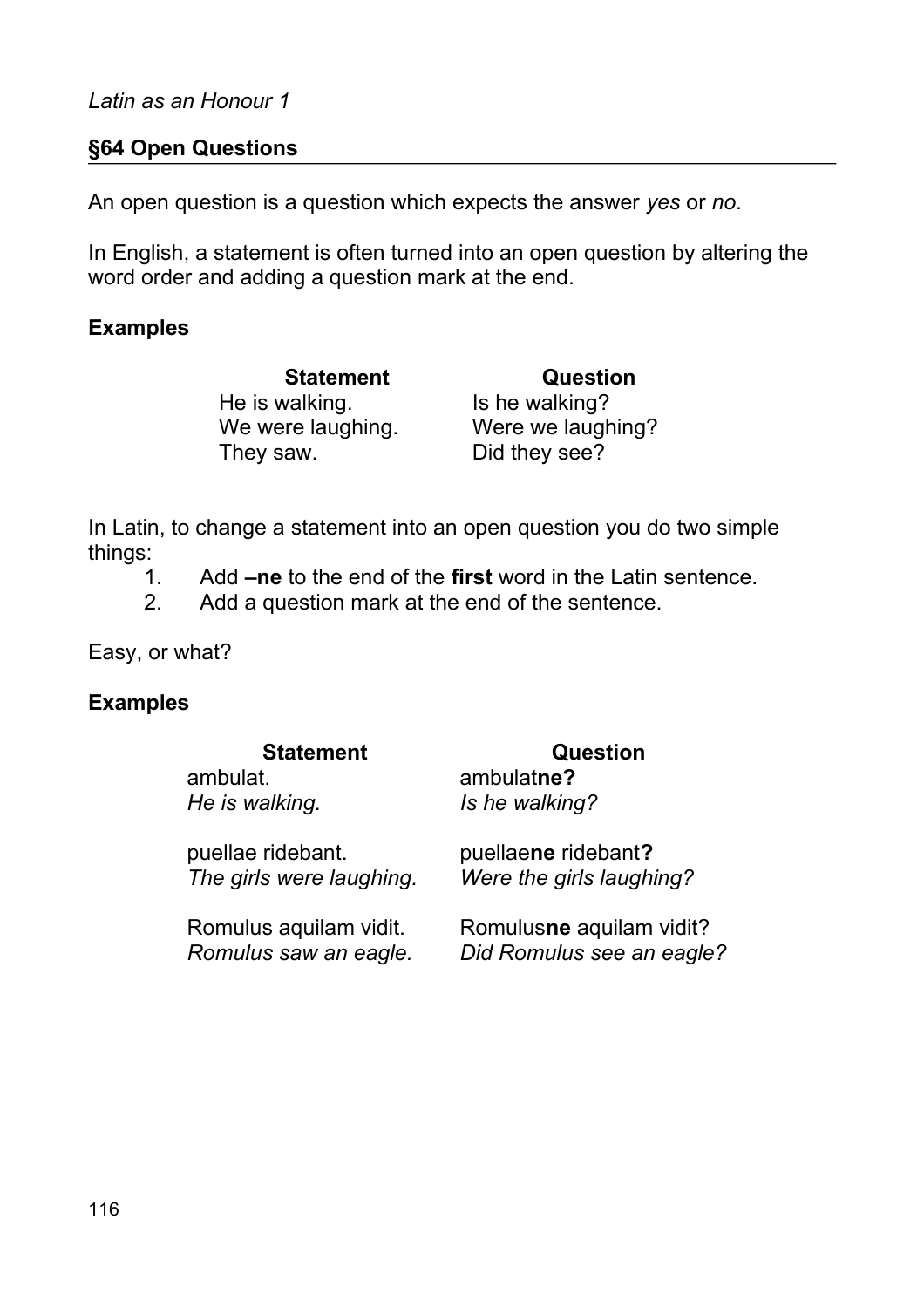# **Exercise 64.1**

- 1. Are they laughing?
- 2. Is he singing?
- 3. Are we attacking?
- 4. Are you (singular) coming?
- 5. Was he writing?
- 6. Were they sleeping?
- 7. Were we sailing?
- 8. Did you (singular) see?
- 9. Did they fight?
- 10. Did he remain?

# **Exercise 64.2**

- 1. Are the girls laughing?
- 2. Is the master sleeping?
- 3. Were the slaves playing?
- 4. Was the friend coming?
- 5. Did the men depart?
- 6. Was the son listening?
- 7. Did the boy laugh?
- 8. Were the horses afraid?
- 9. Did the farmers attack?
- 10. Is the daughter drinking?

# **Exercise 64.3**

- 1. Does the boy love the girl?
- 2. Did the teacher eat the food?
- 3. Were the slaves drinking wine?
- 4. Did the slaves build a temple?
- 5. Were the men carrying shields?

# **Exercise 64.4**

- 1. Do girls always like boys?
- 2. Did the farmer lead the horses into the field?
- 3. Are the girls hurrying along the road?
- 4. Did the farmers stay in the field for a long time?
- 5. Was the slave carrying water out of the temple?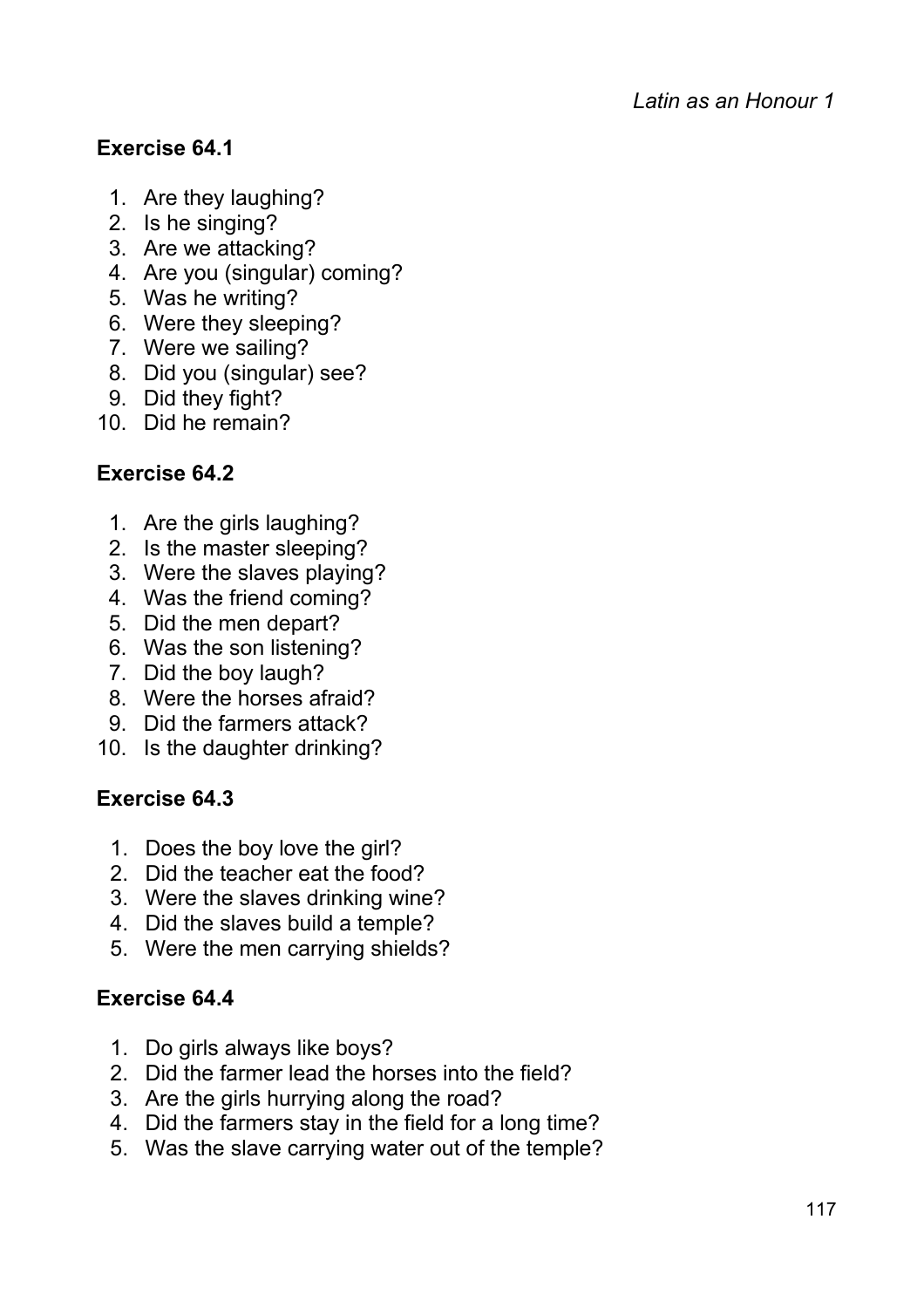# **TRIPLE STINKER**

# **Exercise 64.5**

- 1. Did you (singular) see the beautiful girl in town yesterday?
- 2. Did the master's angry slaves destroy many temples?
- 3. Did the teacher say many angry words to the bad boys?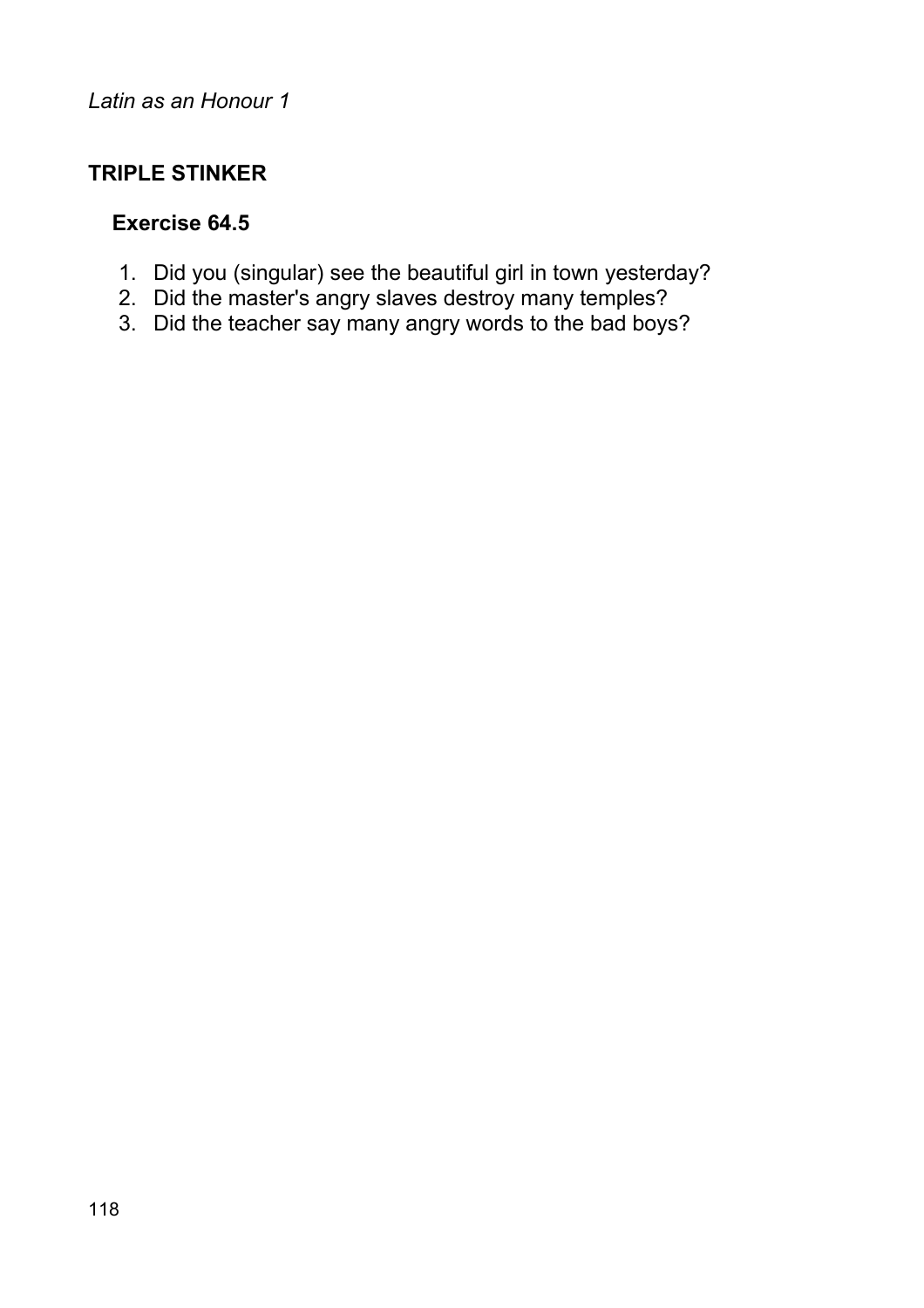(This page is intentionally content free)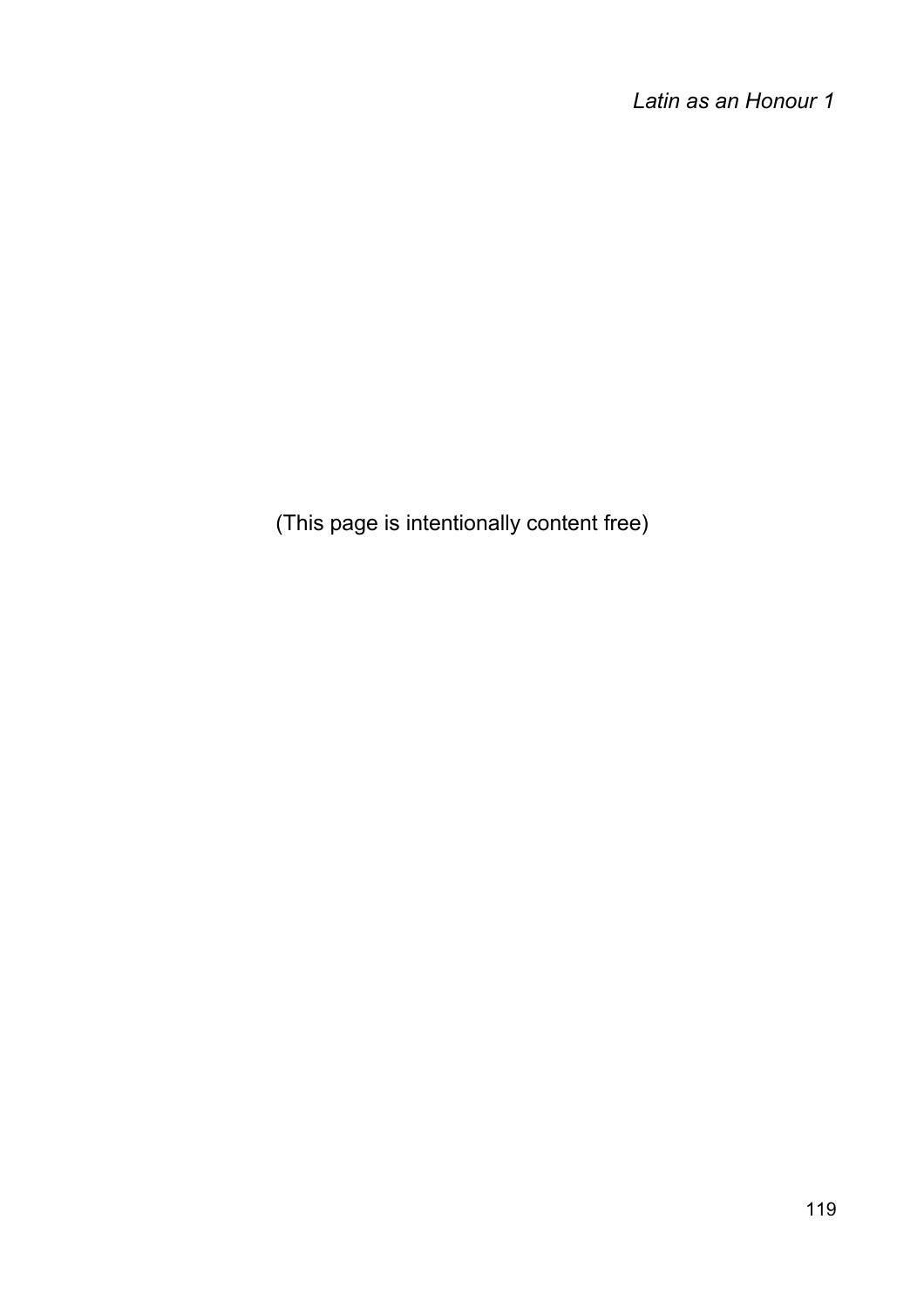# **§65 Romulus and Remus (Part 11)**

## **Exercise 65.1**

Translate the following passage into good English.

## *An argument has deadly results.*

- 1 Romulus et Remus disputabant. Remus et socii muros novos in monte Aventino aedificare constituerunt. Romulus et socii muros in monte Palatio aedificare constituerunt. olim Remus disputo  $(1) = 1$  argue monte Aventino = the Aventine Hill monte Palatio = the Palatine Hill
- 5 oppidum Romuli visitavit. ad muros Romuli venit. muri Romuli adhuc parvi erant. Remus muros Romuli spectavit. deinde risit. ad Romulum etiam cucurrit et haec verba clamavit: 'hi muri minimi sunt. numquam oppidum bene protegent.'
- 10 Romulus, ubi verba Remi audivit, magnopere iratus erat. gladium subito cepit. ad Remum cucurrit. eum gladio necavit.

| monte Aventino $=$ the<br><b>Aventine Hill</b> |
|------------------------------------------------|
| monte Palatio $=$ the<br><b>Palatine Hill</b>  |
| visito $(1) = 1$ visit                         |
| $adhuc = still$                                |
| etiam = even                                   |
| haec/hi = these<br>minimi = yery small         |

minimi = very small  $protegent = (they) will$ protect

 $e$ um = him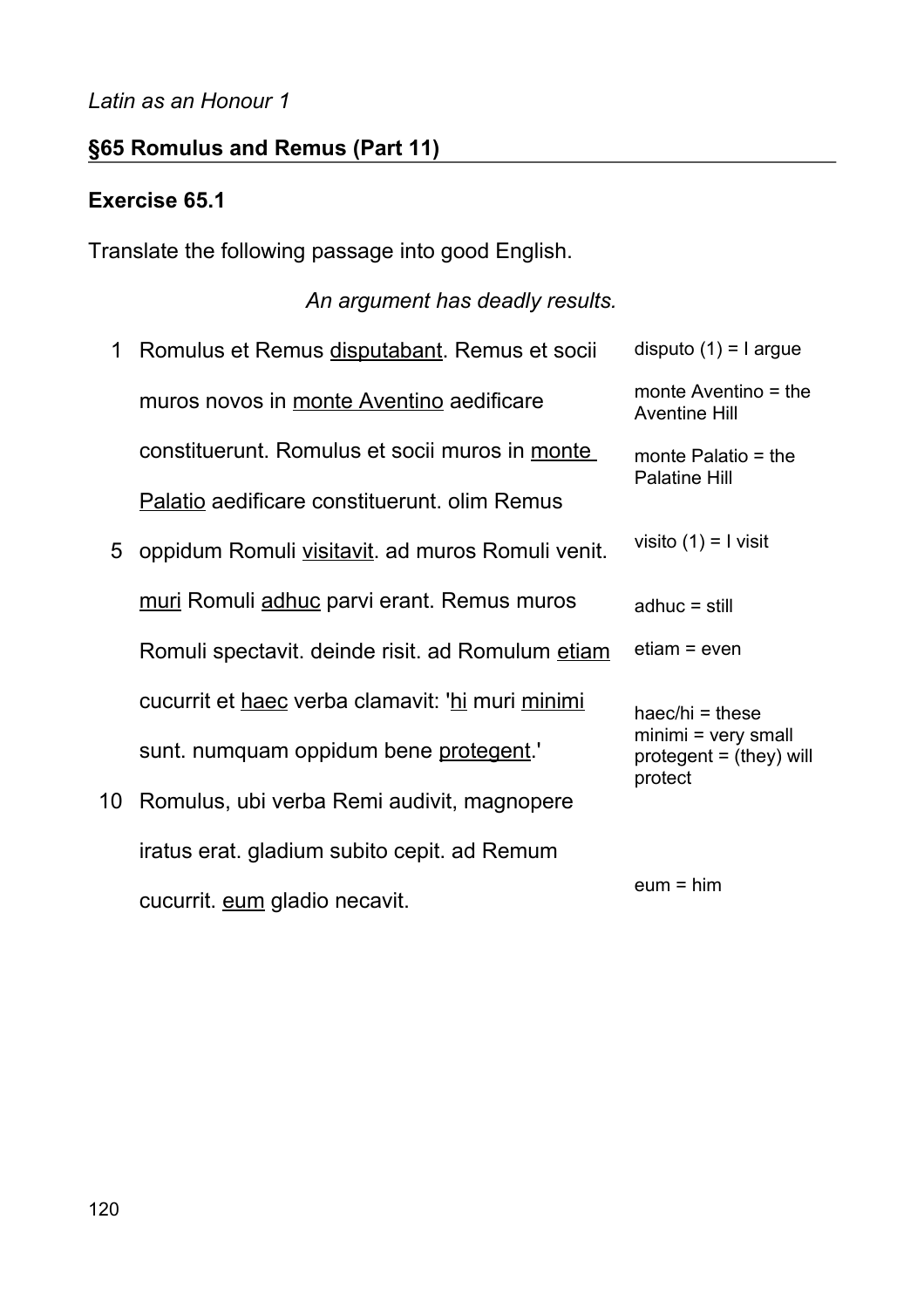# **Exercise 65.2**

- 1. From the passage (Exercise 65.1 on the opposite page), give, in Latin, an example of:
	- a. an adjective; b. a part of the verb *to be*; c. an adverb.
- 2. **aedificare** (line 2). What name is given to this part of the verb?
- 3. **visitavit** (line 5). Give the Latin subject and the Latin object of this verb.
- 4. **muros** (line 5). In which case is this noun? Why is this case used?
- 5. **cepit** (line 11). Give the first person singular of the present tense of this verb.
- 6. **gladio** (line 12). Give the case of this noun.

| Vocabulary 29 |       |
|---------------|-------|
| even          | etiam |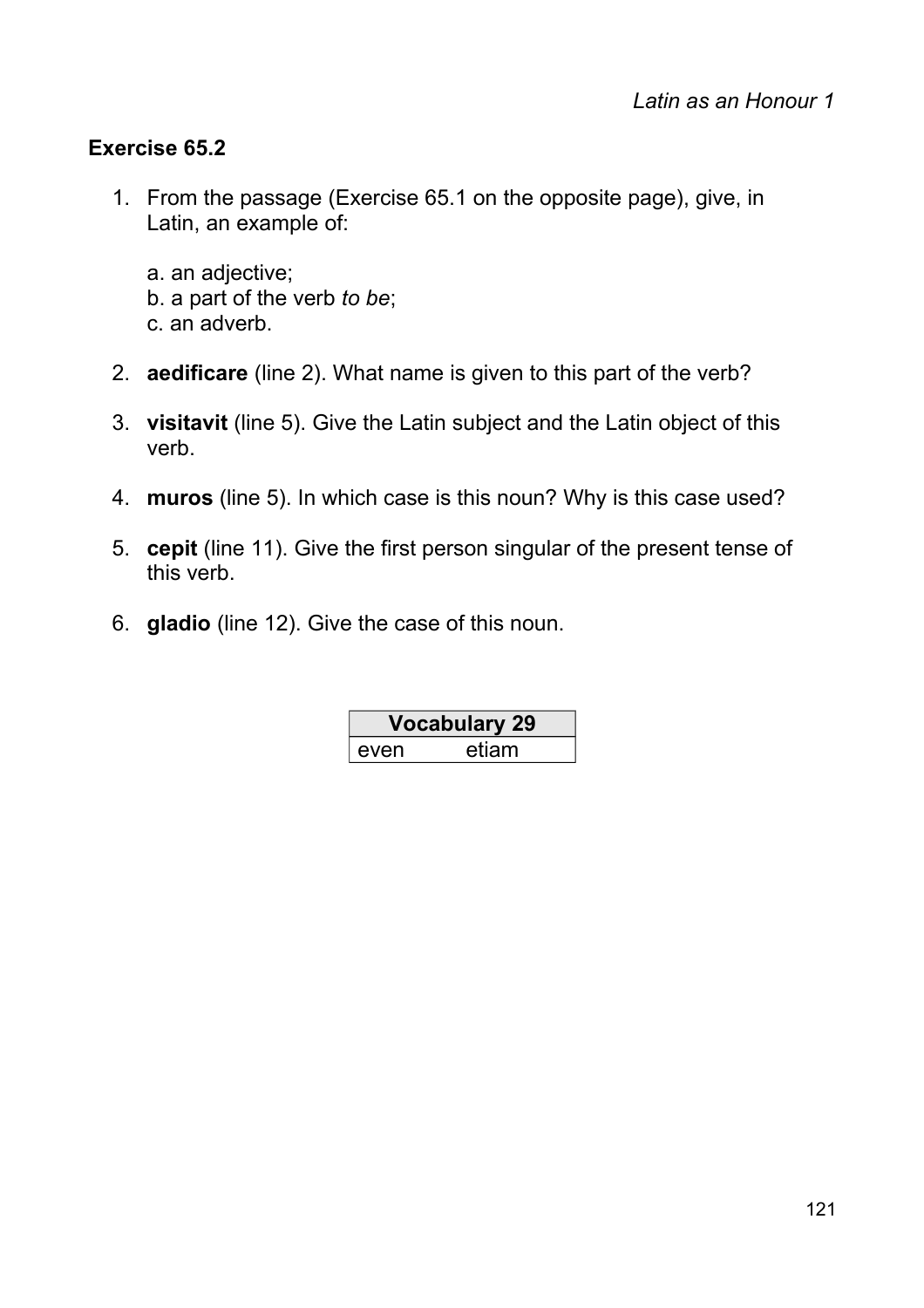# **§66 More about 4-ish verbs**

You have come across some verbs so far which have been described as 4-ish: *cupio* (I want, in §37, vocabulary box 16), *capio* (I take, I capture, in §39, vocabulary box 17), and *facio* (I make, I do, in §62, vocabulary box 27). It's time to explain further.

Verbs like these behave like 4th conjugation verbs (like *audio*) in some ways, but like 3rd conjugation verbs (like *rego*) in others. That's why I've called them 4-ish. Some text books call them 'mixed conjugation verbs', others call them M (for 'mixed'), others call them  $3<sup>1</sup>/<sub>2</sub>$ , and still others call them 5. From now on I'm going to call them  $3^{1}/_{2}$ , because they are a bit like 3 and a bit like 4.

Here's how they behave, using the verb *capio* (I take, I capture) as an example:

|                   | like 3rd conjugation<br>(rego)                               | like 4th conjugation<br>(audio)   |
|-------------------|--------------------------------------------------------------|-----------------------------------|
| <b>Present</b>    |                                                              | capio, capis, capit, capimus,     |
|                   |                                                              | capitis, capiunt                  |
| Imperfect         |                                                              | capiebam, capiebas, capiebat      |
|                   |                                                              | capiebamus, capiebatis, capiebant |
| <b>Perfect</b>    | The usual perfect endings. capio goes: cepi, cepisti, cepit, |                                   |
|                   | cepimus, cepistis, ceperunt                                  |                                   |
| <b>Infinitive</b> | capere $-$ to take                                           |                                   |
| Imperative        | singular: cape! Take!                                        |                                   |
|                   | plural: capite! Take!                                        |                                   |

Here is a list of the most common verbs which behave in this way:

| <b>Vocabulary 30</b> |                                      |  |
|----------------------|--------------------------------------|--|
| I do, I make         | facio, -ere, feci $(31/2)$           |  |
| I escape             | effugio, -ere, effugi $(31/2)$       |  |
| I flee               | fugio, -ere, fugi $(3^{1}/_{2})$     |  |
| I receive            | accipio, -ere, accepi $(3^{1}/_{2})$ |  |
| I take, I capture    | capio, -ere, cepi $(3^{1}/_{2})$     |  |
| I throw              | iacio, -ere, ieci $(31/2)$           |  |
| I want               | cupio, -ere, cupivi $(31/2)$         |  |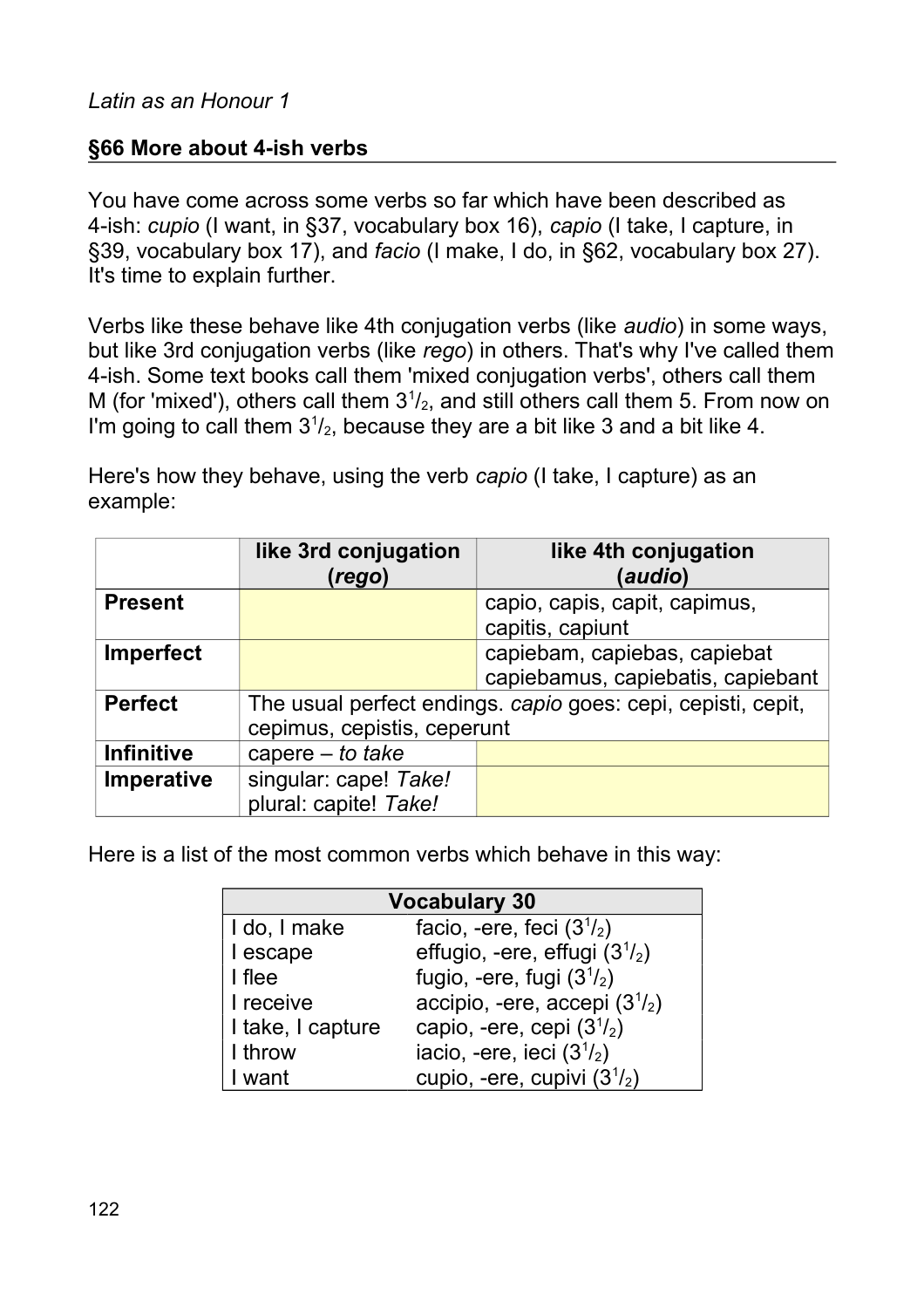# **Exercise 66.1 Exercise 66.2**

- 
- 2. You (singular) are making. 2. We threw.
- 
- 
- 
- 
- 7. She was taking. The manufacture of the 7. To flee.
- 8. They did. 6. a set of the Second Second Second Second Second Second Second Second Second Second Second Second Second Second Second Second Second Second Second Second Second Second Second Second Second Second Second Seco
- 
- 

- 1. We escape. 1. Flee! (singular).
	-
- 3. To do. 3. To receive.
- 4. You (plural) receive. 4. They were throwing.
- 5. Throw! (singular) 5. We were escaping.
- 6. He received. 6. They received.
	-
	-
- 9. To take. 9. Escape! (plural)
- 10. He wanted. 10. You (plural) wanted.

# **Exercise 66.3**

- 1. The slaves wanted to escape.
- 2. The men threw many spears.
- 3. The men captured the towns.
- 4. The slave was escaping from the town.
- 5. The man made a wall.

# **Exercise 66.4**

- 1. Escape immediately, slave!
- 2. Take the money, boys!
- 3. The slave girl did not want to escape.
- 4. Throw the arrows, men!
- 5. The slave does not want to throw the spear.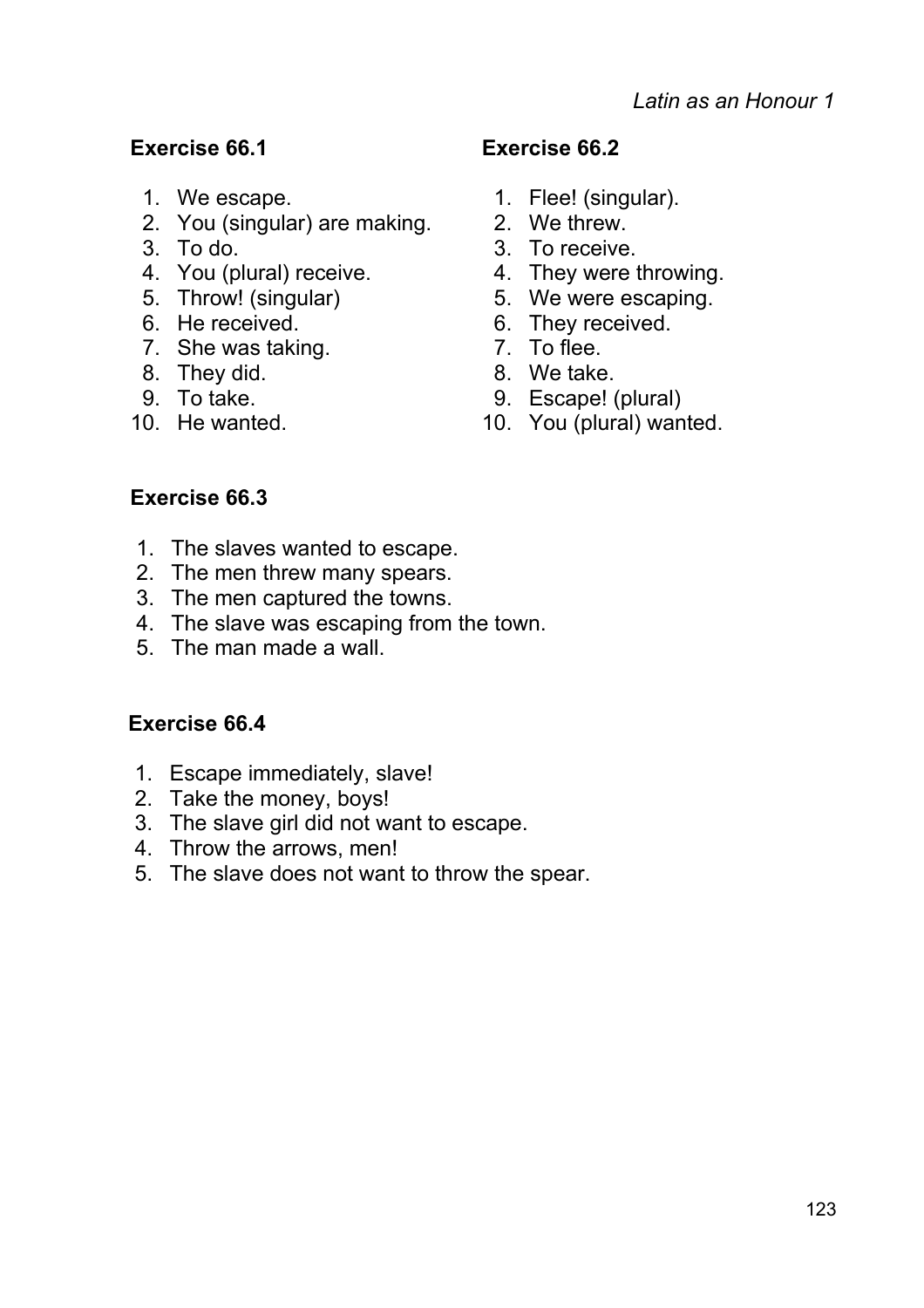# **§67 Romulus and Remus (Part 12)**

## **Exercise 67.1**

Translate the following passage into good English.

## *The kings of Rome*

- 1 Remus iam mortuus erat. Romulus saevus et socii oppidum novum suum aedificaverunt. muri oppidi alti et validi erant. multi viri et multae feminae in oppido novo habitaverunt.
- 5 Romulus nomen 'Romam' oppido novo dedit. Romulus igitur et socii primi Romani erant. Romulus ipse rex primus erat. septem reges Romani diu rexerunt. sed post multos annos, quod rex septimus saevus erat, cives Romani

10 eum ex oppido expulerunt.

mortuus, -a, -um = dead saevus, -a, -um = savage

nomen = name

Romanus, -a, -um = Roman ipse = himself  $rex = king$ reges = kings post = after annus, -i m. = year cives = citizens  $e$ um = him expello, expellere, expuli  $(3) = 1$  throw out

|        | <b>Vocabulary 31</b> |
|--------|----------------------|
| Roman  | Romanus, -a, -um     |
| savage | saevus, -a, -um      |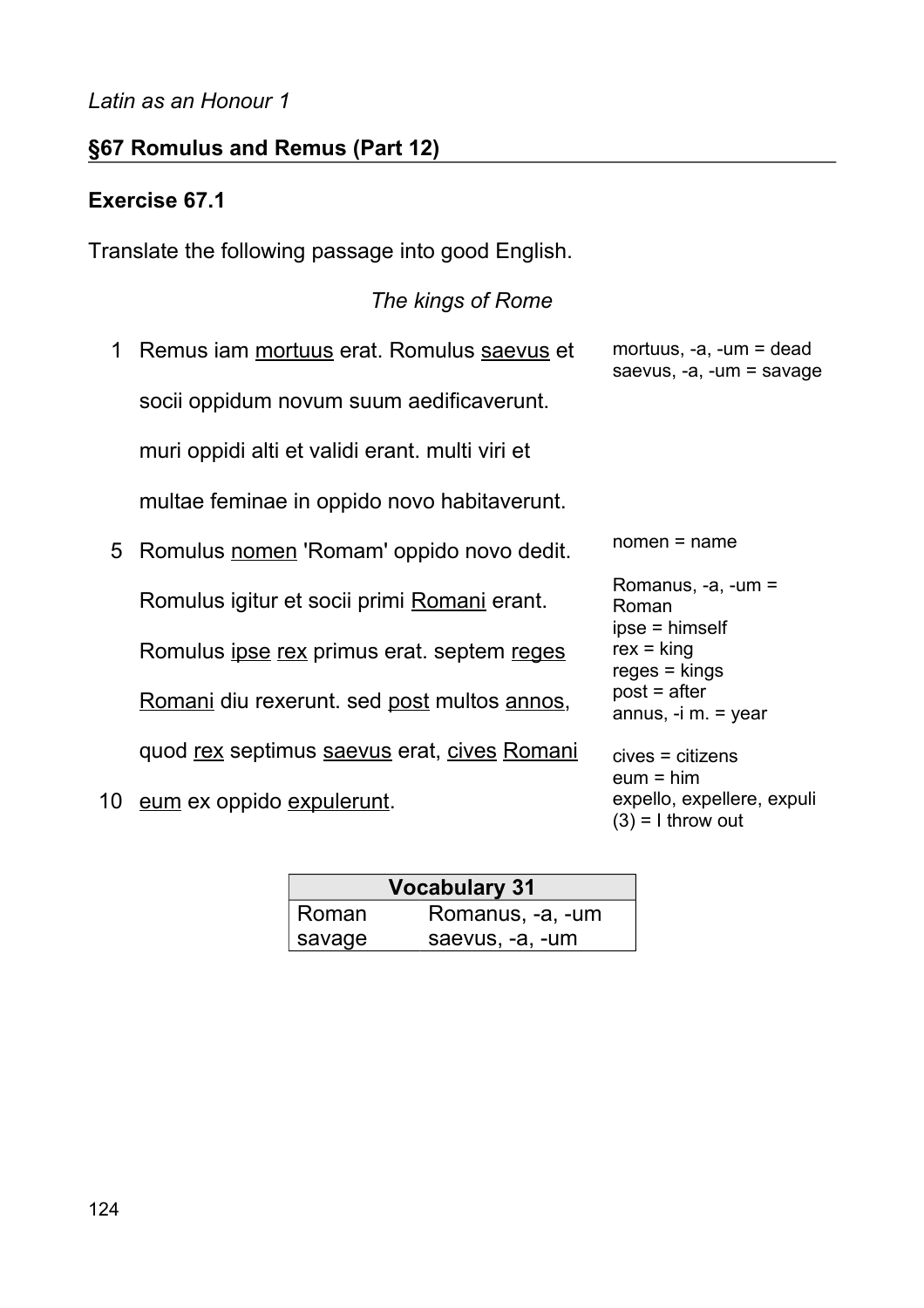# **Exercise 67.2**

- 1. From the passage (Exercise 67.1 on the opposite page), give, in Latin, an example of:
	- a. a conjunction;
	- b. a cardinal number;
	- c. an ordinal number.
- 2. **aedificaverunt** (line 2). In what tense is this verb?
- 3. **erant** (line 3). Give the first person singular of the present tense of this verb.
- 4. **oppido** (line 4). In which case is this noun? Why is this case used?
- 5. **dedit** (line 5). Give the first person singular of the present tense of this verb.
- 6. **expulerunt** (line 10). Give the Latin subject of this verb.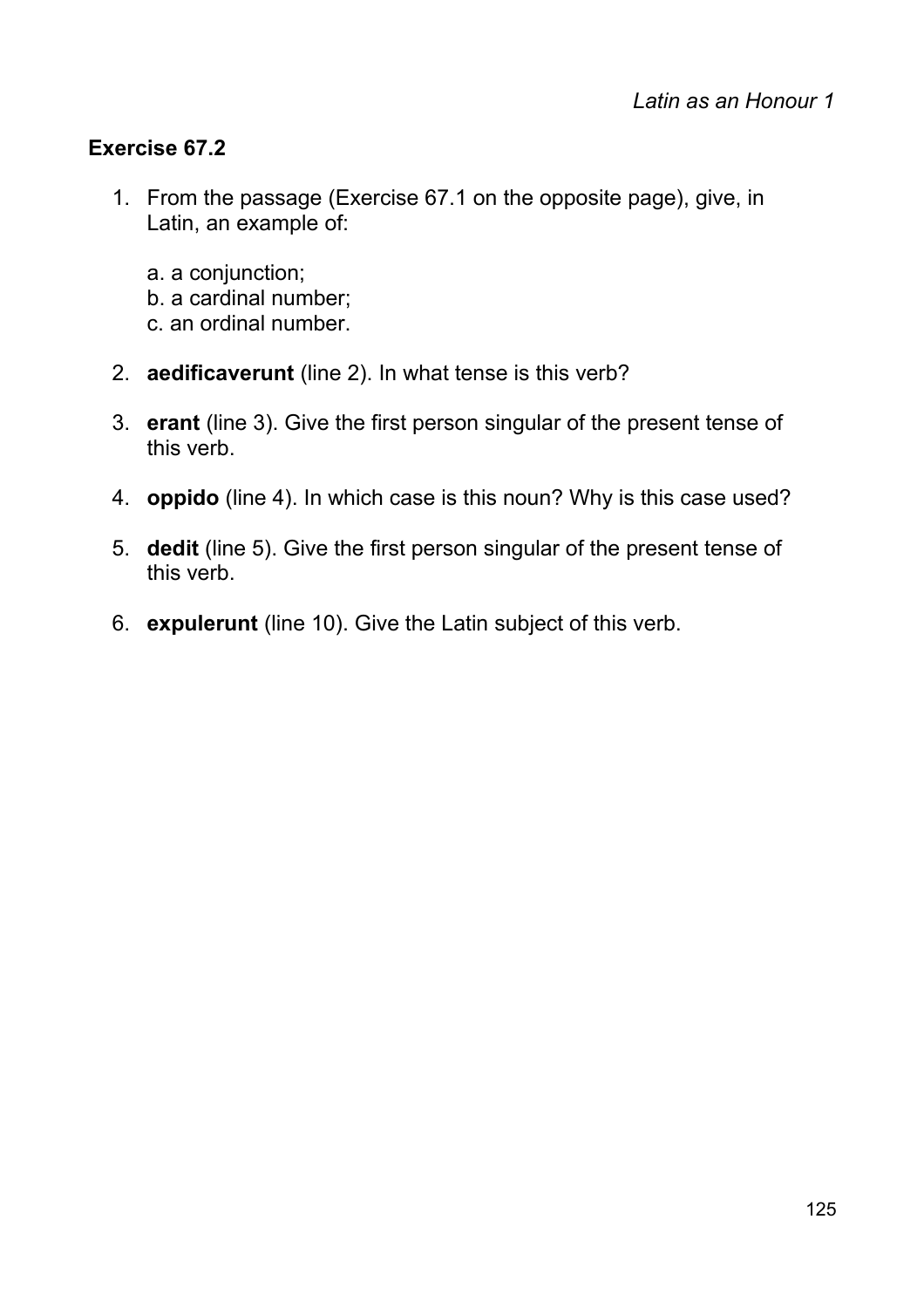## **§68 Revision exercises**

## **Exercise 68.1**

- 1. They run.
- 2. He was writing.
- 3. They wrote.
- 4. He is always drinking.
- 5. The Romans built towns
- 6. The teacher punished the bad boy.
- 7. Girls like to play.
- 8. The teacher ordered the boys to work
- 9. Drink the wine, slaves!
- 10. The slave ran out of the field.

# **Exercise 68.2**

- 1. They shout.
- 2. We were sleeping.
- 3. They placed.
- 4. He entered suddenly.
- 5. The men were looking at the women.
- 6. The town has high walls.
- 7. The poet decides to write.
- 8. The queen ordered the messenger to run.
- 9. Capture the towns, slaves!
- 10. The man stood on the wall.

# **Exercise 68.3**

- 1. You (singular) send.
- 2. They were preparing.
- 3. He ordered.
- 4. I slept for a long time.
- 5. The teacher punished the boys.
- 6. The slaves were carrying many spears.
- 7. The friends are preparing to sing.
- 8. The farmer ordered the slaves to work.
- 9. Build a road, farmers!
- 10. The men stood on the walls.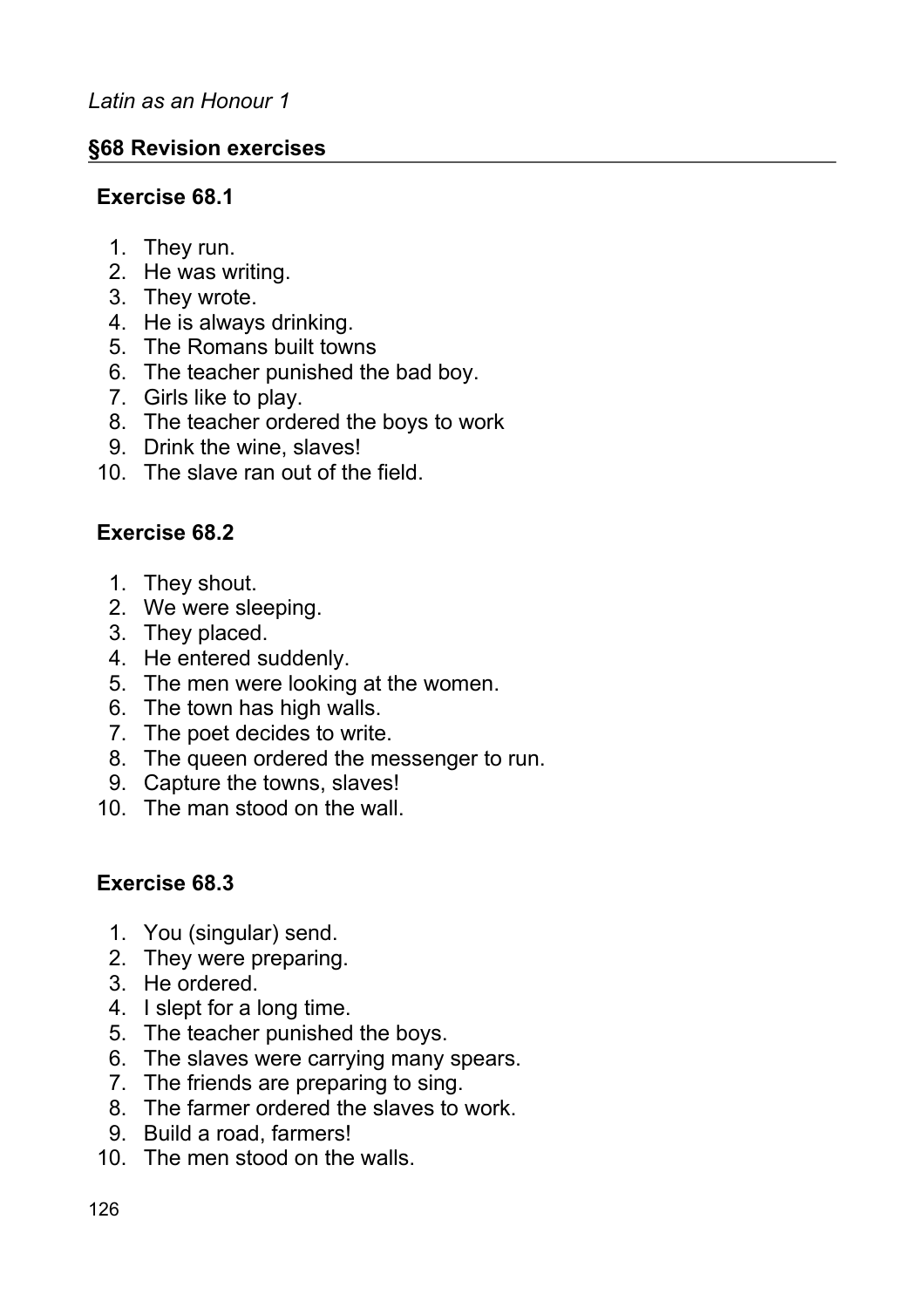# **Exercise 68.4**

- 1. We are
- 2. I was ordering.
- 3. He threw.
- 4. She often used to run.
- 5. The Romans destroyed the temples.
- 6. The men threw many arrows.
- 7. The slaves decided to escape.
- 8. The boys ordered the girls to sing.
- 9. Carry shields, allies!
- 10. The friend was sitting on a horse.

# **Exercise 68.5**

- 1. They sleep.
- 2. We were leading.
- 3. He ran.
- 4. You (singular) write well.
- 5. The town has walls.
- 6. The boy had a famous friend.
- 7. The girls did not want to sing.
- 8. The queen ordered the poet to write.
- 9. Listen to the teacher, boys!
- 10. The friends were playing on the walls.

# **Exercise 68.6**

- 1. He sends.
- 2. They were.
- 3. They laughed.
- 4. He sailed for a long time.
- 5. The slaves were carrying shields.
- 6. The boy was watching the beautiful girls.
- 7. The teacher does not want to laugh.
- 8. The masters ordered the slaves to run.
- 9. Destroy the wall, men!
- 10. The boys ran across the road.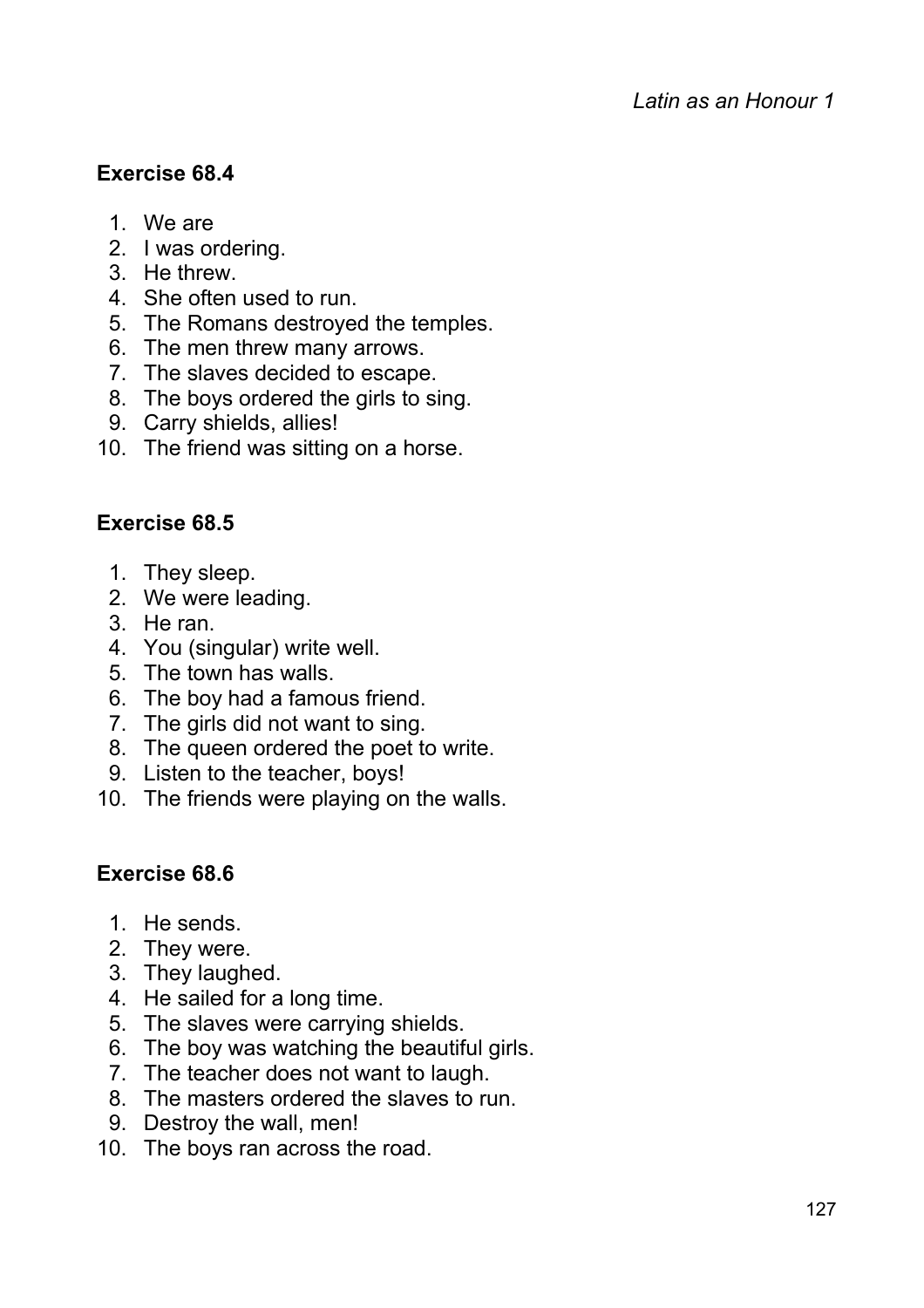# **Summary of Grammar and Syntax**

| <b>Grammatical terms</b>                     | page 128 |
|----------------------------------------------|----------|
| <b>Nouns</b>                                 | page 129 |
| <b>Adjectives</b>                            | page 130 |
| Pronouns                                     | page 132 |
| Prepositions                                 | page 133 |
| Verbs                                        | page 134 |
| Syntax (how words are arranged in sentences) | page 136 |
| <b>Numerals</b>                              | page 137 |
|                                              |          |

#### **SECTION 1: Grammatical Terms**

| adjectives   | These are words that describe nouns.                                      |
|--------------|---------------------------------------------------------------------------|
|              | e.g. bonus (good), pulcher (beautiful).                                   |
| adverbs      | These are words which describe verbs.                                     |
|              | e.g. celeriter (quickly), statim (immediately)                            |
| cardinal     | unus (one), duo (two), tres (three) etc.                                  |
| number       | Note carefully the difference between this and an ORDINAL                 |
|              | NUMBER.                                                                   |
| case         | nominative (subject), vocative (person spoken to), accusative             |
|              | (object), genitive (of), dative (to or for) or ablative (by, with, from). |
| conjugation  | A family of verbs. e.g. amo (1) is in the first conjugation; audio (4) is |
|              | in the fourth conjugation.                                                |
| conjunction  | A joining word. e.g. et (and), sed (but).                                 |
| declension   | A family of nouns. e.g. puella (girl) in in the first declension; servus  |
|              | (slave) is in the second declension.                                      |
| gender       | Whether a noun or adjective is masculine, feminine or neuter.             |
| imperative   | An order.                                                                 |
|              | e.g. audi! (listen!), amate! (love!).                                     |
| infinitive   | A to word, the second principal part of a verb, usually ending in -re     |
|              | in Latin.                                                                 |
|              | e.g. amare (to love). But beware of esse (to be).                         |
| number       | Whether a noun or verb is SINGULAR or PLURAL.                             |
| ordinal      | primus (first), secundus (second), tertius (third) and so on. Note        |
| number       | carefully the difference between this an a CARDINAL NUMBER.               |
| person       | $1st$ person singular = I                                                 |
|              | $2nd$ person singular = You                                               |
|              | $3rd$ person singular = He, She, It                                       |
|              | $1st$ person plural = We                                                  |
|              | $2^{nd}$ person plural = You                                              |
|              | $3rd$ person plural = They                                                |
| prepositions | Little words like cum (with), ad (to, towards), in (in).                  |
|              | In Latin, some prepositions are followed by accusative nouns,             |
|              | others by ablative nouns.                                                 |
| tense        | Present, imperfect, or perfect. ('Tense' means the time when              |
|              | something takes/took place).                                              |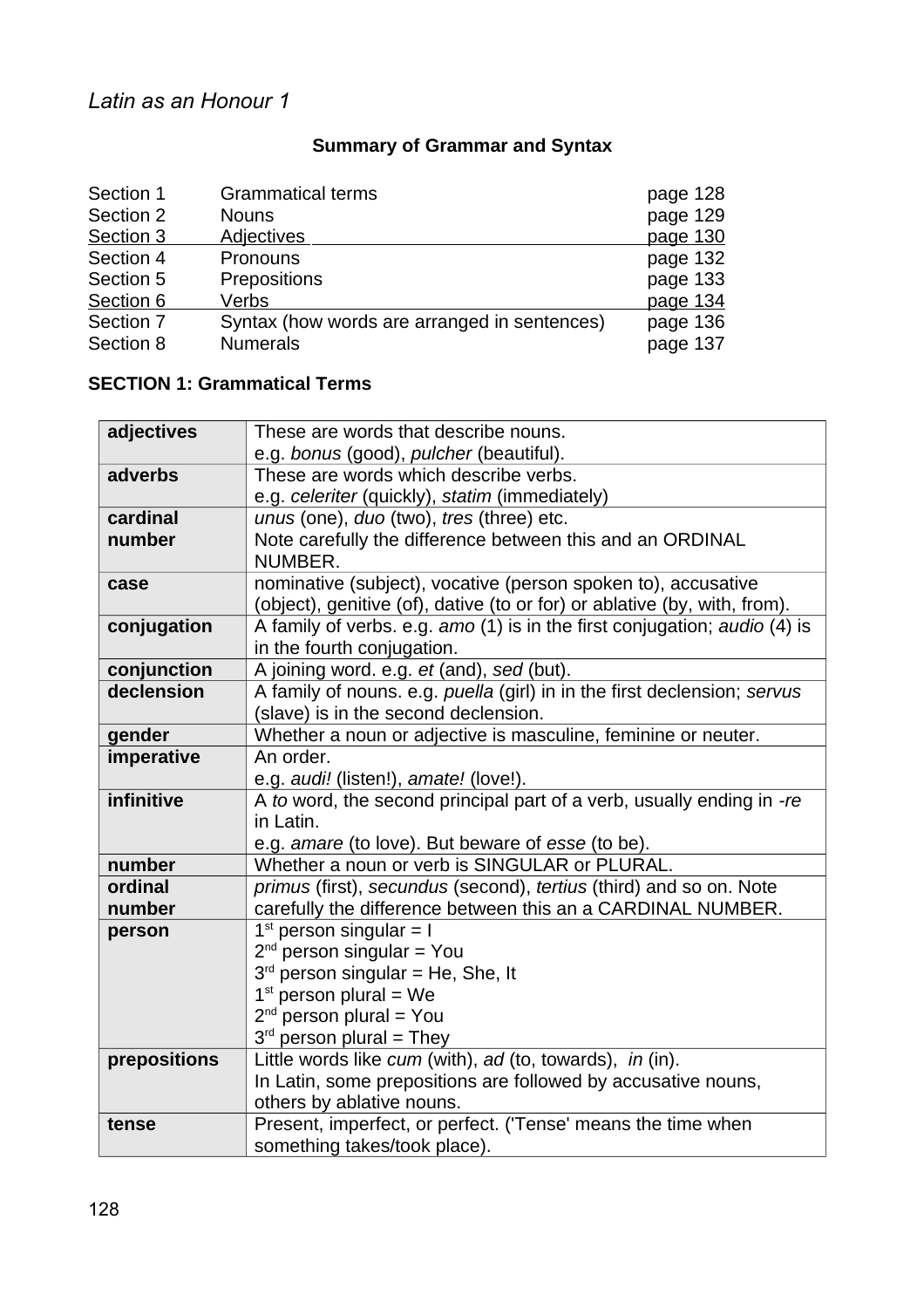#### **SECTION 2 - NOUNS**

# **Summary of case usage**

| name of<br>case | job                              | examples                          |
|-----------------|----------------------------------|-----------------------------------|
| nominative      | subject (doer) of verb           | servus laborat.                   |
|                 |                                  | The slave is working.             |
|                 | with the verb to be.             | Marcus est servus.                |
|                 |                                  | Marcus is a slave.                |
| vocative        | person spoken to                 | serve, quid facis?                |
|                 |                                  | Slave, what are you doing?        |
| accusative      | object (receiver) of verb        | servum punio.                     |
|                 |                                  | I am punishing the slave.         |
|                 | after prepositions like ad, per. | ad servum currit.                 |
|                 |                                  | He is running towards the slave.  |
| genitive        | ʻof'                             | dominus <b>servi</b> est saevus.  |
|                 |                                  | The master of the slave is cruel. |
| dative          | 'to', 'for'                      | pecuniam <b>servo</b> dat.        |
|                 |                                  | He gives money to the slave.      |
| ablative        | 'by', 'with', 'from'             | puerum gladio vulnerat.           |
|                 |                                  | He wounds the boy with his sword. |
|                 | after prepositions like cum, in. | cum servo pugnat.                 |
|                 |                                  | He is fighting with the slave.    |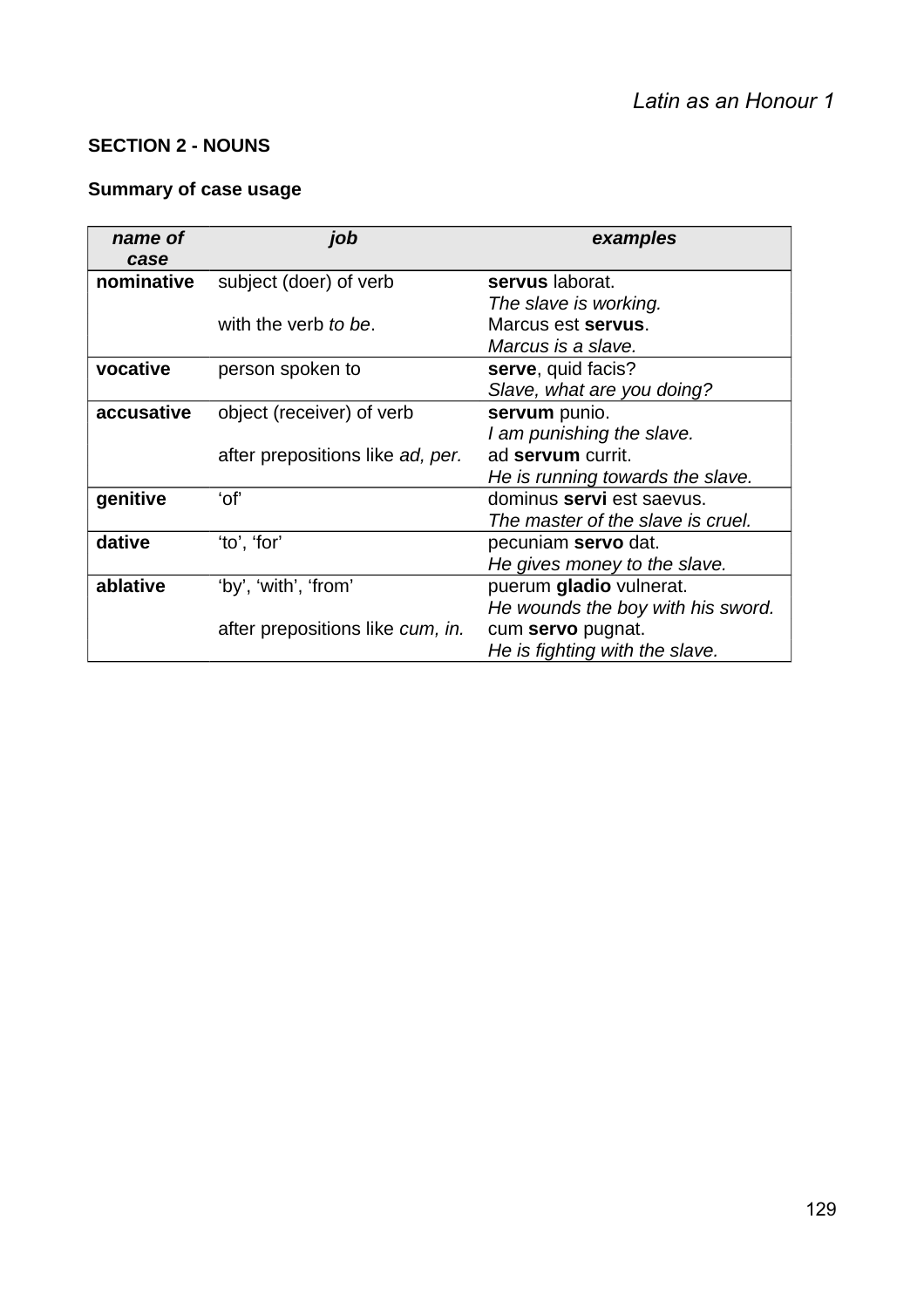| <b>Declension:</b> | $\mathbf{1}$ | $\overline{2}$  | $\overline{2}$ | $\overline{2}$ | $\overline{2}$ |
|--------------------|--------------|-----------------|----------------|----------------|----------------|
| Gender:            | f            | $\mathbf{m}$    | $\mathbf{m}$   | $\mathbf{m}$   | $\mathbf n$    |
|                    | girl         | slave           | boy            | field          | war            |
| <b>SINGULAR</b>    |              |                 |                |                |                |
| nominative         | puellA       | servUS          | puER           | agER           | bellUM         |
| vocative           | puellA       | servE           | puER           | agER           | bellUM         |
| accusative         | puellAM      | servUM          | puerUM         | agrUM          | bellUM         |
| genitive           | puellAE      | servl           | puerl          | agrl           | belll          |
| dative             | puellAE      | servO           | puerO          | agrO           | bellO          |
| ablative           | puellA       | servO           | puerO          | agrO           | bellO          |
| <b>PLURAL</b>      | girls        | slaves          | boys           | fields         | wars           |
| nominative         | puellAE      | servl           | puerl          | agrl           | bellA          |
| vocative           | puellAE      | servl           | puerl          | agrl           | bellA          |
| accusative         | puellAS      | servOS          | puerOS         | agrOS          | bellA          |
| genitive           | puellARUM    | <b>servORUM</b> | puerORUM       | agrORUM        | bellORUM       |
| dative             | puellIS      | servIS          | puerIS         | agris          | bellIS         |
| ablative           | puellIS      | servIS          | puerIS         | agris          | bellIS         |

#### **SECTION 3 - ADJECTIVES**

# **Adjectives in** *–us*

# e.g. bon**US**, *good*

|                 | masculine<br>feminine |         | neuter  |
|-----------------|-----------------------|---------|---------|
| <b>SINGULAR</b> |                       |         |         |
| nominative      | bonUS                 | bonA    | bonUM   |
| vocative        | bonE                  | bonA    | bonUM   |
| accusative      | bonUM                 | bonAM   | bonUM   |
| genitive        | bonl                  | bonAE   | bonl    |
| dative          | bonO                  | bonAE   | bonO    |
| ablative        | bonO                  | bonA    | bonO    |
|                 |                       |         |         |
| <b>PLURAL</b>   |                       |         |         |
| nominative      | bonl                  | bonAE   | bonA    |
| vocative        | bonl                  | bonAE   | bonA    |
| accusative      | bonOS                 | bonAS   | bonA    |
| genitive        | bonORUM               | bonARUM | bonORUM |
| dative          | bonIS                 | bonIS   | bonIS   |
| ablative        | bonIS                 | bonIS   | bonIS   |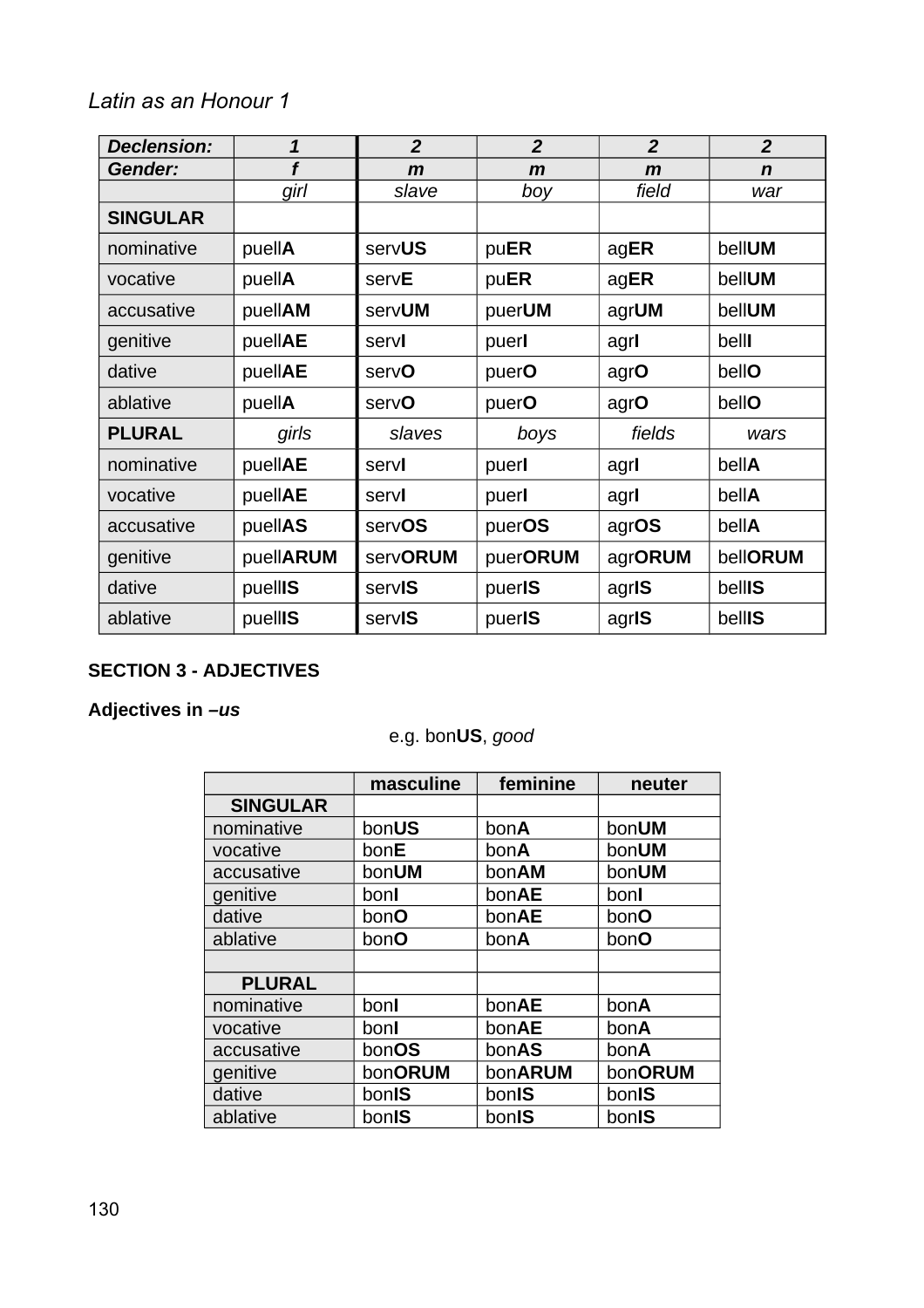# **Adjectives in** *–er* **(keeping the** *e)*

|                 | masculine | feminine        | neuter              |
|-----------------|-----------|-----------------|---------------------|
| <b>SINGULAR</b> |           |                 |                     |
| nominative      | miser     | miserA          | miser <b>UM</b>     |
| vocative        | miser     | miserA          | miserUM             |
| accusative      | miserUM   | miserAM         | miserUM             |
| genitive        | miserl    | miserAE         | miserl              |
| dative          | miserO    | miserAE         | miserO              |
| ablative        | miserO    | miserA          | miserO              |
| <b>PLURAL</b>   |           |                 |                     |
| nominative      | miserl    | miserAE         | miserA              |
| vocative        | miserl    | miserAE         | miserA              |
| accusative      | miserOS   | miserAS         | miserA              |
| genitive        | miserORUM | miserARUM       | miserORUM           |
| dative          | miserIS   | miserIS         | miserIS             |
| ablative        | miserIS   | miser <b>IS</b> | miser <sub>IS</sub> |

#### e.g. mis**ER**, *miserable*

# **Adjectives in** *–er* **(dropping the** *e)*

#### e.g. pulch**ER**, *beautiful*

|                 | masculine  | feminine   | neuter     |
|-----------------|------------|------------|------------|
| <b>SINGULAR</b> |            |            |            |
| nominative      | pulcher    | pulchrA    | pulchrUM   |
| vocative        | pulcher    | pulchrA    | pulchrUM   |
| accusative      | pulchrUM   | pulchrAM   | pulchrUM   |
| genitive        | pulchrl    | pulchrAE   | pulchrl    |
| dative          | pulchrO    | pulchrAE   | pulchrO    |
| ablative        | pulchrO    | pulchrA    | pulchrO    |
| <b>PLURAL</b>   |            |            |            |
| nominative      | pulchrl    | pulchrAE   | pulchrA    |
| vocative        | pulchrl    | pulchrAE   | pulchrA    |
| accusative      | pulchrOS   | pulchrAS   | pulchrA    |
| genitive        | pulchrORUM | pulchrARUM | pulchrORUM |
| dative          | pulchrIS   | pulchrIS   | pulchrIS   |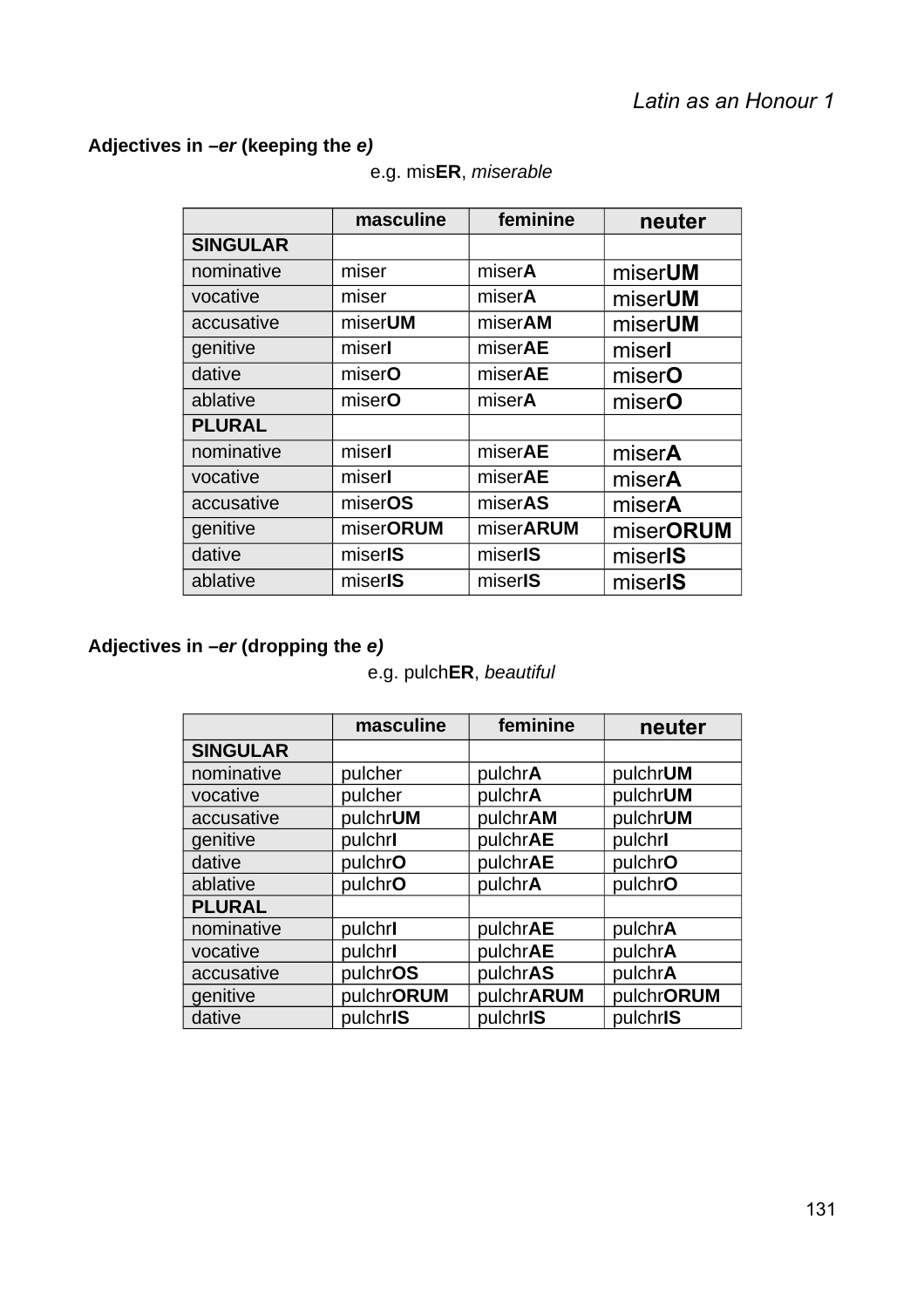#### **SECTION 4 – PRONOUNS**

#### **First Person Pronoun:** *ego*

|            | singular |    | plural |    |  |  |
|------------|----------|----|--------|----|--|--|
| nominative | ego      |    | nos    | we |  |  |
| accusative | me       | mе | nos    | us |  |  |

#### **Second Person Pronoun:** *tu*

|            | singular |     | plural     |     |
|------------|----------|-----|------------|-----|
| nominative | tu       | vou | <b>VOS</b> | vou |
| accusative | te       | vou | <b>VOS</b> | vou |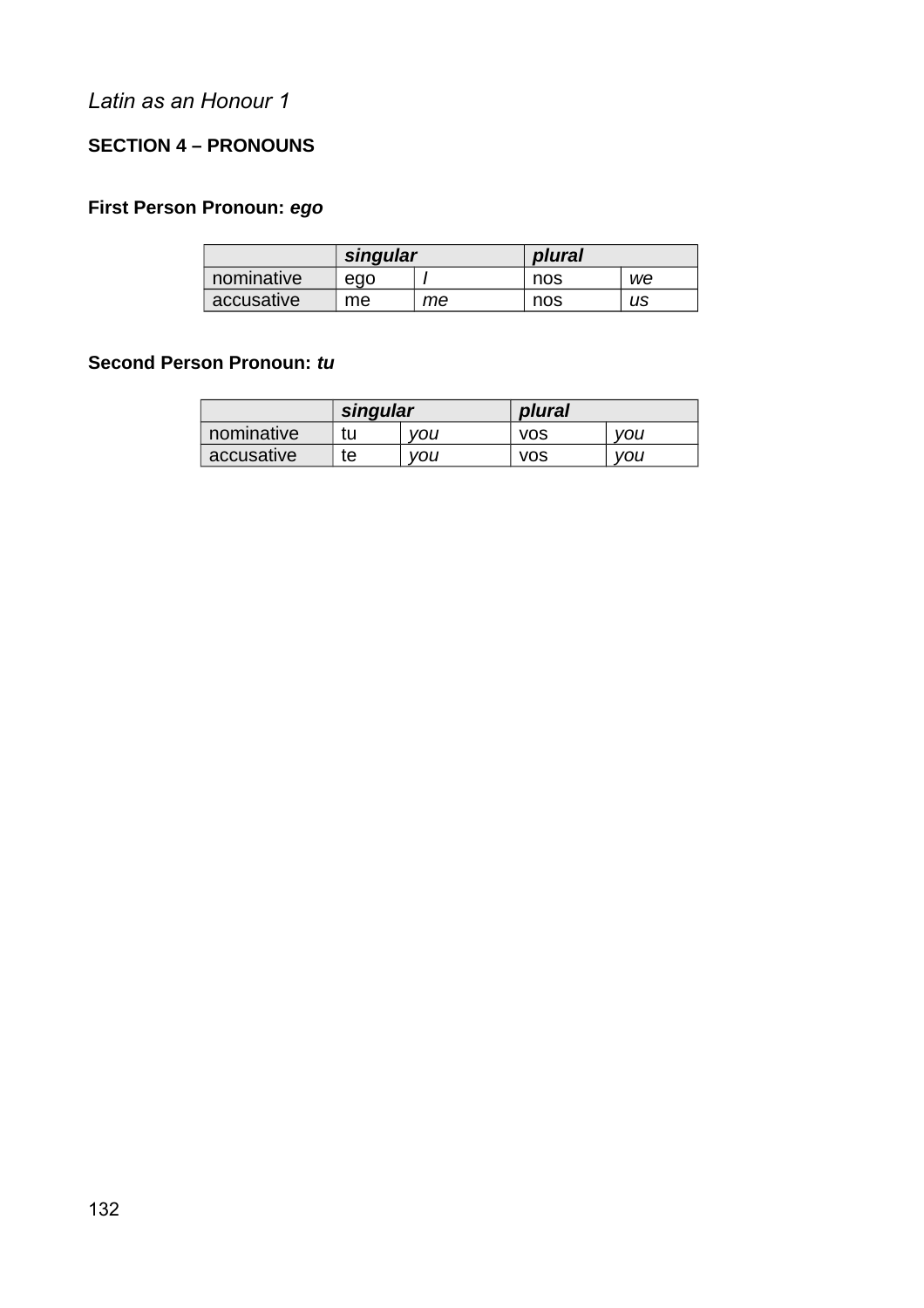#### **SECTION 5 - PREPOSITIONS**

| ad + accusative     | to, towards      | ad reginam ambulat.<br>He is walking towards the queen.      |
|---------------------|------------------|--------------------------------------------------------------|
| contra + accusative | against          | contra nautam pugnat.<br>He is fighting against the sailor.  |
| per + accusative    | through, along   | per viam currit.<br>He is running along the road.            |
| prope + accusative  | near             | prope murum stat.<br>He is standing near the wall.           |
| trans + accusative  | across           | trans viam festinat.<br>He hurries across the road.          |
| $a$ /ab + ablative  | (away) from      | ab insul <u>a</u> navigat.<br>He sails away from the island. |
| $cum + ablative$    | with             | cum amico ludit.<br>He is playing with a friend.             |
| $de + ab$ ablative  | down from, about | de periculo monet.<br>He warns about the danger.             |
| $e$ /ex + ablative  | out of           | ex oppido currit.<br>He runs out of the town.                |

#### **The Preposition** *in*

This frequently causes problems, because it can be followed by an ablative word (when it means *in* or *on*.) as well as by an accusative word (when it means *into*).

#### **Examples**

| in + ablative = <i>in</i> . | equus in agro currit.<br>The horse is running in the field.    |
|-----------------------------|----------------------------------------------------------------|
| in + accusative = $into$ .  | equus in agrum currit.<br>The horse is running into the field. |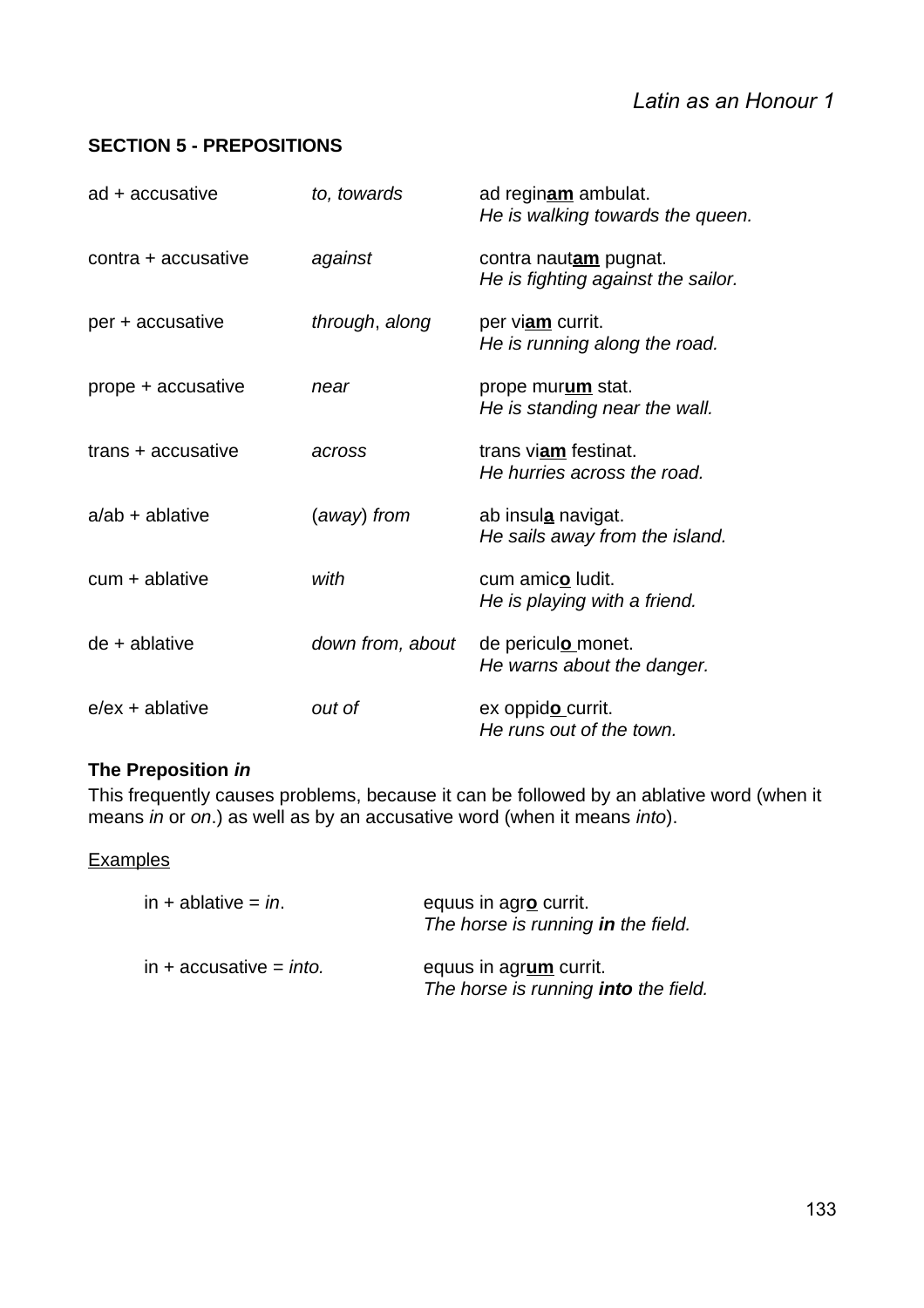#### **SECTION 6 – VERBS**

#### **Present Tense**

happening now (*is/are*)

|             |        |         | 3       | 4       | $3^{1}/_{2}$ / M | sum       |
|-------------|--------|---------|---------|---------|------------------|-----------|
|             | love   | warn    | rule    | hear    | take             | be        |
|             | amO    | monEO   | reqO    | audIO   | capIO            | sum       |
| You (sing.) | amAS   | monES   | regIS   | audIS   | capIS            | <b>es</b> |
| He/She/It   | amAT   | monET   | regIT   | audIT   | capIT            | est       |
| We          | amAMUS | monEMUS | regIMUS | audIMUS | capIMUS          | sumus     |
| You $(pl.)$ | amATIS | monETIS | regITIS | audITIS | capITIS          | estis     |
| They        | amANT  | monENT  | regUNT  | audIUNT | capIUNT          | sunt      |

#### **Imperfect Tense**

a continuous action or habit in the past (*was.../were...ing, used to...*)

|               |          |                  | 4          | $3^{1}/_{2}$ / M | sum    |
|---------------|----------|------------------|------------|------------------|--------|
|               | loving   | warning          | hearing    | taking           |        |
| l was         | amABAM   | monEBAM          | audIEBAM   | caplEBAM         | eram   |
| You were      | amABAS   | monEBAS          | audIEBAS   | caplEBAS         | eras   |
| He/She/It was | amABAT   | monEBAT          | audIEBAT   | caplEBAT         | erat   |
| We were       | amABAMUS | <b>monEBAMUS</b> | audIEBAMUS | capIEBAMUS       | eramus |
| You were      | amABATIS | <b>monEBATIS</b> | audIEBATIS | caplEBATIS       | eratis |
| They were     | amABANT  | monEBANT         | audIEBANT  | caplEBANT        | erant  |

#### **Perfect Tense**

a single, one-off action in the past

|           |           | 2         |                 | 4          | $3^{1}/_{2}$ / M | sum      |
|-----------|-----------|-----------|-----------------|------------|------------------|----------|
|           | loved     | warned    | ruled           | heard      | took             | was/were |
|           | amavl     | monul     | rexl            | audivl     | cepl             | ful      |
| You       | amavISTI  | monuISTI  | rexISTI         | audivISTI  | cepISTI          | fulSTI   |
| He/She/It | amavIT    | monulT    | rexIT           | audivIT    | cepIT            | fulT     |
| We        | amavIMUS  | monuIMUS  | rexIMUS         | audivIMUS  | cepIMUS          | fulMUS   |
| You       | amavISTIS | monulSTIS | rexISTIS        | audivISTIS | cepISTIS         | fulSTIS  |
| They      | amavERUNT | monuERUNT | <b>rexERUNT</b> | audivERUNT | cepERUNT         | fuERUNT  |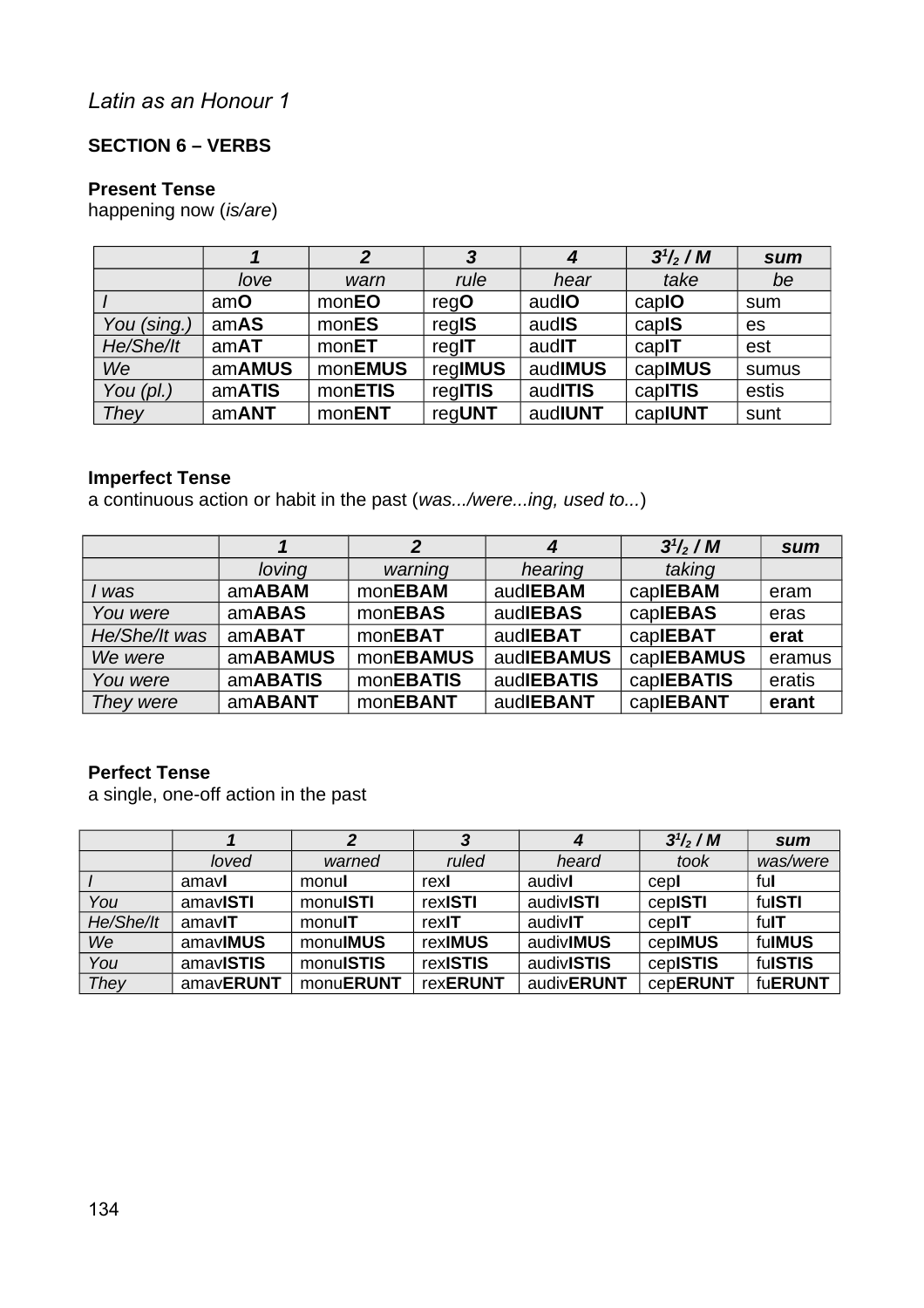# **Infinitives ('to' words)**

| Conjugation    | <b>Present</b> | <b>English</b> | <b>Infinitive</b> | <b>English</b> |
|----------------|----------------|----------------|-------------------|----------------|
|                | amo            | I love         | amARE             | to love        |
|                | moneo          | warn           | monERE            | to warn        |
|                | rego           | I rule         | regERE            | to rule        |
|                | audio          | I hear         | audIRE            | to hear        |
| $3^{1/2}$ / M  | capio          | l take         | capERE            | to take        |
| irregular verb | sum            | am             | esse              | to be          |

# **Imperatives (giving orders)**

| Conjugation   | singular | plural | <b>English</b> |
|---------------|----------|--------|----------------|
|               | amA      | amATE  | Love!          |
|               | monE     | monETE | Warn!          |
| 3             | reqE     | regITE | Rule!          |
|               | audl     | audITE | Hear!/Listen!  |
| $3^{1/2}$ / M | capE     | capITE | Take!          |
| sum           | es       | este   | Be!            |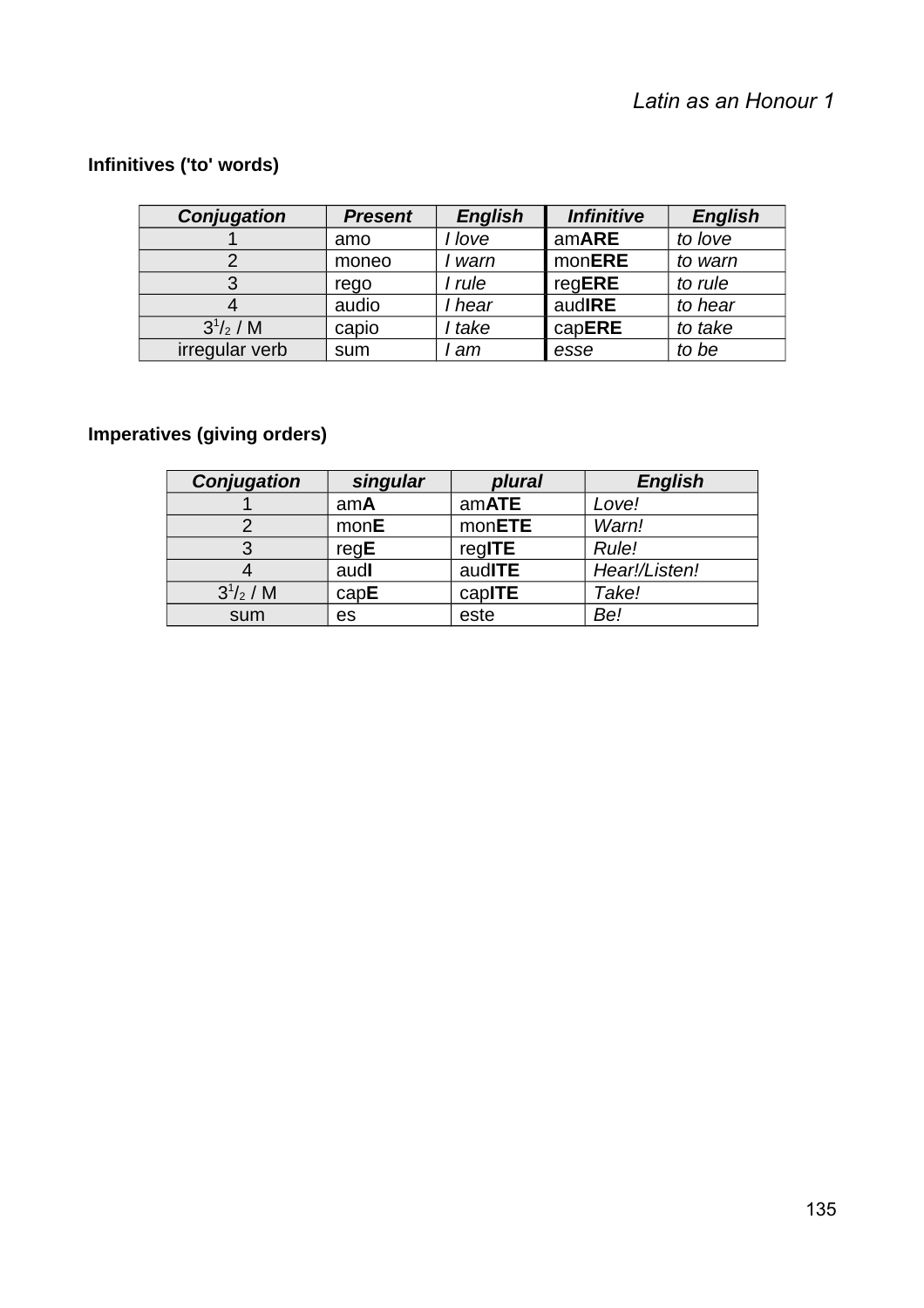#### **SECTION 7 – SYNTAX**

#### **Adverbs**

Adverbs do not change their form in Latin. They will usually be found just before the verb at the end of the sentence.

servi fortiter pugnant. *The slaves fight bravely.* pueri semper bene laborant. *Boys always work well.*

## *quod (= because***) clauses**

These are straightforward:

puella nautam amabat quod pecuniam habebat. *The girl liked the sailor because he had money.*

servi, quod dominum timebant, fugerunt. *Because the slaves were afraid of their master, they fled.*

#### **ubi** *(= when)* **clauses**

These also are straighforward:

ubi magistrum vidit, perterritus erat. *When he saw the teacher, he was frightened.*

servi, ubi pericula viderunt, cucurrerunt. *When the slaves saw the dangers, they ran.*

#### **Direct Questions:** *-ne*

A Latin statement can be changed into a question be adding *–ne* to the end of the first word of the sentence and adding a question mark to the end of the sentence:

#### **Examples**

- 1. laborat. *He is working.* laborat**ne?** *Is he working?*
- 2. est fessus. *He is tired.* est**ne** fessus? *Is he tired?*
- 3. puer puellam spectat. *The boy is looking at the girl.* puer**ne** puellam spectat? *Is the boy looking at the girl?*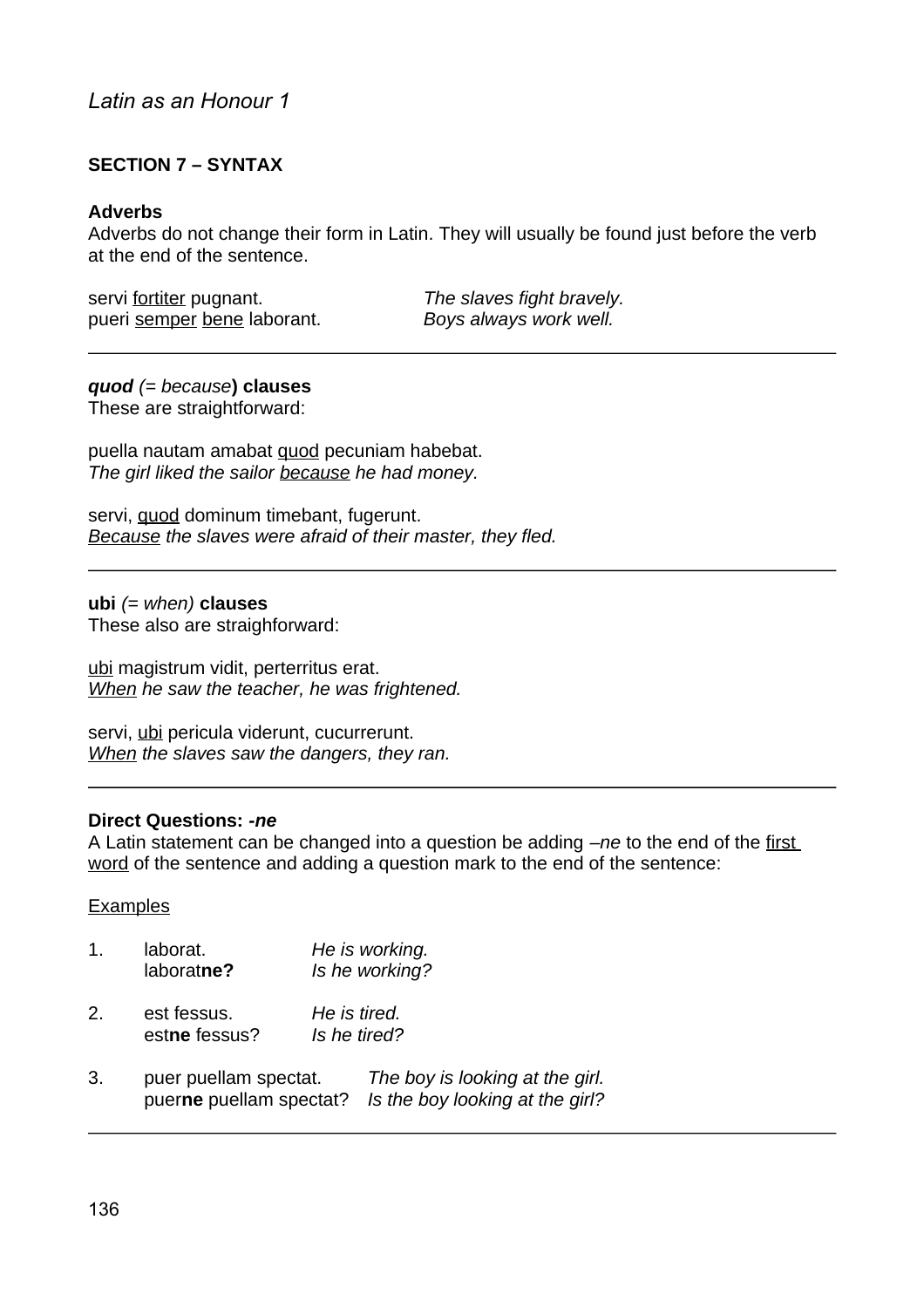#### **Present infinitives**

You will find present infinitives used with the verbs *prepare* (**paro**), *want* (**cupio**), *decide* (**constituo**) and *order* (**iubeo**). The infinitive usually comes just before the main verb at the end of the sentence.

| puella cantare parat.                | The girl prepares to sing              |
|--------------------------------------|----------------------------------------|
| pueri ludere cupiunt.                | The boys want <u>to work</u> .         |
| servi pugnare constituerunt.         | The slaves decided to fight.           |
| dominus servos bene laborare iussit. | The master ordered the slaves to work. |

#### **SECTION 8 – NUMERALS**

#### **Cardinal numbers 1-10**

| unus     | one   |
|----------|-------|
| duo      | two   |
| tres     | three |
| quattuor | four  |
| quinque  | five  |
| sex      | six   |
| septem   | seven |
| octo     | eight |
| novem    | nine  |
| decem    | ten   |

#### **Ordinal numbers 1st – 10th**

| primus   | first   |
|----------|---------|
| secundus | second  |
| tertius  | third   |
| quartus  | fourth  |
| quintus  | fifth   |
| sextus   | sixth   |
| septimus | seventh |
| octavus  | eighth  |
| nonus    | ninth   |
| decimus  | tenth   |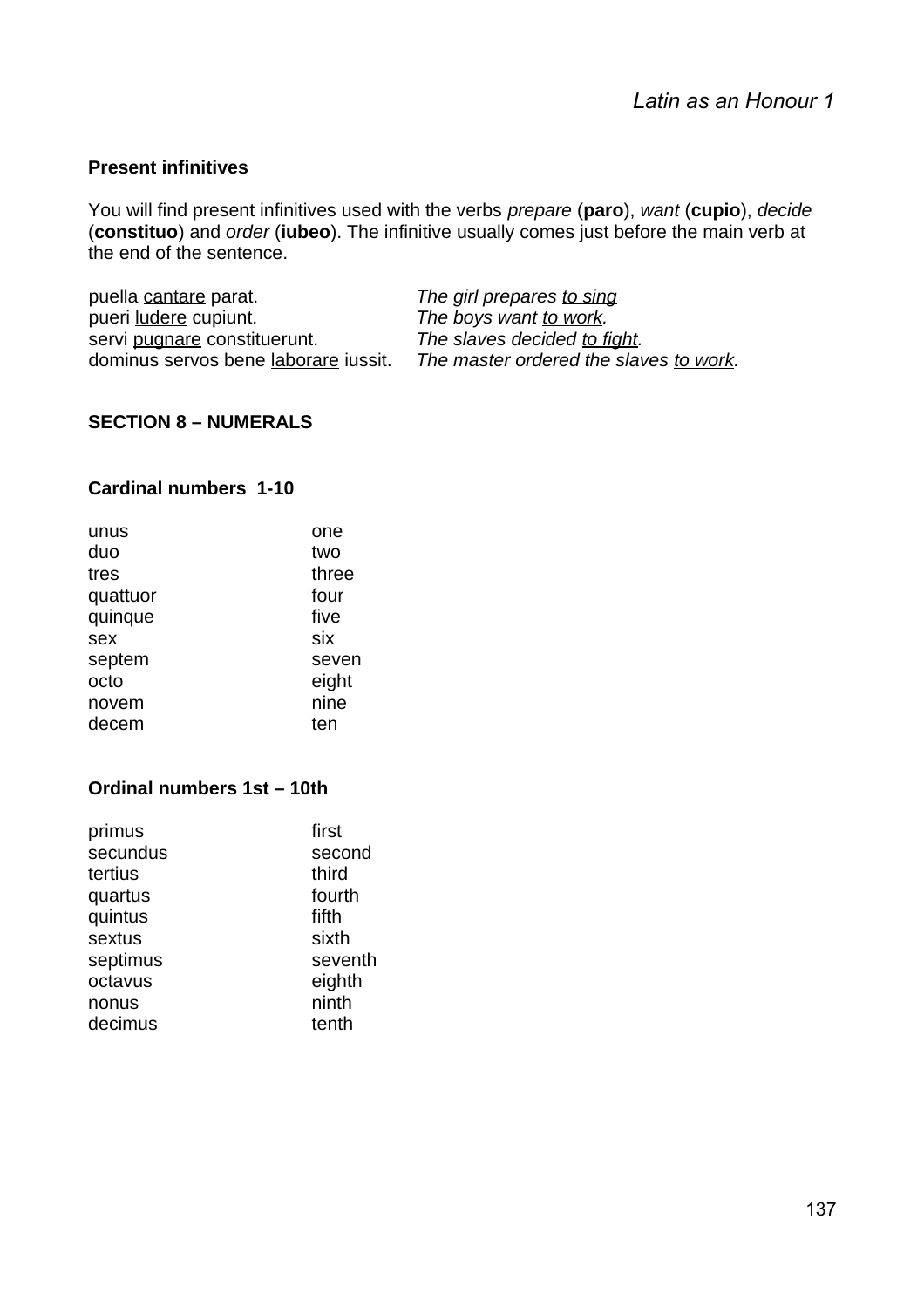|                        |                           | for a long time   | diu                |
|------------------------|---------------------------|-------------------|--------------------|
| <b>English - Latin</b> |                           | four              | quattuor           |
|                        |                           | fourth            | quartus            |
| about                  | $de + ab$ lative          | friend            | amicus             |
| across                 | $trans + acc.$            |                   |                    |
| against                | $contra + acc.$           | girl              | puella             |
| ally                   | socius                    | god               | deus               |
| along                  | per + accusative          | goddess           | dea                |
| already                | iam                       | gold              | aurum              |
| always                 | semper                    | good              | bonus              |
| and                    | et                        | greatly, very     | magnopere          |
| and so                 | itaque                    |                   |                    |
| anger                  | ira                       | happy             | laetus             |
|                        | iratus                    | help              | auxilium           |
| angry                  |                           |                   |                    |
| arrow                  | sagitta<br>$a$ /ab + abl. | her (own)<br>here | <b>SUUS</b>        |
| away from              |                           |                   | hic                |
|                        |                           | high, deep        | altus              |
| bad                    | malus                     | his (own)         | <b>SUUS</b>        |
| bank (of river)        | ripa                      | homeland          | patria             |
| battle                 | proelium                  | horse             | equus              |
| beautiful              | pulcher                   | however           | tamen (usually     |
| because                | quod                      |                   | the second word in |
| big                    | magnus                    |                   | a sentence)        |
| book                   | liber                     |                   |                    |
| boy                    | puer                      |                   | ego                |
| bravely                | fortiter                  | I am              | sum                |
| but                    | sed                       | I am away         | absum              |
| by chance              | forte                     | I am present      | adsum              |
|                        |                           | I ask, I ask for  | rogo $(1)$         |
| crowd                  | turba                     | I attack          | oppugno (1)        |
|                        |                           | I build           | aedifico (1)       |
| danger                 | periculum                 | I call            | $v_{0C0}$ $(1)$    |
| daughter               | filia                     | I capture         | capio (4-ish)      |
| dear                   | carus                     | I carry           | porto $(1)$        |
| deep                   | altus                     | I choose          | lego(3)            |
|                        |                           | I come            | venio $(4)$        |
| eight                  | octo                      | I decide          | constituo (3)      |
| eighth                 | octavus                   | I depart          | discedo (3)        |
| even                   | etiam                     | I destroy         | deleo (2)          |
|                        |                           | I do              | facio (4-ish)      |
| famous                 | clarus                    | I drink           | bibo $(3)$         |
| farmer                 |                           | I eat             | consumo (3)        |
|                        | agricola                  | I enter           | intro $(1)$        |
| field                  | ager                      | I escape          | effugio (4-ish)    |
| fifth                  | quintus                   | I fear            | timeo $(2)$        |
| finally                | tandem                    | I fight           | pugno $(1)$        |
| first                  | primus                    | I flee            | fugio (4-ish)      |
| five                   | quinque                   | I frighten        | terreo $(2)$       |
| food                   | cibus                     |                   |                    |
|                        |                           |                   |                    |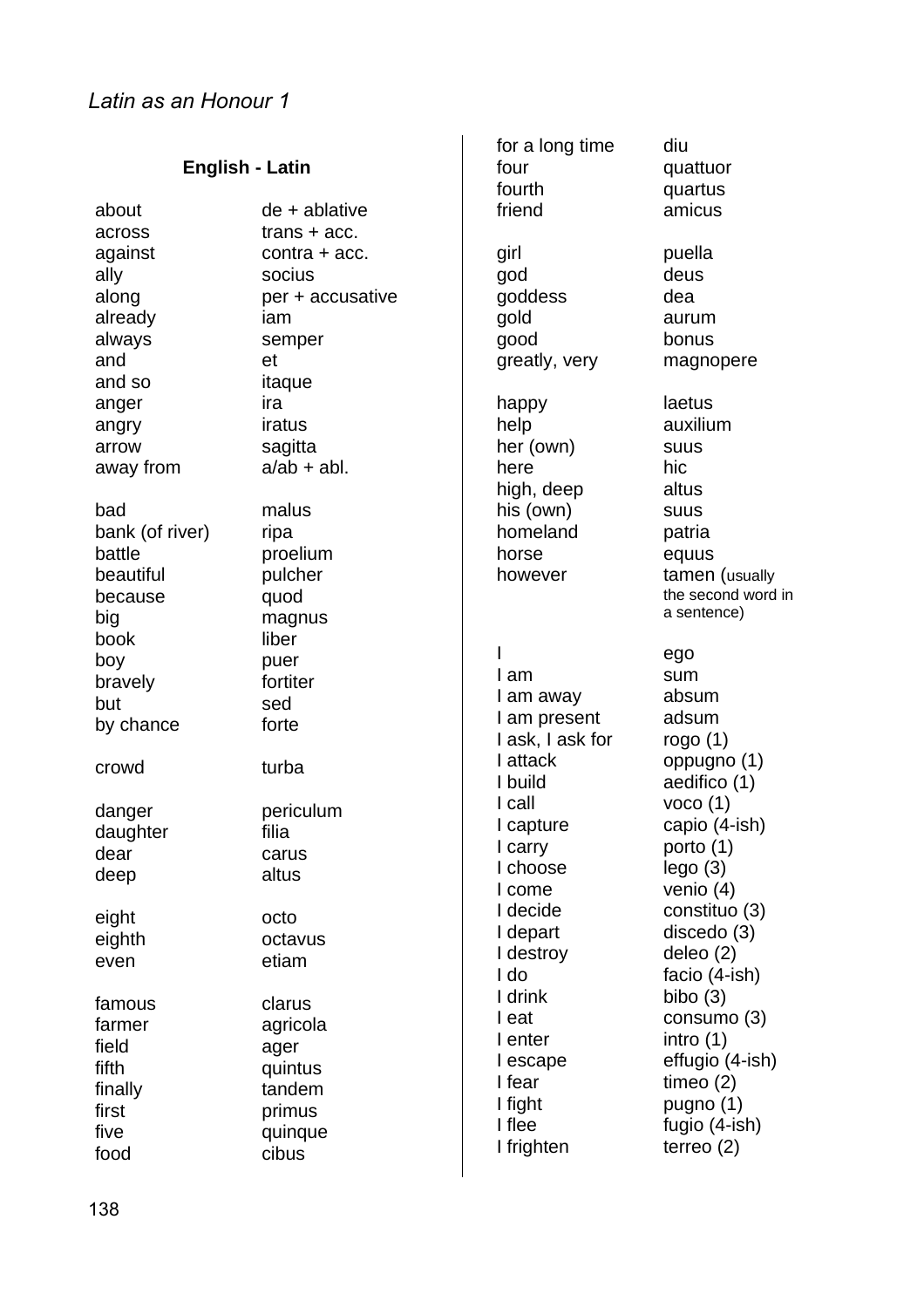I give do (1) I go in intro (1) I have habeo (2) I hear audio (4) I hold teneo (2) I hurry festino (1) I kill neco (1) I laugh (at) rideo (2) I lead duco (3) I like amo (1) I listen audio (4) I listen to audio (4) I live habito (1) I look at specto (1) I love amo (1) I make facio (4-ish) I move moveo (2) I order iubeo (2) I overcome supero (1) I praise laudo (1) I prepare paro (1) I put pono (3) I receive accipio (4-ish) I read, I choose lego (3) I remain maneo (2) I reply respondeo (2) I rule rego (3) I run curro (3) I sail navigo (1) I save servo (1) I say dico (3) I see video (2) I send mitto (3) I shout clamo (1) I show ostendo (3) I sing canto (1) I sleep dormio (4) I stand sto (1) I take capio (4-ish) I tell narro I throw iacio (4-ish) I walk ambulo (1) I want cupio (4-ish) I warn moneo (2) I watch specto (1) I work laboro (1) I write scribo (3) immediately statim

in this way sic  $in. on$   $in + abl.$ inhabitant incola  $into$  in  $+$  acc. island insula land terra little parvus man vir many multi master dominus me me miserable miser money pecunia my meus near prope + never numquam new novus next deinde nine novem ninth nonus not non now, already iam often saepe on  $in + ah$ . once upon a time olim one unus one day olim our noster out of  $e/ex + abl$ . place locus poet poeta queen regina (question) -ne quickly celeriter river fluvius road via Roman Romanus safe tutus sailor nauta

accusative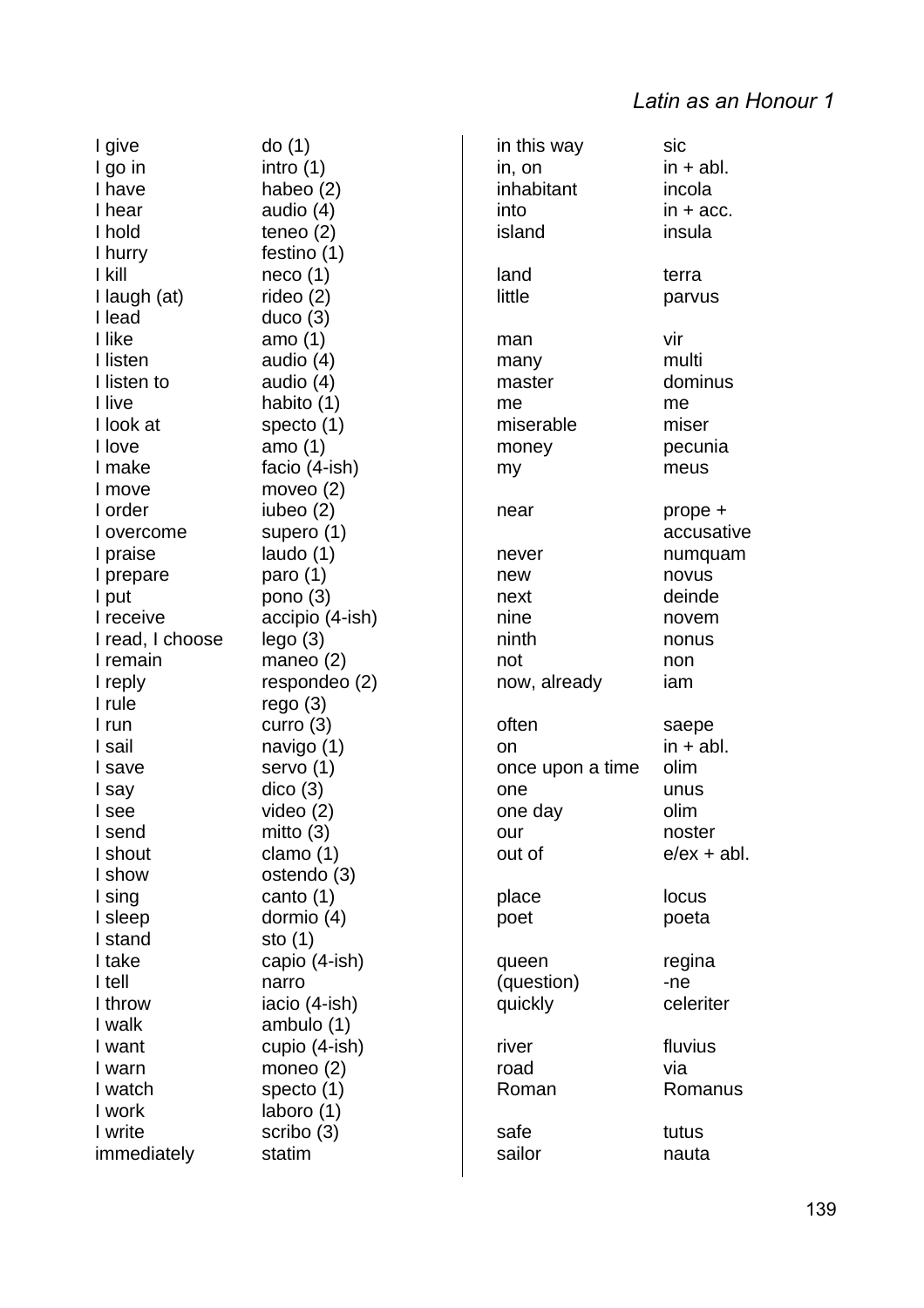| savage            | saevus      |
|-------------------|-------------|
| second            | secundus    |
| seven             | septem      |
| seventh           | septimus    |
| shield            | scutum      |
| six               | sex         |
| sixth             | sextus      |
| sky               | caelum      |
| slave             | servus      |
| slave girl        | ancilla     |
| small, little     | parvus      |
| son               | filius      |
| soon              | mox         |
| spear             | hasta       |
| strong            | validus     |
| suddenly          | subito      |
| sword             | gladius     |
|                   |             |
| teacher           | magister    |
| temple            | templum     |
| ten               | decem       |
| tenth             | decimuså    |
| their (own)       | <b>SUUS</b> |
| then, next        | deinde      |
| there             | ibi         |
| therefore         | igitur      |
| third             | tertius     |
| three             | tres        |
| thus, in this way | sic         |
| tired             | fessus      |
| towards           | $ad + acc.$ |
| town              | oppidum     |
| two               | duo         |
|                   |             |
| unhappy           | miser       |
| us                | nos         |
| your (singular)   | tuus        |
|                   |             |
| wall              | murus       |
| war               | bellum      |
| water             | aqua        |
| wave              | unda        |
| we                | nos         |
| well              | bene        |
| what?             | quid?       |
| when              | ubi         |
| where?            | ubi?        |
|                   |             |

| who?<br>why?<br>wine<br>with<br>woman<br>word<br>you (singular)<br>you (plural)<br>your (plural) | quis?<br>cur?<br>vinum<br>cum + abl.<br>femina<br>verbum<br>tu (nom) / te<br>(acc)<br><b>VOS</b><br>vester |
|--------------------------------------------------------------------------------------------------|------------------------------------------------------------------------------------------------------------|
|                                                                                                  | Latin - English                                                                                            |
| a/ab + abl.                                                                                      | away from                                                                                                  |
| absum                                                                                            | I am away                                                                                                  |
| accipio (4-ish)                                                                                  | I receive                                                                                                  |
| $ad + acc.$                                                                                      | towards                                                                                                    |
| adsum                                                                                            | I am present                                                                                               |
| aedifico (1)                                                                                     | I build                                                                                                    |
| ager                                                                                             | field                                                                                                      |
| agricola                                                                                         | farmer                                                                                                     |
| altus                                                                                            | deep                                                                                                       |
| altus                                                                                            | high, deep                                                                                                 |
| ambulo (1)                                                                                       | I walk                                                                                                     |
| amicus                                                                                           | friend                                                                                                     |
| amo (1)                                                                                          | I like                                                                                                     |
| amo (1)                                                                                          | I love                                                                                                     |
| ancilla                                                                                          | slave girl                                                                                                 |
| aqua                                                                                             | water                                                                                                      |
| audio (4)                                                                                        | I hear                                                                                                     |
| audio (4)                                                                                        | I listen                                                                                                   |
| audio (4)                                                                                        | I listen to                                                                                                |
| aurum                                                                                            | gold                                                                                                       |
| auxilium                                                                                         | help                                                                                                       |
| bellum                                                                                           | war                                                                                                        |
| bene                                                                                             | well                                                                                                       |
| bibo (3)                                                                                         | I drink                                                                                                    |
| bonus                                                                                            | good                                                                                                       |
| caelum                                                                                           | sky                                                                                                        |
| canto (1)                                                                                        | I sing                                                                                                     |
| capio (4-ish)                                                                                    | I take, I capture                                                                                          |
| carus                                                                                            | dear                                                                                                       |
| celeriter                                                                                        | quickly                                                                                                    |
| cibus                                                                                            | food                                                                                                       |
| clamo (1)                                                                                        | I shout                                                                                                    |
| clarus                                                                                           | famous                                                                                                     |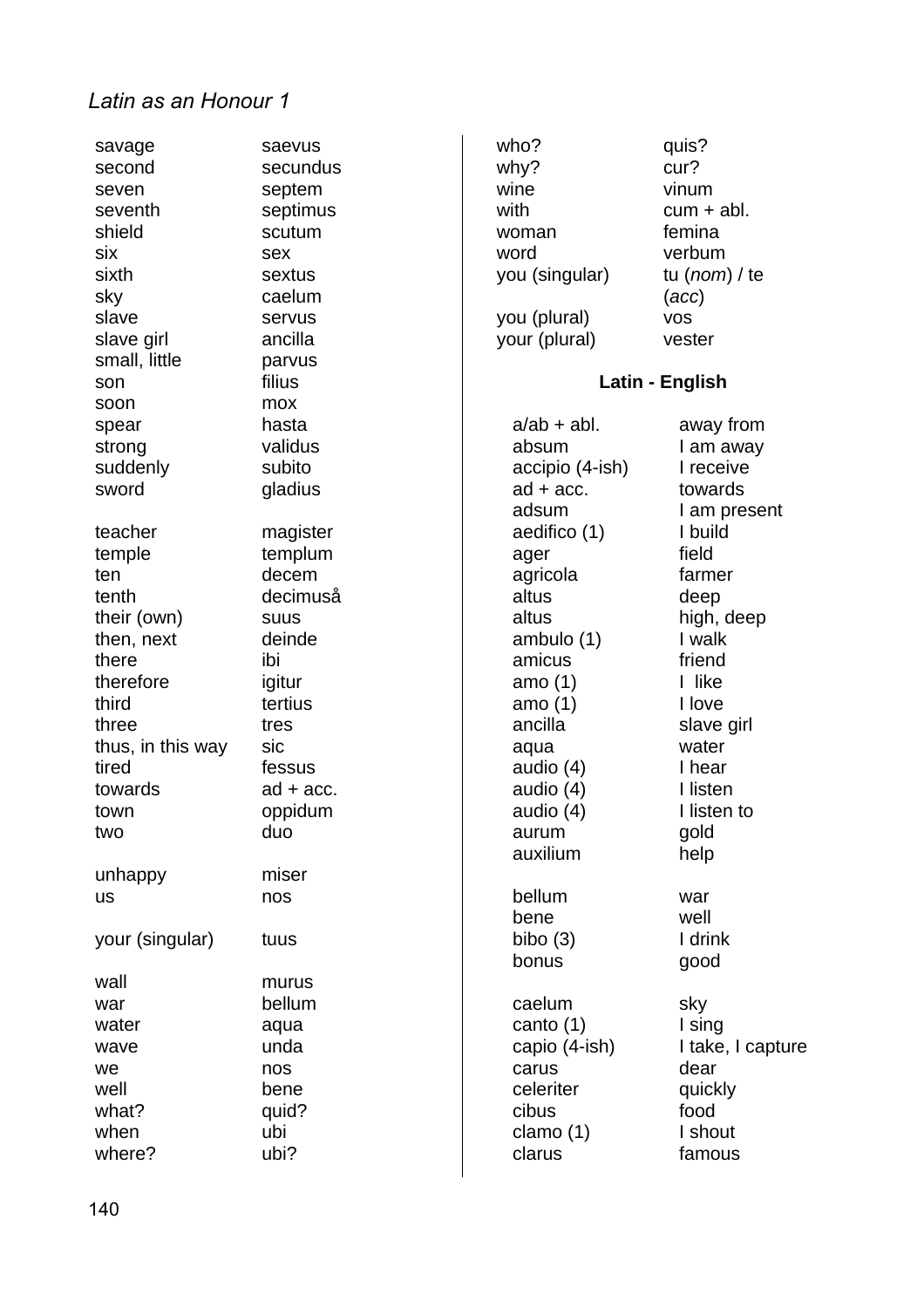constituo (3) I decide consumo (3) I eat contra + acc. against  $cum + abl.$  with cupio (4-ish) I want cur? why? curro (3) I run de + ablative about dea goddess decem ten decimus tenth deinde then, next deleo (2) I destroy deus god dico (3) I say discedo (3) I depart diu for a long time do (1) I give dominus master dormio (4) I sleep duco (3) I lead duo two  $e/ex + abl$ . out of effugio (4-ish) I escape ego I equus horse et and etiam even facio (4-ish) I make, I do femina woman fessus tired festino (1) I hurry filia daughter filius son fluvius river forte by chance fortiter bravely fugio (4-ish) I flee gladius sword habeo (2) I have habito (1) I live hasta spear hic here

iacio (4-ish) I throw iam already iam now, already ibi there igitur therefore  $in + abl$ . in, on  $in + acc.$  into incola inhabitant insula island intro (1) I enter intro (1) and I go in ira anger iratus angry itaque and so iubeo (2) I order laboro (1) I work laetus happy laudo (1) l praise lego (3) I read, I choose liber book locus place magister teacher magnopere greatly, very magnus big malus bad maneo (2) l remain me me meus my miser miserable, mitto (3) and I send moneo (2) I warn moveo (2) l move mox soon multi many murus wall narro I tell nauta sailor navigo (1) l sail -ne *indicates a*  neco (1) I kill

non not nonus ninth

unhappy *question*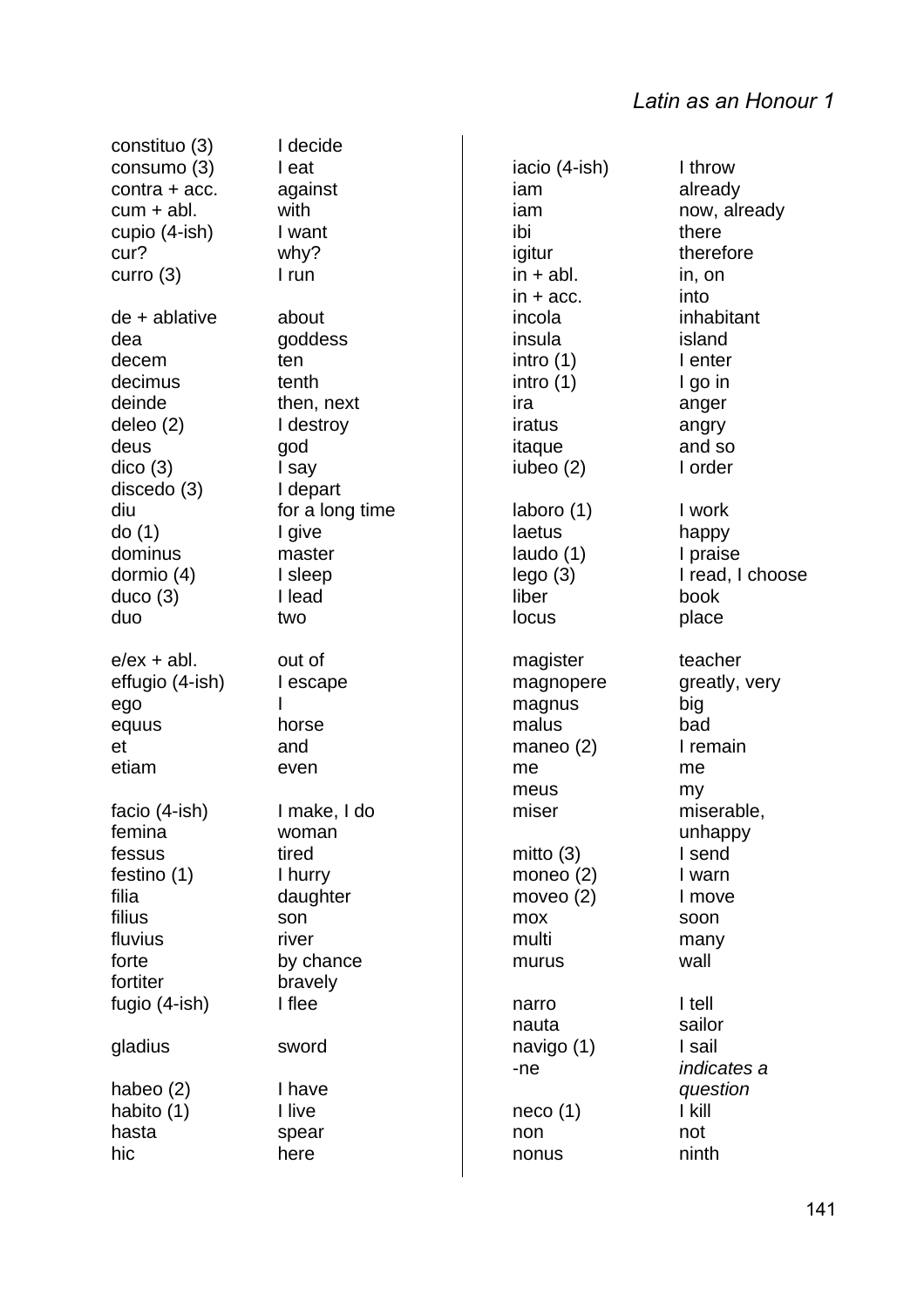| nos<br>noster<br>novem<br>novus<br>numquam | we, us<br>our<br>nine<br>new<br>never | saepe<br>saevus<br>sagitta<br>scribo (3)<br>scutum<br>secundus | often<br>savage<br>arrow<br>I write<br>shield<br>second |
|--------------------------------------------|---------------------------------------|----------------------------------------------------------------|---------------------------------------------------------|
| octavus                                    | eighth                                | sed                                                            | but                                                     |
| octo                                       | eight                                 | semper                                                         | always                                                  |
| olim                                       | one day / once<br>upon a time         | septem<br>septimus                                             | seven<br>seventh                                        |
| oppidum                                    | town                                  | $s$ ervo $(1)$                                                 | I save                                                  |
| oppugno (1)                                | I attack                              | servus                                                         | slave                                                   |
| ostendo (3)                                | I show                                | sex                                                            | six                                                     |
|                                            |                                       | sextus                                                         | sixth                                                   |
| paro $(1)$                                 | I prepare                             | sic                                                            | thus, in this way                                       |
| parvus                                     | small, little                         | socius                                                         | ally                                                    |
| patria                                     | homeland                              | specto $(1)$                                                   | I look at                                               |
| pecunia                                    | money                                 | specto $(1)$                                                   | I watch                                                 |
| per + accusative                           | along                                 | statim                                                         | immediately                                             |
| periculum                                  | danger                                | sto $(1)$                                                      | I stand                                                 |
| poeta                                      | poet                                  | subito                                                         | suddenly                                                |
| pono $(3)$                                 | I put                                 | sum                                                            | I am                                                    |
| porto $(1)$                                | I carry                               | supero $(1)$                                                   | I overcome                                              |
| primus                                     | first                                 | <b>SUUS</b>                                                    | his, her, their                                         |
| proelium                                   | battle                                |                                                                |                                                         |
| prope +                                    | near                                  | tamen (usually the                                             | however                                                 |
| accusative                                 |                                       | second word in a                                               |                                                         |
| puella                                     | girl                                  | sentence)<br>tandem                                            | finally                                                 |
| puer                                       | boy                                   | templum                                                        | temple                                                  |
| pugno (1)                                  | I fight                               | teneo $(2)$                                                    | I hold                                                  |
| pulcher                                    | beautiful                             | terra                                                          | land                                                    |
|                                            |                                       | terreo $(2)$                                                   | I frighten                                              |
| quartus                                    | fourth                                | tertius                                                        | third                                                   |
| quattuor<br>quid?                          | four<br>what?                         | timeo $(2)$                                                    | I fear                                                  |
| quinque                                    | five                                  | $trans + acc.$                                                 | across                                                  |
| quintus                                    | fifth                                 | tres                                                           | three                                                   |
| quis?                                      | who?                                  | turba                                                          | crowd                                                   |
| quod                                       | because                               | tutus                                                          | safe                                                    |
|                                            |                                       | tuus                                                           | your (singular)                                         |
| regina                                     | queen                                 |                                                                |                                                         |
| rego(3)                                    | I rule                                | ubi                                                            | when                                                    |
| respondeo (2)                              | I reply                               | ubi?                                                           | where?                                                  |
| rideo $(2)$                                | I laugh (at)                          | unda                                                           | wave                                                    |
| ripa                                       | bank (of river)                       | unus                                                           | one                                                     |
| rogo $(1)$                                 | I ask, I ask for                      |                                                                |                                                         |
| Romanus                                    | Roman                                 | validus                                                        | strong                                                  |
|                                            |                                       | venio $(4)$                                                    | I come                                                  |
|                                            |                                       |                                                                |                                                         |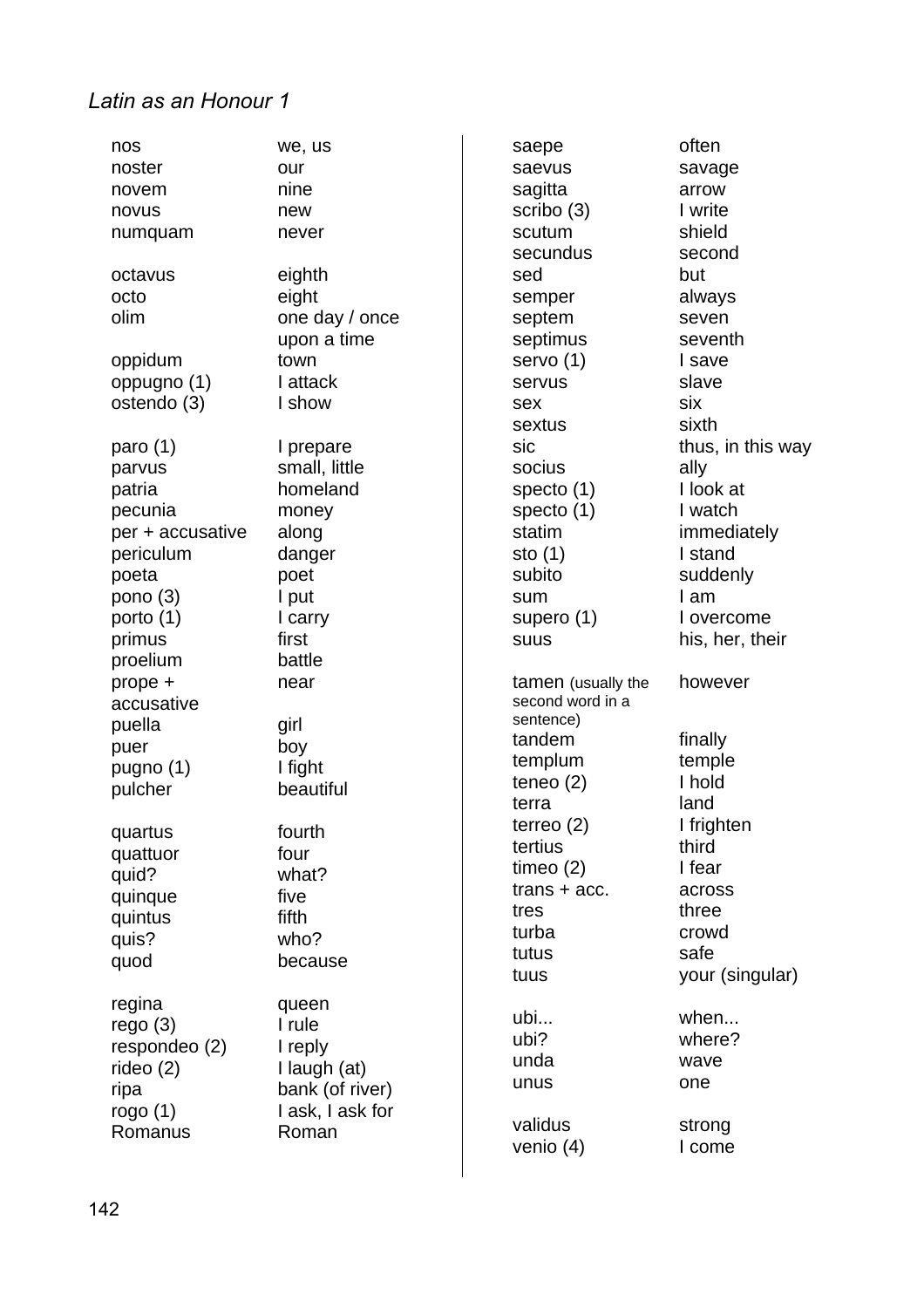| verbum          | word          |
|-----------------|---------------|
| vester          | your (plural) |
| via             | road          |
| video $(2)$     | I see         |
| vinum           | wine          |
| vir             | man           |
| $v_{0C0}$ $(1)$ | I call        |
|                 |               |